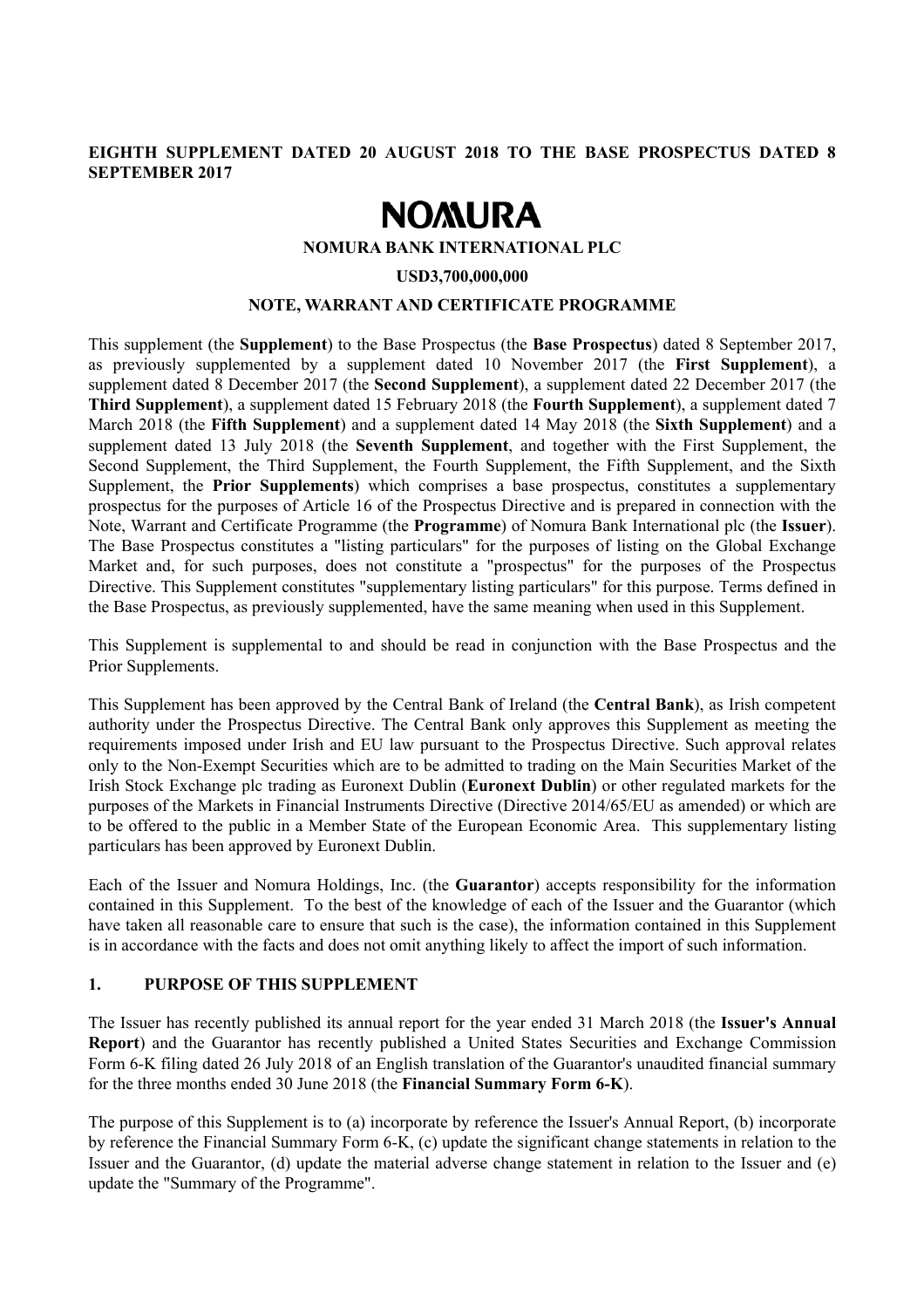#### **2. PUBLICATION OF THE ISSUER'S ANNUAL REPORT**

The Issuer has recently published the Issuer's Annual Report.

A copy of the Issuer's Annual Report (available at https://www.nomuranow.com/portal/site/login/engb/resources/upload/NBI-Annual-Report-310318.pdf ) has been filed with the Central Bank and, by virtue of this Supplement, the Issuer's Annual Report is incorporated by reference in, and forms part of, the Base Prospectus.

#### **3. PUBLICATION OF THE GUARANTOR'S FINANCIAL SUMMARY FORM 6-K**

The Guarantor has recently published the Financial Summary Form 6-K.

A copy of the Financial Summary Form 6-K (available at https://www.nomuraholdings.com/investor/library/sec/6k/180726/180726\_1.pdf) has been filed with the Central Bank and, by virtue of this Supplement, the Financial Summary Form 6-K is incorporated by reference in, and forms part of, the Base Prospectus.

#### **4. UPDATE OF THE SIGNIFICANT CHANGE STATEMENTS AND THE MATERIAL ADVERSE CHANGE STATEMENT**

There has been no significant change in the financial or trading position of the Guarantor or the Nomura Group since 30 June 2018. There has been no significant change in the financial position of the Issuer since 31 March 2018. There has been no material adverse change in the prospects of the Issuer or the Guarantor since 31 March 2018.

#### **5. UPDATE OF THE "SUMMARY OF THE PROGRAMME"**

The Summary of the Base Prospectus shall be deemed updated and replaced with the Summary in the Annex to this Supplement.

#### **6. GENERAL**

All references to pages in this Supplement are to the original unsupplemented Base Prospectus, notwithstanding any amendments described herein.

To the extent that there is any inconsistency between (a) any statement in this Supplement or any statement incorporated by reference into this Supplement and (b) any other statement in or incorporated by reference in the Base Prospectus, the statements in (a) above will prevail.

Save as disclosed in this Supplement and the Prior Supplements, there has been no other significant new factor, material mistake or inaccuracy relating to information included in the Base Prospectus since the publication of the Base Prospectus.

Copies of all documents incorporated by reference in the Base Prospectus can be obtained from the Principal Agent as described on page 169 of the Base Prospectus.

If documents which are incorporated by reference themselves incorporate any information or other documents therein, either expressly or implicitly, such information or other documents will not form part of this Supplement for the purposes of the Prospectus Directive.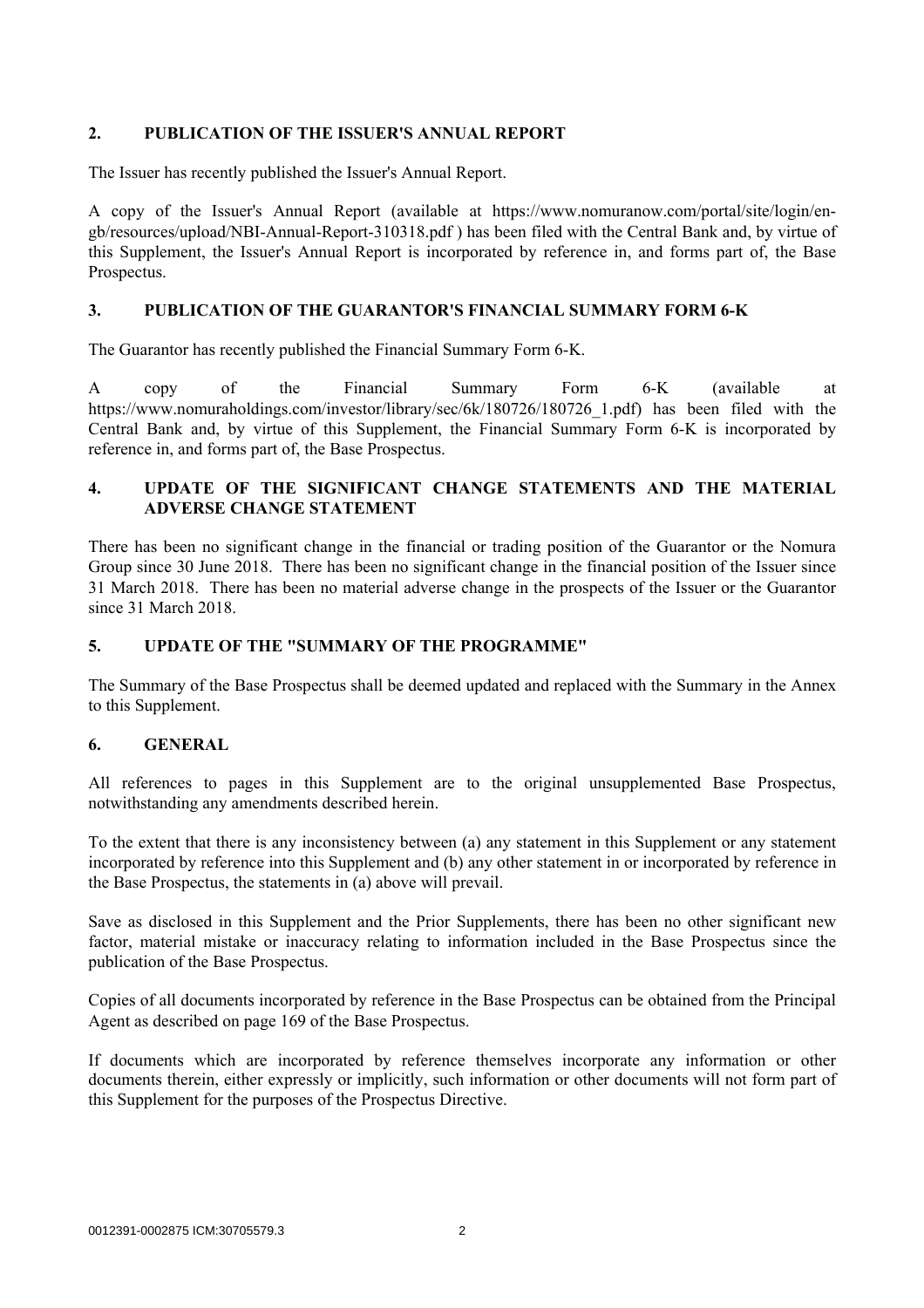#### **ANNEX**

#### **SUMMARY OF THE PROGRAMME**

#### *The following section applies to Non-Exempt Securities only.*

*Summaries are made up of disclosure requirements known as "Elements". These Elements are numbered in Section A – E (A.1 – E.7). This Summary contains all the Elements required to be included in a summary for this type of Security, the Issuer and the Guarantor. Because some Elements are not required to be addressed, there may be gaps in the numbering sequence of the Elements. Even though an Element may be required to be inserted in the summary because of the type of Security, the Issuer and the Guarantor, it is possible that no relevant information can be given regarding the Element. In this case a short description of the Element is included in the summary with the mention of "not applicable". Information described in the italicised drafting prompts will be completed (where applicable) when preparing the issue specific summary for a Series of Securities.*

| <b>Element</b> | <b>Title</b>                                                                                              |                                                                                                                                                                                                                                                                                                                                                                                                                                                                                                                                         |  |
|----------------|-----------------------------------------------------------------------------------------------------------|-----------------------------------------------------------------------------------------------------------------------------------------------------------------------------------------------------------------------------------------------------------------------------------------------------------------------------------------------------------------------------------------------------------------------------------------------------------------------------------------------------------------------------------------|--|
| A.1            | Warning that the<br>summary should<br>be read as an<br>introduction and<br>provision as to<br>claims      | This summary should be read as an introduction to the Base<br>$\bullet$<br>Prospectus and the applicable Final Terms.<br>Any decision to invest in the Securities should be based on<br>$\bullet$<br>consideration of the Base Prospectus as a whole, including any<br>documents incorporated by reference and the applicable Final<br>Terms.                                                                                                                                                                                           |  |
|                |                                                                                                           | Where a claim relating to the information contained in the Base<br>$\bullet$<br>Prospectus and the applicable Final Terms is brought before a<br>court, the plaintiff investor might, under the national legislation of<br>the Member State, have to bear the costs of translating the Base<br>Prospectus and the applicable Final Terms before the legal<br>proceedings are initiated.                                                                                                                                                 |  |
|                |                                                                                                           | Civil liability attaches only to those persons who have tabled the<br>$\bullet$<br>summary, including any translation hereof, but only if the summary<br>is misleading, inaccurate or inconsistent when read together with<br>the other parts of this Base Prospectus and the applicable Final<br>Terms or it does not provide, when read together with the other<br>parts of the Base Prospectus and the applicable Final Terms, key<br>information in order to aid investors when considering whether to<br>invest in the Securities. |  |
| A.2            | Consent as to use<br>of the Base<br>Prospectus, period<br>of validity and<br>other conditions<br>attached | Certain Tranches of Securities with a denomination or issue price of less<br>than $£100,000$ (or its equivalent in any other currency) may be offered<br>in circumstances where there is no exemption from the obligation under<br>the Prospectus Directive to publish a prospectus. Any such offer is<br>referred to as a Non-Exempt Offer.<br>Issue specific summary:<br>[Not Applicable – the Securities are not being offered to the public as part of                                                                              |  |

#### **Section A − Introduction and warnings**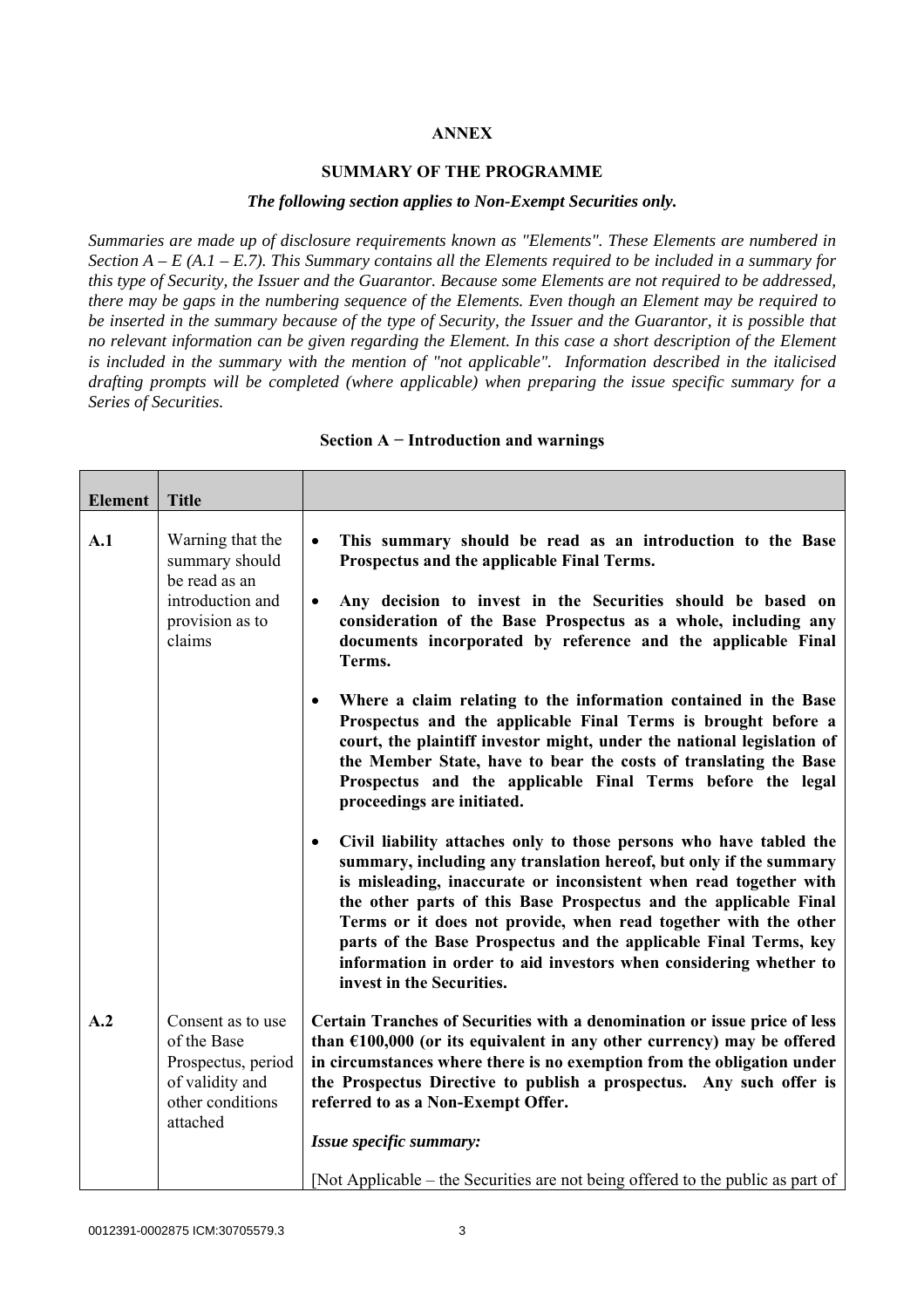| <b>Element</b> | <b>Title</b> |                                                                                                                                                                                                                                                                                                                                                                                                                                                                                                                                                                           |
|----------------|--------------|---------------------------------------------------------------------------------------------------------------------------------------------------------------------------------------------------------------------------------------------------------------------------------------------------------------------------------------------------------------------------------------------------------------------------------------------------------------------------------------------------------------------------------------------------------------------------|
|                |              | a Non-Exempt Offer.]                                                                                                                                                                                                                                                                                                                                                                                                                                                                                                                                                      |
|                |              | [Consent: Subject to the conditions set out below, the Issuer consents to the<br>use of the Base Prospectus in connection with a Non-Exempt Offer of<br>Securities by the relevant Dealer, [names of specific financial intermediaries<br>listed in final terms,] [and] [each financial intermediary whose name is<br>published on the Issuer's website (see the "Corporate Disclosure" section at<br>www.nomuranow.com) and identified as an Authorised Offeror in respect of<br>the relevant Non-Exempt Offer].                                                         |
|                |              | <i>Offer period:</i> The Issuer's consent referred to above is given for Non-Exempt<br>Offers of Securities during [offer period for the issue to be specified here]<br>(the Offer Period).                                                                                                                                                                                                                                                                                                                                                                               |
|                |              | <i>Conditions to consent:</i> The conditions to the Issuer's consent are that such<br>consent (a) is only valid during the Offer Period; and (b) only extends to the<br>use of the Base Prospectus to make Non-Exempt Offers of these Securities<br>in [specify each relevant Member State in which the particular Tranche of<br>Securities can be offered].                                                                                                                                                                                                              |
|                |              | AN INVESTOR INTENDING TO PURCHASE OR PURCHASING<br>ANY SECURITIES IN A NON-EXEMPT OFFER FROM AN<br><b>AUTHORISED OFFEROR WILL DO SO, AND OFFERS AND SALES</b><br>OF SUCH TO AN INVESTOR BY SUCH AUTHORISED OFFEROR<br>WILL BE MADE, IN ACCORDANCE WITH THE TERMS AND<br>CONDITIONS OF THE OFFER IN PLACE BETWEEN SUCH<br>AUTHORISED OFFEROR AND SUCH INVESTOR INCLUDING<br>ARRANGEMENTS IN RELATION TO PRICE, ALLOCATIONS,<br><b>EXPENSES AND SETTLEMENT. THE RELEVANT INFORMATION</b><br>WILL BE PROVIDED BY THE AUTHORISED OFFEROR AT THE<br><b>TIME OF SUCH OFFER.</b> |

## **Section B – Issuer [and Guarantor]**

| <b>Element</b>   | <b>Title</b>                                                           |                                                                                                                                                                         |
|------------------|------------------------------------------------------------------------|-------------------------------------------------------------------------------------------------------------------------------------------------------------------------|
| B.1              | Legal and<br>commercial<br>name of the<br>Issuer                       | Nomura Bank International plc.                                                                                                                                          |
| B.2              | Domicile/legal<br>form/<br>legislation/<br>country of<br>incorporation | The Issuer is a public limited company registered in England and Wales<br>under number 1981122 and was incorporated under the Companies Act<br>1985 on 22 January 1986. |
| B.4 <sub>b</sub> | Trend                                                                  | Not applicable, there are no known trends, uncertainties, demands,                                                                                                      |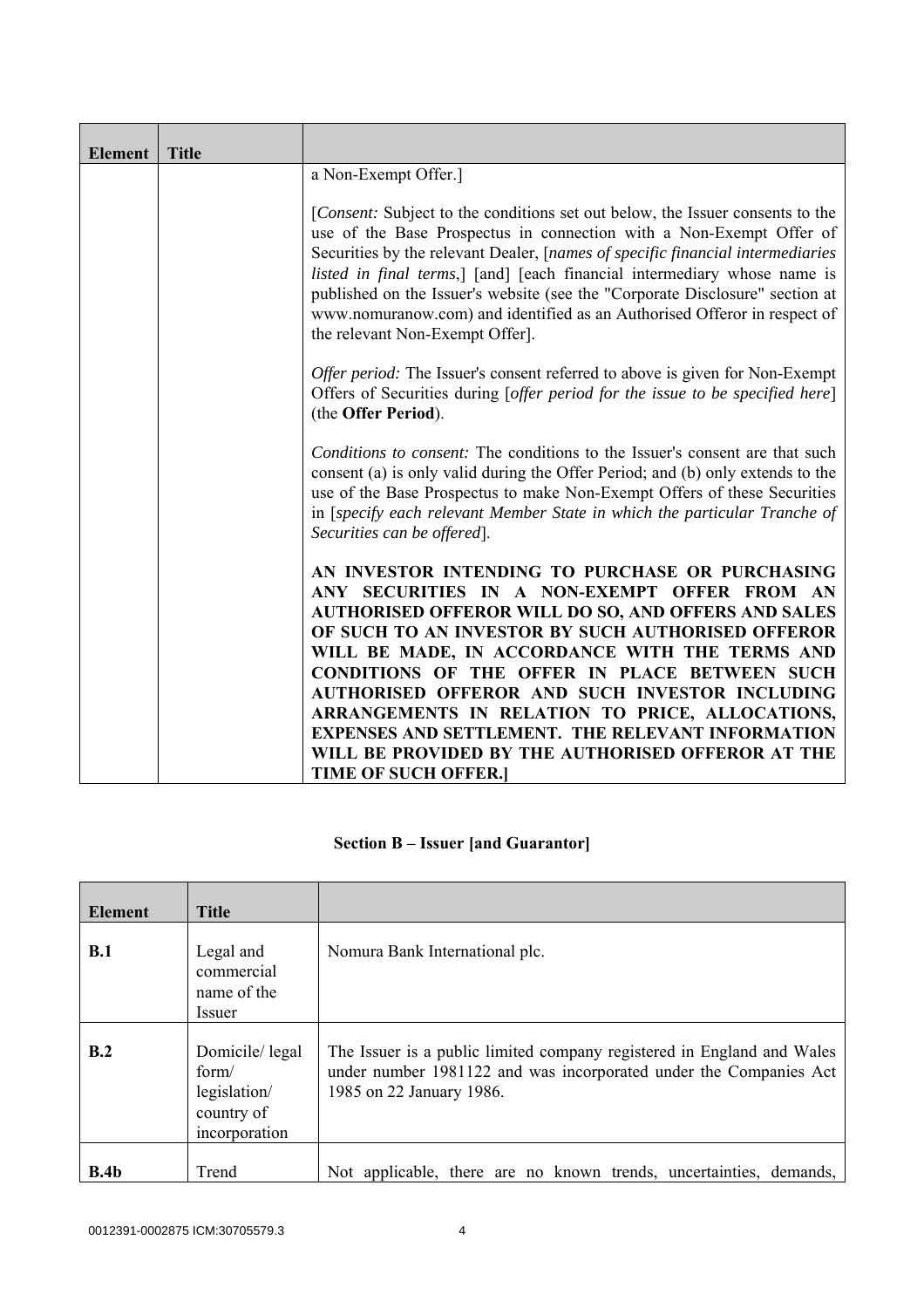|             | information<br>affecting the<br>Issuer and the<br>industries<br>in which it<br>operates | financial year.                                                                                                                                                                                                                                                                                                                                                                                                                                                                                        |                                                            | commitments or events that are reasonably likely to have a material effect<br>on the Issuer and the industries in which it operates for at least the current |
|-------------|-----------------------------------------------------------------------------------------|--------------------------------------------------------------------------------------------------------------------------------------------------------------------------------------------------------------------------------------------------------------------------------------------------------------------------------------------------------------------------------------------------------------------------------------------------------------------------------------------------------|------------------------------------------------------------|--------------------------------------------------------------------------------------------------------------------------------------------------------------|
| B.5         | Description of<br>the Group                                                             | The Issuer is a wholly owned subsidiary of Nomura Europe Holdings plc<br>(the main European holding company of the Nomura Group (as defined<br>below)) which in turn is a wholly owned subsidiary of Nomura Holdings,<br>Inc. (the Guarantor). The Guarantor is the ultimate holding company of<br>a group of companies and manages financial operations for those<br>subsidiary companies (together the Nomura Group). Nomura Holdings,<br>Inc. was formerly known as The Nomura Securities Co., Ltd. |                                                            |                                                                                                                                                              |
| B.9         | Profit<br>forecast<br>or estimate                                                       |                                                                                                                                                                                                                                                                                                                                                                                                                                                                                                        | Base Prospectus in relation to the Issuer.                 | Not applicable, no profit forecasts or estimates have been made in the                                                                                       |
| B.10        | Audit<br>report<br>qualifications                                                       |                                                                                                                                                                                                                                                                                                                                                                                                                                                                                                        | included in the Base Prospectus in relation to the Issuer. | Not applicable, no qualifications are contained in any audit report                                                                                          |
| <b>B.12</b> | <b>Income Statement</b><br>2018:                                                        | Selected historical key financial information <sup>1</sup><br>The key financial information below is extracted from the Issuer's audited non-consolidated<br>income statement and statement of comprehensive income for the year ended 31 March                                                                                                                                                                                                                                                        |                                                            |                                                                                                                                                              |
|             |                                                                                         |                                                                                                                                                                                                                                                                                                                                                                                                                                                                                                        | 31 March 2017                                              | 31 March 2018                                                                                                                                                |
|             |                                                                                         |                                                                                                                                                                                                                                                                                                                                                                                                                                                                                                        | (Thousands of USD)                                         |                                                                                                                                                              |
|             | Net interest income                                                                     |                                                                                                                                                                                                                                                                                                                                                                                                                                                                                                        | 35,201                                                     | 65,062                                                                                                                                                       |
|             | Fee and commission income                                                               |                                                                                                                                                                                                                                                                                                                                                                                                                                                                                                        | 53,777                                                     | 49,057                                                                                                                                                       |
|             | Dealing loss                                                                            |                                                                                                                                                                                                                                                                                                                                                                                                                                                                                                        | (54,098)                                                   | (75, 320)                                                                                                                                                    |
|             |                                                                                         | Administrative expenses                                                                                                                                                                                                                                                                                                                                                                                                                                                                                |                                                            | (12,902)                                                                                                                                                     |
|             | Profit on ordinary activities before<br>taxation                                        |                                                                                                                                                                                                                                                                                                                                                                                                                                                                                                        | 18,366                                                     | 19,840                                                                                                                                                       |
|             | Tax charge on profit on ordinary<br>activities                                          |                                                                                                                                                                                                                                                                                                                                                                                                                                                                                                        | (3,751)                                                    | (3,709)                                                                                                                                                      |
|             | Profit for the year                                                                     |                                                                                                                                                                                                                                                                                                                                                                                                                                                                                                        | 14,615                                                     | 16,131                                                                                                                                                       |
|             |                                                                                         | Total comprehensive income/(loss)                                                                                                                                                                                                                                                                                                                                                                                                                                                                      | (51, 471)                                                  | 7,580                                                                                                                                                        |

 $1$  By virtue of a Supplement dated 20 August 2018, selected key financial information for the year ended 31 March 2018 has been included. The significant and material adverse change statements have been updated accordingly.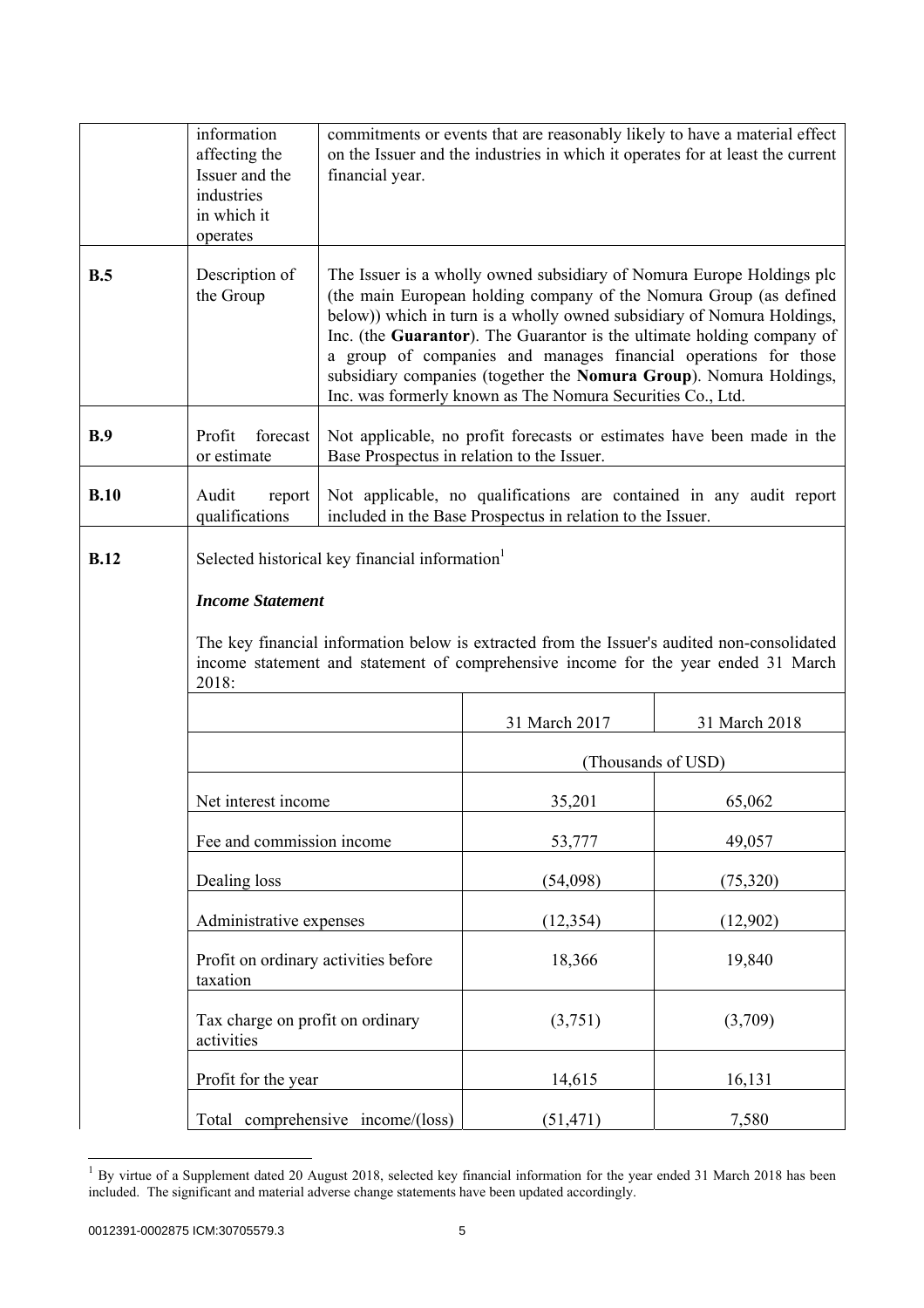|             | for the year                                                                                                                                        |                                                                                                                                                                                                                                                                                                                                                                                                                                                                                                                                                                                                                                                                                                                                                                                                                                                                                                                                                                                                                                           |                    |               |
|-------------|-----------------------------------------------------------------------------------------------------------------------------------------------------|-------------------------------------------------------------------------------------------------------------------------------------------------------------------------------------------------------------------------------------------------------------------------------------------------------------------------------------------------------------------------------------------------------------------------------------------------------------------------------------------------------------------------------------------------------------------------------------------------------------------------------------------------------------------------------------------------------------------------------------------------------------------------------------------------------------------------------------------------------------------------------------------------------------------------------------------------------------------------------------------------------------------------------------------|--------------------|---------------|
|             |                                                                                                                                                     |                                                                                                                                                                                                                                                                                                                                                                                                                                                                                                                                                                                                                                                                                                                                                                                                                                                                                                                                                                                                                                           |                    |               |
|             | <b>Statement of Financial Position</b>                                                                                                              |                                                                                                                                                                                                                                                                                                                                                                                                                                                                                                                                                                                                                                                                                                                                                                                                                                                                                                                                                                                                                                           |                    |               |
|             | The key financial information below is extracted from the Issuer's audited non-consolidated<br>statement of financial position as at 31 March 2018: |                                                                                                                                                                                                                                                                                                                                                                                                                                                                                                                                                                                                                                                                                                                                                                                                                                                                                                                                                                                                                                           |                    |               |
|             |                                                                                                                                                     |                                                                                                                                                                                                                                                                                                                                                                                                                                                                                                                                                                                                                                                                                                                                                                                                                                                                                                                                                                                                                                           | 31 March 2017      | 31 March 2018 |
|             |                                                                                                                                                     |                                                                                                                                                                                                                                                                                                                                                                                                                                                                                                                                                                                                                                                                                                                                                                                                                                                                                                                                                                                                                                           | (Thousands of USD) |               |
|             | Total assets                                                                                                                                        |                                                                                                                                                                                                                                                                                                                                                                                                                                                                                                                                                                                                                                                                                                                                                                                                                                                                                                                                                                                                                                           | 7,772,643          | 7,844,926     |
|             | Total equity                                                                                                                                        |                                                                                                                                                                                                                                                                                                                                                                                                                                                                                                                                                                                                                                                                                                                                                                                                                                                                                                                                                                                                                                           | 475,160            | 482,740       |
|             | Total liabilities                                                                                                                                   |                                                                                                                                                                                                                                                                                                                                                                                                                                                                                                                                                                                                                                                                                                                                                                                                                                                                                                                                                                                                                                           | 7,297,483          | 7,362,186     |
|             |                                                                                                                                                     | Statements of no significant or material adverse change                                                                                                                                                                                                                                                                                                                                                                                                                                                                                                                                                                                                                                                                                                                                                                                                                                                                                                                                                                                   |                    |               |
|             | March 2018.                                                                                                                                         | There has been no significant change in the financial position of the Issuer since 31 March<br>2018 and there has been no material adverse change in the prospects of the Issuer since 31                                                                                                                                                                                                                                                                                                                                                                                                                                                                                                                                                                                                                                                                                                                                                                                                                                                 |                    |               |
| <b>B.13</b> | Events<br>impacting the<br>Issuer's<br>solvency                                                                                                     | Not applicable, there are no recent events particular to the Issuer which are<br>to a material extent relevant to the evaluation of the Issuer's solvency.                                                                                                                                                                                                                                                                                                                                                                                                                                                                                                                                                                                                                                                                                                                                                                                                                                                                                |                    |               |
| <b>B.14</b> | Dependence<br>upon<br>other<br>group entities                                                                                                       | The Issuer is dependent upon the Guarantor and other members of the<br>Nomura Group. See also Element B.5 above.                                                                                                                                                                                                                                                                                                                                                                                                                                                                                                                                                                                                                                                                                                                                                                                                                                                                                                                          |                    |               |
| <b>B.15</b> | Principal<br>activities                                                                                                                             | The Issuer's primary role is to support the Global Wholesale Business of<br>the Nomura Group. Its principal activities include (i) issuance of<br>guaranteed credit and equity-linked notes and certificates, (ii) provision of<br>sub-participation and structured loans (including bridge and warehouse<br>financing), (iii) purchase of structured credit assets and structured loans,<br>(iv) provision of traditional banking products such as loans and credit<br>facilities in major currencies, repurchase and reverse repurchase<br>transactions, letters of credit and guarantees; and (v) taking deposits<br>(including foreign exchange and other reference-linked deposits). The<br>Issuer has a branch in Milan, Italy as well as a representative office in<br>Beijing, China. In May 2014, the Issuer opened a representative office in<br>Istanbul, Turkey. On 30 October 2015, the Issuer closed its branch in<br>Labuan, Malaysia and on 12 November 2015, the Issuer sold its interest in<br>its subsidiary in China. |                    |               |
| <b>B.16</b> | Controlling<br>shareholders                                                                                                                         | The Issuer is an indirectly owned wholly owned subsidiary of the<br>Guarantor. Nomura Europe Holdings plc (the main European holding<br>company of the Nomura Group) holds 100 per cent. of the share capital of<br>the Issuer.<br>Nomura Europe Holdings plc is a direct wholly owned<br>subsidiary of the Guarantor.                                                                                                                                                                                                                                                                                                                                                                                                                                                                                                                                                                                                                                                                                                                    |                    |               |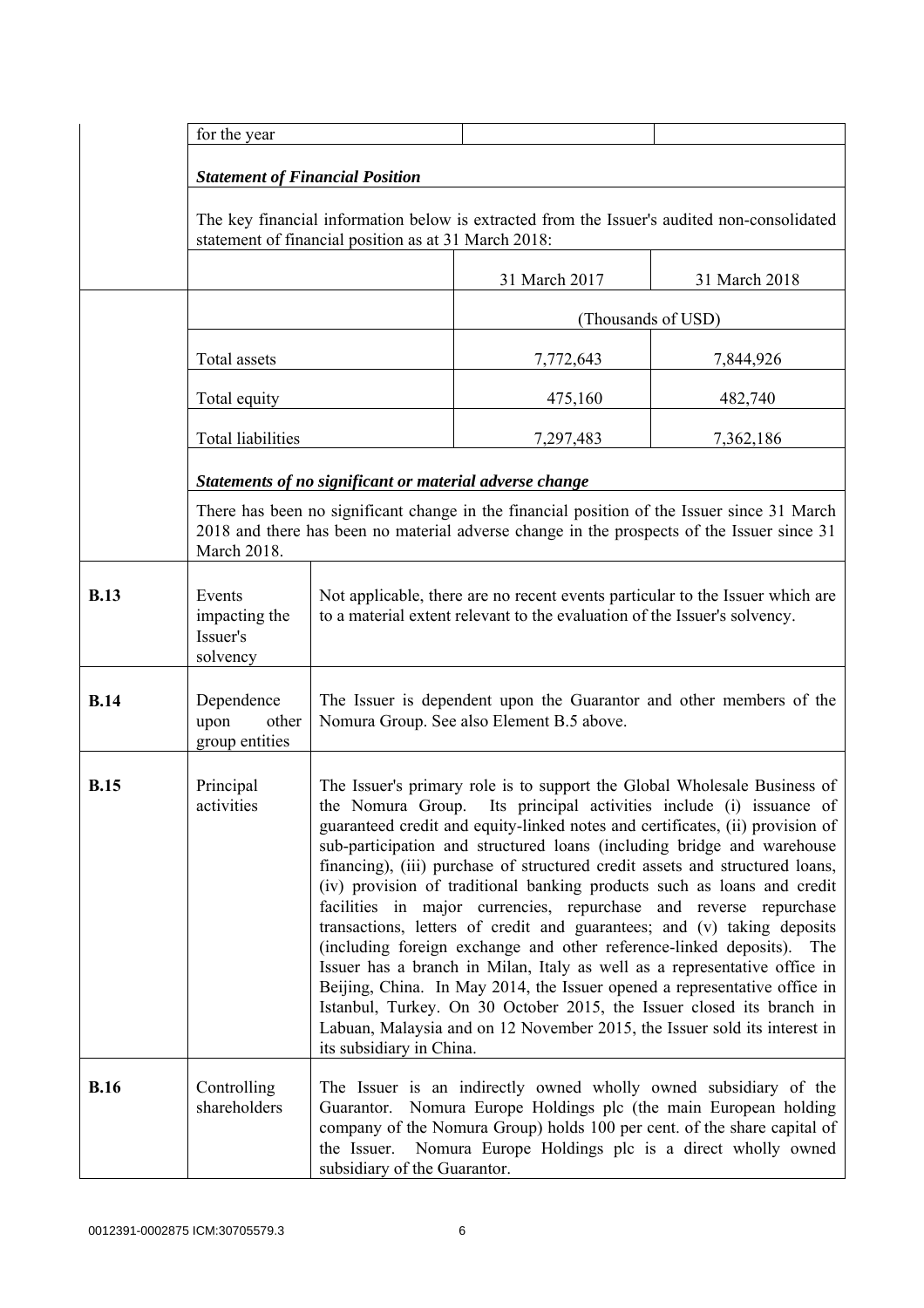| <b>B.17</b> | Credit ratings                                                                                     | The long-term debt of the Issuer has been rated A by S&P Global Ratings<br>Japan Inc. (S&P Japan) and AA- by Japan Credit Rating Agency, Ltd.<br>( <b>JCR</b> )<br>The Programme has not been rated but Securities issued under the<br>Programme may be rated or unrated.                                                                                                                                                                                                                                                                                                                                                                                                                                                                                                                                                                                                                                                                                                                                                                                                                                                                                                                                         |
|-------------|----------------------------------------------------------------------------------------------------|-------------------------------------------------------------------------------------------------------------------------------------------------------------------------------------------------------------------------------------------------------------------------------------------------------------------------------------------------------------------------------------------------------------------------------------------------------------------------------------------------------------------------------------------------------------------------------------------------------------------------------------------------------------------------------------------------------------------------------------------------------------------------------------------------------------------------------------------------------------------------------------------------------------------------------------------------------------------------------------------------------------------------------------------------------------------------------------------------------------------------------------------------------------------------------------------------------------------|
|             |                                                                                                    | Issue specific summary:                                                                                                                                                                                                                                                                                                                                                                                                                                                                                                                                                                                                                                                                                                                                                                                                                                                                                                                                                                                                                                                                                                                                                                                           |
|             |                                                                                                    | [The Securities [have been/are expected to be] rated [specify rating(s) of<br>Tranche being issued] by [specify rating agent(s)].                                                                                                                                                                                                                                                                                                                                                                                                                                                                                                                                                                                                                                                                                                                                                                                                                                                                                                                                                                                                                                                                                 |
|             |                                                                                                    | A security rating is not a recommendation to buy, sell or hold securities<br>and may be subject to suspension, reduction or withdrawal at any time by<br>the assigning rating agency.]                                                                                                                                                                                                                                                                                                                                                                                                                                                                                                                                                                                                                                                                                                                                                                                                                                                                                                                                                                                                                            |
|             |                                                                                                    | [Not applicable - No ratings have been assigned to the debt securities at the<br>request of or with the co-operation of the Issuer in the rating process.                                                                                                                                                                                                                                                                                                                                                                                                                                                                                                                                                                                                                                                                                                                                                                                                                                                                                                                                                                                                                                                         |
| <b>B.18</b> | Description of<br>the Guarantee                                                                    | Securities issued under the Programme may be unguaranteed or may be<br>issued with the benefit of a guarantee from the Guarantor.                                                                                                                                                                                                                                                                                                                                                                                                                                                                                                                                                                                                                                                                                                                                                                                                                                                                                                                                                                                                                                                                                 |
|             | insert<br>(Only<br>this<br>Element<br>B.18<br>if<br>the<br>Securities are<br>guaranteed)           | Issue specific summary:<br>[If the Securities are N&C Securities insert: The payment of [principal][,]<br>[interest] and all other amounts [payable] [or] [deliverable] by the Issuer in<br>respect of the Securities] [If the Securities are W&C Securities insert: the<br>Issuer's [payment] [and/or] [delivery] obligations in respect of the<br>Securities] are unconditionally and irrevocably guaranteed pursuant to a<br>deed of guarantee executed by the Guarantor on or about 8 September<br>2017 (the Guarantee). The obligations of the Guarantor under the<br>Guarantee constitute direct, unconditional, unsubordinated and [If the<br>Securities are N&C Securities insert: (subject to the provisions of a<br>negative pledge)] unsecured obligations of the Guarantor and will ([If the<br>Securities are N&C Securities insert: subject as aforesaid and] save for<br>obligations in respect of national and local taxes and certain other statutory<br>exceptions) at all times rank at least equally with all other present and<br>future unsecured and unsubordinated obligations of the Guarantor.<br>The Guarantee will be governed by, and construed in accordance with,<br>English law.] |
| <b>B.19</b> | Information<br>about<br>the<br>Guarantor                                                           |                                                                                                                                                                                                                                                                                                                                                                                                                                                                                                                                                                                                                                                                                                                                                                                                                                                                                                                                                                                                                                                                                                                                                                                                                   |
|             | (Only<br>insert<br>this<br>Element<br>if<br>B.19<br>the<br><b>Securities</b><br>are<br>guaranteed) |                                                                                                                                                                                                                                                                                                                                                                                                                                                                                                                                                                                                                                                                                                                                                                                                                                                                                                                                                                                                                                                                                                                                                                                                                   |
| B.19/ B.1   | Legal and                                                                                          | Nomura Holdings, Inc.                                                                                                                                                                                                                                                                                                                                                                                                                                                                                                                                                                                                                                                                                                                                                                                                                                                                                                                                                                                                                                                                                                                                                                                             |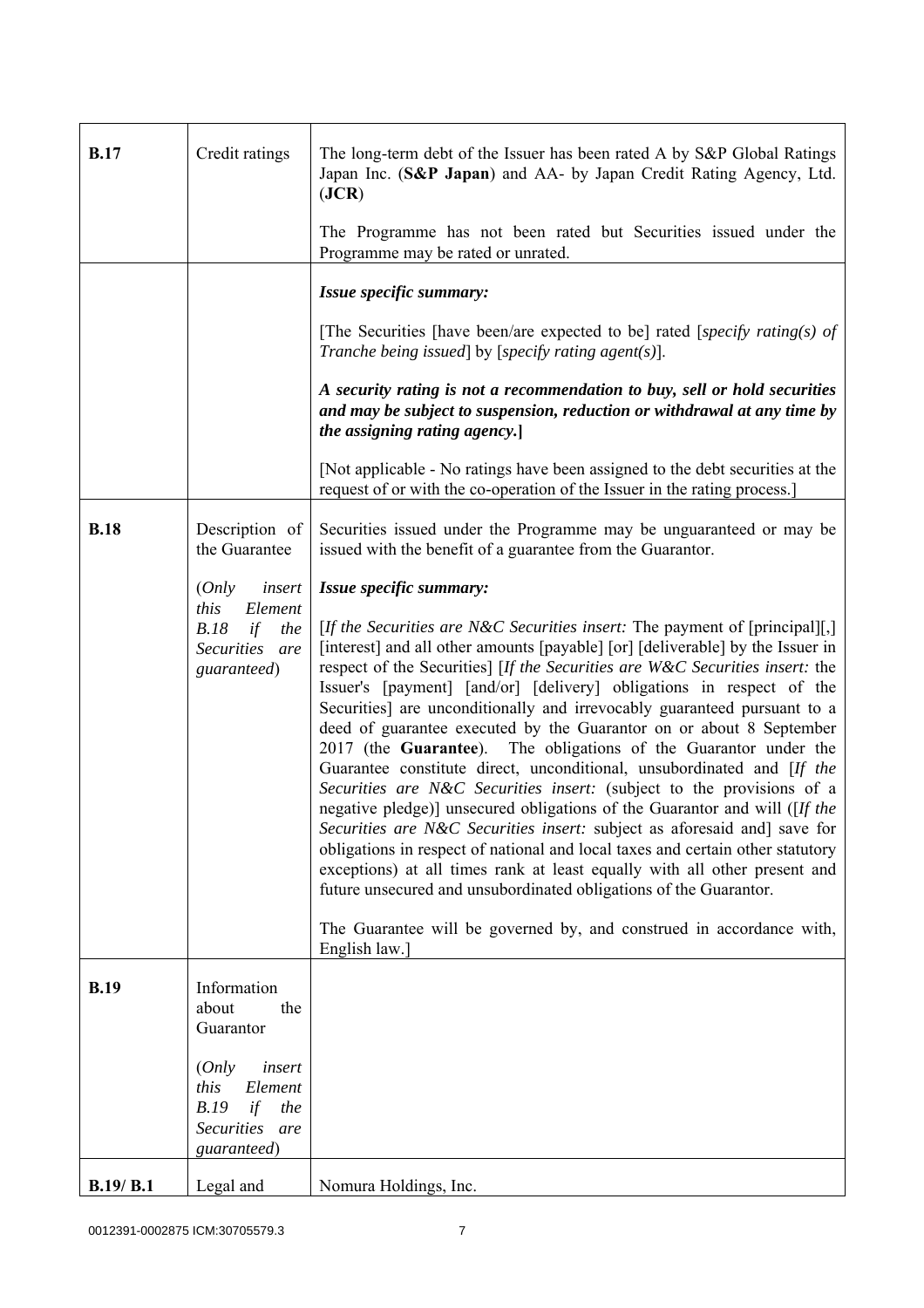|                  | commercial<br>name of the<br>Guarantor                                                                                                                                                                                                                                                          |                                                                                                                                                                                                                                                                                                                                                                                                                                                                                     |                   |               |
|------------------|-------------------------------------------------------------------------------------------------------------------------------------------------------------------------------------------------------------------------------------------------------------------------------------------------|-------------------------------------------------------------------------------------------------------------------------------------------------------------------------------------------------------------------------------------------------------------------------------------------------------------------------------------------------------------------------------------------------------------------------------------------------------------------------------------|-------------------|---------------|
| B.19/B.2         | Domicile/<br>legal form/<br>legislation/<br>country of<br>incorporation                                                                                                                                                                                                                         | The Guarantor was established in Japan and is a joint stock corporation<br>incorporated under the laws of Japan.                                                                                                                                                                                                                                                                                                                                                                    |                   |               |
| <b>B19/ B.4b</b> | Trend<br>information<br>affecting the<br>Guarantor and<br>the industries<br>in which it<br>operates                                                                                                                                                                                             | Not applicable, there are no known trends, uncertainties, demands,<br>commitments or events that are reasonably likely to have a material effect<br>on the Guarantor's prospects and the industries in which it operates, for its<br>current financial year.                                                                                                                                                                                                                        |                   |               |
| <b>B19/B.5</b>   | Description of<br>the Group                                                                                                                                                                                                                                                                     | The Guarantor is the ultimate holding company of a group of companies<br>and manages financial operations for those subsidiary companies (together<br>the Nomura Group). Nomura Holdings, Inc. was formerly known as The<br>Nomura Securities Co., Ltd. The Issuer is a wholly owned subsidiary of<br>Nomura Europe Holdings plc (the main European holding company of the<br>Nomura Group) which in turn is a wholly owned subsidiary of Nomura<br>Holdings, Inc. (the Guarantor). |                   |               |
| <b>B19/B.9</b>   | Profit forecast<br>or estimate                                                                                                                                                                                                                                                                  | Not applicable, no profit forecasts or estimates have been made in the Base<br>Prospectus in relation to the Guarantor.                                                                                                                                                                                                                                                                                                                                                             |                   |               |
| B19/ B.10        | Audit report<br>qualifications                                                                                                                                                                                                                                                                  | Not applicable, no qualifications are contained in any audit report included<br>in the Base Prospectus in relation to the Guarantor.                                                                                                                                                                                                                                                                                                                                                |                   |               |
| B19/ B.12        | Selected historical key financial information <sup>2</sup> :<br><b>Income Statement</b><br>The key financial information below is extracted from the Guarantor's audited consolidated<br>statements of income for each of the two years ended 31 March 2017 and 31 March 2018,<br>respectively: |                                                                                                                                                                                                                                                                                                                                                                                                                                                                                     |                   |               |
|                  |                                                                                                                                                                                                                                                                                                 |                                                                                                                                                                                                                                                                                                                                                                                                                                                                                     | 31 March 2017     | 31 March 2018 |
|                  |                                                                                                                                                                                                                                                                                                 |                                                                                                                                                                                                                                                                                                                                                                                                                                                                                     | (Millions of Yen) |               |
|                  | Total revenue                                                                                                                                                                                                                                                                                   |                                                                                                                                                                                                                                                                                                                                                                                                                                                                                     | 1,715,516         | 1,972,158     |
|                  | Interest expense                                                                                                                                                                                                                                                                                |                                                                                                                                                                                                                                                                                                                                                                                                                                                                                     | 312,319           | 475,189       |
|                  | Net revenue                                                                                                                                                                                                                                                                                     |                                                                                                                                                                                                                                                                                                                                                                                                                                                                                     | 1,403,197         | 1,496,969     |

<sup>&</sup>lt;sup>2</sup> By virtue of a Supplement dated 14 May 2018, a Supplement dated 13 July 2018 and a Supplement dated 20 August 2018, selected key financial information for the year ended 31 March 2018 and for the three months ended 30 June 2018, together with comparative financial information for the same period in the previous financial year has been included. The significant change and material adverse change statements have been updated accordingly.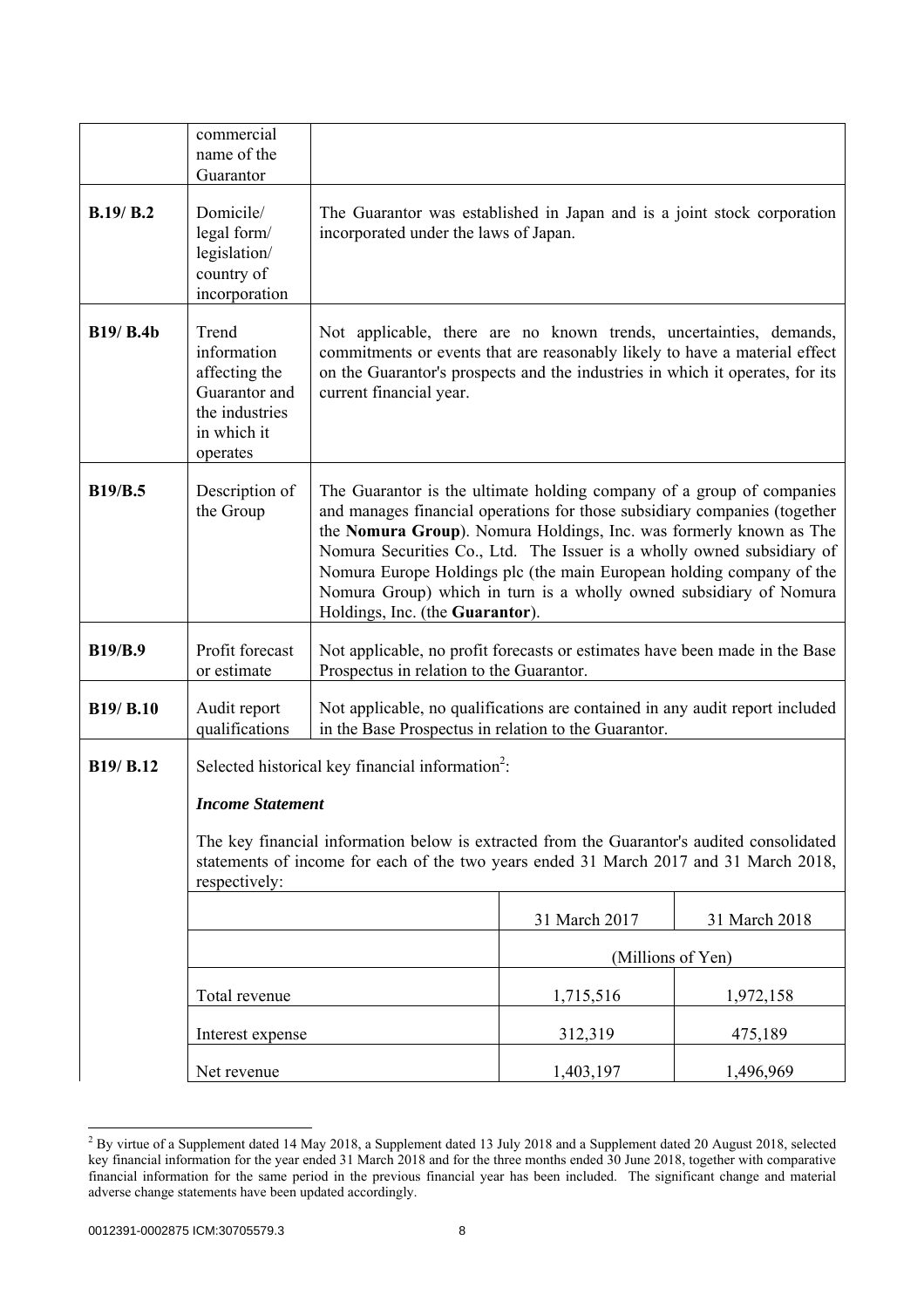| Total non-interest expenses                                                                                         | 1,080,402 | 1,168,811 |
|---------------------------------------------------------------------------------------------------------------------|-----------|-----------|
| Income before income taxes                                                                                          | 322,795   | 328,158   |
|                                                                                                                     |           |           |
| Income tax expense                                                                                                  | 80,229    | 103,866   |
| Net income                                                                                                          | 242,566   | 224,292   |
| Net income attributable to NHI<br>shareholders                                                                      | 239,617   | 219,343   |
| Return on equity <sup>(1)</sup>                                                                                     | 8.7%      | 7.9%      |
| <sup>(1)</sup> Calculated as net income attributable to NHI shareholders divided by total NHI shareholders' equity. |           |           |

 The key financial information below is extracted from the Guarantor's unaudited consolidated statements of income for the three months ended 30 June 2018 as they appear in the English translation of the Guarantor's unaudited financial summary for the three months ended 30 June 2018:

|                                                                                                                                  | 30 June 2017 | 30 June 2018      |
|----------------------------------------------------------------------------------------------------------------------------------|--------------|-------------------|
|                                                                                                                                  |              | (Millions of Yen) |
| Total revenue                                                                                                                    | 467,926      | 430,985           |
| Interest expense                                                                                                                 | 107,103      | 158,988           |
| Net revenue                                                                                                                      | 360,823      | 271,997           |
| Total non-interest expenses                                                                                                      | 283,380      | 258,354           |
| Income before income taxes                                                                                                       | 77,443       | 13,643            |
| Income tax expense                                                                                                               | 19,405       | 6,930             |
| Net income                                                                                                                       | 58,038       | 6,713             |
| Net income attributable to NHI<br>shareholders                                                                                   | 56,856       | 5,223             |
| Return on equity <sup>(1)</sup>                                                                                                  | 8.1%         | 0.8%              |
| <sup>(1)</sup> Calculated as net income attributable to NHI shareholders divided by total NHI shareholders' equity (annualised). |              |                   |

#### *Statement of Financial Position*

 The key financial information below is extracted from the Guarantor's audited consolidated balance sheets as at 31 March 2017 and 31 March 2018:

|                   |              | 31 March 2017 | 31 March 2018 |
|-------------------|--------------|---------------|---------------|
| (Millions of Yen) |              |               |               |
|                   | Total assets | 42,852,078    | 40,591,329    |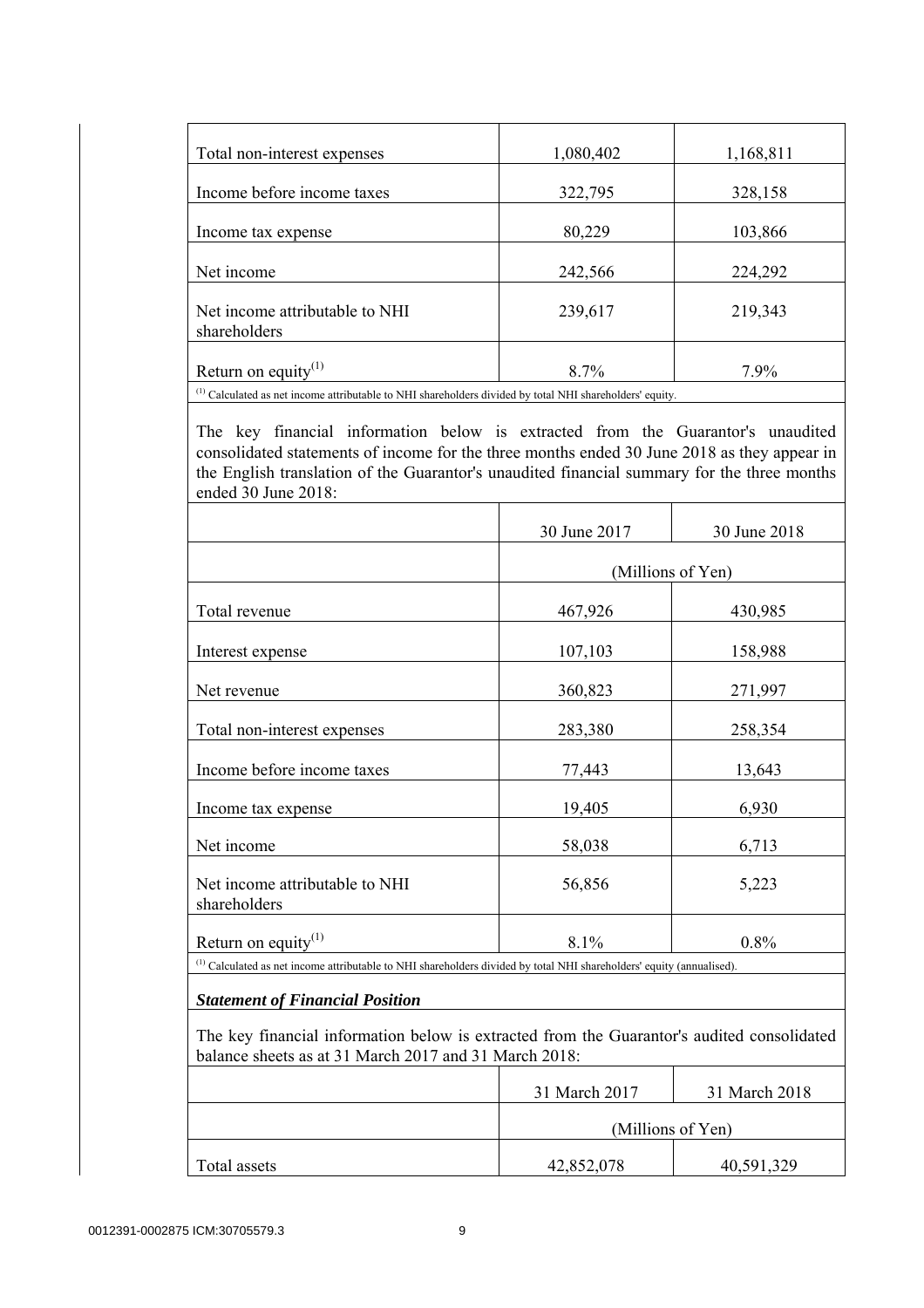|           | Total equity                                                                                                                          |                                                                                                                                                                                                                                                                                                                       | 2,843,791                                                                                                                                                                      | 2,799,824    |
|-----------|---------------------------------------------------------------------------------------------------------------------------------------|-----------------------------------------------------------------------------------------------------------------------------------------------------------------------------------------------------------------------------------------------------------------------------------------------------------------------|--------------------------------------------------------------------------------------------------------------------------------------------------------------------------------|--------------|
|           | Total liabilities                                                                                                                     |                                                                                                                                                                                                                                                                                                                       | 40,008,287                                                                                                                                                                     | 37,791,505   |
|           | the Guarantor's unaudited financial summary for the three months ended 30 June 2018:                                                  |                                                                                                                                                                                                                                                                                                                       | The key financial information below is extracted from the Guarantor's unaudited<br>consolidated balance sheets as at 30 June 2018 as they appear in the English translation of |              |
|           |                                                                                                                                       |                                                                                                                                                                                                                                                                                                                       | 31 March 2018<br>$(Restated)^{(1)}$                                                                                                                                            | 30 June 2018 |
|           |                                                                                                                                       |                                                                                                                                                                                                                                                                                                                       | (Millions of Yen)                                                                                                                                                              |              |
|           | Total assets                                                                                                                          |                                                                                                                                                                                                                                                                                                                       | 40, 343, 947                                                                                                                                                                   | 42,828,467   |
|           | Total equity                                                                                                                          |                                                                                                                                                                                                                                                                                                                       | 2,799,824                                                                                                                                                                      | 2,845,199    |
|           | <b>Total liabilities</b>                                                                                                              |                                                                                                                                                                                                                                                                                                                       | 37,544,123                                                                                                                                                                     | 39,983,268   |
|           | implemented on 1 April 2018.                                                                                                          | $^{(1)}$ The numbers for the year ended 31 March 2018 have been restated to reflect the change in accounting policy for certain derivatives as                                                                                                                                                                        |                                                                                                                                                                                |              |
|           |                                                                                                                                       | Statements of no significant or material adverse change                                                                                                                                                                                                                                                               |                                                                                                                                                                                |              |
|           | There has been no significant change in the financial or trading position of the Guarantor or<br>the Nomura Group since 30 June 2018. |                                                                                                                                                                                                                                                                                                                       |                                                                                                                                                                                |              |
|           | 2018.                                                                                                                                 | There has been no material adverse change in the prospects of the Guarantor since 31 March                                                                                                                                                                                                                            |                                                                                                                                                                                |              |
| B19/ B.13 | Events<br>impacting the<br>Guarantor's<br>solvency                                                                                    | Not applicable, there are no recent events particular to the Guarantor which<br>are to a material extent relevant to the evaluation of its solvency.                                                                                                                                                                  |                                                                                                                                                                                |              |
| B19/ B.14 | Dependence<br>upon other<br>Group entities                                                                                            | See Element B.5 above. The Guarantor is the ultimate holding company<br>for the Nomura Group. The Guarantor depends on dividends, distributions<br>and other payments from subsidiaries to make payments on its obligations.                                                                                          |                                                                                                                                                                                |              |
| B19/ B.15 | The<br>Guarantor's<br>Principal<br>activities                                                                                         | The Guarantor is a holding company of one of the leading financial<br>services groups in Japan. The Nomura Group operates offices in countries<br>and regions worldwide including Japan, the United States, the United<br>Kingdom, Singapore and Hong Kong Special Administrative Region<br>through its subsidiaries. |                                                                                                                                                                                |              |
|           |                                                                                                                                       | The Nomura Group's clients include individuals, corporations, financial<br>institutions, governments and governmental agencies.                                                                                                                                                                                       |                                                                                                                                                                                |              |
|           |                                                                                                                                       | The Nomura Group's business consists of Retail, Asset Management and<br>Wholesale.                                                                                                                                                                                                                                    |                                                                                                                                                                                |              |
|           |                                                                                                                                       | In its Retail segment, the Nomura Group provides investment consultation<br>services mainly to individual clients in Japan. In its Asset Management<br>segment, the Nomura Group develops and manages investment trusts, and                                                                                          |                                                                                                                                                                                |              |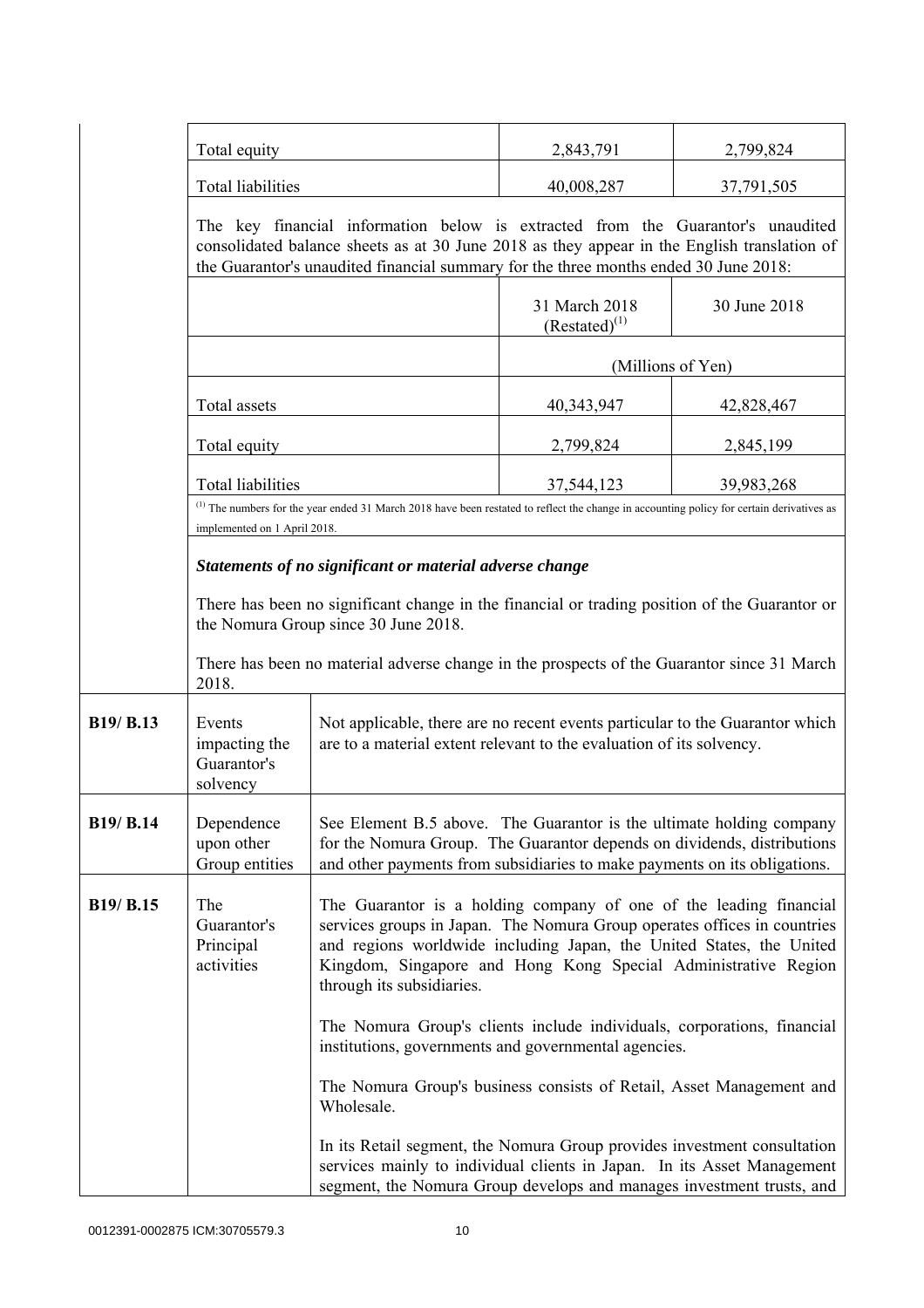|                  |                             | provides investment advisory services. In its Wholesale segment, the<br>Nomura Group is engaged in the sales and trading of debt and equity<br>securities, derivatives, and currencies on a global basis to various<br>institutions, provides investment banking services such as the underwriting<br>of debt and equity securities as well as mergers and acquisitions and<br>financial advice. |       |  |
|------------------|-----------------------------|--------------------------------------------------------------------------------------------------------------------------------------------------------------------------------------------------------------------------------------------------------------------------------------------------------------------------------------------------------------------------------------------------|-------|--|
| <b>B19/ B.16</b> | Controlling<br>shareholders | To its knowledge, the Guarantor is not directly or indirectly owned or<br>controlled by another corporation, by any government or by any other<br>natural or legal person severally or jointly. The Guarantor knows of no<br>arrangements the operation of which may at a later time result in a change<br>of control of the Nomura Group.                                                       |       |  |
| <b>B19/ B.17</b> | Credit ratings              | Long-term credit ratings of the Guarantor:                                                                                                                                                                                                                                                                                                                                                       |       |  |
|                  |                             | S&P Global Ratings Japan Inc.                                                                                                                                                                                                                                                                                                                                                                    | $A-$  |  |
|                  |                             | Moody's Japan K.K.                                                                                                                                                                                                                                                                                                                                                                               | Baa1  |  |
|                  |                             | Fitch Ratings Japan Limited<br>$A-$                                                                                                                                                                                                                                                                                                                                                              |       |  |
|                  |                             | Rating and Investment<br>$A+$<br>Information, Inc.                                                                                                                                                                                                                                                                                                                                               |       |  |
|                  |                             | Japan Credit Rating Agency,<br>Ltd.                                                                                                                                                                                                                                                                                                                                                              | $AA-$ |  |

### **Section C – Securities**

| <b>Element</b> | <b>Title</b>                         |                                                                                                                                                                                                                                                                                                                                                                                                                                                                                                                                                                                                                                                                                                                                                                                                                                                                                                                                                                                                                                                                                                                                                                                                                                                                                                                                                                                                                                                                                                                                                                                                               |
|----------------|--------------------------------------|---------------------------------------------------------------------------------------------------------------------------------------------------------------------------------------------------------------------------------------------------------------------------------------------------------------------------------------------------------------------------------------------------------------------------------------------------------------------------------------------------------------------------------------------------------------------------------------------------------------------------------------------------------------------------------------------------------------------------------------------------------------------------------------------------------------------------------------------------------------------------------------------------------------------------------------------------------------------------------------------------------------------------------------------------------------------------------------------------------------------------------------------------------------------------------------------------------------------------------------------------------------------------------------------------------------------------------------------------------------------------------------------------------------------------------------------------------------------------------------------------------------------------------------------------------------------------------------------------------------|
| C.1            | Type and class of<br>Securities/ISIN | The Securities described in this section are debt securities, warrants or<br>exercisable certificates with a denomination or issue price of less than<br>$\epsilon$ 100,000 (or its equivalent in any other currency). The Programme<br>allows for the issuance of Notes, Warrants and Certificates. The<br>Securities to be issued under the Programme may be Fixed Rate N&C<br>Securities, Floating Rate N&C Securities, Zero Coupon N&C<br>Securities, Securities for which the coupon, redemption and/or cash<br>settlement amount payments (as applicable) are linked to currency<br>exchange rates (Fixed FX Interest N&C Securities, FX Redemption<br>N&C Securities, Fixed Denomination FX Redemption N&C<br>Securities, FX Basket Knock-Out W&C Securities or FX Basket<br>Knock-In W&C Securities), a share or a basket of shares (Equity<br>Basket Conditional Interest N&C Securities, Equity Basket Knock-In<br>N&C Securities, Equity Basket Barrier Knock-In N&C Securities,<br>Equity Basket Bonus Barrier N&C Securities, Equity Basket Autocall<br>N&C Securities, Equity Delta One Redemption N&C Securities or<br>Equity Delta One W&C Securities), an index or basket of indices<br>(Index Basket Conditional Interest N&C Securities, Index Basket<br>Knock-In N&C Securities, Index Basket Barrier Knock-In N&C<br>Securities, Index Basket Bonus Barrier N&C Securities or Index<br>Basket Autocall N&C Securities), one or more fixed or floating<br>interest rates (Multi-Rate Interest N&C Securities, Range Accrual<br>Interest N&C Securities or Dual Range Accrual Interest N&C |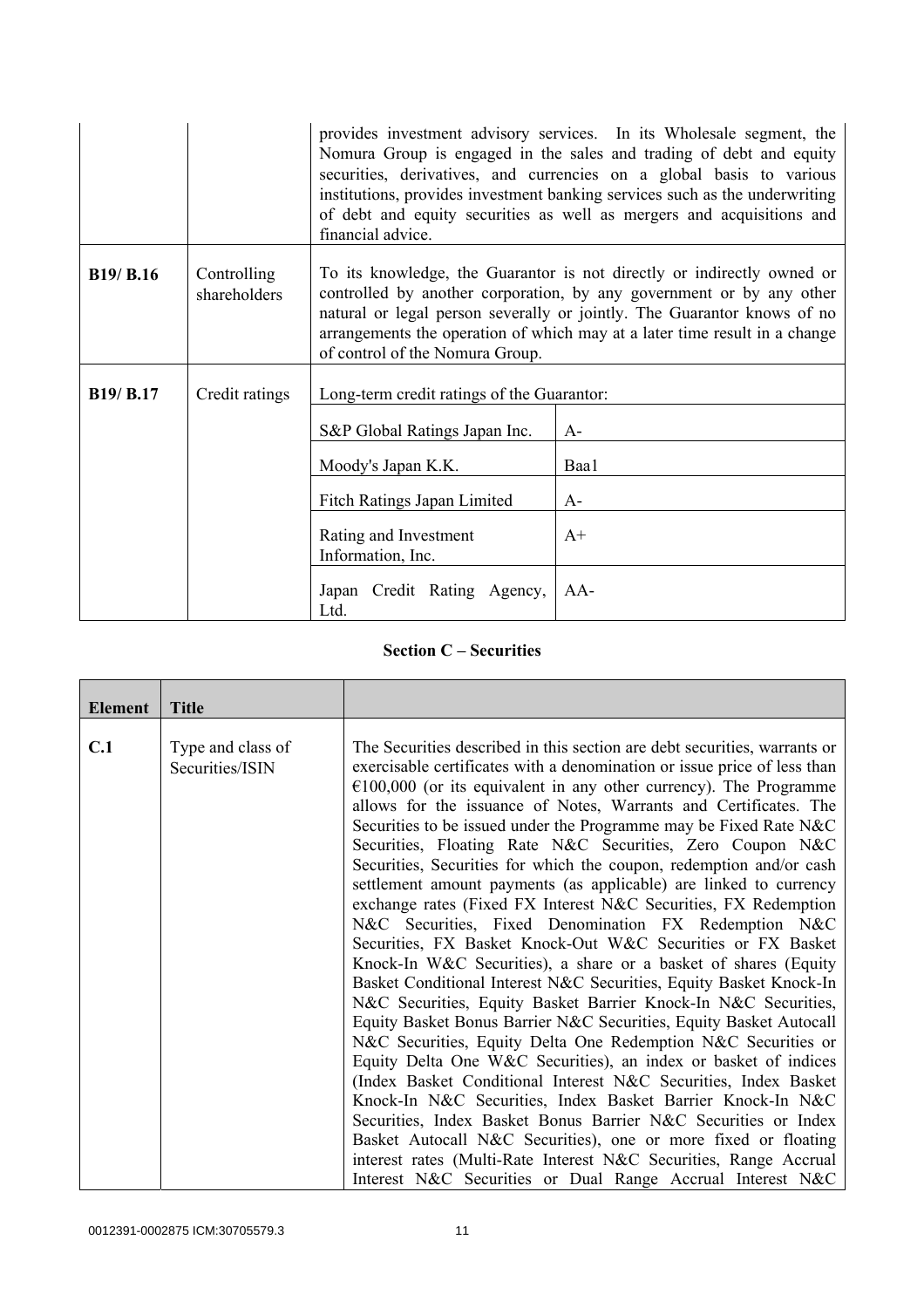| <b>Element</b> | <b>Title</b>                       |                                                                                                                                                                                                                                                                                                                                                                                                                                                                                                                                                                                                                                                                                                          |
|----------------|------------------------------------|----------------------------------------------------------------------------------------------------------------------------------------------------------------------------------------------------------------------------------------------------------------------------------------------------------------------------------------------------------------------------------------------------------------------------------------------------------------------------------------------------------------------------------------------------------------------------------------------------------------------------------------------------------------------------------------------------------|
|                |                                    | Securities), an inflation index (Leveraged Inflation Interest N&C<br>Securities), one or more swap rates (Swap Rate Linked Interest N&C<br>Securities, Reverse Convertible Swap Rate Redemption N&C<br>Securities or Geared Put Swap Rate Redemption N&C Securities) or<br>the creditworthiness of a single reference entity or a basket of<br>reference entities (Zero Recovery Single Name Credit Linked N&C<br>Securities and Zero Recovery Basket Credit Linked N&C Securities<br>(respectively)), or a combination of the foregoing.                                                                                                                                                                |
|                |                                    | Issue specific summary:                                                                                                                                                                                                                                                                                                                                                                                                                                                                                                                                                                                                                                                                                  |
|                |                                    | The Securities are <i>[insert title of Securities]</i> . The Series Number of the<br>Securities is $\lceil \bullet \rceil$ . The Tranche number is $\lceil \bullet \rceil$ .                                                                                                                                                                                                                                                                                                                                                                                                                                                                                                                             |
|                |                                    | International Securities Identification Number (ISIN): [ $\bullet$ ].                                                                                                                                                                                                                                                                                                                                                                                                                                                                                                                                                                                                                                    |
|                |                                    | [Committee on Uniform Securities Identification Procedures (CUSIP)<br>number: $\begin{bmatrix} 1 \end{bmatrix}$                                                                                                                                                                                                                                                                                                                                                                                                                                                                                                                                                                                          |
|                |                                    | The Securities will be consolidated and form a single series with<br>[identify earlier Tranches] on [the Issue Date/ exchange of the<br>Temporary Bearer Global N&C Security for interests in the<br>Permanent Bearer Global N&C Security, which is expected to occur<br>on or about [date]]]                                                                                                                                                                                                                                                                                                                                                                                                            |
| C.2            | Currency                           | Subject to compliance with all applicable laws, regulations and<br>directives, Securities may be issued in any currency agreed between<br>the Issuer and the relevant Dealer at the time of issue.                                                                                                                                                                                                                                                                                                                                                                                                                                                                                                       |
|                |                                    | Issue specific summary:                                                                                                                                                                                                                                                                                                                                                                                                                                                                                                                                                                                                                                                                                  |
|                |                                    | [If the Securities are W&C Securities, insert: The Securities are<br>payable in [ $\bullet$ ] (the Specified Currency).]                                                                                                                                                                                                                                                                                                                                                                                                                                                                                                                                                                                 |
|                |                                    | [If the Securities are N&C Securities, insert: The Securities are<br>[denominated] in $[\bullet]$ (the Specified Currency) and payable in $[\bullet]$<br>(the Settlement Currency).]                                                                                                                                                                                                                                                                                                                                                                                                                                                                                                                     |
|                |                                    | [Insert if the payments in respect of the Securities are payable in<br>Renminbi and CNY Currency Event applies: If the Issuer determines,<br>in respect of the date for payment of any amount payable in respect of<br>the Securities, that the Issuer will be unable to make a payment in<br>Renminbi in accordance with the terms of the Securities on such date<br>due to illiquidity, inconvertibility or non-transferability of Renminbi,<br>the Issuer's obligation to pay such amount in Renminbi may be<br>replaced by an obligation to pay such amount in U.S. dollars<br>converted using the spot rate for exchange of Renminbi into U.S.<br>dollars in respect of the relevant payment date.] |
| C.5            | Restrictions on<br>transferability | The Securities will be freely transferable, subject to the offering and<br>selling restrictions in Australia, Argentina, Belgium, Brazil, Chile,<br>Colombia, Denmark, the Dubai International Financial Centre, El                                                                                                                                                                                                                                                                                                                                                                                                                                                                                      |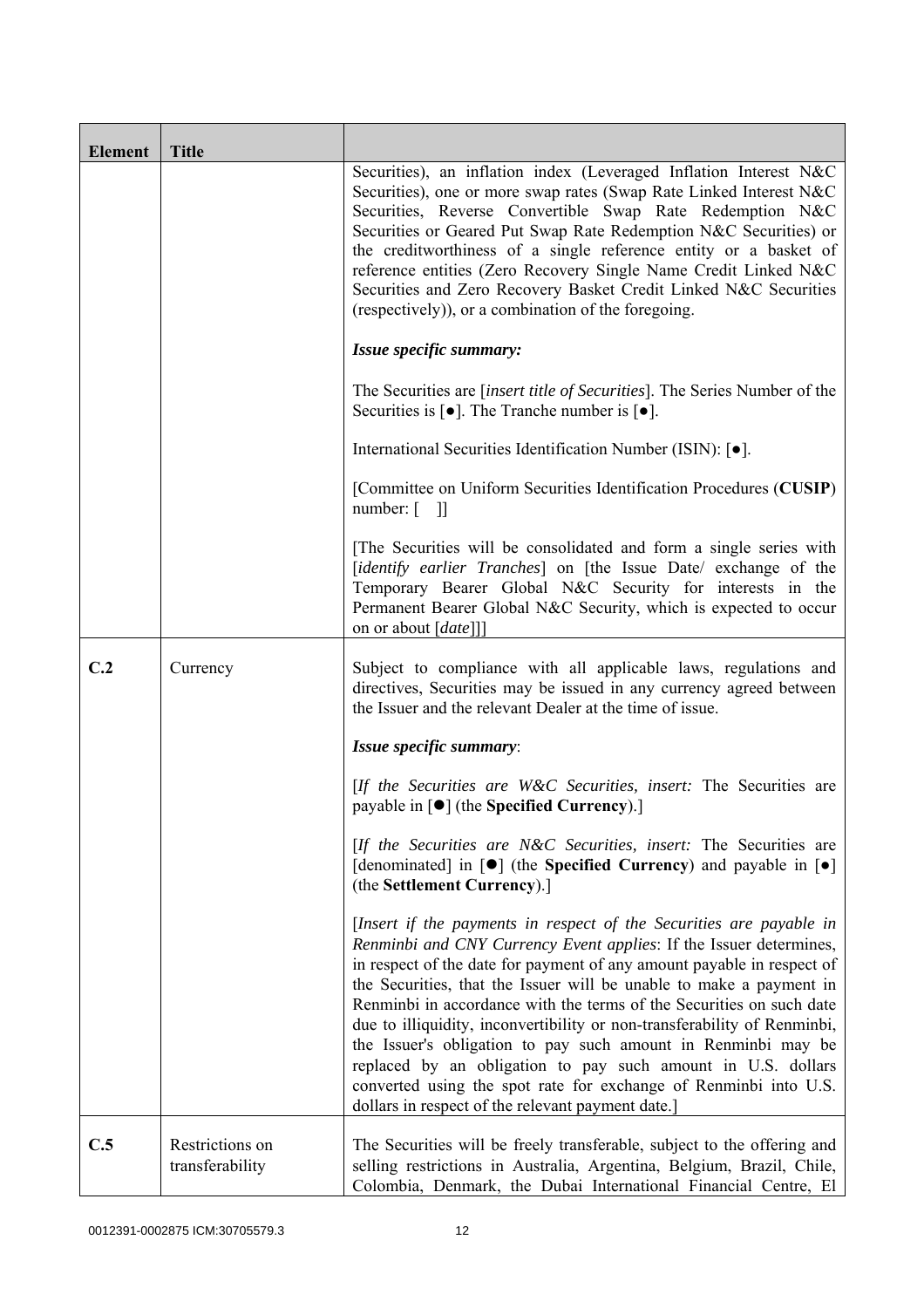| <b>Element</b> | <b>Title</b>                                     |                                                                                                                                                                                                                                                                                                                                                                                                                                                                                                                                                                                                                                                                                                                                                                                                                                          |
|----------------|--------------------------------------------------|------------------------------------------------------------------------------------------------------------------------------------------------------------------------------------------------------------------------------------------------------------------------------------------------------------------------------------------------------------------------------------------------------------------------------------------------------------------------------------------------------------------------------------------------------------------------------------------------------------------------------------------------------------------------------------------------------------------------------------------------------------------------------------------------------------------------------------------|
|                |                                                  | Salvador, France, Guatemala, Hungary, Hong Kong<br>Special<br>Administrative Region, Ireland, Italy, Japan, the Republic of Korea,<br>Kuwait, Malaysia, Mexico, Panama, the People's Republic of China,<br>Peru, the Philippines, Poland, Portugal, Qatar, Singapore, Sweden,<br>Switzerland, Taiwan, Thailand, the United Arab Emirates, the United<br>Kingdom, the United States, Venezuela and under the Prospectus<br>Directive and the laws of any jurisdiction in which the relevant<br>Securities are offered or sold. Purchasers of Securities in the U.S. are<br>advised to consult legal counsel prior to making any transfer of such<br>Securities.                                                                                                                                                                           |
| C.8            | Rights attaching to the<br>Securities, including | Securities issued under the Programme will have terms and conditions<br>relating to, among other matters:                                                                                                                                                                                                                                                                                                                                                                                                                                                                                                                                                                                                                                                                                                                                |
|                | ranking and limitations<br>on those rights       | <b>Status (Ranking)</b>                                                                                                                                                                                                                                                                                                                                                                                                                                                                                                                                                                                                                                                                                                                                                                                                                  |
|                |                                                  | Securities are direct, unconditional, unsubordinated and [If the<br>Securities are N&C Securities, insert: (subject to the provisions of a<br>negative pledge)] unsecured obligations of the Issuer and rank pari<br><i>passu</i> and without prejudice among themselves and ([If the Securities]<br>are N&C Securities, insert: subject as aforesaid and] save for such<br>exceptions as may be provided by applicable legislation) at least<br>equally with all other unsecured and unsubordinated obligations of the<br>Issuer, from time to time outstanding.                                                                                                                                                                                                                                                                        |
|                |                                                  | <b>Taxation</b>                                                                                                                                                                                                                                                                                                                                                                                                                                                                                                                                                                                                                                                                                                                                                                                                                          |
|                |                                                  | [If the Securities are N&C Securities, insert: All payments of principal<br>and interest in respect of the Securities will be made free and clear of,<br>and without withholding taxes (or other similar withholdings or<br>deductions) in the United Kingdom (in the case of the Issuer) [or Japan<br>(in the case of the Guarantor)], unless such withholding or deduction<br>is required by law. In the event any such deduction is made, the<br>Issuer [or the Guarantor, as applicable] [Insert if tax gross-up does not<br>apply to the N&C Securities: will not be required to pay additional<br>amounts to cover the amounts so deducted.] [Insert if tax gross-up<br>applies to the N&C Securities: will, save in certain limited<br>circumstances, be required to pay additional amounts to cover the<br>amounts so deducted.] |
|                |                                                  | [If the Securities are W&C Securities, insert: [The Issuer shall not be]<br>[Neither the Issuer nor the Guarantor shall be] liable for or otherwise<br>obliged to pay any tax, duty, withholding or other payment (including<br>any stamp or transfer tax) which may arise as a result of the<br>ownership, transfer, exercise or enforcement of any Security by any<br>person and all payments made by the Issuer [or the Guarantor] shall<br>be made subject to any such tax, duty, withholding, deduction or other<br>payment which may be required to be made, paid, withheld or<br>deducted.]                                                                                                                                                                                                                                       |
|                |                                                  | [All payments in respect of the Securities will be subject in all cases to                                                                                                                                                                                                                                                                                                                                                                                                                                                                                                                                                                                                                                                                                                                                                               |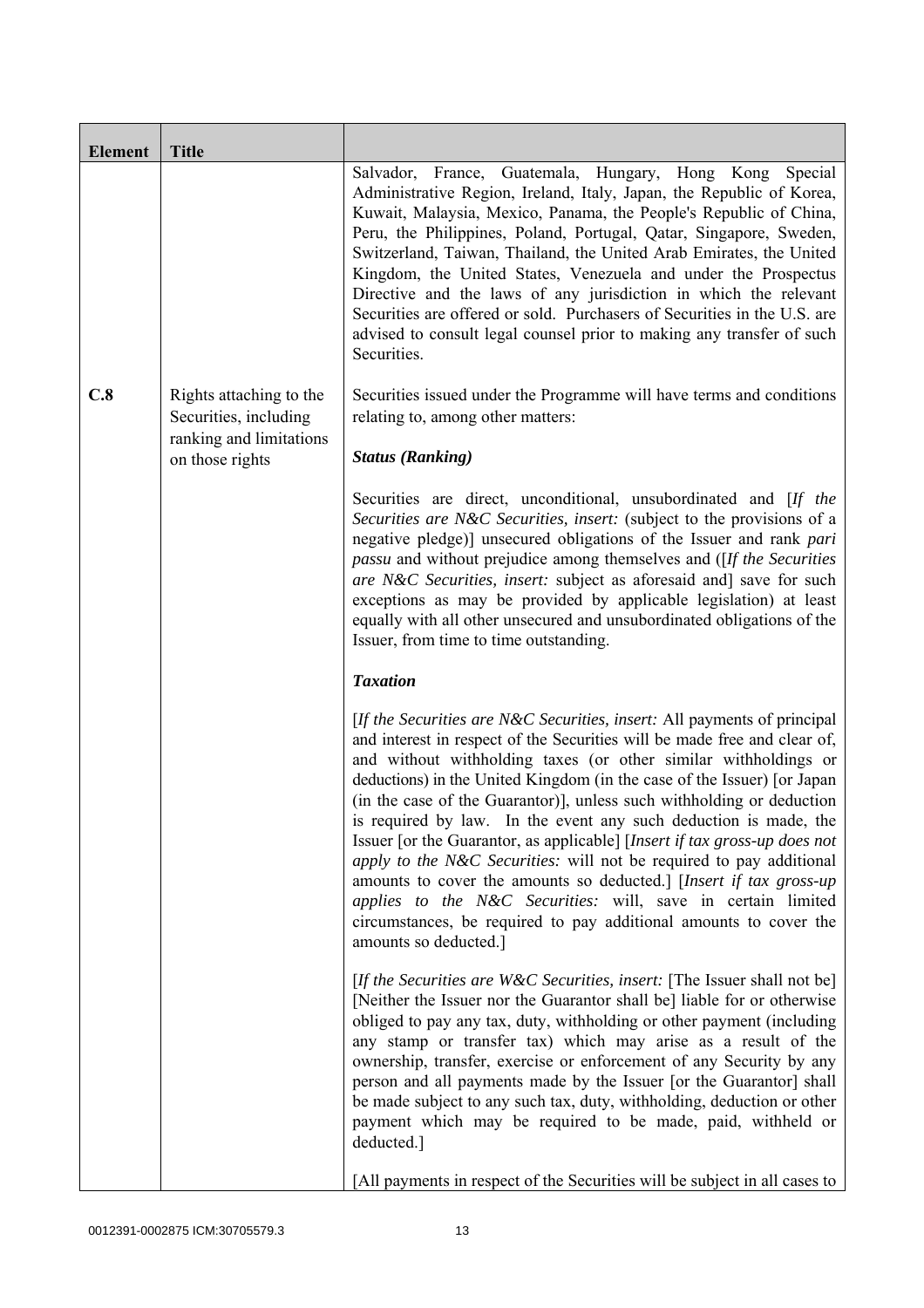| <b>Element</b> | <b>Title</b> |                                                                                                                                                                                                                                                                                                                                                                                                                                                                                                                                                                                                                                                                                                                                                                                                                                                                                                                                                                                                                                                                                                                                                                                       |
|----------------|--------------|---------------------------------------------------------------------------------------------------------------------------------------------------------------------------------------------------------------------------------------------------------------------------------------------------------------------------------------------------------------------------------------------------------------------------------------------------------------------------------------------------------------------------------------------------------------------------------------------------------------------------------------------------------------------------------------------------------------------------------------------------------------------------------------------------------------------------------------------------------------------------------------------------------------------------------------------------------------------------------------------------------------------------------------------------------------------------------------------------------------------------------------------------------------------------------------|
|                |              | (i) any fiscal or other laws and regulations applicable thereto in the<br>place of payment, (ii) any withholding or deduction required pursuant<br>to Section 871(m) of the U.S. Internal Revenue Code of 1986 (the<br>Code), and (iii) any withholding or deduction required pursuant to an<br>agreement described in Section 1471(b) of the Code or otherwise<br>imposed pursuant to Sections 1471 through 1474 of the Code, any<br>regulations or agreements thereunder, any official interpretations<br>thereof, or (without prejudice to the provisions of N&C Securities<br>Condition 9 ( <i>Taxation</i> )) any law implementing an intergovernmental<br>approach thereto.]                                                                                                                                                                                                                                                                                                                                                                                                                                                                                                    |
|                |              | [If the Securities are $N\&C$ Securities, insert:                                                                                                                                                                                                                                                                                                                                                                                                                                                                                                                                                                                                                                                                                                                                                                                                                                                                                                                                                                                                                                                                                                                                     |
|                |              | [Issuer's] [N][n]egative pledge                                                                                                                                                                                                                                                                                                                                                                                                                                                                                                                                                                                                                                                                                                                                                                                                                                                                                                                                                                                                                                                                                                                                                       |
|                |              | So long as any of the Securities remain outstanding, the Issuer will not<br>create or have outstanding any mortgage, charge, pledge or other<br>security interest upon the whole or any part of its undertaking, assets<br>or revenues, present or future, to secure any of its own Indebtedness<br>or to secure its guarantee of or any indemnity in respect of any<br>Indebtedness of any third party for the benefit of the existing or future<br>holders thereof, without at the same time either securing the Securities<br>at least equally and rateably with such Indebtedness or, as the case<br>may be, such guarantee or indemnity or according to the Securities<br>such other security or guarantee as shall have been approved by an<br>Extraordinary Resolution of the Securityholders for the time being,<br>where Indebtedness means any indebtedness represented by<br>securities which have a maturity of greater than one year and are for<br>the time being, or are intended to be, quoted, listed, ordinarily dealt in<br>or traded on any stock exchange or over-the-counter or other securities<br>market in the jurisdiction of incorporation of the Issuer.] |
|                |              | [If the Securities are Guaranteed N&C Securities insert:                                                                                                                                                                                                                                                                                                                                                                                                                                                                                                                                                                                                                                                                                                                                                                                                                                                                                                                                                                                                                                                                                                                              |
|                |              | Guarantor's negative pledge                                                                                                                                                                                                                                                                                                                                                                                                                                                                                                                                                                                                                                                                                                                                                                                                                                                                                                                                                                                                                                                                                                                                                           |
|                |              | So long as the Securities remain outstanding, the Guarantor will not<br>create or permit to be outstanding any mortgage, charge, pledge or<br>other security interest upon the whole or any part of its property,<br>assets or revenues, present or future, to secure for the benefit of the<br>holders of any securities (i) payment of any sum due in respect of any<br>securities or (ii) any payment under any guarantee of securities or (iii)<br>any payment under any indemnity or other like obligation relating to<br>securities, in any such case in which:                                                                                                                                                                                                                                                                                                                                                                                                                                                                                                                                                                                                                 |
|                |              | either such securities are by their terms payable, or confer a<br>(a)<br>right to receive payment, in any currency other than the<br>currency of the jurisdiction of incorporation of the Guarantor<br>which is Japanese Yen, or such securities are denominated in<br>Japanese Yen and more than 50 per cent. of the aggregate<br>principal amount thereof is initially distributed outside the<br>jurisdiction of incorporation of the Guarantor which is Japan,                                                                                                                                                                                                                                                                                                                                                                                                                                                                                                                                                                                                                                                                                                                    |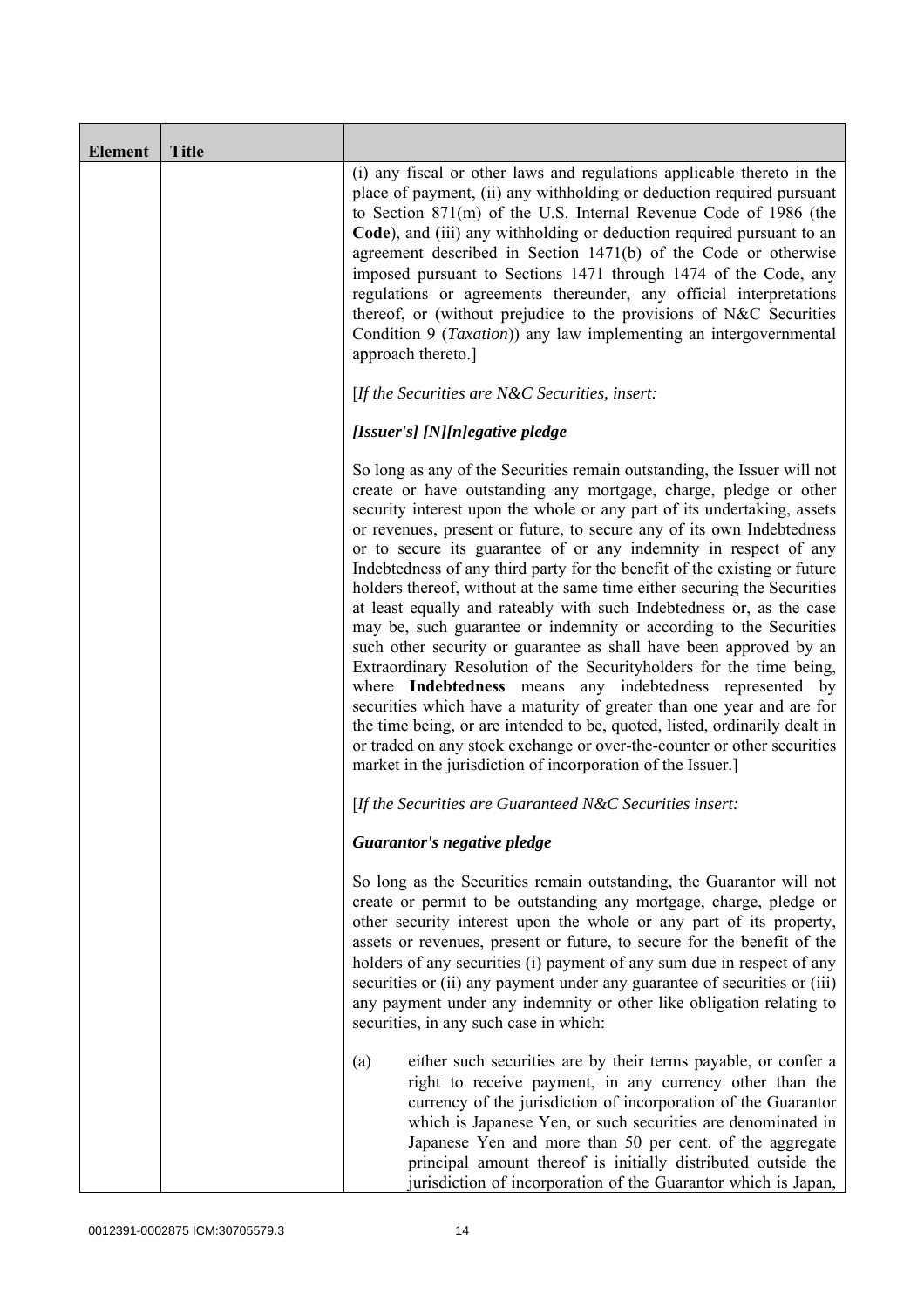| <b>Element</b> | <b>Title</b> |           |                                                                                                                                                                                                                                                                                                                                                                                                                                                                                                                                                                                         |
|----------------|--------------|-----------|-----------------------------------------------------------------------------------------------------------------------------------------------------------------------------------------------------------------------------------------------------------------------------------------------------------------------------------------------------------------------------------------------------------------------------------------------------------------------------------------------------------------------------------------------------------------------------------------|
|                |              |           | by or with the authorisation of the Guarantor or (if not the<br>Guarantor) the Issuer; and                                                                                                                                                                                                                                                                                                                                                                                                                                                                                              |
|                |              | (b)       | such securities are for the time being, or are intended to be,<br>quoted, listed, ordinarily dealt in or traded on any stock<br>exchange or over-the-counter or other securities market<br>outside Japan,                                                                                                                                                                                                                                                                                                                                                                               |
|                |              | thereof.] | without in any such case at the same time according to the Guarantee<br>either the same security as is granted to or is outstanding in respect of<br>such securities, guarantee, indemnity or other like obligation or such<br>other security or guarantee as shall be approved by an Extraordinary<br>Resolution of the Securityholders. For the purposes of the above,<br>"securities" means bonds, debentures, notes or other similar<br>investment securities of the Issuer or the Guarantor, or any other<br>person with a stated maturity of more than one year from the creation |
|                |              |           | [If the Securities are $W\&C$ Securities, insert:                                                                                                                                                                                                                                                                                                                                                                                                                                                                                                                                       |
|                |              |           | Negative pledge                                                                                                                                                                                                                                                                                                                                                                                                                                                                                                                                                                         |
|                |              |           | The terms of the Securities will not contain a negative pledge<br>provision in respect of either the Issuer [or the Guarantor].]                                                                                                                                                                                                                                                                                                                                                                                                                                                        |
|                |              |           | <b>Events of default</b>                                                                                                                                                                                                                                                                                                                                                                                                                                                                                                                                                                |
|                |              |           | [If the Securities are N&C Securities, insert:                                                                                                                                                                                                                                                                                                                                                                                                                                                                                                                                          |
|                |              |           | The terms of the Securities will contain, amongst others, the following<br>events of default:                                                                                                                                                                                                                                                                                                                                                                                                                                                                                           |
|                |              | (a)       | default for a period of 30 days or more in payment of any sum<br>due in respect of the Securities;                                                                                                                                                                                                                                                                                                                                                                                                                                                                                      |
|                |              | (b)       | failure by the Issuer [or the Guarantor] to perform or observe<br>any of [its][their respective] other covenants or agreements<br>under the Securities[, the Guarantee] or (where such other<br>covenants or agreements are for the benefit of the<br>Securityholders) the Agency Agreement continuing for a<br>period of 90 days after the date on which written notice is<br>given to the Issuer [and the Guarantor] by any Securityholder<br>requiring remedy of such default;                                                                                                       |
|                |              | (c)       | any indebtedness for borrowed money other than the<br>Securities having an aggregate outstanding principal amount<br>equal to or greater than U.S.\$10,000,000 (or its equivalent) of<br>the Issuer [or the Guarantor] becomes prematurely repayable<br>following a default, or the Issuer [or the Guarantor] defaults in<br>the repayment of any such indebtedness at the maturity<br>thereof or at the expiration of any applicable grace period<br>therefor (or in the case of such indebtedness due on demand,                                                                      |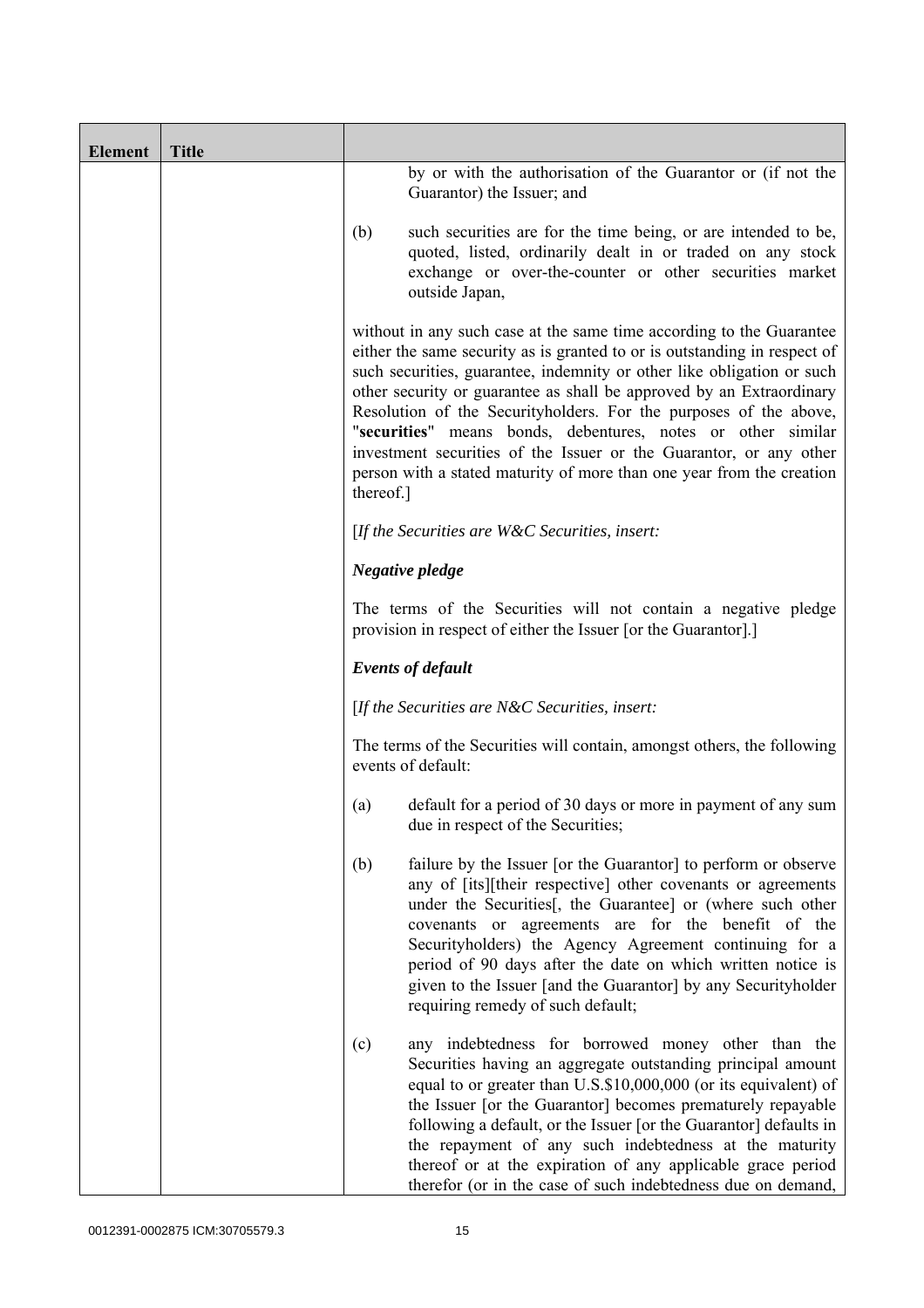| <b>Element</b> | <b>Title</b> |                 |                                                                                                                                                                                                                                                                                                                                                                                                                                                                                                                                                                       |
|----------------|--------------|-----------------|-----------------------------------------------------------------------------------------------------------------------------------------------------------------------------------------------------------------------------------------------------------------------------------------------------------------------------------------------------------------------------------------------------------------------------------------------------------------------------------------------------------------------------------------------------------------------|
|                |              |                 | defaults in the payment of such indebtedness at the expiration<br>of three business days after demand therefor or, if longer, any<br>applicable grace period therefor) or any guarantee of or<br>indemnity in respect of any indebtedness for borrowed money<br>of others having a principal amount or aggregate principal<br>amount for the time being outstanding of at least<br>U.S.\$10,000,000 (or its equivalent) given by the Issuer [or the<br>Guarantor] shall not be honoured when due and called upon at<br>the expiration of any applicable grace period; |
|                |              | (d)             | subject to certain exceptions, and, in certain instances, the<br>passing of a specified time period, events resulting from a<br>decree or order by a court relating to the reorganisation,<br>winding up, insolvency, bankruptcy or similar procedure of<br>the Issuer [or the Guarantor];                                                                                                                                                                                                                                                                            |
|                |              | (e)             | events resulting from the instigation by the Issuer [or the<br>Guarantor] of, or the consent of the Issuer [or the Guarantor]<br>to, proceedings relating to the reorganisation, bankruptcy or<br>similar procedure of the Issuer [or the Guarantor] or the<br>moratorium of payments in respect of the Issuer; [or]                                                                                                                                                                                                                                                  |
|                |              | (f)             | subject to certain exceptions, the Issuer [or the Guarantor]<br>ceasing to carry on the whole or substantially the whole of its<br>business or disposing of the whole or substantially the whole<br>of its assets[.] $\lceil$ ; or                                                                                                                                                                                                                                                                                                                                    |
|                |              | (g)             | for any reason whatsoever the Guarantee not being (or being<br>claimed by the Guarantor not to be) in full force and effect.]                                                                                                                                                                                                                                                                                                                                                                                                                                         |
|                |              |                 | [If the Securities are $W\&C$ Securities, insert:                                                                                                                                                                                                                                                                                                                                                                                                                                                                                                                     |
|                |              |                 | The terms of the Securities will contain; amongst others, the following<br>events of default:                                                                                                                                                                                                                                                                                                                                                                                                                                                                         |
|                |              | (a)             | events resulting from a decree or order by a court relating to<br>the reorganisation, winding-up, insolvency, bankruptcy or<br>similar procedure of the Issuer [or the Guarantor] (subject to<br>certain exceptions); or                                                                                                                                                                                                                                                                                                                                              |
|                |              | (b)             | events resulting from the instigation by the Issuer [or the<br>Guarantor] of, or the consent of the Issuer [or the Guarantor]<br>to, proceedings relating to the reorganisation, bankruptcy or<br>similar procedure of the Issuer [or the Guarantor] or the<br>moratorium of payments in respect of the Issuer.]                                                                                                                                                                                                                                                      |
|                |              | <b>Meetings</b> |                                                                                                                                                                                                                                                                                                                                                                                                                                                                                                                                                                       |
|                |              |                 | The relevant Conditions contain provisions for calling meetings of<br>Securityholders to consider matters affecting their interests generally.<br>These provisions permit defined majorities to bind all Securityholders<br>including Security holders who did not attend and vote at the relevant                                                                                                                                                                                                                                                                    |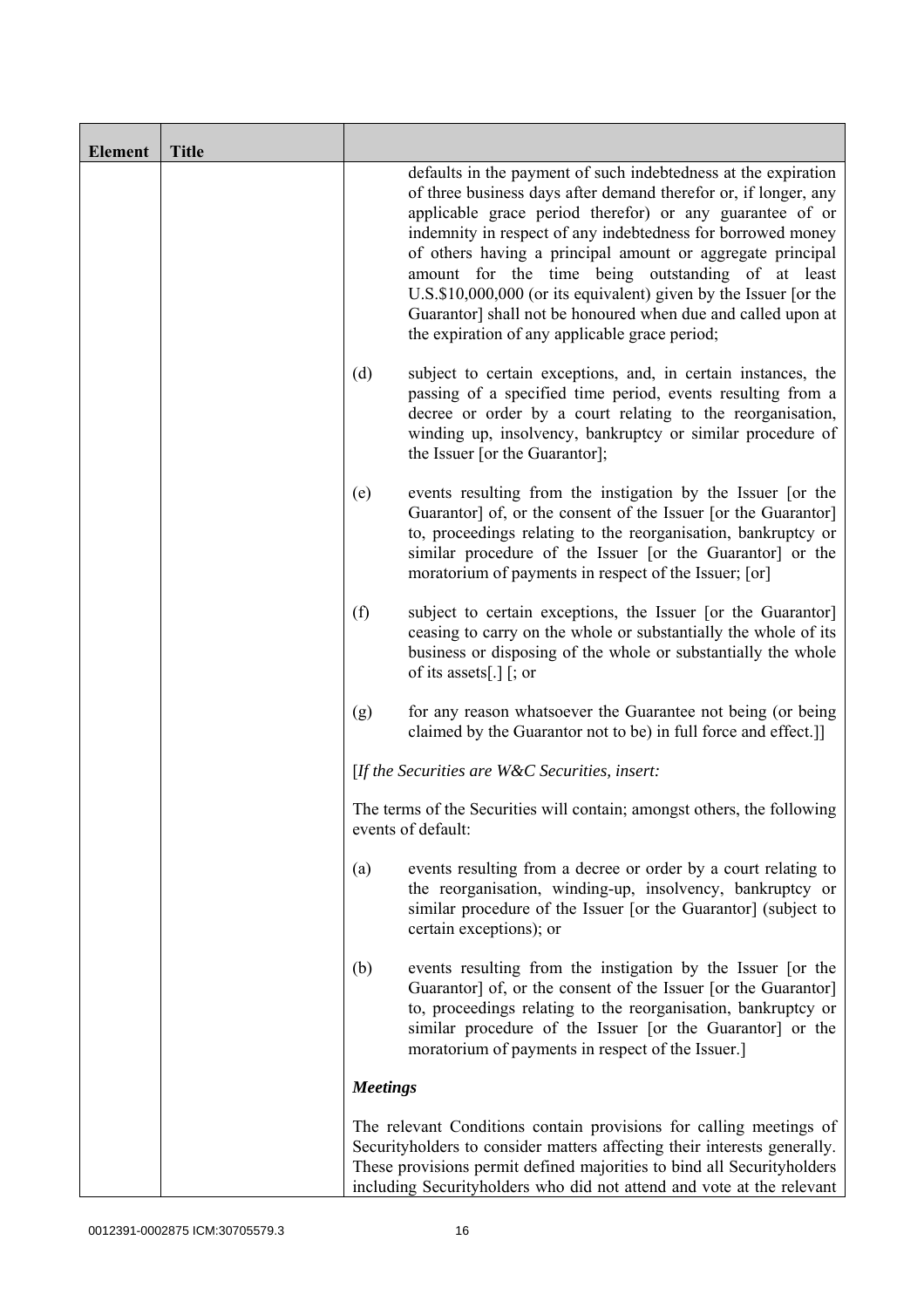| <b>Element</b> | <b>Title</b>                                                                                                                                                                                                                                                                                    |                                                                                                                                                                                                                                                                                                                                                                                                                                                                                                                                |
|----------------|-------------------------------------------------------------------------------------------------------------------------------------------------------------------------------------------------------------------------------------------------------------------------------------------------|--------------------------------------------------------------------------------------------------------------------------------------------------------------------------------------------------------------------------------------------------------------------------------------------------------------------------------------------------------------------------------------------------------------------------------------------------------------------------------------------------------------------------------|
|                |                                                                                                                                                                                                                                                                                                 | meeting and Securityholders who voted in a manner contrary to the<br>majority.                                                                                                                                                                                                                                                                                                                                                                                                                                                 |
| [C.9]          | Interest/Redemption of<br>N&C Securities                                                                                                                                                                                                                                                        | <b>Interest</b><br>Securities may or may not bear interest. Interest-bearing Securities                                                                                                                                                                                                                                                                                                                                                                                                                                        |
|                | (Do not include this<br>Element C.9 if the<br>relevant Securities are<br>derivative securities for<br>the purpose of<br><b>Commission Regulation</b><br>$(EC)$ No. 809/2004 (as<br>amended) (being<br>Securities which may<br>redeem at an amount<br>other than 100% of<br>their nominal amount | will either bear interest payable at a fixed rate, a floating rate, a<br>structured floating rate, an FX linked rate, an equity linked rate, an<br>index linked rate, an inflation index linked rate or a swap rate linked<br>rate.                                                                                                                                                                                                                                                                                            |
|                |                                                                                                                                                                                                                                                                                                 | Issue specific summary:                                                                                                                                                                                                                                                                                                                                                                                                                                                                                                        |
|                |                                                                                                                                                                                                                                                                                                 | [For fixed rate interest Securities: The Securities bear interest [from<br>their date of issue/from [ $\bullet$ ]] at the fixed rate of [ $\bullet$ ] per cent. per<br>annum. As of the Issue Date, the yield of the Securities is $\lceil \bullet \rceil$ per<br>cent. Interest will be paid [annually] in arrear on $\lceil \bullet \rceil$ in each year.<br>The first interest payment will be made on $\lceil \bullet \rceil$ .                                                                                            |
|                | <i>(Derivative Securities))</i>                                                                                                                                                                                                                                                                 | [For floating rate interest Securities: The Securities bear interest<br>[from their date of issue/from $\lceil \bullet \rceil$ ] at floating rates calculated by<br>reference to [specify reference rate for Securities being issued]<br>[plus/minus] a margin of [ <sup>o</sup> ] per cent.<br>Interest will be paid<br>[quarterly/semi-annually/annually] in arrear on [ $\bullet$ ] in each year[,<br>subject to adjustment for non-business days]. The first interest<br>payment will be made on [●].]                     |
|                |                                                                                                                                                                                                                                                                                                 | [For Securities with a derivative component to the interest payment:<br>The Securities bear interest [from their date of issue/from $\lceil \bullet \rceil$ ] at [a<br>structured floating rate/a FX linked rate/an equity linked rate/an index<br>linked rate/an inflation index linked rate/a swap rate linked rate] as set<br>out in item C.10. Interest will be paid [quarterly/semi-annually/annually]<br>in arrear on $\lceil \bullet \rceil$ in each year. The first interest payment will be made<br>on $[\bullet]$ .] |
|                |                                                                                                                                                                                                                                                                                                 | [Include for floating rate securities only where a maximum and/or<br>minumum rate of interest applies: The Rate of Interest [for any<br>Coupon Period] shall not [exceed the Maximum Rate of Interest] [or]<br>Minimum Rate<br>[be less than the<br>of<br>Interest].<br>[The<br>[Maximum][Minimum] Rate of Interest for [each Coupon Period] will<br>be [specify (per Coupon Period if Maximum/Minimum Rate of Interest<br>varies between Coupon Periods)].                                                                    |
|                |                                                                                                                                                                                                                                                                                                 | [Not Applicable - The Securities do not bear any interest [and will be<br>offered and sold at a discount to their nominal amount].]                                                                                                                                                                                                                                                                                                                                                                                            |
|                |                                                                                                                                                                                                                                                                                                 | Redemption                                                                                                                                                                                                                                                                                                                                                                                                                                                                                                                     |
|                |                                                                                                                                                                                                                                                                                                 | The terms under which Securities may be redeemed (including the<br>maturity date and the price at which they will be redeemed on the<br>maturity date as well as any provisions relating to early redemption)<br>will be agreed between the Issuer and the relevant Dealer at the time                                                                                                                                                                                                                                         |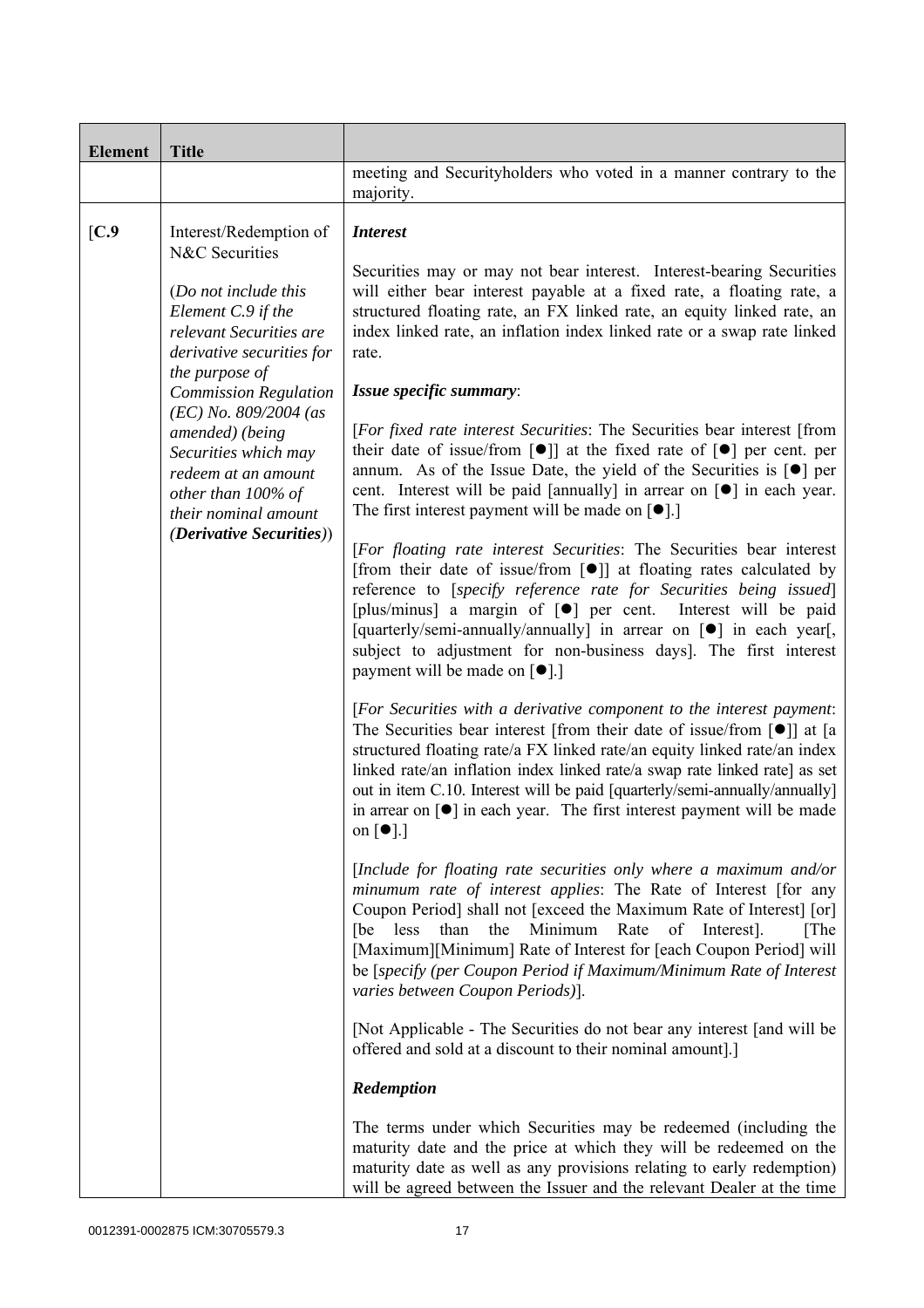| <b>Element</b> | <b>Title</b>                                                                            |                                                                                                                                                                                                                                                                                                                                                                                                                                                                                                                                                                                                                                                                                                                                                                                                                                                                                                                                                                                                                                                                                                                                                          |
|----------------|-----------------------------------------------------------------------------------------|----------------------------------------------------------------------------------------------------------------------------------------------------------------------------------------------------------------------------------------------------------------------------------------------------------------------------------------------------------------------------------------------------------------------------------------------------------------------------------------------------------------------------------------------------------------------------------------------------------------------------------------------------------------------------------------------------------------------------------------------------------------------------------------------------------------------------------------------------------------------------------------------------------------------------------------------------------------------------------------------------------------------------------------------------------------------------------------------------------------------------------------------------------|
|                |                                                                                         | of issue of the relevant Securities.                                                                                                                                                                                                                                                                                                                                                                                                                                                                                                                                                                                                                                                                                                                                                                                                                                                                                                                                                                                                                                                                                                                     |
|                |                                                                                         | Issue specific summary:                                                                                                                                                                                                                                                                                                                                                                                                                                                                                                                                                                                                                                                                                                                                                                                                                                                                                                                                                                                                                                                                                                                                  |
|                |                                                                                         | Unless previously redeemed or cancelled, each Security will be<br>redeemed on [ <i>Insert relevant Maturity Date</i> ] at $\lceil par/\lceil \bullet \rceil$ per cent. of<br>its nominal amount].                                                                                                                                                                                                                                                                                                                                                                                                                                                                                                                                                                                                                                                                                                                                                                                                                                                                                                                                                        |
|                |                                                                                         | The Securities may be redeemed early [for tax reasons][[,] at the<br>option of the Issuer][[,] at the option of security holders][[,][and] upon<br>the occurrence of certain regulatory events [[[,][and] in circumstances<br>where the performance of the Issuer's [or the Guarantor's] obligations<br>under the Securities [or the Guarantee (as applicable)] has or will<br>become unlawful, illegal or otherwise prohibited] [and following the<br>occurrence of certain events relating to [the][any] [asset][or][basis] by<br>reference to which the return on the Securities may be determined<br>including those [Adjustment][and][Disruption] Events described in<br>Element C.10 below] at [specify each permutation of the early<br>redemption price from the Conditions (including, where relevant,<br>replicating the method by which the relevant early redemption price<br>will be calculated from the Conditions) and the circumstances in<br>which each such permutation may apply in accordance with the<br>Conditions. If relevant, specify any maximum or minimum redemption<br>amounts, applicable to the Securities being issued]. |
|                |                                                                                         | <b>Representative of Securityholders</b>                                                                                                                                                                                                                                                                                                                                                                                                                                                                                                                                                                                                                                                                                                                                                                                                                                                                                                                                                                                                                                                                                                                 |
|                |                                                                                         | Not Applicable – No representative of the Security holders has been<br>appointed by the Issuer.                                                                                                                                                                                                                                                                                                                                                                                                                                                                                                                                                                                                                                                                                                                                                                                                                                                                                                                                                                                                                                                          |
|                |                                                                                         | Please also refer to item C.8 above for rights attaching to the<br>Securities.]                                                                                                                                                                                                                                                                                                                                                                                                                                                                                                                                                                                                                                                                                                                                                                                                                                                                                                                                                                                                                                                                          |
| [C.10]         | Derivative component<br>in the interest payment                                         | [Not Applicable $-$ There is no derivative component to the interest<br>payment for the Securities]                                                                                                                                                                                                                                                                                                                                                                                                                                                                                                                                                                                                                                                                                                                                                                                                                                                                                                                                                                                                                                                      |
|                | (Do not include this<br>Element C.10 if the                                             | (This Element should be specified as "Not Applicable" if there is no<br>derivative component to the interest payment for the Securities)                                                                                                                                                                                                                                                                                                                                                                                                                                                                                                                                                                                                                                                                                                                                                                                                                                                                                                                                                                                                                 |
|                | relevant Securities are<br>Derivative Securities as<br>defined in Element C.9<br>above) | [Payments of interest in respect of the Securities will be determined<br>by reference to the performance of the [insert relevant Reference<br><i>Item(s)</i> ]. The Calculation Agent for the Securities is $[•]$ .                                                                                                                                                                                                                                                                                                                                                                                                                                                                                                                                                                                                                                                                                                                                                                                                                                                                                                                                      |
|                |                                                                                         | [Insert if applicable:                                                                                                                                                                                                                                                                                                                                                                                                                                                                                                                                                                                                                                                                                                                                                                                                                                                                                                                                                                                                                                                                                                                                   |
|                |                                                                                         | Coupon Accrual Date means [ $\bullet$ ].                                                                                                                                                                                                                                                                                                                                                                                                                                                                                                                                                                                                                                                                                                                                                                                                                                                                                                                                                                                                                                                                                                                 |
|                |                                                                                         | Coupon Period means [insert coupon period].                                                                                                                                                                                                                                                                                                                                                                                                                                                                                                                                                                                                                                                                                                                                                                                                                                                                                                                                                                                                                                                                                                              |
|                |                                                                                         | Coupon Payment Date means [ $\bullet$ ].]                                                                                                                                                                                                                                                                                                                                                                                                                                                                                                                                                                                                                                                                                                                                                                                                                                                                                                                                                                                                                                                                                                                |
|                |                                                                                         | [Include where a maximum and/or minumum rate of interest<br><i>applies:</i> Notwithstanding the Rate of Interest that may be<br>calculated in accordance with the provisions set out below, the<br>Rate of Interest [for any Coupon Period] shall not [exceed the                                                                                                                                                                                                                                                                                                                                                                                                                                                                                                                                                                                                                                                                                                                                                                                                                                                                                        |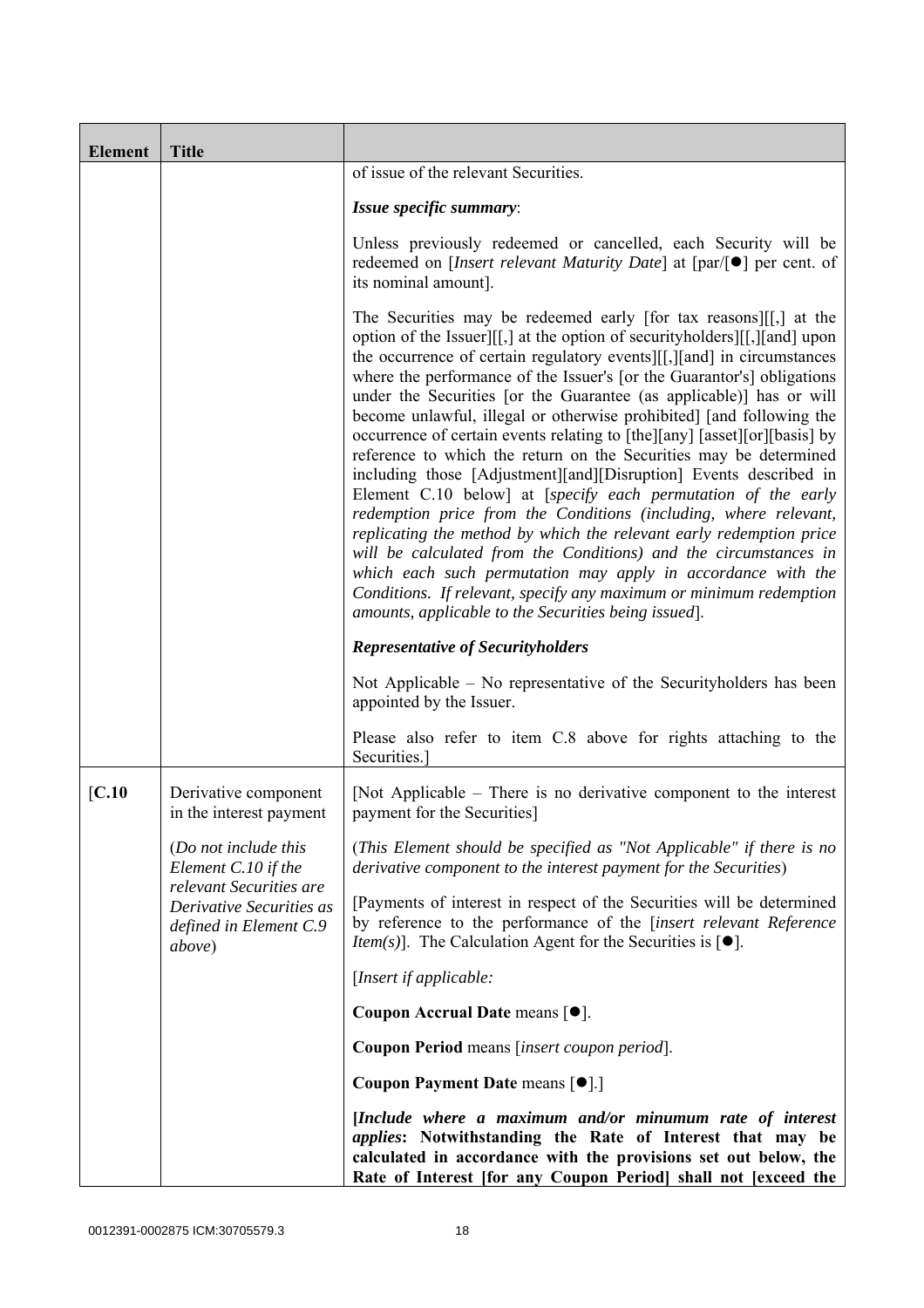| <b>Element</b> | <b>Title</b> |                                                                                                                                                                                                                                                                                                                                                                                                                                                                                                                                                                                                                                                                                                                        |
|----------------|--------------|------------------------------------------------------------------------------------------------------------------------------------------------------------------------------------------------------------------------------------------------------------------------------------------------------------------------------------------------------------------------------------------------------------------------------------------------------------------------------------------------------------------------------------------------------------------------------------------------------------------------------------------------------------------------------------------------------------------------|
|                |              | Maximum Rate of Interest [or] [be less than the Minimum Rate<br>of Interest]. [The [Maximum][Minimum] Rate of Interest for<br>[each Coupon Period] will be [specify (per Coupon Period if<br>Maximum/Minimum Rate of Interest varies between Coupon<br>$Periods$ ].]                                                                                                                                                                                                                                                                                                                                                                                                                                                   |
|                |              | [In the case of Fixed FX Interest N&C Securities: The interest<br>payable in respect of the Securities will be an amount in the<br>Settlement Currency.                                                                                                                                                                                                                                                                                                                                                                                                                                                                                                                                                                |
|                |              | The Rate of Interest for each Coupon Period shall be a rate expressed as<br>a percentage (which will not be less than, but may be equal to, zero)<br>calculated by the Calculation Agent equal to [in the case of a Fixed FX<br>Interest N&C Security specified as a Currency 2 Fixed Rate N&C<br>Security: the Base Rate of Interest multiplied by the relevant Settlement<br>Rate, calculated by the Calculation Agent as of the relevant Valuation<br>Date] [in the case of a Fixed FX Interest N&C Security specified as a<br>Currency 1 Fixed Rate N&C Security: the Base Rate of Interest divided<br>by the relevant Settlement Rate, calculated by the Calculation Agent as<br>of the relevant Valuation Date]. |
|                |              | Where:                                                                                                                                                                                                                                                                                                                                                                                                                                                                                                                                                                                                                                                                                                                 |
|                |              | <b>Currency Pair</b> means [specify Currency Pairs in form of [insert first]<br>currency]/[insert second currency]] (repeat for each Currency Pair).                                                                                                                                                                                                                                                                                                                                                                                                                                                                                                                                                                   |
|                |              | <b>Base Rate of Interest means [<math>\bullet</math>] per cent.</b>                                                                                                                                                                                                                                                                                                                                                                                                                                                                                                                                                                                                                                                    |
|                |              | <b>FX Price Source</b> means [specify per Settlement Rate Option].                                                                                                                                                                                                                                                                                                                                                                                                                                                                                                                                                                                                                                                     |
|                |              | Reference Exchange Rate means the spot exchange rate for the<br>Specified Currency quoted against the Settlement Currency expressed<br>as the number of units of the Specified Currency quoted per one unit<br>of the Settlement Currency.                                                                                                                                                                                                                                                                                                                                                                                                                                                                             |
|                |              | <b>Relevant Currency</b> means each of the Specified Currency and the<br>Settlement Currency.                                                                                                                                                                                                                                                                                                                                                                                                                                                                                                                                                                                                                          |
|                |              | Settlement Rate means the Reference Exchange Rate on the relevant<br>Valuation Date at the Valuation Time as determined by the<br>Calculation Agent by reference to the Settlement Rate Option (and<br>such determination may be made, without limitation, with such<br>adjustments as are, at the discretion of the Calculation Agent,<br>necessary to the published quoting conventions and/or implying the<br>Reference Exchange Rate from more than one Settlement Rate<br>Option) unless any applicable disruption event exists or occurs, in<br>which case, the Settlement Rate will be determined by the Calculation<br>Agent.                                                                                  |
|                |              | Settlement Rate Option means the rate published for the Specified<br>Currency/Settlement Currency fixing rate on the FX Price Source at or<br>about the Valuation Time on the relevant Valuation Date or, if the                                                                                                                                                                                                                                                                                                                                                                                                                                                                                                       |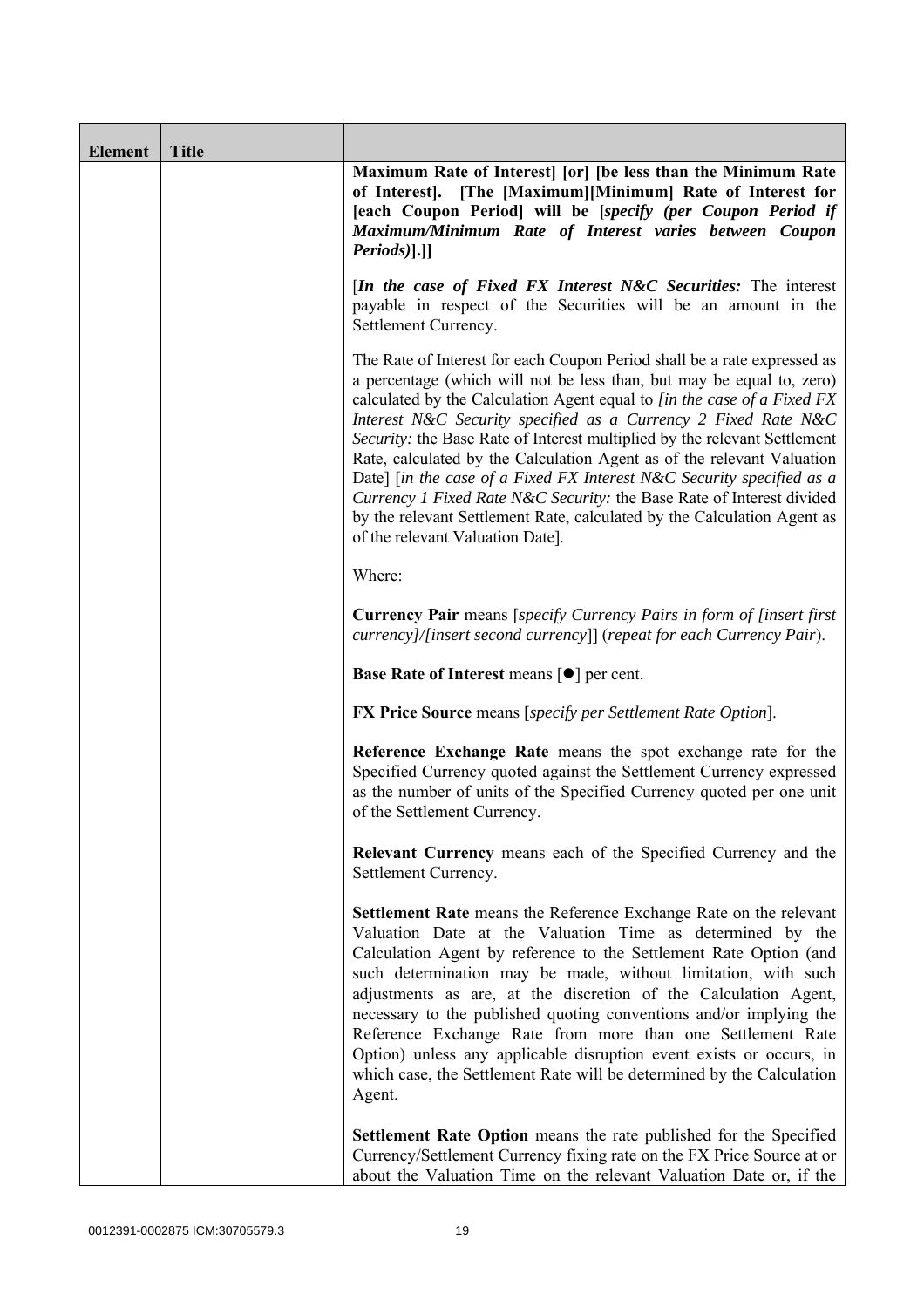| <b>Element</b> | <b>Title</b> |                                                                                                                                                                                                                                                                                       |
|----------------|--------------|---------------------------------------------------------------------------------------------------------------------------------------------------------------------------------------------------------------------------------------------------------------------------------------|
|                |              | Reference Exchange Rate is to be implied from more than one<br>Settlement Rate Option, the rate, for each Currency Pair, published for<br>the Currency Pair fixing rate on the FX Price Source at or about the<br>Valuation Time on the Valuation Date.                               |
|                |              | Valuation Date means $\lceil \bullet \rceil$ .                                                                                                                                                                                                                                        |
|                |              | <b>Valuation Time means <math>\lceil \bullet \rceil</math>.</b>                                                                                                                                                                                                                       |
|                |              | [In the case of Equity Basket Conditional Interest N&C Securities:<br>The Rate of Interest in respect of a Coupon Payment Date shall be a<br>rate expressed as a percentage (which will not be less than, but may be<br>equal to, zero) calculated by the Calculation Agent equal to: |
|                |              | if no Conditional Coupon Barrier Event has occurred on the<br>(a)<br>Observation Date immediately preceding such Coupon<br>Payment Date, the Base Rate of Interest; or                                                                                                                |
|                |              | if a Conditional Coupon Barrier Event has occurred on the<br>(b)<br>Observation Date immediately preceding such Coupon<br>Payment Date, the Floor Rate of Interest.                                                                                                                   |
|                |              | All Equity Basket Conditional Interest N&C Securities<br>are<br>Conditional Interest N&C Securities.                                                                                                                                                                                  |
|                |              | Where:                                                                                                                                                                                                                                                                                |
|                |              | <b>Base Rate of Interest means [<math>\bullet</math>] per cent. per annum.</b>                                                                                                                                                                                                        |
|                |              | <b>Conditional Coupon Barrier Event means the Coupon Reference</b><br>Performance in respect of any Share on an Observation Date is equal<br>to or less than the Conditional Coupon Barrier Level in respect of<br>such Observation Date.                                             |
|                |              | Conditional Coupon Barrier Level means [specify % for each<br>Observation Date].                                                                                                                                                                                                      |
|                |              | Coupon Reference Performance means, in respect of an Observation<br>Date and a Share, a percentage determined by the Calculation Agent<br>equal to the Reference Performance of such Share in respect of such<br>Observation Date.                                                    |
|                |              | Floor Rate of Interest means $\lceil \bullet \rceil$ per cent.                                                                                                                                                                                                                        |
|                |              | i means a Share.                                                                                                                                                                                                                                                                      |
|                |              | Initial Valuation Date means $[•]$ .                                                                                                                                                                                                                                                  |
|                |              | o means an Observation Date.                                                                                                                                                                                                                                                          |
|                |              | <b>Observation Date means <math>[•]</math>.</b>                                                                                                                                                                                                                                       |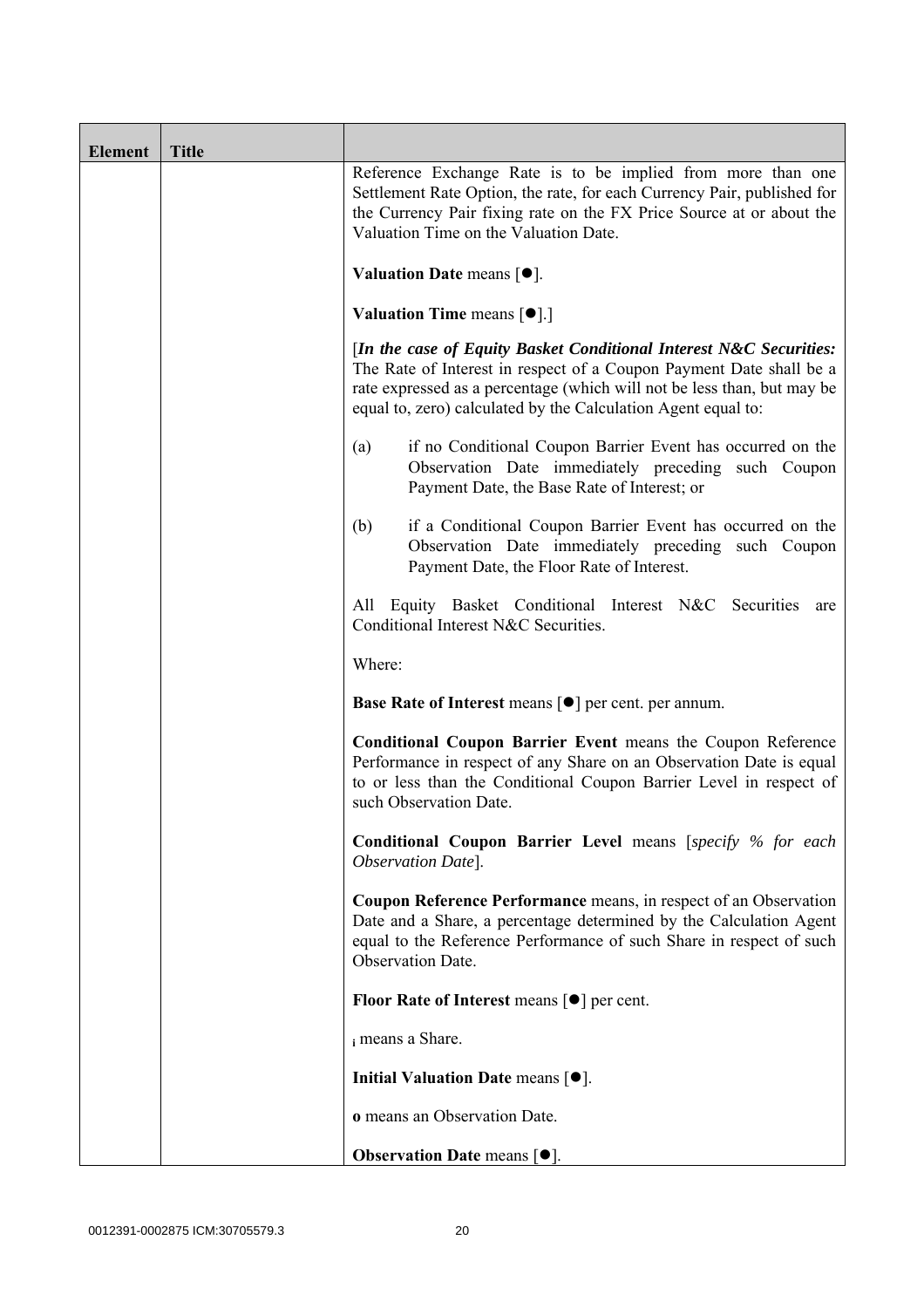| <b>Element</b> | <b>Title</b> |                                                                                                                                                                                                                                                                                      |
|----------------|--------------|--------------------------------------------------------------------------------------------------------------------------------------------------------------------------------------------------------------------------------------------------------------------------------------|
|                |              | <b>Observation Price</b> means, in respect of an Observation Date and a<br>Share, an amount equal to the price per share in respect of such Share<br>quoted on the applicable exchange at the Valuation Time on such<br>Observation Date.                                            |
|                |              | Reference Performance means, in respect of an Observation Date<br>and a Share, a rate expressed as a percentage (which will not be less<br>than, but may be equal to, zero) calculated by the Calculation Agent in<br>accordance with the following formula:                         |
|                |              | Observation Price <sub>to</sub><br>Strike Price                                                                                                                                                                                                                                      |
|                |              | <b>Share</b> means $\lceil \bullet \rceil$ .                                                                                                                                                                                                                                         |
|                |              | <b>Strike Price</b> means, in relation to a Share, the price per share in<br>respect of such Share quoted on the applicable exchange at the<br>Valuation Time on the Initial Valuation Date.                                                                                         |
|                |              | <b>Valuation Time means <math>\lceil \bullet \rceil</math>.</b>                                                                                                                                                                                                                      |
|                |              | [In the case of Index Basket Conditional Interest N&C Securities:<br>The Rate of Interest in respect of a Coupon Payment Date shall be a<br>rate expressed as a percentage (which will not be less than, but may be<br>equal to, zero) calculated by the Calculation Agent equal to: |
|                |              | if no Conditional Coupon Barrier Event has occurred on the<br>(a)<br>Observation Date immediately preceding such Coupon<br>Payment Date, the Base Rate of Interest; or                                                                                                               |
|                |              | if a Conditional Coupon Barrier Event has occurred on the<br>(b)<br>Observation Date immediately preceding such Coupon<br>Payment Date, the Floor Rate of Interest.                                                                                                                  |
|                |              | All Index Basket Conditional Interest N&C Securities are Conditional<br>Interest N&C Securities.                                                                                                                                                                                     |
|                |              | Where:                                                                                                                                                                                                                                                                               |
|                |              | <b>Base Rate of Interest means <math>\lceil \bullet \rceil</math> per cent.</b>                                                                                                                                                                                                      |
|                |              | <b>Conditional Coupon Barrier Event means the Coupon Reference</b><br>Performance in respect of any Index on an Observation Date is equal<br>to or less than the Conditional Coupon Barrier Level in respect of<br>such Observation Date.                                            |
|                |              | <b>Conditional Coupon Barrier Level means [specify % for each</b><br>Observation Date].                                                                                                                                                                                              |
|                |              | <b>Coupon Reference Performance</b> means, in respect of an Observation                                                                                                                                                                                                              |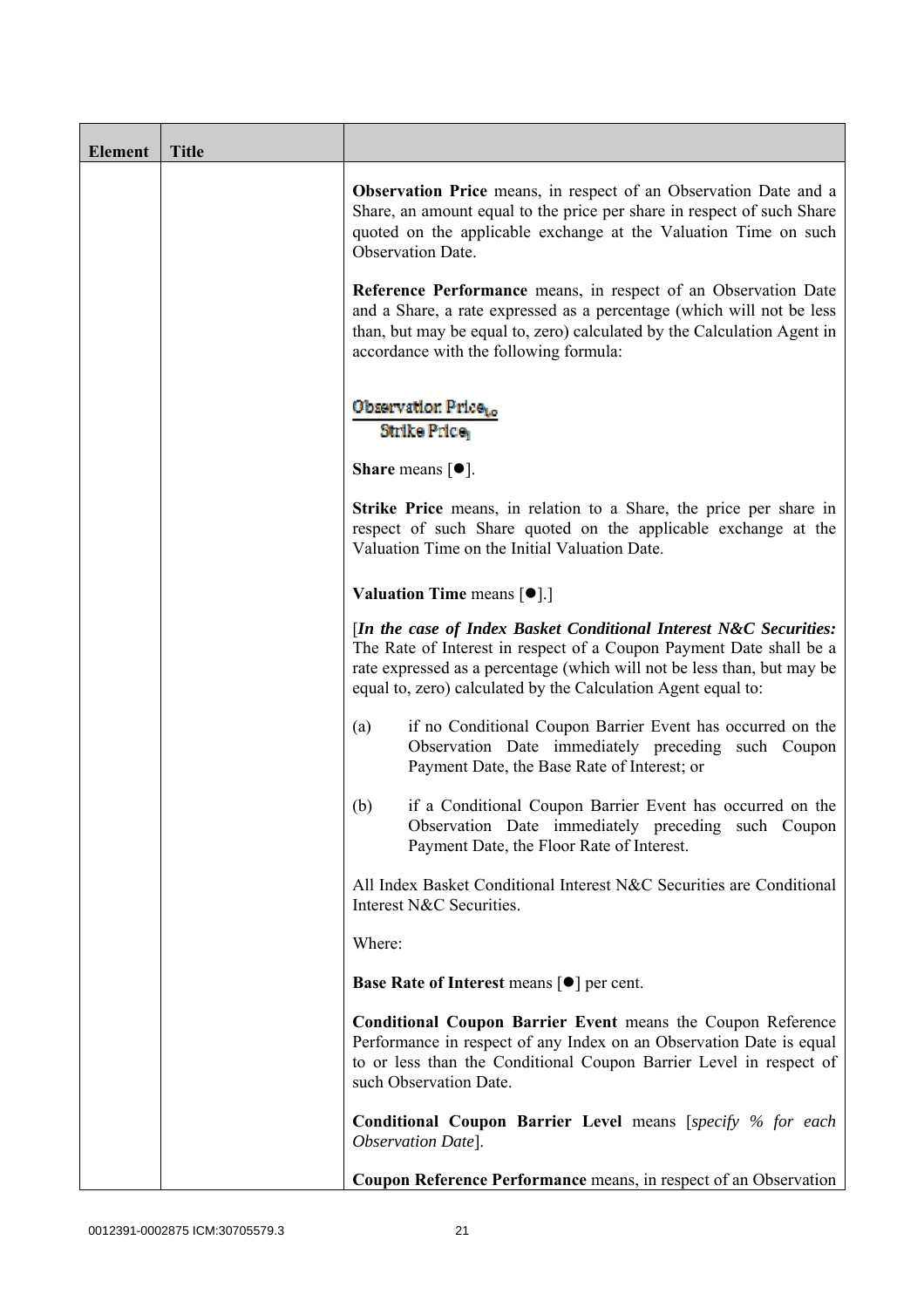| <b>Element</b> | <b>Title</b> |                                                                                                                                                                                                                                                               |
|----------------|--------------|---------------------------------------------------------------------------------------------------------------------------------------------------------------------------------------------------------------------------------------------------------------|
|                |              | Date and an Index, a percentage determined by the Calculation Agent<br>equal to the Reference Performance of such Index in respect of such<br>Observation Date.                                                                                               |
|                |              | Floor Rate of Interest means $\lceil \bullet \rceil$ per cent.                                                                                                                                                                                                |
|                |              | i means an Index.                                                                                                                                                                                                                                             |
|                |              | Index means $\lceil \bullet \rceil$ .                                                                                                                                                                                                                         |
|                |              | Initial Valuation Date means $[•]$ .                                                                                                                                                                                                                          |
|                |              | o means an Observation Date.                                                                                                                                                                                                                                  |
|                |              | <b>Observation Date means <math>\lceil \bullet \rceil</math>.</b>                                                                                                                                                                                             |
|                |              | <b>Observation Level</b> means, in respect of an Observation Date and an<br>Index, an amount equal to the closing level of such Index, as<br>calculated and announced by the relevant index sponsor, at the<br>Valuation Time on such Observation Date.       |
|                |              | Reference Performance means, in respect of an Observation Date and<br>an Index, a rate expressed as a percentage (which will not be less than,<br>but may be equal to, zero) calculated by the Calculation Agent in<br>accordance with the following formula: |
|                |              | <b>Observation Level</b><br>Strike Level                                                                                                                                                                                                                      |
|                |              | <b>Strike Level</b> means, in relation to an Index, the closing level of such<br>Index, as calculated and announced by the relevant index sponsor, at<br>the Valuation Time on the Initial Valuation Date.                                                    |
|                |              | <b>Valuation Time means <math>\lceil \bullet \rceil</math>.</b>                                                                                                                                                                                               |
|                |              | [In the case of Multi-Rate Interest N&C Securities: The Rate of<br>Interest for each Coupon Period shall be a rate expressed as a<br>percentage (which will not be less than, but may be equal to, zero)<br>calculated by the Calculation Agent equal to:     |
|                |              | the Cap; or, if lesser<br>(a)                                                                                                                                                                                                                                 |
|                |              | (i) the Floor or, if greater, (ii) the Rates Performance in<br>(b)<br>respect of such Coupon Period.                                                                                                                                                          |
|                |              | Where:                                                                                                                                                                                                                                                        |
|                |              | Cap means $\lceil \bullet \rceil$ per cent.                                                                                                                                                                                                                   |
|                |              | <b>Designated Maturity</b> means, in respect of the First Rate $\lceil \bullet \rceil$ and in<br>respect of the Second Rate $[•]$ .                                                                                                                           |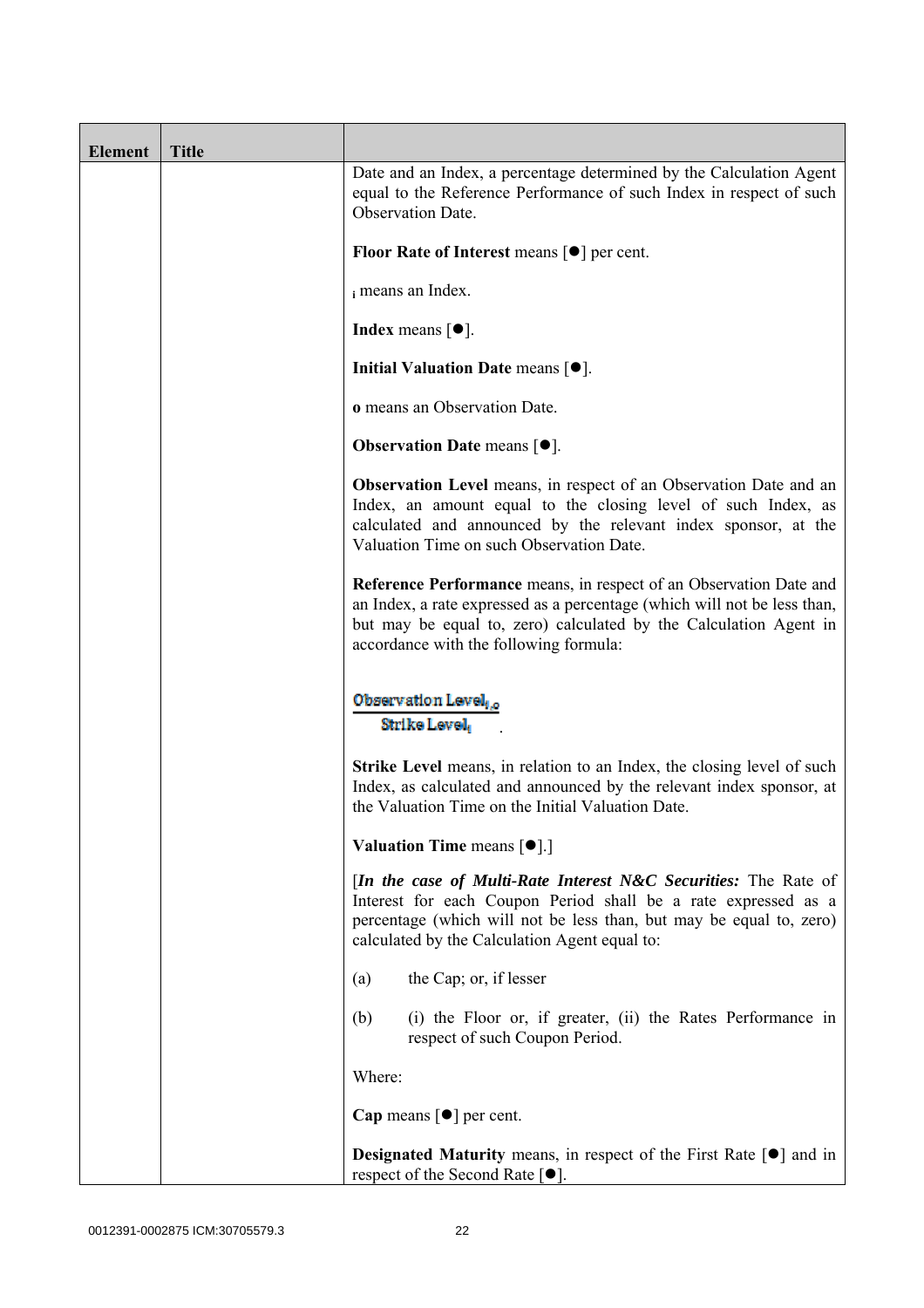| <b>Element</b> | <b>Title</b> |                                                                                                                                                                                                                                                                                                                                                                                                                                                                                                                                                                                                                                                                                                                              |  |  |
|----------------|--------------|------------------------------------------------------------------------------------------------------------------------------------------------------------------------------------------------------------------------------------------------------------------------------------------------------------------------------------------------------------------------------------------------------------------------------------------------------------------------------------------------------------------------------------------------------------------------------------------------------------------------------------------------------------------------------------------------------------------------------|--|--|
|                |              | First Rate means, in respect of a Coupon Period, the rate that would<br>be determined for that Coupon Period were the floating rate N&C<br>Security provisions of the Conditions to apply to determine the First<br>Rate, with the floating rate being calculated by reference to [specify]<br>first reference rate for Securities being issued and were ISDA<br>Determination to be applicable for such purposes[, provided that [(i)]<br>[if the rate so calculated is greater than the relevant First Rate Cap, the<br>First Rate shall be the First Rate Cap][; and][[(ii)] if the rate so<br>calculated is less than the relevant First Rate Floor, the First Rate shall<br>be the First Rate Floor]].                  |  |  |
|                |              | <b>First Rate Amount</b> means [specify for each Coupon Period].                                                                                                                                                                                                                                                                                                                                                                                                                                                                                                                                                                                                                                                             |  |  |
|                |              | [First Rate Cap means [specify for each Coupon Period].]                                                                                                                                                                                                                                                                                                                                                                                                                                                                                                                                                                                                                                                                     |  |  |
|                |              | [First Rate Floor means [specify for each Coupon Period].]                                                                                                                                                                                                                                                                                                                                                                                                                                                                                                                                                                                                                                                                   |  |  |
|                |              | <b>Floating Rate Option</b> means, in respect of the First Rate $\lceil \bullet \rceil$ and in<br>respect of the Second Rate $[•]$ .                                                                                                                                                                                                                                                                                                                                                                                                                                                                                                                                                                                         |  |  |
|                |              | <b>Floor</b> means $\lceil \bullet \rceil$ per cent.                                                                                                                                                                                                                                                                                                                                                                                                                                                                                                                                                                                                                                                                         |  |  |
|                |              | Rates Performance means, in respect of a Coupon Period, a rate<br>expressed as a percentage calculated by the Calculation Agent equal to<br>the sum of:                                                                                                                                                                                                                                                                                                                                                                                                                                                                                                                                                                      |  |  |
|                |              | the product of (i) the First Rate Amount and (ii) the First Rate,<br>(a)<br>in each case in respect of such Coupon Period;                                                                                                                                                                                                                                                                                                                                                                                                                                                                                                                                                                                                   |  |  |
|                |              | the product of (i) the Second Rate Amount and (ii) the Second<br>(b)<br>Rate, in each case in respect of such Coupon Period; and                                                                                                                                                                                                                                                                                                                                                                                                                                                                                                                                                                                             |  |  |
|                |              | (c)<br>the Third Rate in respect of such Coupon Period.                                                                                                                                                                                                                                                                                                                                                                                                                                                                                                                                                                                                                                                                      |  |  |
|                |              | <b>Reset Date</b> means, in respect of the First Rate: [specify the first day of<br>the Coupon Period /[specify the last day of the Coupon Period], in<br>respect of the Second Rate: [specify the first day of the Coupon<br>Period /[specify the last day of the Coupon Period].                                                                                                                                                                                                                                                                                                                                                                                                                                           |  |  |
|                |              | <b>Second Rate</b> means, in respect of a Coupon Period, the rate that<br>would be determined for that Coupon Period were the floating rate<br>N&C Security provisions of the Conditions to apply to determine the<br>Second Rate, with the floating rate being calculated by reference to<br>[specify second reference rate for Securities being issued] and were<br>ISDA Determination to be applicable for such purposes[, provided<br>that $[(i)]$ if the rate so calculated is greater than the relevant Second<br>Rate Cap, the Second Rate shall be the Second Rate Cap][; and][[(ii)]<br>if the rate so calculated is less than the relevant Second Rate Floor, the<br>Second Rate shall be the Second Rate Floor]]. |  |  |
|                |              | Second Rate Amount means [specify for each Coupon Period].                                                                                                                                                                                                                                                                                                                                                                                                                                                                                                                                                                                                                                                                   |  |  |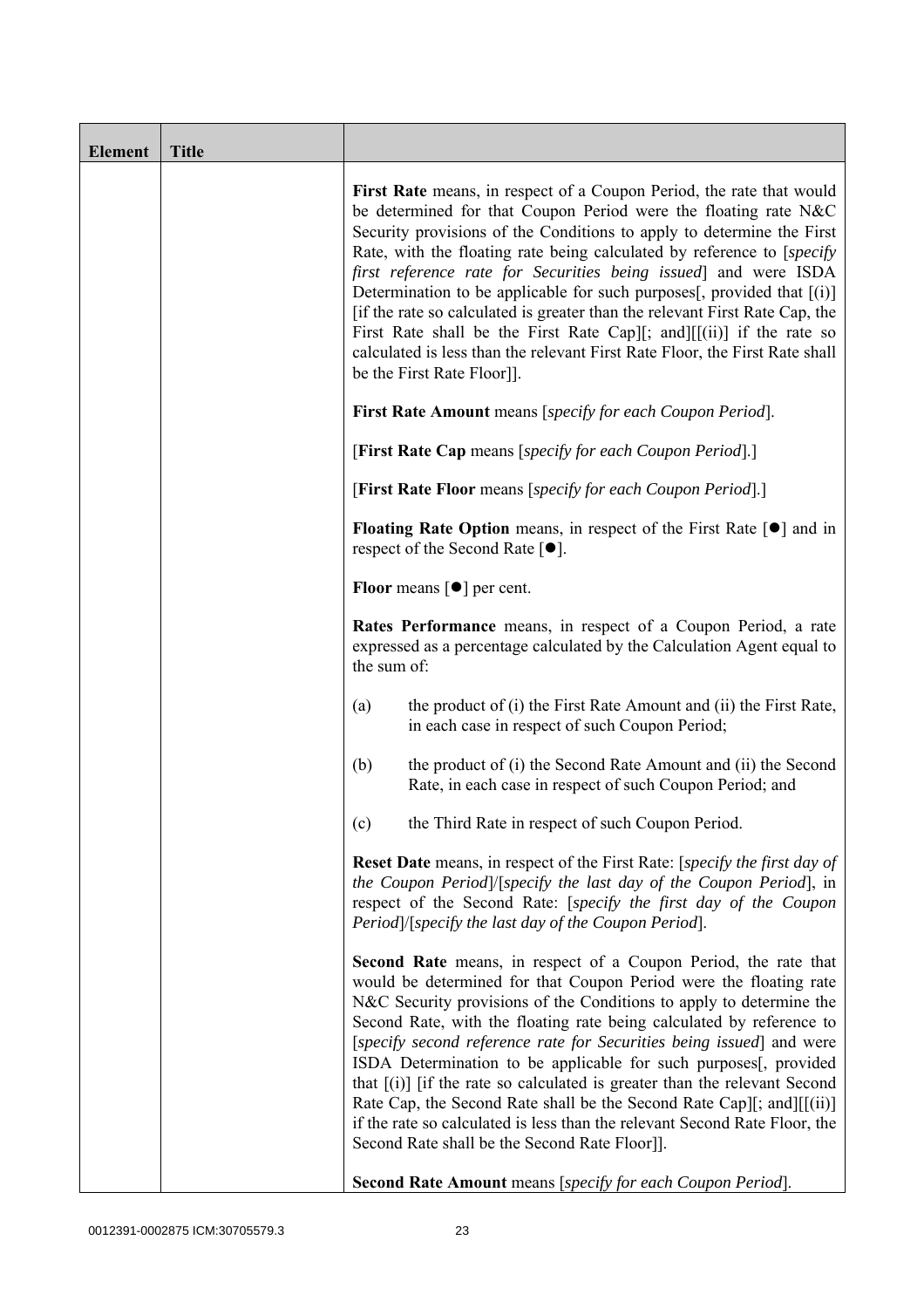| <b>Element</b> | <b>Title</b> |                                                            |                                                             |                                                                                                                                                                                                                                                                                                                                                                                                                    |  |
|----------------|--------------|------------------------------------------------------------|-------------------------------------------------------------|--------------------------------------------------------------------------------------------------------------------------------------------------------------------------------------------------------------------------------------------------------------------------------------------------------------------------------------------------------------------------------------------------------------------|--|
|                |              |                                                            |                                                             | [Second Rate Cap means [specify for each Coupon Period].]                                                                                                                                                                                                                                                                                                                                                          |  |
|                |              |                                                            | [Second Rate Floor means [specify for each Coupon Period].] |                                                                                                                                                                                                                                                                                                                                                                                                                    |  |
|                |              | <b>Third Rate</b> means [specify for each Coupon Period].] |                                                             |                                                                                                                                                                                                                                                                                                                                                                                                                    |  |
|                |              |                                                            |                                                             | [In the case of Range Accrual Interest N&C Securities: The Rate of<br>Interest for each Coupon Period shall be a rate expressed as a<br>percentage which will not be [greater than the Rate of Interest Cap or]<br>less than the Rate of Interest Floor but will otherwise be calculated by<br>the Calculation Agent as equal to the product of (a) and (b) below:                                                 |  |
|                |              | (a)                                                        |                                                             | the lesser of $(i)$ and $(ii)$ below:                                                                                                                                                                                                                                                                                                                                                                              |  |
|                |              |                                                            | (i)                                                         | the Rates Performance Cap; or                                                                                                                                                                                                                                                                                                                                                                                      |  |
|                |              |                                                            | (ii)                                                        | the greater of $(x)$ the Rates Performance Floor and $(y)$<br>the Rates Performance in respect of such Coupon<br>Period; and                                                                                                                                                                                                                                                                                       |  |
|                |              | (b)                                                        | Period.                                                     | the Range Day Accrual Rate in respect of such Coupon                                                                                                                                                                                                                                                                                                                                                               |  |
|                |              | Where:                                                     |                                                             |                                                                                                                                                                                                                                                                                                                                                                                                                    |  |
|                |              | $2: [\bullet]$ ].                                          |                                                             | <b>Designated Maturity</b> means, in respect of the First Rate: $[•]$ , in<br>respect of the Second Rate: [●] [and in respect of the Range Day<br>Rate: [ $\bullet$ ]][in respect of Dual Rate 1: [ $\bullet$ ] and in respect of Dual Rate                                                                                                                                                                        |  |
|                |              |                                                            |                                                             | [Dual Rate 1 means in respect of any day, the rate that would be<br>determined for that day were the floating rate N&C Security<br>provisions of the Conditions to apply to determine Dual Rate 1, with<br>the floating rate being calculated by reference to [specify Dual Rate 1]<br>reference rate for Securities being issued] and were ISDA<br>Determination to be applicable for such purposes.]             |  |
|                |              |                                                            |                                                             | <b>[Dual Rate 2</b> means in respect of any day, the rate that would be<br>determined for that day were the floating rate N&C Security<br>provisions of the Conditions to apply to determine Dual Rate 2, with<br>the floating rate being calculated by reference to [specify Dual Rate 2<br>reference rate for Securities being issued] and were ISDA<br>Determination to be applicable for such purposes.]       |  |
|                |              |                                                            |                                                             | First Rate means, in respect of a Coupon Period, the rate that would<br>be determined for that Coupon Period were the floating rate N&C<br>Security provisions of the Conditions to apply to determine the First<br>Rate, with the floating rate being calculated by reference to [specify]<br>first reference rate for Securities being issued and were ISDA<br>Determination to be applicable for such purposes. |  |
|                |              |                                                            |                                                             | First Rate Amount means [specify for each Coupon Period].                                                                                                                                                                                                                                                                                                                                                          |  |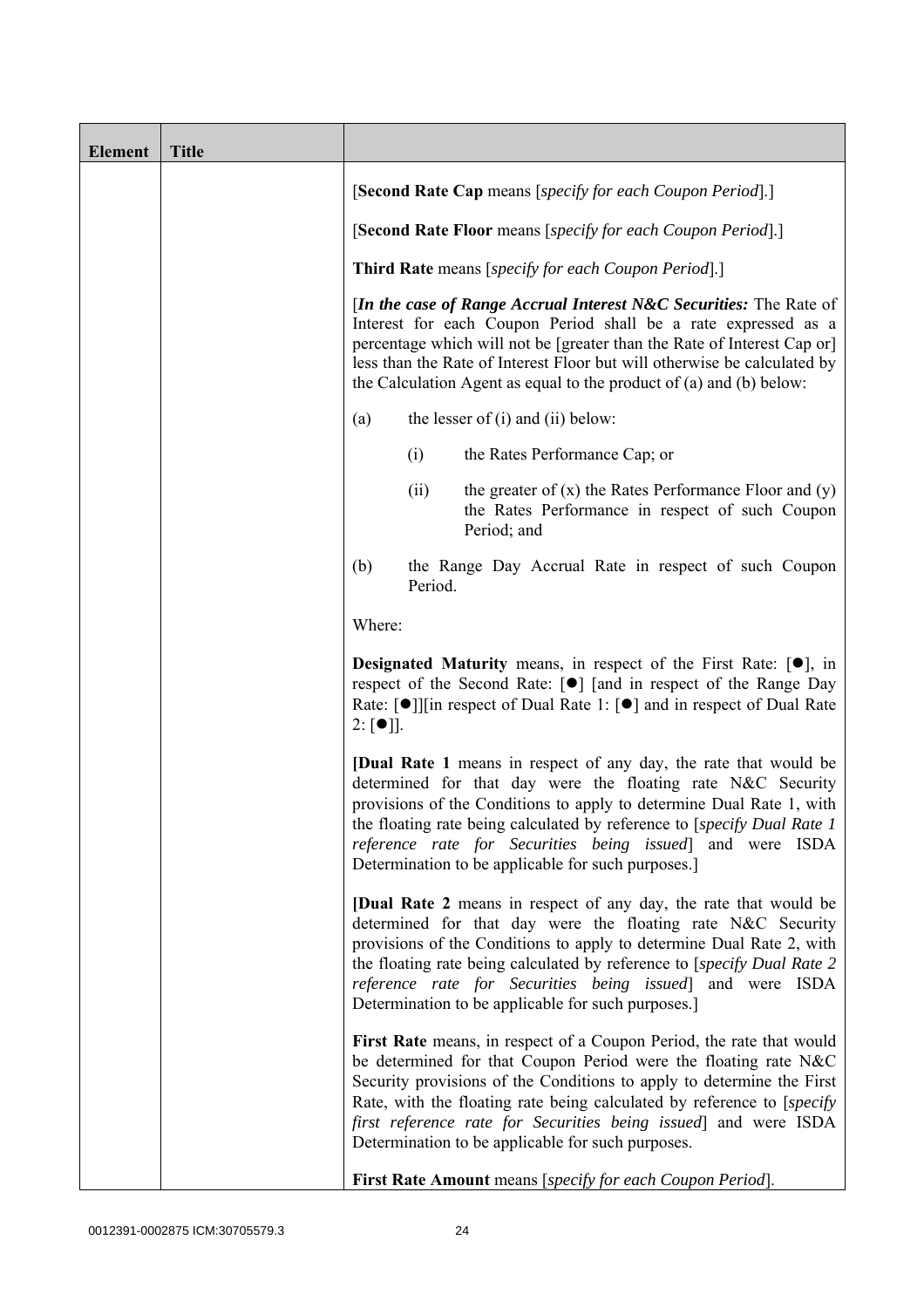| <b>Element</b> | <b>Title</b> |                                                       |                                                                                                                                                                                                                                                                                                                                                                                                                                                                                                                                                                           |  |
|----------------|--------------|-------------------------------------------------------|---------------------------------------------------------------------------------------------------------------------------------------------------------------------------------------------------------------------------------------------------------------------------------------------------------------------------------------------------------------------------------------------------------------------------------------------------------------------------------------------------------------------------------------------------------------------------|--|
|                |              |                                                       | <b>Floating Rate Option</b> means, in respect of the First Rate: $[•]$ , in respect<br>of the Second Rate: [ $\bullet$ ] [and in respect of the Range Day Rate: [ $\bullet$ ]][in<br>respect of Dual Rate 1: $\lceil \bullet \rceil$ and in respect of Dual Rate 2: $\lceil \bullet \rceil$ .                                                                                                                                                                                                                                                                             |  |
|                |              | Lower Barrier means $\lceil \bullet \rceil$ per cent. |                                                                                                                                                                                                                                                                                                                                                                                                                                                                                                                                                                           |  |
|                |              |                                                       | <b>Range Day Rate means:</b>                                                                                                                                                                                                                                                                                                                                                                                                                                                                                                                                              |  |
|                |              | [Insert if Single Rate Determination applies:         |                                                                                                                                                                                                                                                                                                                                                                                                                                                                                                                                                                           |  |
|                |              | (a)                                                   | in respect of a day that is a Rate Determination Date, the rate<br>that would be determined for that day were the floating rate<br>N&C Security provisions of the Conditions to apply to<br>determine the Range Day Rate, with the floating rate being<br>calculated by reference to [specify range day reference rate<br>for Securities being issued] and were ISDA Determination to<br>be applicable for such purposes; and                                                                                                                                             |  |
|                |              | (b)                                                   | in respect of a day that is not a Rate Determination Date, the<br>Range Day Rate in respect of the Rate Determination Date<br>immediately preceding such day.]                                                                                                                                                                                                                                                                                                                                                                                                            |  |
|                |              |                                                       | [Insert if Dual Rate Determination applies:                                                                                                                                                                                                                                                                                                                                                                                                                                                                                                                               |  |
|                |              | (a)                                                   | in respect of a day that is a Rate Determination Date, a rate<br>calculated as follows:                                                                                                                                                                                                                                                                                                                                                                                                                                                                                   |  |
|                |              |                                                       | Range Day Rate = Dual Rate 1 <i>minus</i> Dual Rate 2; and                                                                                                                                                                                                                                                                                                                                                                                                                                                                                                                |  |
|                |              | (b)                                                   | in respect of a day that is not a Rate Determination Date, the<br>Range Day Rate in respect of the Rate Determination Date<br>immediately preceding such day.]                                                                                                                                                                                                                                                                                                                                                                                                            |  |
|                |              |                                                       | <b>Range Day Accrual Rate</b> means, in respect of a Coupon Period[:][,]<br>[If Single Rate Observation Date applies, insert:                                                                                                                                                                                                                                                                                                                                                                                                                                             |  |
|                |              | (a)                                                   | if on the relevant Rate Observation Date the Range Day Rate<br>is equal to or greater than the Lower Barrier and equal to or<br>less than the Upper Barrier, then 1; and                                                                                                                                                                                                                                                                                                                                                                                                  |  |
|                |              | (b)                                                   | if on the relevant Rate Observation Date the Range Day Rate<br>is lower than the Lower Barrier or greater than the Upper<br>Barrier, then zero,                                                                                                                                                                                                                                                                                                                                                                                                                           |  |
|                |              |                                                       | provided that, in each case, if the Rate Observation Date is not a Rate<br>Determination Date, the Range Day Rate used for these purposes shall<br>be the Range Day Rate in respect of the Rate Determination Date<br>immediately preceding such Rate Observation Date.][If Single Rate<br>Observation Date does not apply, insert: a rate expressed as a<br>percentage calculated by the Calculation Agent equal to the quotient<br>of (a) the Range Day Numerator (as numerator) and (b) the Range<br>Day Denominator (as denominator), in each case in respect of such |  |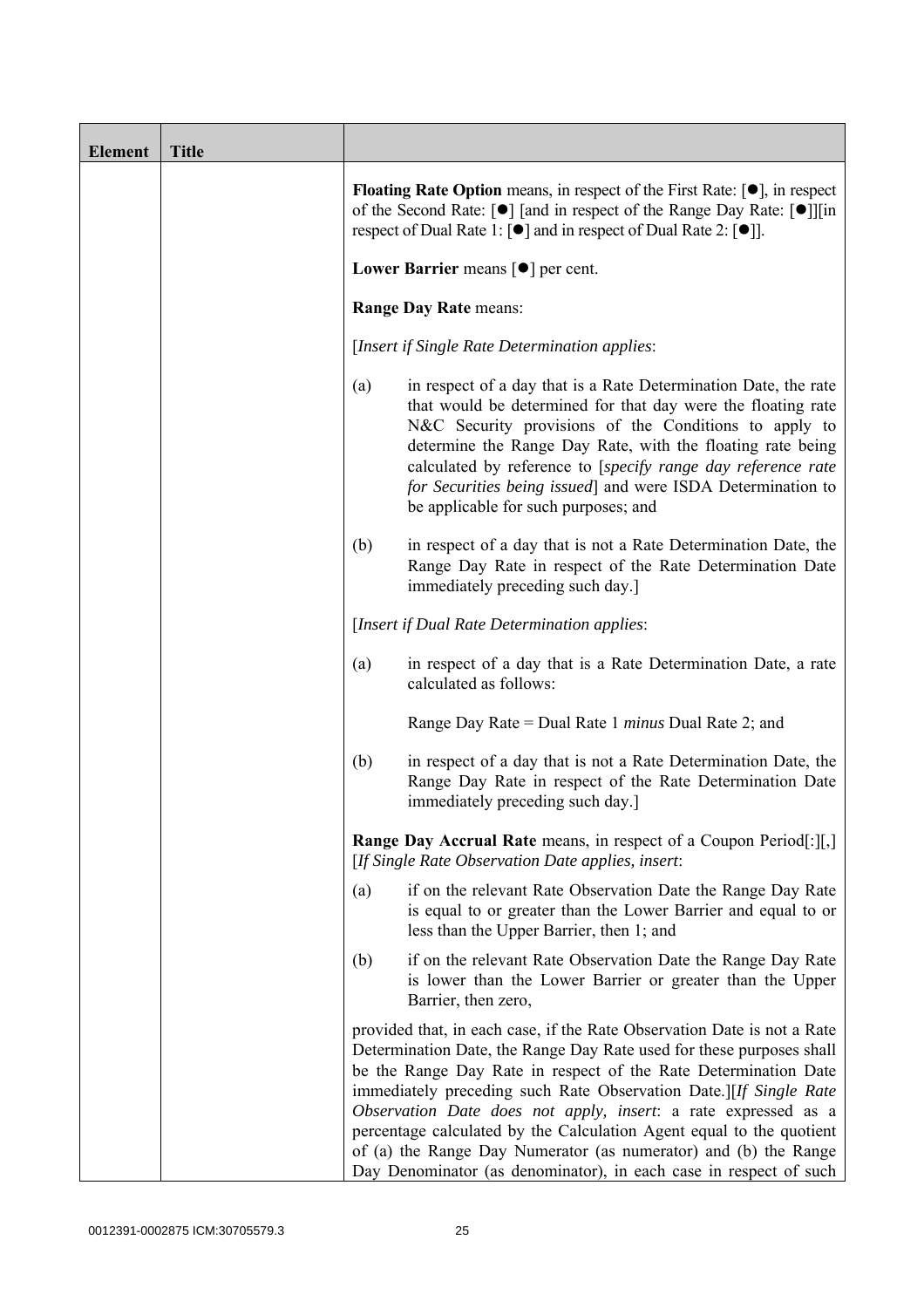| <b>Element</b> | <b>Title</b> |                                                                                                                                                                                                                                                                                                                                                                                              |  |  |
|----------------|--------------|----------------------------------------------------------------------------------------------------------------------------------------------------------------------------------------------------------------------------------------------------------------------------------------------------------------------------------------------------------------------------------------------|--|--|
|                |              | Coupon Period.]                                                                                                                                                                                                                                                                                                                                                                              |  |  |
|                |              | [Range Day Denominator means, in respect of a Coupon Period, the<br>total number of [calendar days][Business Days] in such Coupon<br>Period.]                                                                                                                                                                                                                                                |  |  |
|                |              | [Range Day Numerator means, in respect of a Coupon Period, the<br>total number of [calendar days][Business Days] in such Coupon<br>Period on which the Range Day Rate is equal to or greater than the<br>Lower Barrier and equal to or less than the Upper Barrier.]                                                                                                                         |  |  |
|                |              | Rate Determination Centre means [ $\bullet$ ]/[TARGET 2].                                                                                                                                                                                                                                                                                                                                    |  |  |
|                |              | Rate Determination Date means a day on which commercial banks<br>and foreign exchange markets settle payments and are open for<br>general business (including dealing in foreign exchange and foreign<br>currency deposits) in $\lceil \bullet \rceil$ a day on which the TARGET2 System is<br>open].                                                                                        |  |  |
|                |              | [If Single Rate Observation Date applies, insert: Rate Observation<br>Date means, in respect of a Coupon Period, the date specified in<br>respect of such Coupon Period in the applicable Final Terms.                                                                                                                                                                                       |  |  |
|                |              | [Rate of Interest Cap means $[•]$ per cent.]                                                                                                                                                                                                                                                                                                                                                 |  |  |
|                |              | Rate of Interest Floor means [[ $\bullet$ ] per cent.][zero].                                                                                                                                                                                                                                                                                                                                |  |  |
|                |              | Rates Performance means, in respect of a Coupon Period, a rate<br>expressed as a percentage calculated by the Calculation Agent equal to<br>the sum of:                                                                                                                                                                                                                                      |  |  |
|                |              | the product of (i) the First Rate Amount and (ii) the<br>(a)<br>First Rate, in each case in respect of such Coupon<br>Period;                                                                                                                                                                                                                                                                |  |  |
|                |              | the product of (i) the Second Rate Amount and (ii) the<br>(b)<br>Second Rate, in each case in respect of such Coupon<br>Period; and                                                                                                                                                                                                                                                          |  |  |
|                |              | the Third Rate in respect of such Coupon Period.<br>(c)                                                                                                                                                                                                                                                                                                                                      |  |  |
|                |              | Rates Performance Cap means [ $\bullet$ ] per cent.                                                                                                                                                                                                                                                                                                                                          |  |  |
|                |              | Rates Performance Floor means [ $\bullet$ ] per cent.                                                                                                                                                                                                                                                                                                                                        |  |  |
|                |              | Reset Date means, in respect of the First Rate: [specify the first day of<br>the Coupon Period]/[specify the last day of the Coupon Period], in<br>respect of the Second Rate: [specify the second day of the Coupon<br>Period /[specify the last day of the Coupon Period] and in respect of<br>[the Range Day Rate][Dual Rate 1 and Dual Rate 2]: the relevant Rate<br>Determination Date. |  |  |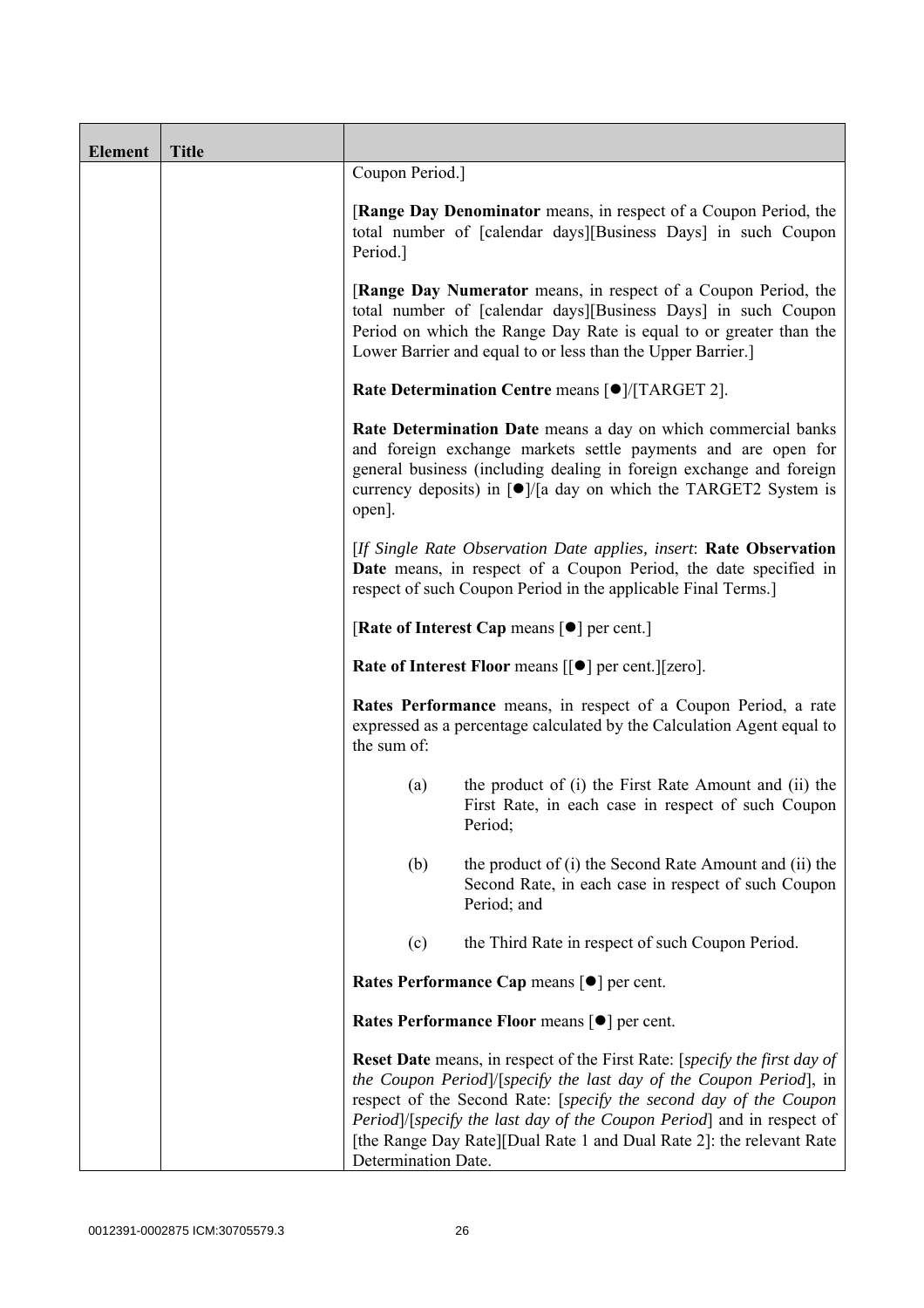| <b>Element</b> | <b>Title</b> |                                                                   |                                                               |                                                                                                                                                                                                                                                                                                                                                                                                                                                                                                                                                             |  |
|----------------|--------------|-------------------------------------------------------------------|---------------------------------------------------------------|-------------------------------------------------------------------------------------------------------------------------------------------------------------------------------------------------------------------------------------------------------------------------------------------------------------------------------------------------------------------------------------------------------------------------------------------------------------------------------------------------------------------------------------------------------------|--|
|                |              |                                                                   |                                                               | <b>Second Rate</b> means, in respect of a Coupon Period, the rate that<br>would be determined for that Coupon Period were the floating rate<br>N&C Security provisions of the Conditions to apply to determine the<br>Second Rate, with the floating rate being calculated by reference to<br>[specify second reference rate for Securities being issued] and were<br>ISDA Determination to be applicable for such purposes.                                                                                                                                |  |
|                |              | <b>Second Rate Amount</b> means [specify for each Coupon Period]. |                                                               |                                                                                                                                                                                                                                                                                                                                                                                                                                                                                                                                                             |  |
|                |              | <b>Third Rate</b> means [specify for each Coupon Period].         |                                                               |                                                                                                                                                                                                                                                                                                                                                                                                                                                                                                                                                             |  |
|                |              |                                                                   | <b>Upper Barrier</b> means $\lceil \bullet \rceil$ per cent.] |                                                                                                                                                                                                                                                                                                                                                                                                                                                                                                                                                             |  |
|                |              |                                                                   |                                                               | [In the case of Dual Range Accrual Interest N&C Securities: The<br>Rate of Interest for each Coupon Period shall be a rate expressed as a<br>percentage which will not be [greater than the Rate of Interest Cap or]<br>less than the Rate of Interest Floor but will otherwise be calculated by<br>the Calculation Agent as equal to the product of $(a)$ and $(b)$ below:                                                                                                                                                                                 |  |
|                |              | (a)                                                               |                                                               | the lesser of $(i)$ and $(ii)$ below:                                                                                                                                                                                                                                                                                                                                                                                                                                                                                                                       |  |
|                |              |                                                                   | (i)                                                           | the Rates Performance Cap; or                                                                                                                                                                                                                                                                                                                                                                                                                                                                                                                               |  |
|                |              |                                                                   | (ii)                                                          | the greater of $(x)$ the Rates Performance Floor and $(y)$<br>the Rates Performance in respect of such Coupon<br>Period; and                                                                                                                                                                                                                                                                                                                                                                                                                                |  |
|                |              | (b)                                                               | Period.                                                       | the Range Day Accrual Rate in respect of such Coupon                                                                                                                                                                                                                                                                                                                                                                                                                                                                                                        |  |
|                |              | Where:                                                            |                                                               |                                                                                                                                                                                                                                                                                                                                                                                                                                                                                                                                                             |  |
|                |              |                                                                   |                                                               | <b>Designated Maturity means:</b>                                                                                                                                                                                                                                                                                                                                                                                                                                                                                                                           |  |
|                |              | (i)                                                               |                                                               | in respect of the First Rate: $\lceil \bullet \rceil$ ;                                                                                                                                                                                                                                                                                                                                                                                                                                                                                                     |  |
|                |              | (ii)                                                              |                                                               | in respect of the Second Rate: $[•]$ ;                                                                                                                                                                                                                                                                                                                                                                                                                                                                                                                      |  |
|                |              | (iii)                                                             |                                                               | in respect of Range Day Rate 1: $\lceil \bullet \rceil / \lceil \text{for Dual Rate 1} \rceil \rceil$ and<br>for Dual Rate 2: $\lceil \bullet \rceil$ .                                                                                                                                                                                                                                                                                                                                                                                                     |  |
|                |              | (iv)                                                              |                                                               | in respect of Range Day Rate 2: $\lceil \bullet \rceil / \lceil \text{for Dual Rate 1} \rceil \rceil$ and<br>for Dual Rate 2: $[①$ ].                                                                                                                                                                                                                                                                                                                                                                                                                       |  |
|                |              |                                                                   |                                                               | <b>[Dual Rate 1</b> means in respect of any day and a Range Day Rate, the<br>rate that would be determined for that day were the floating rate N&C<br>Security provisions of the Conditions to apply to determine Dual Rate<br>1 in respect of the relevant Range Day Rate, with the floating rate<br>being calculated by reference to [specify Dual Rate 1 reference rate<br>for Securities being issued] and were ISDA Determination to be<br>applicable for such purposes.]<br><b>[Dual Rate 2</b> means in respect of any day and a Range Day Rate, the |  |
|                |              |                                                                   |                                                               | rate that would be determined for that day were the floating rate N&C                                                                                                                                                                                                                                                                                                                                                                                                                                                                                       |  |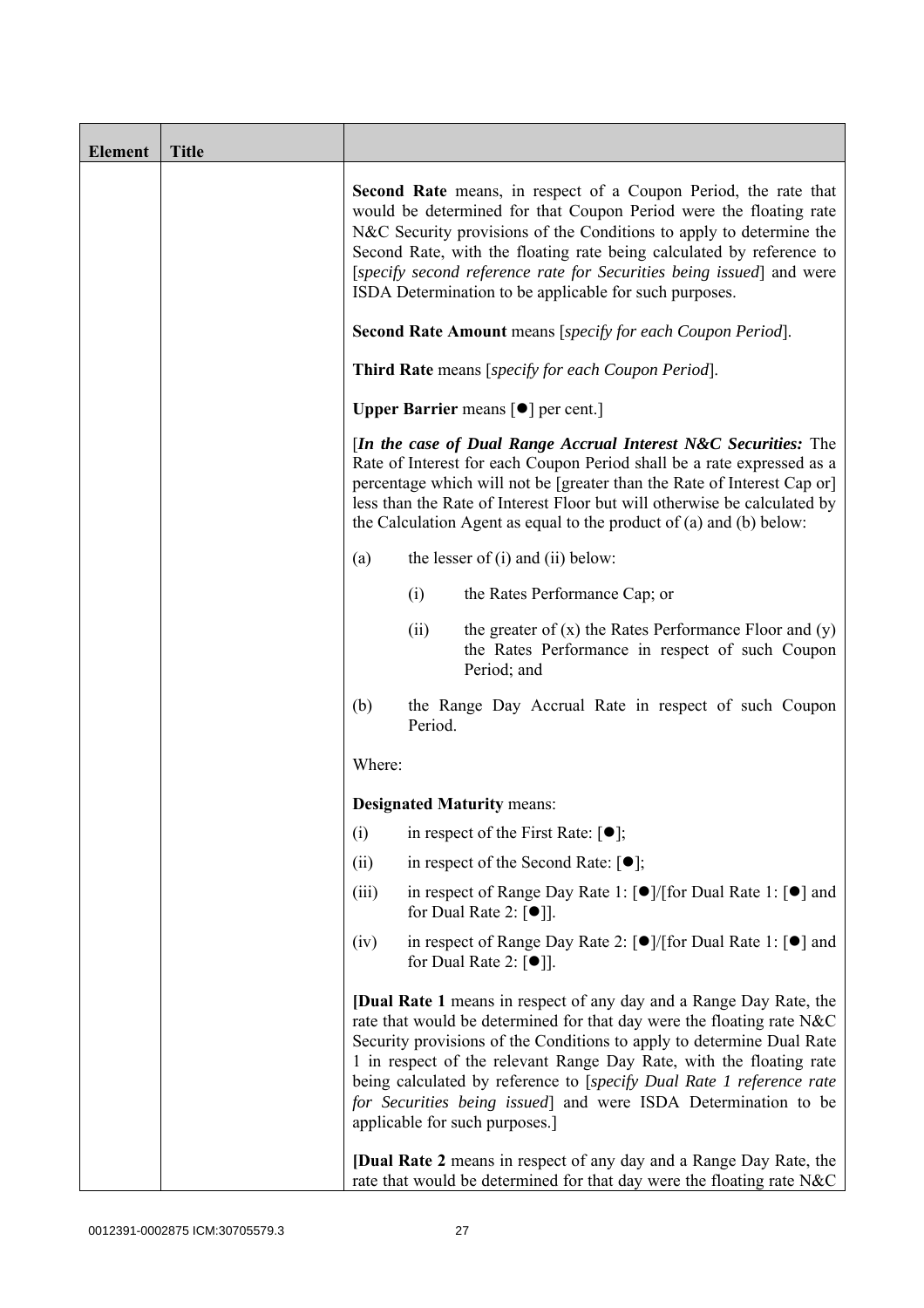| <b>Element</b> | <b>Title</b> |                                                                                                                                                                                                                                                                                                                                                                                                                    |                                                                                                                                                                                                                                                                                                                                                                                                                                                  |  |
|----------------|--------------|--------------------------------------------------------------------------------------------------------------------------------------------------------------------------------------------------------------------------------------------------------------------------------------------------------------------------------------------------------------------------------------------------------------------|--------------------------------------------------------------------------------------------------------------------------------------------------------------------------------------------------------------------------------------------------------------------------------------------------------------------------------------------------------------------------------------------------------------------------------------------------|--|
|                |              |                                                                                                                                                                                                                                                                                                                                                                                                                    | Security provisions of the Conditions to apply to determine Dual Rate<br>2 in respect of the relevant Range Day Rate, with the floating rate<br>being calculated by reference to [specify Dual Rate 2 reference rate<br>for Securities being issued] and were ISDA Determination to be<br>applicable for such purposes.]                                                                                                                         |  |
|                |              | First Rate means, in respect of a Coupon Period, the rate that would<br>be determined for that Coupon Period were the floating rate N&C<br>Security provisions of the Conditions to apply to determine the First<br>Rate, with the floating rate being calculated by reference to [specify]<br>first reference rate for Securities being issued and were ISDA<br>Determination to be applicable for such purposes. |                                                                                                                                                                                                                                                                                                                                                                                                                                                  |  |
|                |              |                                                                                                                                                                                                                                                                                                                                                                                                                    | <b>First Rate Amount</b> means [specify for each Coupon Period].                                                                                                                                                                                                                                                                                                                                                                                 |  |
|                |              |                                                                                                                                                                                                                                                                                                                                                                                                                    | <b>Floating Rate Option means:</b>                                                                                                                                                                                                                                                                                                                                                                                                               |  |
|                |              | (i)                                                                                                                                                                                                                                                                                                                                                                                                                | in respect of the First Rate: $[\bullet]$ ;                                                                                                                                                                                                                                                                                                                                                                                                      |  |
|                |              | (ii)                                                                                                                                                                                                                                                                                                                                                                                                               | in respect of the Second Rate: $[•]$ ;                                                                                                                                                                                                                                                                                                                                                                                                           |  |
|                |              | (iii)                                                                                                                                                                                                                                                                                                                                                                                                              | in respect of Range Day Rate 1: [●]/[for Dual Rate 1: [●] and<br>for Dual Rate 2: $\lceil \bullet \rceil$ .                                                                                                                                                                                                                                                                                                                                      |  |
|                |              | (iv)                                                                                                                                                                                                                                                                                                                                                                                                               | in respect of Range Day Rate 2: $\lceil \bullet \rceil / \lceil \text{for Dual Rate 1} \rceil \rceil$ and<br>for Dual Rate 2: $\lceil \bullet \rceil$ .                                                                                                                                                                                                                                                                                          |  |
|                |              |                                                                                                                                                                                                                                                                                                                                                                                                                    | <b>Lower Barrier means:</b>                                                                                                                                                                                                                                                                                                                                                                                                                      |  |
|                |              | (i)                                                                                                                                                                                                                                                                                                                                                                                                                | in respect of Range Day Rate 1: $\lceil \bullet \rceil$ per cent.                                                                                                                                                                                                                                                                                                                                                                                |  |
|                |              | (ii)                                                                                                                                                                                                                                                                                                                                                                                                               | in respect of Range Day Rate 2: [●] per cent.                                                                                                                                                                                                                                                                                                                                                                                                    |  |
|                |              | Rate 2.                                                                                                                                                                                                                                                                                                                                                                                                            | <b>Range Day Rate</b> means each of Range Day Rate 1 and Range Day                                                                                                                                                                                                                                                                                                                                                                               |  |
|                |              |                                                                                                                                                                                                                                                                                                                                                                                                                    | <b>Range Day Rate 1 means:</b>                                                                                                                                                                                                                                                                                                                                                                                                                   |  |
|                |              |                                                                                                                                                                                                                                                                                                                                                                                                                    | [Insert if Single Rate Determination applies to Range Day Rate 1:                                                                                                                                                                                                                                                                                                                                                                                |  |
|                |              | (a)                                                                                                                                                                                                                                                                                                                                                                                                                | in respect of a day that is a Rate Determination Date, the rate<br>that would be determined for that day were the floating rate<br>N&C Security provisions of the Conditions to apply to<br>determine Range Day Rate 1, with the floating rate being<br>calculated by reference to [specify range day reference rate<br>for Range Day Rate 1 for Securities being issued] and were<br>ISDA Determination to be applicable for such purposes; and |  |
|                |              | (b)                                                                                                                                                                                                                                                                                                                                                                                                                | in respect of a day that is not a Rate Determination Date,<br>Range Day Rate 1 in respect of the Rate Determination Date<br>immediately preceding such day.]                                                                                                                                                                                                                                                                                     |  |
|                |              |                                                                                                                                                                                                                                                                                                                                                                                                                    | [Insert if Dual Rate Determination applies:                                                                                                                                                                                                                                                                                                                                                                                                      |  |
|                |              | (a)                                                                                                                                                                                                                                                                                                                                                                                                                | in respect of a day that is a Rate Determination Date, a rate                                                                                                                                                                                                                                                                                                                                                                                    |  |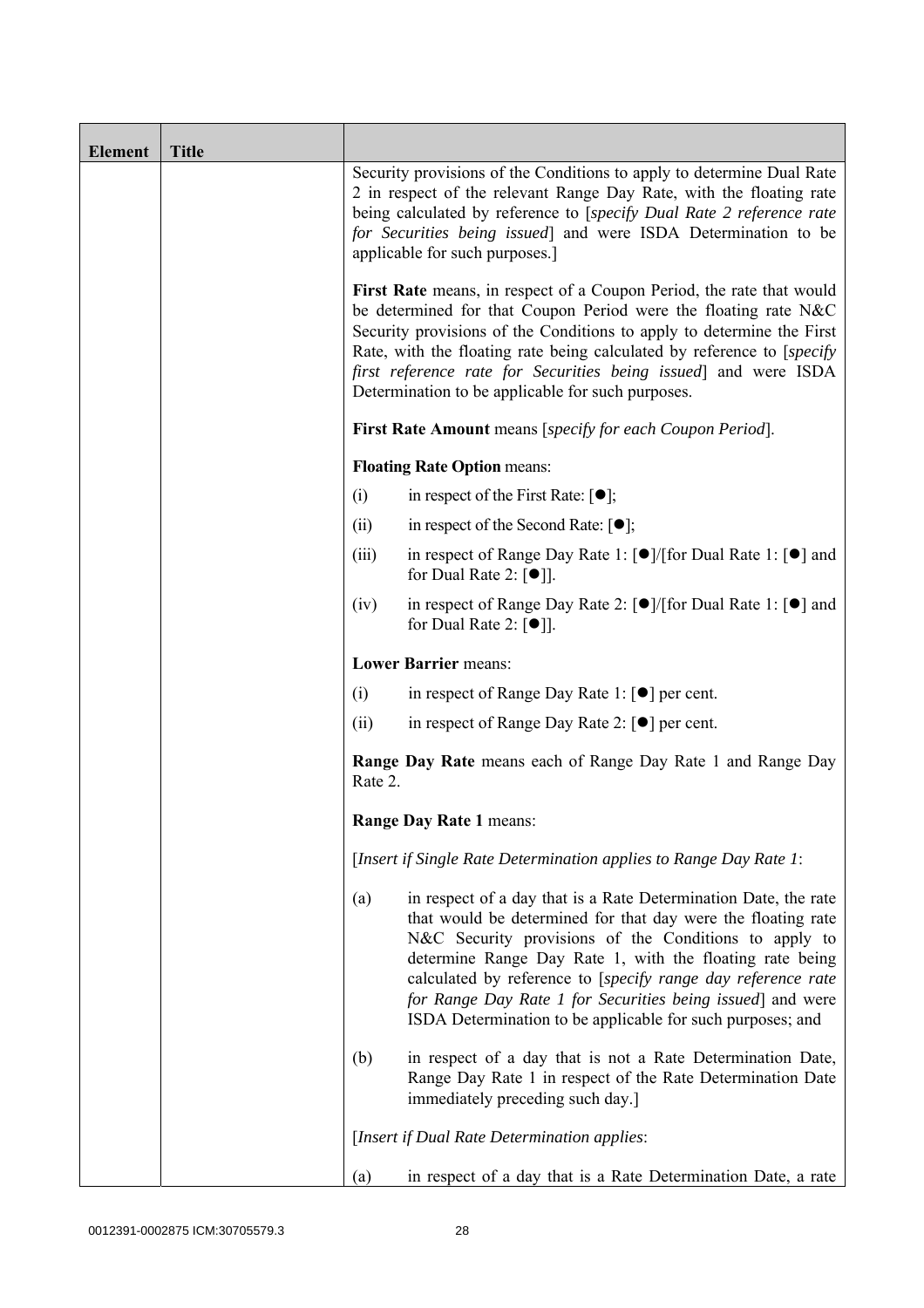| <b>Element</b> | <b>Title</b> |                                                                                                                                                                     |                                                                                                                                                                                                                                                                                                                                                                                                                                                  |  |
|----------------|--------------|---------------------------------------------------------------------------------------------------------------------------------------------------------------------|--------------------------------------------------------------------------------------------------------------------------------------------------------------------------------------------------------------------------------------------------------------------------------------------------------------------------------------------------------------------------------------------------------------------------------------------------|--|
|                |              |                                                                                                                                                                     | calculated as follows:                                                                                                                                                                                                                                                                                                                                                                                                                           |  |
|                |              |                                                                                                                                                                     | Range Day Rate $1 =$ Dual Rate 1 <i>minus</i> Dual Rate 2; and                                                                                                                                                                                                                                                                                                                                                                                   |  |
|                |              | (b)                                                                                                                                                                 | in respect of a day that is not a Rate Determination Date,<br>Range Day Rate 1 in respect of the Rate Determination Date<br>immediately preceding such day.]                                                                                                                                                                                                                                                                                     |  |
|                |              |                                                                                                                                                                     | Range Day Rate 2 means:                                                                                                                                                                                                                                                                                                                                                                                                                          |  |
|                |              |                                                                                                                                                                     | [Insert if Single Rate Determination applies to Range Day Rate 2:                                                                                                                                                                                                                                                                                                                                                                                |  |
|                |              | (a)                                                                                                                                                                 | in respect of a day that is a Rate Determination Date, the rate<br>that would be determined for that day were the floating rate<br>N&C Security provisions of the Conditions to apply to<br>determine Range Day Rate 2, with the floating rate being<br>calculated by reference to [specify range day reference rate<br>for Range Day Rate 2 for Securities being issued] and were<br>ISDA Determination to be applicable for such purposes; and |  |
|                |              | in respect of a day that is not a Rate Determination Date,<br>(b)<br>Range Day Rate 2 in respect of the Rate Determination Date<br>immediately preceding such day.] |                                                                                                                                                                                                                                                                                                                                                                                                                                                  |  |
|                |              | [Insert if Dual Rate Determination applies:                                                                                                                         |                                                                                                                                                                                                                                                                                                                                                                                                                                                  |  |
|                |              | (a)                                                                                                                                                                 | in respect of a day that is a Rate Determination Date, a rate<br>calculated as follows:                                                                                                                                                                                                                                                                                                                                                          |  |
|                |              |                                                                                                                                                                     | Range Day Rate $2 =$ Dual Rate 1 <i>minus</i> Dual Rate 2; and                                                                                                                                                                                                                                                                                                                                                                                   |  |
|                |              | (b)                                                                                                                                                                 | in respect of a day that is not a Rate Determination Date,<br>Range Day Rate 2 in respect of the Rate Determination Date<br>immediately preceding such day.                                                                                                                                                                                                                                                                                      |  |
|                |              |                                                                                                                                                                     | Range Day Accrual Rate means, in respect of a Coupon<br>Period[:][,][If Single Rate Observation Date applies, insert:                                                                                                                                                                                                                                                                                                                            |  |
|                |              | (a)                                                                                                                                                                 | if on the relevant Rate Observation Date both:                                                                                                                                                                                                                                                                                                                                                                                                   |  |
|                |              |                                                                                                                                                                     | (i)<br>Range Day Rate 1 is equal to or greater than its Lower<br>Barrier and equal to or less than its Upper Barrier; and                                                                                                                                                                                                                                                                                                                        |  |
|                |              |                                                                                                                                                                     | Range Day Rate 2 is equal to or greater than its Lower<br>(ii)<br>Barrier and equal to or less than its Upper Barrier,                                                                                                                                                                                                                                                                                                                           |  |
|                |              |                                                                                                                                                                     | then $1$ ; and                                                                                                                                                                                                                                                                                                                                                                                                                                   |  |
|                |              | (b)                                                                                                                                                                 | if on the relevant Rate Observation Date either or both of the<br>following conditions is met:                                                                                                                                                                                                                                                                                                                                                   |  |
|                |              |                                                                                                                                                                     | (i)<br>Range Day Rate 1 is less than its Lower Barrier or                                                                                                                                                                                                                                                                                                                                                                                        |  |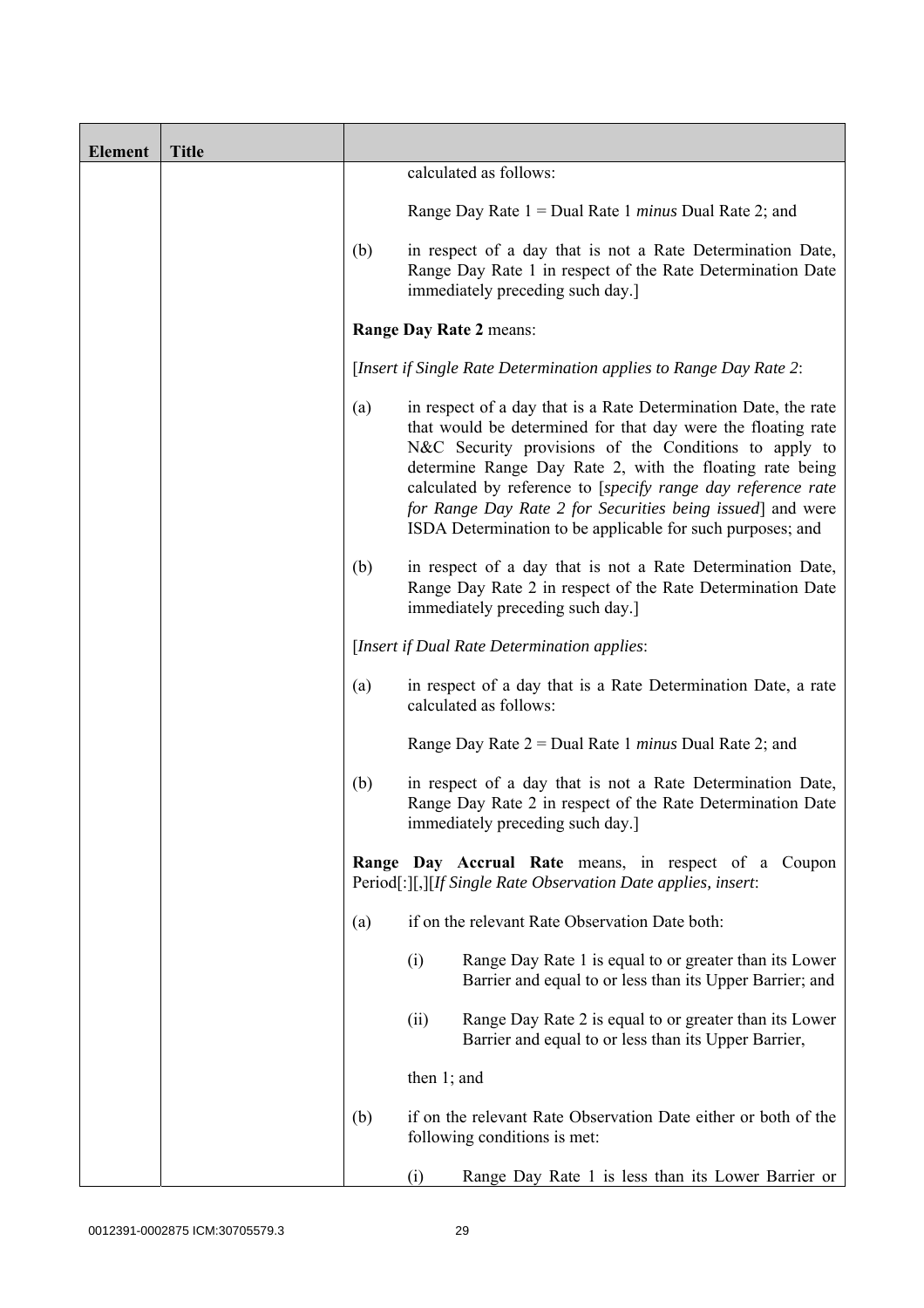| <b>Element</b> | <b>Title</b> |                                                                                                                                                                                                                                                                                                                                                                                                                                                                                                                                                                                                           |
|----------------|--------------|-----------------------------------------------------------------------------------------------------------------------------------------------------------------------------------------------------------------------------------------------------------------------------------------------------------------------------------------------------------------------------------------------------------------------------------------------------------------------------------------------------------------------------------------------------------------------------------------------------------|
|                |              | greater than its Upper Barrier; or                                                                                                                                                                                                                                                                                                                                                                                                                                                                                                                                                                        |
|                |              | (ii)<br>Range Day Rate 2 is less than its Lower Barrier or<br>greater than its Upper Barrier,                                                                                                                                                                                                                                                                                                                                                                                                                                                                                                             |
|                |              | then zero,                                                                                                                                                                                                                                                                                                                                                                                                                                                                                                                                                                                                |
|                |              | provided that, in each case, if the Rate Observation Date is not a Rate<br>Determination Date, each Range Day Rate used for these purposes<br>shall be the respective Range Day Rates in respect of the Rate<br>Determination Date immediately preceding such Rate Observation<br>Date.][If Single Rate Observation Date does not apply, insert: a rate<br>expressed as a percentage calculated by the Calculation Agent equal to<br>the quotient of (a) the Range Day Numerator (as numerator) and (b)<br>the Range Day Denominator (as denominator), in each case in respect<br>of such Coupon Period.] |
|                |              | [Range Day Denominator means, in respect of a Coupon Period, the<br>total number of [calendar days][Business Days] in such Coupon<br>Period.]                                                                                                                                                                                                                                                                                                                                                                                                                                                             |
|                |              | <b>[Range Day Numerator</b> means, in respect of a Coupon Period, the<br>total number of [calendar days][Business Days] in such Coupon<br>Period on which both:                                                                                                                                                                                                                                                                                                                                                                                                                                           |
|                |              | Range Day Rate 1 is equal to or greater than its Lower Barrier<br>(i)<br>and equal to or less than its Upper Barrier; and                                                                                                                                                                                                                                                                                                                                                                                                                                                                                 |
|                |              | Range Day Rate 2 is equal to or greater than its Lower Barrier<br>(ii)<br>and equal to or less than its Upper Barrier.]                                                                                                                                                                                                                                                                                                                                                                                                                                                                                   |
|                |              | Rate Determination Centre means [ $\bullet$ ]/[TARGET 2].                                                                                                                                                                                                                                                                                                                                                                                                                                                                                                                                                 |
|                |              | Rate Determination Date means a day on which commercial banks<br>and foreign exchange markets settle payments and are open for<br>general business (including dealing in foreign exchange and foreign<br>currency deposits) in [●]/[a day on which the TARGET2 System is<br>open].                                                                                                                                                                                                                                                                                                                        |
|                |              | [If Single Rate Observation Date applies, insert: Rate Observation<br>Date means, in respect of a Coupon Period, the date specified in<br>respect of such Coupon Period in the applicable Final Terms.]                                                                                                                                                                                                                                                                                                                                                                                                   |
|                |              | [Rate of Interest Cap means $[•]$ per cent.]                                                                                                                                                                                                                                                                                                                                                                                                                                                                                                                                                              |
|                |              | Rate of Interest Floor means [[ $\bullet$ ] per cent.][zero].                                                                                                                                                                                                                                                                                                                                                                                                                                                                                                                                             |
|                |              | Rates Performance means, in respect of a Coupon Period, a rate<br>expressed as a percentage calculated by the Calculation Agent equal to<br>the sum of:                                                                                                                                                                                                                                                                                                                                                                                                                                                   |
|                |              | the product of (i) the First Rate Amount and (ii) the<br>(a)<br>First Rate, in each case in respect of such Coupon                                                                                                                                                                                                                                                                                                                                                                                                                                                                                        |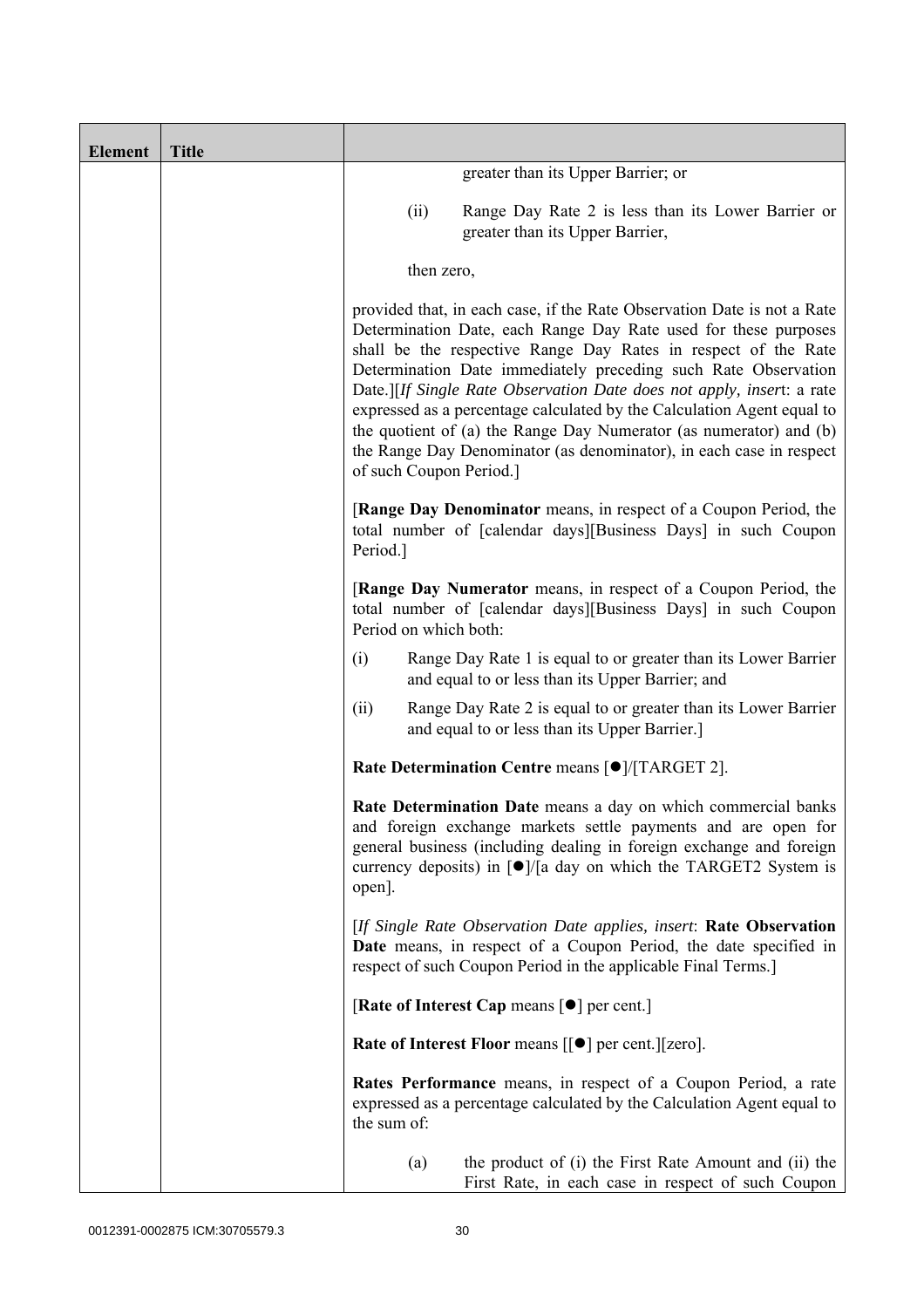| <b>Element</b> | <b>Title</b> |       |                             |                                                                   |                                                                                                                                                                                                                                                                                                                                                             |
|----------------|--------------|-------|-----------------------------|-------------------------------------------------------------------|-------------------------------------------------------------------------------------------------------------------------------------------------------------------------------------------------------------------------------------------------------------------------------------------------------------------------------------------------------------|
|                |              |       |                             | Period;                                                           |                                                                                                                                                                                                                                                                                                                                                             |
|                |              |       | (b)                         | Period; and                                                       | the product of (i) the Second Rate Amount and (ii) the<br>Second Rate, in each case in respect of such Coupon                                                                                                                                                                                                                                               |
|                |              |       | (c)                         | the Third Rate in respect of such Coupon Period.                  |                                                                                                                                                                                                                                                                                                                                                             |
|                |              |       |                             | Rates Performance Cap means [ $\bullet$ ] per cent.               |                                                                                                                                                                                                                                                                                                                                                             |
|                |              |       |                             | Rates Performance Floor means [ $\bullet$ ] per cent.             |                                                                                                                                                                                                                                                                                                                                                             |
|                |              |       | <b>Reset Date means:</b>    |                                                                   |                                                                                                                                                                                                                                                                                                                                                             |
|                |              | (i)   |                             | in respect of the First Rate:                                     | [specify the first day of the<br>Coupon Period /[specify the<br>last day of the Coupon<br>$Period$ ;                                                                                                                                                                                                                                                        |
|                |              | (ii)  |                             | in respect of the Second Rate:                                    | [specify the second day of<br>the Coupon Period /[specify<br>the last day of the Coupon<br>Period];                                                                                                                                                                                                                                                         |
|                |              | (iii) |                             | in respect of Range Day Rate 1:                                   | $\lceil \bullet \rceil$ [for Dual Rate 1: $\lceil \bullet \rceil$<br>and for Dual Rate 2: $[•]$ ].                                                                                                                                                                                                                                                          |
|                |              | (iv)  |                             | in respect of Range Day Rate 2:                                   | $\lceil \bullet \rceil$ [for Dual Rate 1: $\lceil \bullet \rceil$<br>and for Dual Rate 2: $[•]$ ].                                                                                                                                                                                                                                                          |
|                |              |       |                             | ISDA Determination to be applicable for such purposes.            | Second Rate means, in respect of a Coupon Period, the rate that<br>would be determined for that Coupon Period were the floating rate<br>N&C Security provisions of the Conditions to apply to determine the<br>Second Rate, with the floating rate being calculated by reference to<br>[specify second reference rate for Securities being issued] and were |
|                |              |       |                             | Second Rate Amount means [specify for each Coupon Period].        |                                                                                                                                                                                                                                                                                                                                                             |
|                |              |       |                             | Third Rate means [specify for each Coupon Period].                |                                                                                                                                                                                                                                                                                                                                                             |
|                |              |       | <b>Upper Barrier means:</b> |                                                                   |                                                                                                                                                                                                                                                                                                                                                             |
|                |              | (i)   |                             | in respect of Range Day Rate 1: $\lceil \bullet \rceil$ per cent. |                                                                                                                                                                                                                                                                                                                                                             |
|                |              | (ii)  |                             | in respect of Range Day Rate 2: [●] per cent.]                    |                                                                                                                                                                                                                                                                                                                                                             |
|                |              |       |                             | calculated by the Calculation Agent equal to the sum of:          | [In the case of Leveraged Inflation Interest N&C Securities: The<br>Rate of Interest for each Coupon Period shall be a rate expressed as a<br>percentage (which will not be less than, but may be equal to, zero)                                                                                                                                           |
|                |              | (a)   |                             | the Base Rate of Interest; and                                    |                                                                                                                                                                                                                                                                                                                                                             |
|                |              | (b)   | (i)                         | the Cap; or, if less                                              |                                                                                                                                                                                                                                                                                                                                                             |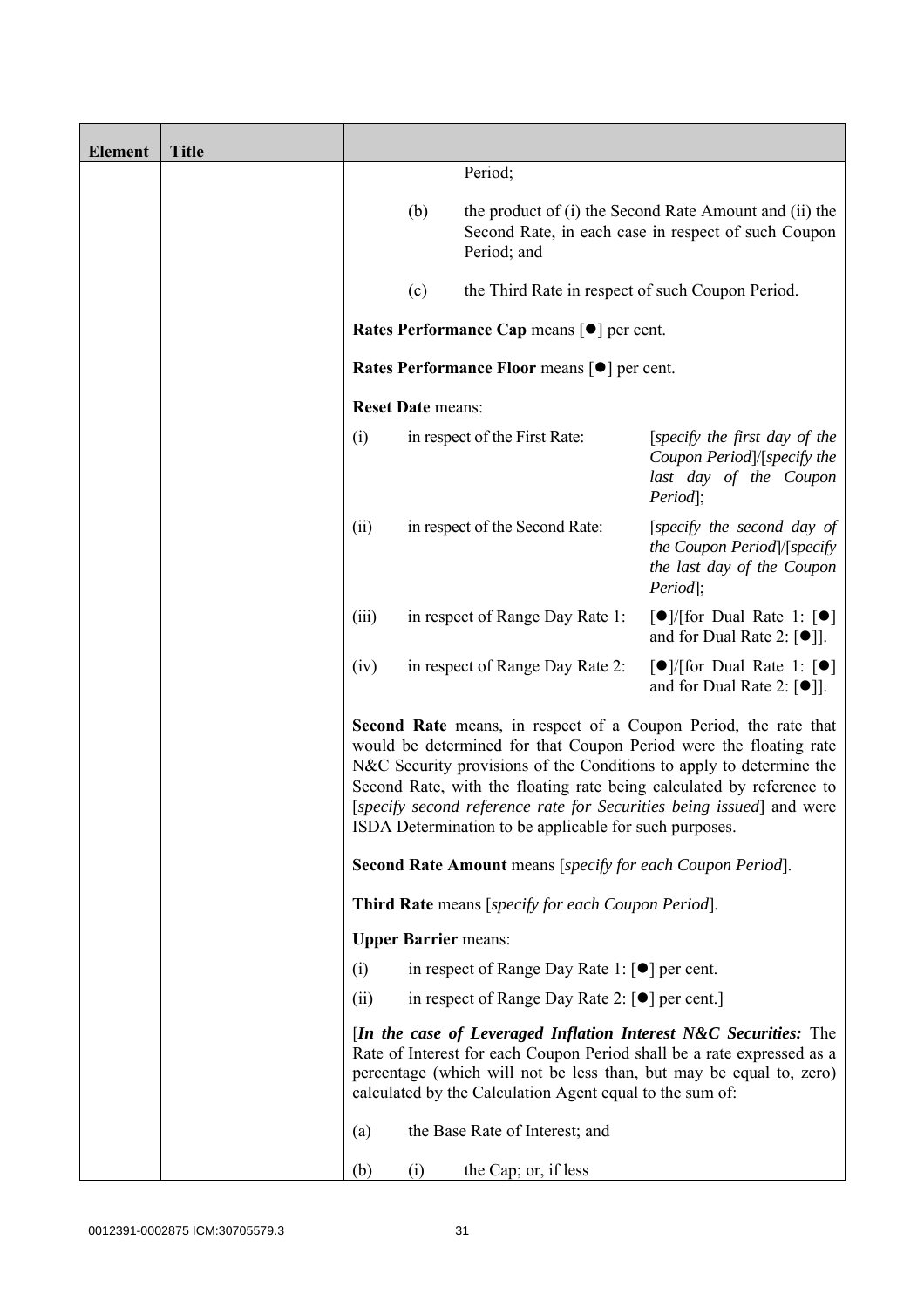| <b>Element</b> | <b>Title</b> |                                                                                                                                                                                                                                                                                                                                                                                                                                                                                                                                                                                                                                                                                                    |
|----------------|--------------|----------------------------------------------------------------------------------------------------------------------------------------------------------------------------------------------------------------------------------------------------------------------------------------------------------------------------------------------------------------------------------------------------------------------------------------------------------------------------------------------------------------------------------------------------------------------------------------------------------------------------------------------------------------------------------------------------|
|                |              | $(x)$ the Floor or, if greater, $(y)$ the Leveraged Index<br>(ii)<br>Performance in respect of such Coupon Period.                                                                                                                                                                                                                                                                                                                                                                                                                                                                                                                                                                                 |
|                |              | Where:                                                                                                                                                                                                                                                                                                                                                                                                                                                                                                                                                                                                                                                                                             |
|                |              | <b>Base Rate of Interest means <math>\lceil \bullet \rceil</math> per cent.</b>                                                                                                                                                                                                                                                                                                                                                                                                                                                                                                                                                                                                                    |
|                |              | Cap means $\lceil \bullet \rceil$ per cent.                                                                                                                                                                                                                                                                                                                                                                                                                                                                                                                                                                                                                                                        |
|                |              | <b>Final Index Level</b> means, in respect of a Coupon Period, [If Linear<br>Interpolation does not apply, insert: the Index Level for the relevant<br>Reference Month for such Coupon Period.][If Linear Interpolation<br><i>applies, insert: a level calculated by the Calculation Agent by linear</i><br>interpolation based on the Index Levels for the Index for the months<br>that fall [insert value of "x" below] months and [insert value of "y"<br><i>below</i> ] months prior to the month in which the Coupon Payment Date<br>for such Coupon Period is scheduled to fall. For these purposes the<br>Final Index Level will be calculated in accordance with the following<br>formula: |
|                |              | $IL_{m-x} + \frac{(nbd_{final})-1}{ND_m} \times (IL_{m-y} - IL_{m-x})$                                                                                                                                                                                                                                                                                                                                                                                                                                                                                                                                                                                                                             |
|                |              | Where:                                                                                                                                                                                                                                                                                                                                                                                                                                                                                                                                                                                                                                                                                             |
|                |              | <b>x</b> means $\lceil \bullet \rceil$ ;                                                                                                                                                                                                                                                                                                                                                                                                                                                                                                                                                                                                                                                           |
|                |              | <b>y</b> means $\lceil \bullet \rceil$ ;                                                                                                                                                                                                                                                                                                                                                                                                                                                                                                                                                                                                                                                           |
|                |              | $IL_{m-x}$ means, in respect of a Coupon Period, the Index Level for the<br>month that is x months prior to the month in which the Coupon<br>Accrual Date for such Coupon Period is scheduled to fall;                                                                                                                                                                                                                                                                                                                                                                                                                                                                                             |
|                |              | $IL_{m-v}$ means, in respect of a Coupon Period, the Index Level for the<br>month that is y months prior to the month in which the Coupon<br>Accrual Date for such Coupon Period is scheduled to fall;                                                                                                                                                                                                                                                                                                                                                                                                                                                                                             |
|                |              | <b>nbd</b> <sub>final</sub> means, in respect of a Coupon Period, the actual number of<br>calendar days from and including the first day of the month in which<br>the Coupon Accrual Date for such Coupon Period is scheduled to fall<br>to and including such Coupon Accrual Date; and                                                                                                                                                                                                                                                                                                                                                                                                            |
|                |              | $NDm$ means, in respect of a Coupon Period, the number of calendar<br>days in the month in which the Coupon Accrual Date for such Coupon<br>Period is scheduled to fall.]                                                                                                                                                                                                                                                                                                                                                                                                                                                                                                                          |
|                |              | <b>Floor</b> means $\lceil \bullet \rceil$ per cent.                                                                                                                                                                                                                                                                                                                                                                                                                                                                                                                                                                                                                                               |
|                |              | <b>Index</b> means $[①]$ .                                                                                                                                                                                                                                                                                                                                                                                                                                                                                                                                                                                                                                                                         |
|                |              | Index Level means, in respect of a month and subject to the inflation                                                                                                                                                                                                                                                                                                                                                                                                                                                                                                                                                                                                                              |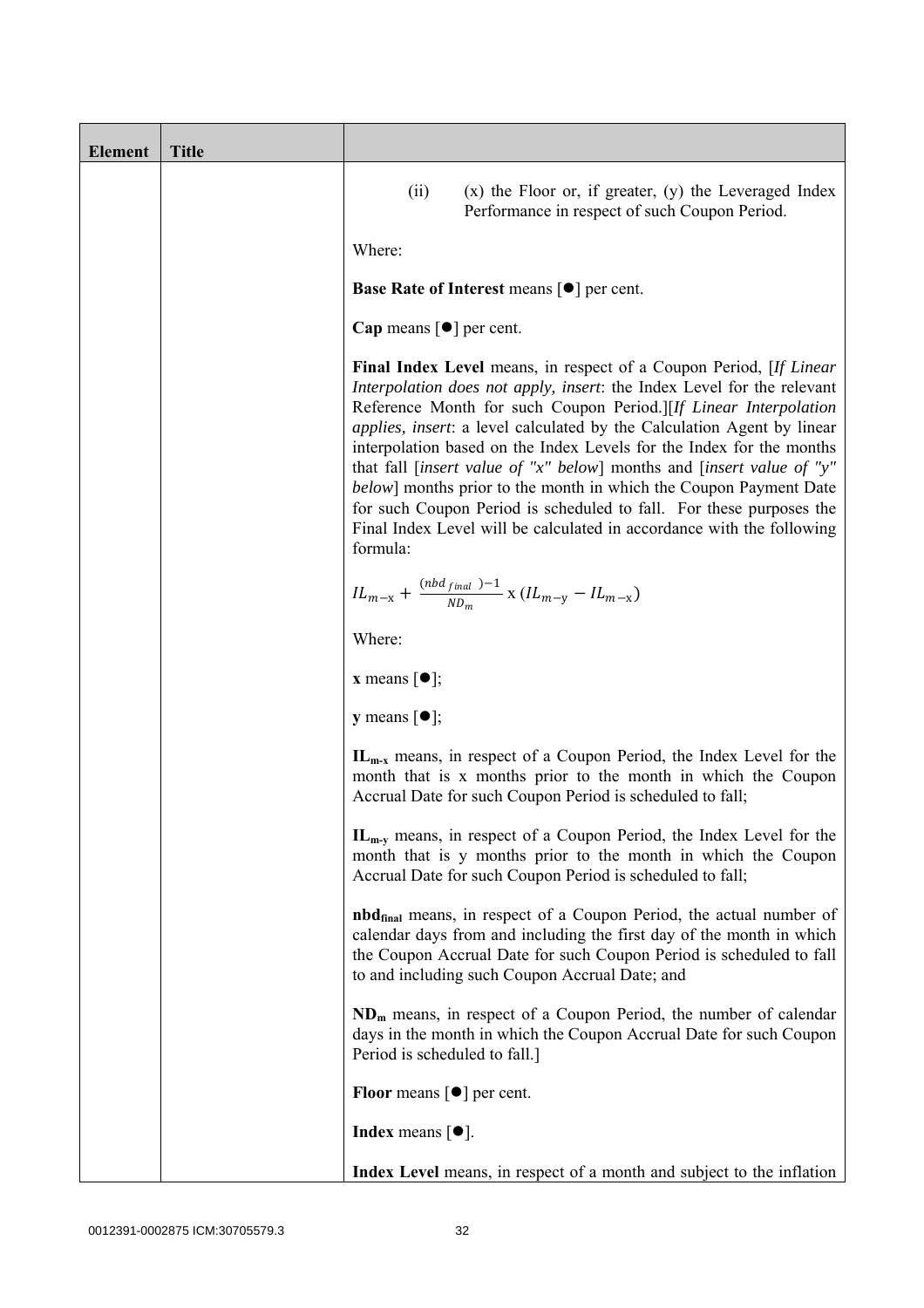| <b>Element</b> | <b>Title</b> |                                                                                                                                                                                                                                                                                                                                                                                                           |
|----------------|--------------|-----------------------------------------------------------------------------------------------------------------------------------------------------------------------------------------------------------------------------------------------------------------------------------------------------------------------------------------------------------------------------------------------------------|
|                |              | linked adjustment provisions of the Conditions, the first publication or<br>announcement of a level of the Index for such month.                                                                                                                                                                                                                                                                          |
|                |              | Index Performance means, in respect of a Coupon Period, a rate<br>expressed as a percentage calculated by the Calculation Agent equal to<br>the quotient of (a) (i) the Final Index Level in respect of such Coupon<br>Period minus (ii) the Initial Index Level in respect of such Coupon Period<br>(as numerator) and (b) the Initial Index Level in respect of such Coupon<br>Period (as denominator). |
|                |              | Initial Index Level means, in respect of such Coupon Period and<br>subject to the inflation linked adjustment provisions of the Conditions,<br>the first publication or announcement of a level of the Index for the<br>calendar month falling the Number of Calendar Months (Initial Index<br>Level) prior to the calendar month in which the first day of such<br>Coupon Period falls.                  |
|                |              | Leverage means $\lceil \bullet \rceil$ per cent.                                                                                                                                                                                                                                                                                                                                                          |
|                |              | Leveraged Index Performance means, in respect of a Coupon<br>Period, a rate expressed as a percentage calculated by the Calculation<br>Agent equal to the product of (a) the Leverage and (b) (i) the Index<br>Performance in respect of such Coupon Period minus (ii) the Strike.                                                                                                                        |
|                |              | Number of Calendar Months (Initial Index Level) means [ $\bullet$ ]<br>calendar months.                                                                                                                                                                                                                                                                                                                   |
|                |              | [If Linear Interpolation does not apply, insert: Number of Calendar<br>Months (Reference Index Level) means [ $\bullet$ ] calendar months.]                                                                                                                                                                                                                                                               |
|                |              | <b>Reference Month</b> means, in respect of a Coupon Period[:][,] [If<br>Linear Interpolation applies, insert:                                                                                                                                                                                                                                                                                            |
|                |              | in respect of the determination of $IL_{m-x}$ , the month in respect<br>(a)<br>of which the Index Level for $IL_{m-x}$ falls to be determined; and                                                                                                                                                                                                                                                        |
|                |              | in respect of the determination of $IL_{m-v}$ , the month in respect<br>(b)<br>of which the Index Level for $IL_{m-v}$ falls to be determined,                                                                                                                                                                                                                                                            |
|                |              | in each case as described in the definition of Final Index Level above.]                                                                                                                                                                                                                                                                                                                                  |
|                |              | [If Linear Interpolation does not apply, insert: the calendar month<br>falling the Number of Calendar Months (Reference Index Level) prior<br>to the calendar month in which the Coupon Accrual Date in respect of<br>such Coupon Period falls.]                                                                                                                                                          |
|                |              | <b>Strike</b> means $\lceil \bullet \rceil$ per cent.                                                                                                                                                                                                                                                                                                                                                     |
|                |              | [In the case of Swap Rate Linked Interest N&C Securities:                                                                                                                                                                                                                                                                                                                                                 |
|                |              | The Rate of Interest for each Coupon Period shall be a rate expressed<br>as a percentage calculated by the Calculation Agent which is equal to<br>[Insert if Single Swap Rate Determination applies in respect of all<br>Coupon Periods: the relevant Single Swap Rate specified in respect of                                                                                                            |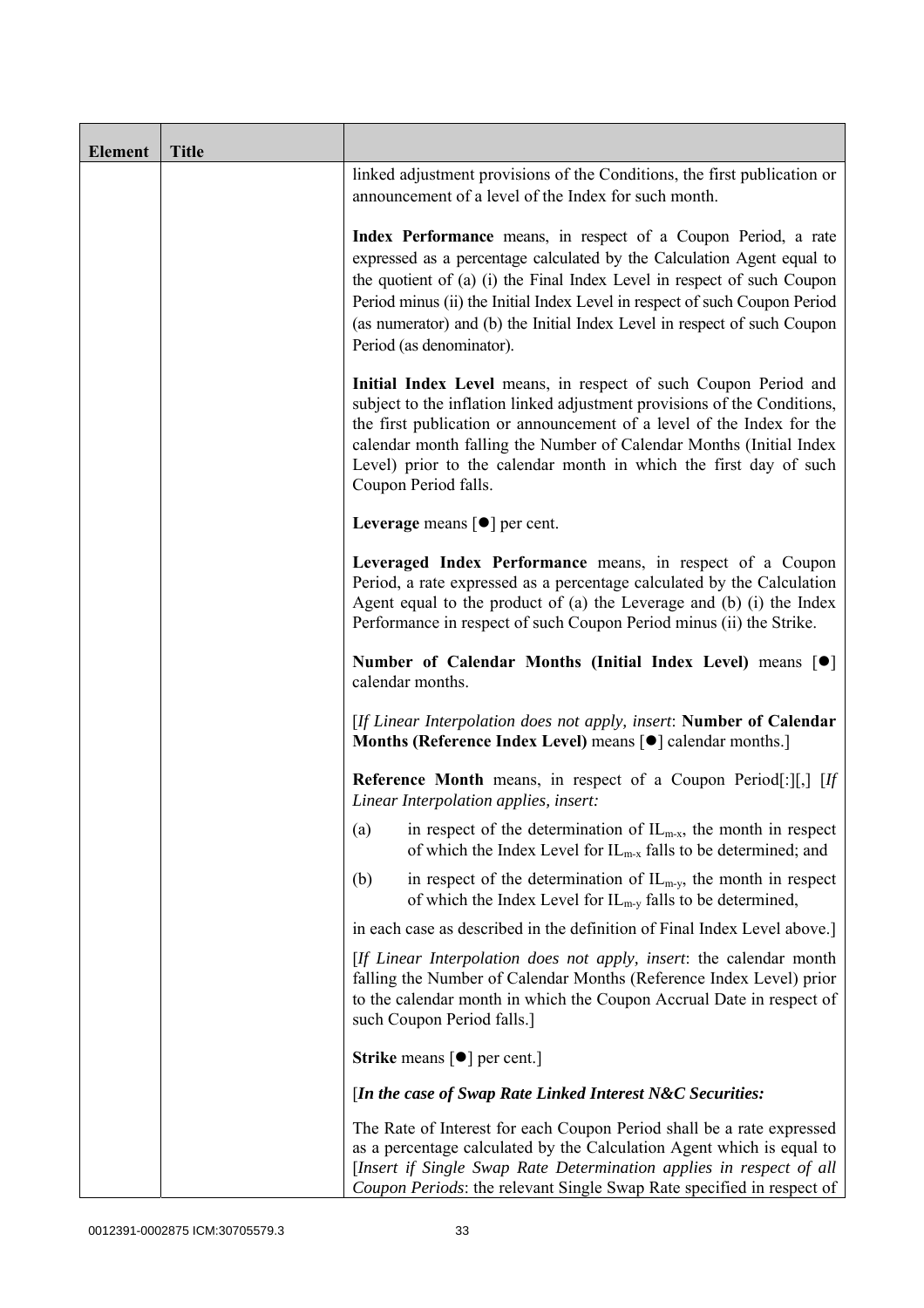| <b>Element</b> | <b>Title</b> |                                                                                                                                                                                                                                                                                                                                                                                                                                                                                                                                                                                                                                                                                                                                                                                                                                                                      |
|----------------|--------------|----------------------------------------------------------------------------------------------------------------------------------------------------------------------------------------------------------------------------------------------------------------------------------------------------------------------------------------------------------------------------------------------------------------------------------------------------------------------------------------------------------------------------------------------------------------------------------------------------------------------------------------------------------------------------------------------------------------------------------------------------------------------------------------------------------------------------------------------------------------------|
|                |              | such Coupon Period.][Insert if Dual Swap Rate Determination applies<br>in respect of all Coupon Periods: the relevant Swap Rate Performance<br>for such Coupon Period.][Insert if each of Single Swap Rate<br>Determination and Dual Swap Rate Determination apply in respect of<br>different Coupon Periods: either:                                                                                                                                                                                                                                                                                                                                                                                                                                                                                                                                                |
|                |              | (a)<br>if Single Swap Rate Determination is specified below in<br>respect of the relevant Coupon Period, the relevant Single<br>Swap Rate specified in respect of such Coupon Period; or                                                                                                                                                                                                                                                                                                                                                                                                                                                                                                                                                                                                                                                                             |
|                |              | if Dual Swap Rate Determination is specified below in respect<br>(b)<br>of the relevant Coupon Period, the Swap Rate Performance<br>for such Coupon Period.]                                                                                                                                                                                                                                                                                                                                                                                                                                                                                                                                                                                                                                                                                                         |
|                |              | Where:                                                                                                                                                                                                                                                                                                                                                                                                                                                                                                                                                                                                                                                                                                                                                                                                                                                               |
|                |              | [Insert if Dual Swap Rate Determination applies to any Coupon<br>Period: Swap Rate Performance means, in respect of a Coupon<br>Period, a rate expressed as a percentage calculated by the Calculation<br>Agent which is equal to:                                                                                                                                                                                                                                                                                                                                                                                                                                                                                                                                                                                                                                   |
|                |              | Swap Rate Performance = RPM x $[FSR + LF_1 x SSR + LF_2 x RDF]$                                                                                                                                                                                                                                                                                                                                                                                                                                                                                                                                                                                                                                                                                                                                                                                                      |
|                |              | Where:                                                                                                                                                                                                                                                                                                                                                                                                                                                                                                                                                                                                                                                                                                                                                                                                                                                               |
|                |              | <b>FSR</b> means the relevant First Swap Rate for such Coupon Period;                                                                                                                                                                                                                                                                                                                                                                                                                                                                                                                                                                                                                                                                                                                                                                                                |
|                |              | $LF1$ means the applicable leverage factor for such Coupon Period<br>as specified below;                                                                                                                                                                                                                                                                                                                                                                                                                                                                                                                                                                                                                                                                                                                                                                             |
|                |              | $LF2$ means the applicable leverage factor for such Coupon Period<br>as specified below;                                                                                                                                                                                                                                                                                                                                                                                                                                                                                                                                                                                                                                                                                                                                                                             |
|                |              | <b>RPM</b> means the Rate Performance Multiplier for such Coupon<br>Period;                                                                                                                                                                                                                                                                                                                                                                                                                                                                                                                                                                                                                                                                                                                                                                                          |
|                |              | <b>RDF</b> means the Rate Deduction Factor for such Coupon Period;<br>and                                                                                                                                                                                                                                                                                                                                                                                                                                                                                                                                                                                                                                                                                                                                                                                            |
|                |              | SSR means the relevant Second Swap Rate for such Coupon<br>Period,                                                                                                                                                                                                                                                                                                                                                                                                                                                                                                                                                                                                                                                                                                                                                                                                   |
|                |              | each as further specified below.]                                                                                                                                                                                                                                                                                                                                                                                                                                                                                                                                                                                                                                                                                                                                                                                                                                    |
|                |              | For the purposes of determining [each of] [the Single Swap Rate[,]]<br>[the First Swap Rate and the Second Swap Rate] [(each a Swap<br>Rate)] the relevant rate for a Coupon Period shall be determined<br>under the floating rate N&C Security provisions as though the<br>relevant swap rate was a floating rate to which ISDA Determination<br>applied and on the basis of the Floating Rate Option, the Designated<br>Maturity and the Reset Date specified in respect of the<br>[relevant][Single] Swap Rate and Coupon Period below[, provided<br>that, $[(i)]$ [if the rate so determined in the case of [the First Swap Rate]<br>[or] [the Second Swap Rate] is greater than [the First Swap Rate Cap]<br>[or] [Second Swap Rate Cap] [(respectively)] for such Coupon Period,<br>the relevant Swap Rate shall be equal to such cap] [and (ii)] [if the rate |
|                |              | so determined in the case of [the First Swap Rate] [or] [the Second                                                                                                                                                                                                                                                                                                                                                                                                                                                                                                                                                                                                                                                                                                                                                                                                  |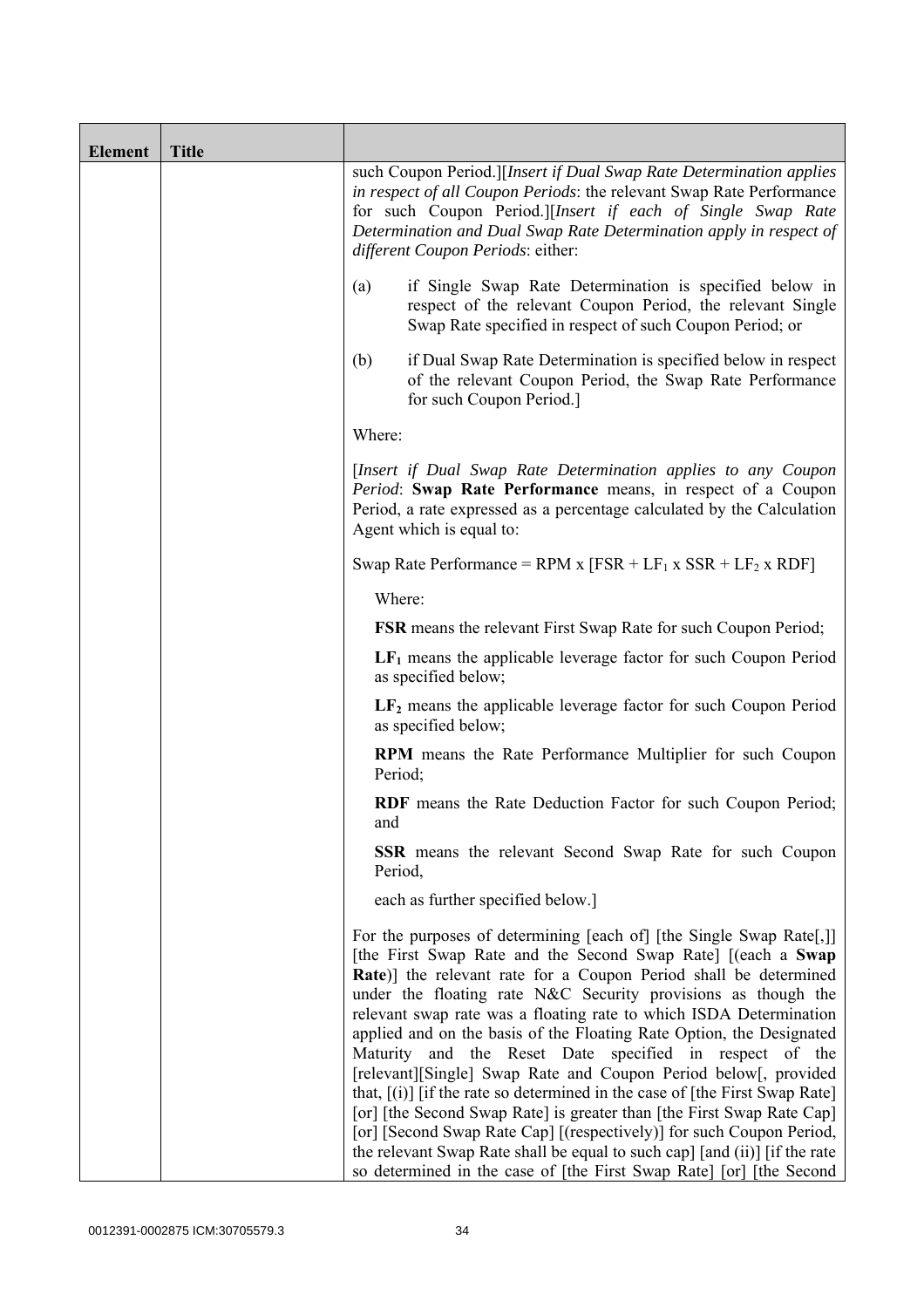| <b>Element</b> | <b>Title</b> |                                                                                                                                                                                                                                                                                    |
|----------------|--------------|------------------------------------------------------------------------------------------------------------------------------------------------------------------------------------------------------------------------------------------------------------------------------------|
|                |              | Swap Rate] is less than [the First Swap Rate Floor] [or] [Second Swap<br>Rate Floor] [(respectively)] for such Coupon Period, the relevant<br>Swap Rate shall be equal to such floor].                                                                                             |
|                |              | [For each Coupon Period in respect of which Single Swap Rate<br>Determination applies, insert: In respect of the Coupon Period[s]<br>[describe relevant Coupon Periods] Single Swap Rate Determination<br>shall apply and the following terms have the following meanings:         |
|                |              | <b>Designated Maturity means <math>[•]</math>;</b>                                                                                                                                                                                                                                 |
|                |              | <b>Floating Rate Option means <math>[•]</math>;</b>                                                                                                                                                                                                                                |
|                |              | <b>Reference Swap Rate: means [●];and</b>                                                                                                                                                                                                                                          |
|                |              | <b>Reset Date means <math>\lceil \bullet \rceil</math>.</b> [ <i>i</i> , [and]]                                                                                                                                                                                                    |
|                |              | [For each Coupon Period in respect of which Dual Swap Rate<br>Determination applies, insert: In respect of the Coupon Period <sup>[s]</sup><br>[describe relevant Coupon Periods] Dual Swap Rate Determination<br>shall apply and the following terms have the following meanings: |
|                |              | LF <sub>1</sub> means $\lceil \bullet \rceil$ ;                                                                                                                                                                                                                                    |
|                |              | <b>LF</b> <sub>2</sub> means $\lceil \bullet \rceil$ ;                                                                                                                                                                                                                             |
|                |              | Rate Deduction Factor means [ $\bullet$ ];                                                                                                                                                                                                                                         |
|                |              | <b>Rate Performance Multiplier means <math>\lceil \bullet \rceil</math>; and</b>                                                                                                                                                                                                   |
|                |              | In respect of the First Swap Rate:                                                                                                                                                                                                                                                 |
|                |              | Reference Swap Rate: means [ $\bullet$ ];                                                                                                                                                                                                                                          |
|                |              | <b>Floating Rate Option means <math>[①]</math>;</b>                                                                                                                                                                                                                                |
|                |              | <b>Designated Maturity means <math>\lceil \bullet \rceil</math>; [and]</b>                                                                                                                                                                                                         |
|                |              | <b>Reset Date means <math>[\bullet]</math>; [and]</b>                                                                                                                                                                                                                              |
|                |              | <b>[First Swap Rate Cap means [<math>\bullet</math>]; and</b> ]                                                                                                                                                                                                                    |
|                |              | [First Swap Rate Floor means [ $\bullet$ ]; and]                                                                                                                                                                                                                                   |
|                |              | In respect of the Second Swap Rate:                                                                                                                                                                                                                                                |
|                |              | Reference Swap Rate: means [●];                                                                                                                                                                                                                                                    |
|                |              | <b>Floating Rate Option means <math>[①]</math>;</b>                                                                                                                                                                                                                                |
|                |              | Designated Maturity means [ $\bullet$ ]; [and]                                                                                                                                                                                                                                     |
|                |              | <b>Reset Date means <math>\lceil \bullet \rceil</math>.</b> $\lfloor \cdot \rfloor$ and $\lfloor \cdot \rfloor$                                                                                                                                                                    |
|                |              | [Second Swap Rate Cap means [●][.][; and]]                                                                                                                                                                                                                                         |
|                |              | [Second Swap Rate Floor means [ $\bullet$ ].]]                                                                                                                                                                                                                                     |
|                |              | (repeat as necessary to cover the bases for Single Swap Rate<br>Determination and Dual Swap Rate Determination for all Coupon<br><i>Periods</i> )]                                                                                                                                 |
|                |              | [In the case of Equity Linked Securities, insert:                                                                                                                                                                                                                                  |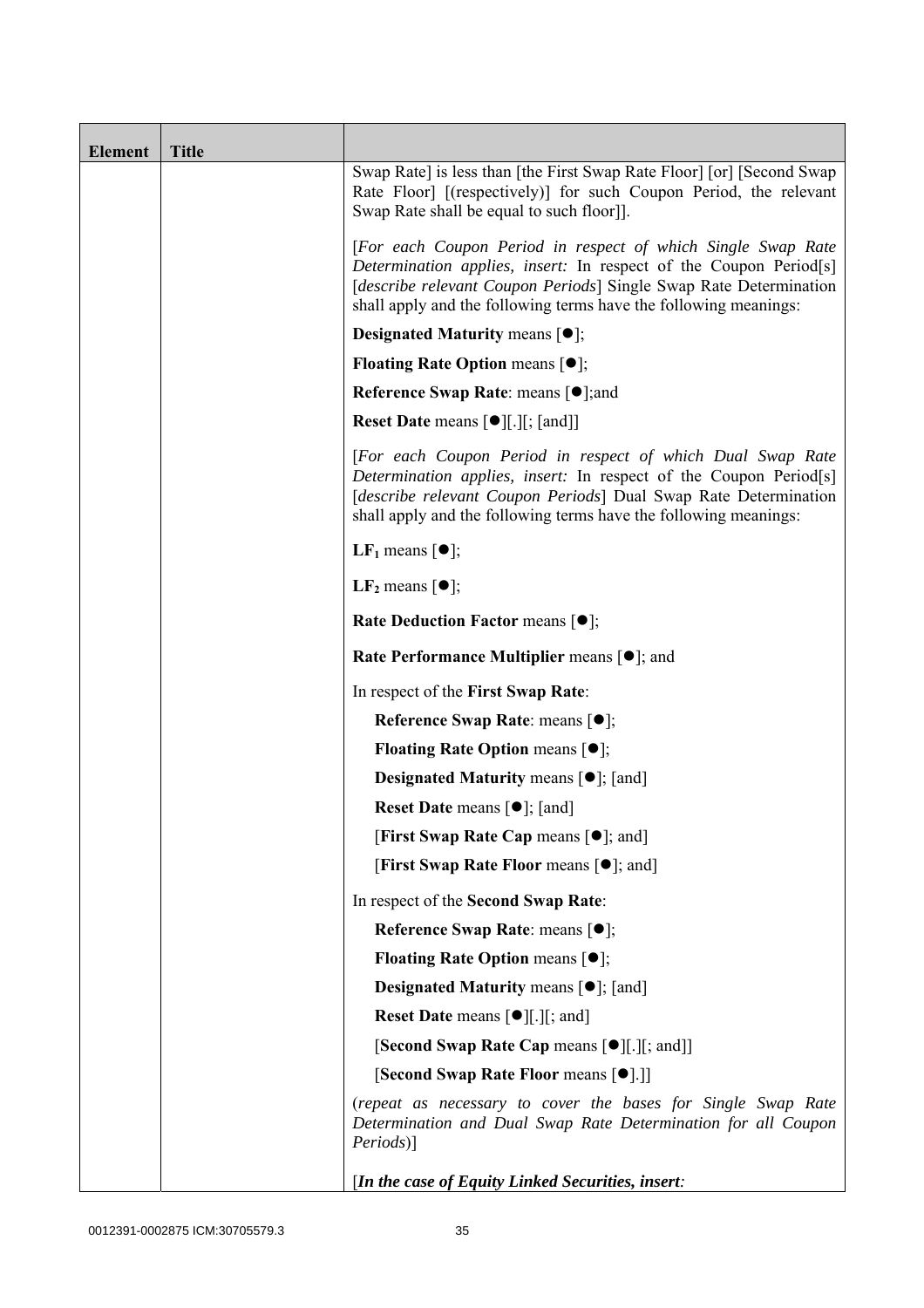| <b>Element</b> | <b>Title</b> |                                                                                                                                                                                                                                                                                                                                                                                                                                                                                                                                                                                                                                                                                                                                  |
|----------------|--------------|----------------------------------------------------------------------------------------------------------------------------------------------------------------------------------------------------------------------------------------------------------------------------------------------------------------------------------------------------------------------------------------------------------------------------------------------------------------------------------------------------------------------------------------------------------------------------------------------------------------------------------------------------------------------------------------------------------------------------------|
|                |              | <b>Adjustment and Disruption Events</b>                                                                                                                                                                                                                                                                                                                                                                                                                                                                                                                                                                                                                                                                                          |
|                |              | The Securities may be subject to cancellation, early redemption or<br>adjustment (including as to valuation and in certain circumstances<br>share substitutions) if certain corporate events (such as events<br>affecting the value of a Share (including Share divisions or<br>consolidations, extraordinary dividends and capital calls); de-listing of<br>a Share; insolvency, merger or nationalisation of a Share issuer; a<br>tender offer or redenomination of a Share) occur, if certain events<br>(such as illegality, disruptions or cost increases) occur with respect to<br>the Issuer's or any of its affiliates' hedging arrangements, or if<br>insolvency filings are made with respect to the issuer of a share. |
|                |              | If certain disruption events occur with respect to valuation of a Share<br>such valuation will be postponed and may be made by the Calculation<br>Agent. Payments may also be postponed.]                                                                                                                                                                                                                                                                                                                                                                                                                                                                                                                                        |
|                |              | [In the case of Index Linked Securities, insert:                                                                                                                                                                                                                                                                                                                                                                                                                                                                                                                                                                                                                                                                                 |
|                |              | <b>Adjustment and Disruption Events</b>                                                                                                                                                                                                                                                                                                                                                                                                                                                                                                                                                                                                                                                                                          |
|                |              | The Securities may be subject to cancellation or early redemption or<br>adjustment if an Index is modified or cancelled and there is no<br>successor Index acceptable to the Calculation Agent, if an Index's<br>sponsor fails to calculate and announce such Index, or certain events<br>(such as illegality, disruptions or cost increases) occur with respect to<br>the Issuer's or any of its affiliates' hedging arrangements.                                                                                                                                                                                                                                                                                              |
|                |              | If certain disruption events occur with respect to valuation of an Index<br>such valuation will be postponed and may be made by the Calculation<br>Agent. Payments may also be postponed.]                                                                                                                                                                                                                                                                                                                                                                                                                                                                                                                                       |
|                |              | [In the case of Inflation Linked Securities, insert:                                                                                                                                                                                                                                                                                                                                                                                                                                                                                                                                                                                                                                                                             |
|                |              | <b>Adjustment Events</b>                                                                                                                                                                                                                                                                                                                                                                                                                                                                                                                                                                                                                                                                                                         |
|                |              | The Securities may be subject to adjustment if the Index is not<br>published or announced, there is a successor Index, an Index level is<br>corrected or the Index is rebased and may be subject to early<br>redemption or cancellation if the Index ceases to be published and<br>there is no appropriate alternative index acceptable to the Calculation<br>Agent. In certain circumstances the Calculation Agent may calculate<br>the Index level itself.]                                                                                                                                                                                                                                                                    |
|                |              | [In the case of FX Linked Securities, insert:                                                                                                                                                                                                                                                                                                                                                                                                                                                                                                                                                                                                                                                                                    |
|                |              | <b>Disruption Events</b>                                                                                                                                                                                                                                                                                                                                                                                                                                                                                                                                                                                                                                                                                                         |
|                |              | If certain disruption events occur with respect to valuation of a<br>Currency Pair, [an alternative valuation method may be used,                                                                                                                                                                                                                                                                                                                                                                                                                                                                                                                                                                                                |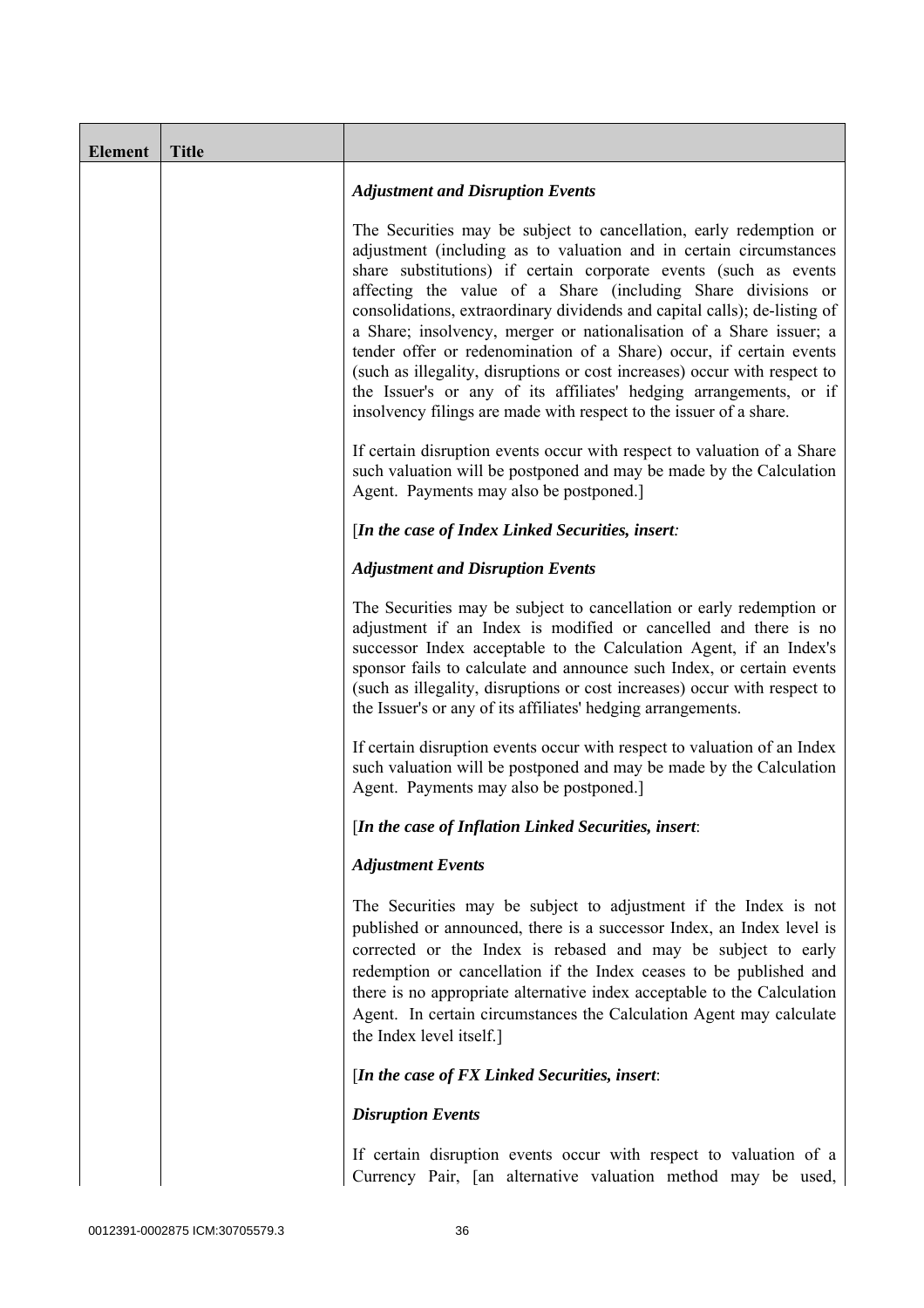| <b>Element</b>        | <b>Title</b>                                                                                                                                                                                                                                                             |                                                                                                                                                                                                                                                                                                                                                                                                                                                                                                                                                                                                                                                                                                                                                                                                                                                                                                                                        |  |
|-----------------------|--------------------------------------------------------------------------------------------------------------------------------------------------------------------------------------------------------------------------------------------------------------------------|----------------------------------------------------------------------------------------------------------------------------------------------------------------------------------------------------------------------------------------------------------------------------------------------------------------------------------------------------------------------------------------------------------------------------------------------------------------------------------------------------------------------------------------------------------------------------------------------------------------------------------------------------------------------------------------------------------------------------------------------------------------------------------------------------------------------------------------------------------------------------------------------------------------------------------------|--|
|                       |                                                                                                                                                                                                                                                                          | valuation may be made by the Calculation Agent, valuation may be<br>postponed or the Securities may be subject to early redemption or<br>cancellation].]                                                                                                                                                                                                                                                                                                                                                                                                                                                                                                                                                                                                                                                                                                                                                                               |  |
|                       |                                                                                                                                                                                                                                                                          | Please also refer to Element C.9 above.                                                                                                                                                                                                                                                                                                                                                                                                                                                                                                                                                                                                                                                                                                                                                                                                                                                                                                |  |
| [C.11]                | Admission to Trading<br>on a regulated market<br>(Include this Element<br>C.11 only if the<br>relevant Securities have<br>a minimum<br>denomination of less<br>than $\text{\textsterling}100,000$ or are<br>Derivative Securities as<br>defined in Element C.9<br>above) | Securities issued under the Programme may be listed and admitted to<br>trading on the Irish Stock Exchange's Main Securities Market or<br>Global Exchange Market or such other stock exchange or market<br>specified below, or may be issued on an unlisted basis.<br>Issue specific summary:<br>[Application [has been] [is expected to be] made by the Issuer (or on<br>its behalf) for the Securities to be admitted to the Official List and to<br>trading on [the Irish Stock Exchange's [Main Securities Market/Global<br>Exchange Market]][the [regulated market][Professional Securities<br>Market] of the London Stock Exchange][the [regulated][EuroMTF]<br>market of the Luxembourg Stock Exchange][the Electronic Bond<br>Market of Borsa Italiana S.p.A. (MOT)][the Electronic Securitised<br>Derivatives Market of Borsa Italiana S.p.A. (SeDeX)].<br>[Not applicable, the Securities are not intended to be admitted to |  |
|                       |                                                                                                                                                                                                                                                                          | trading on any market.]]                                                                                                                                                                                                                                                                                                                                                                                                                                                                                                                                                                                                                                                                                                                                                                                                                                                                                                               |  |
| IC.15                 | How the value of the<br>investment is affected<br>by the value of the<br>underlying assets<br>(Include this Element<br>C.15 only if the<br>relevant Securities are<br>Derivative Securities as<br>defined in Element C.9<br><i>above</i> )                               | $[If the Securities are N&C Securities, insert: The [Insert if]$<br><i>applicable:</i> Rate of Interest and the] Final Redemption Amount][If the<br>Securities are W&C Securities, insert: The Cash Settlement Amount]<br>([in each case,] if any) payable in respect of the Securities [is/are]<br>calculated by reference to [insert relevant underlying(s) (i.e. the<br>$relevant$ Reference Item $(s)$ ].<br>Please also see Element C.18.]]                                                                                                                                                                                                                                                                                                                                                                                                                                                                                       |  |
| $\left[ C.16 \right]$ | Maturity<br>(Include this Element<br>C.16<br>only<br>if<br>the<br>relevant Securities are<br>Derivative Securities as<br>defined in Element C.9<br><i>above</i> )                                                                                                        | [If the Securities are N&C Securities, insert: The Maturity Date of the<br>Securities is $\lceil \bullet \rceil$ <i>If the N&amp;C Securities are Zero Recovery Single</i><br>Name Credit Linked N&C Securities or Zero Recovery Basket Credit<br>Linked N&C Securities, insert: (the Scheduled Maturity Date),<br>subject to adjustment for [insert relevant postponement events]].]<br>[If the Securities are W&C Securities, insert: The Settlement Date of<br>the Securities is $\lceil \bullet \rceil$ [the fifth Business Day following the last<br>occurring valuation date.]]]                                                                                                                                                                                                                                                                                                                                                 |  |
| [C.17]                | Settlement procedure of<br>derivative securities                                                                                                                                                                                                                         | [The Securities will be cash-settled.]]                                                                                                                                                                                                                                                                                                                                                                                                                                                                                                                                                                                                                                                                                                                                                                                                                                                                                                |  |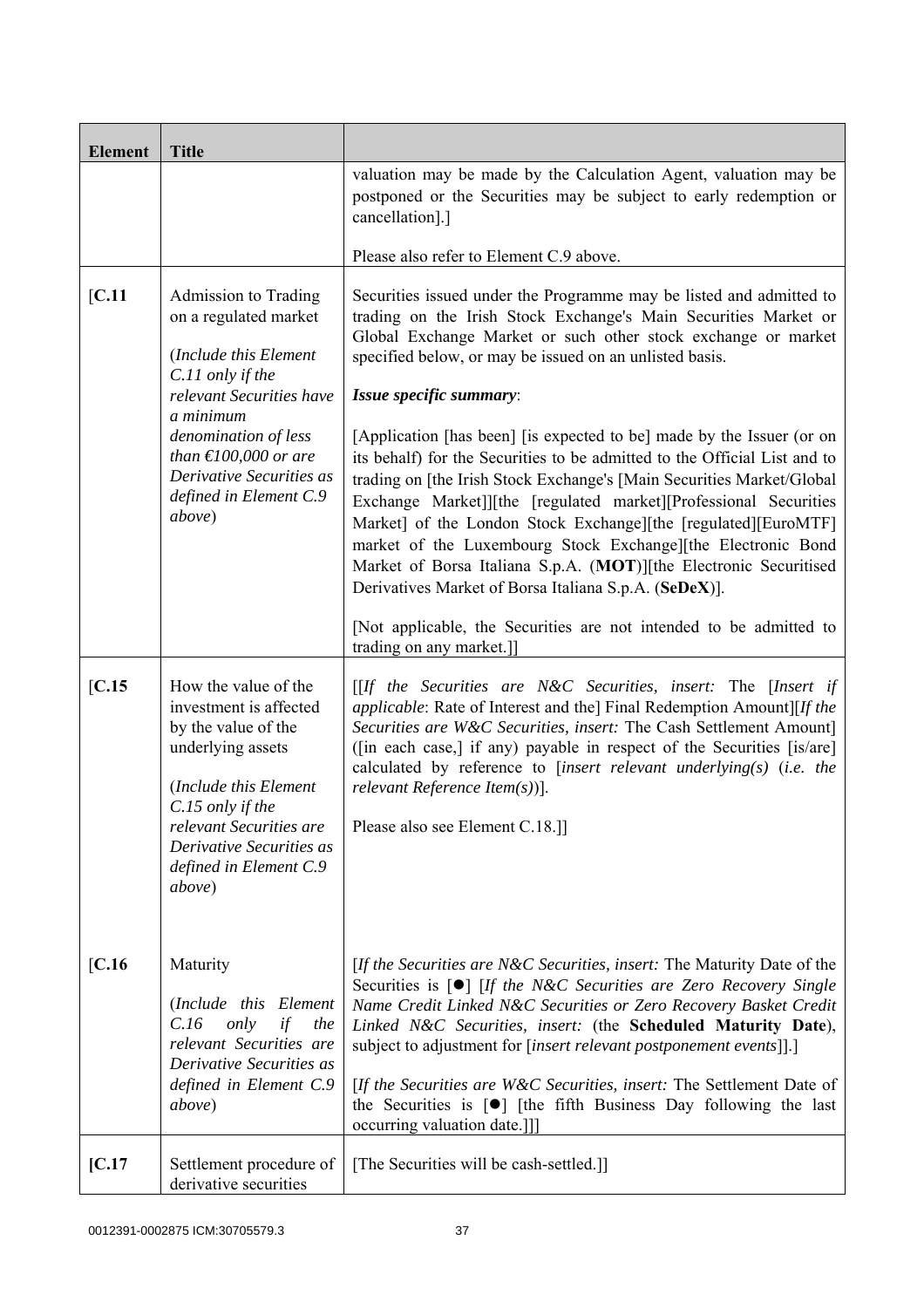| <b>Element</b> | <b>Title</b>                                                                                                                         |                                                                                                                                                                                                                                                                                                                                                                                                                                                                             |
|----------------|--------------------------------------------------------------------------------------------------------------------------------------|-----------------------------------------------------------------------------------------------------------------------------------------------------------------------------------------------------------------------------------------------------------------------------------------------------------------------------------------------------------------------------------------------------------------------------------------------------------------------------|
|                | (Include this Element<br>C.17 only if the<br>relevant Securities are<br>Derivative Securities as<br>defined in Element C.9<br>above) |                                                                                                                                                                                                                                                                                                                                                                                                                                                                             |
| [C.18]         | Return on derivative<br>securities                                                                                                   | Nominal interest rate and date from which interest becomes payable<br>and due dates for interest                                                                                                                                                                                                                                                                                                                                                                            |
|                | (Include this Element                                                                                                                | [The Securities do not pay interest.]                                                                                                                                                                                                                                                                                                                                                                                                                                       |
|                | C.18 only if the<br>relevant Securities are<br>Derivative Securities as<br>defined in Element C.9<br>above)                          | [In the case of Fixed Rate Securities, insert: The Securities bear<br>interest [from their date of issue/from $\lceil \bullet \rceil$ ] at the fixed rate of $\lceil \bullet \rceil$ per<br>cent. per annum. Interest will be paid [annually] in arrear on $\lceil \bullet \rceil$ in<br>each year. The first interest payment will be made on $[\bullet]$ .                                                                                                                |
|                |                                                                                                                                      | [In the case of Floating Rate Securities, insert: The Securities bear<br>interest [from their date of issue/from [ $\bullet$ ]] at floating rates calculated<br>by reference to [specify reference rate] [plus/minus] a margin of $[\bullet]$<br>per cent. Interest will be paid [quarterly/semi-annually/annually] in<br>arrear on [ $\bullet$ ] in each year[, subject to adjustment for non-business<br>days]. The first interest payment will be made on $[\bullet]$ .] |
|                |                                                                                                                                      | [In the case of Securities whose interest payments are calculated by<br>reference to an underlying, insert: Payments of interest in respect of<br>the Securities will be determined by reference to the performance of<br>the $[insert$ relevant underlying $(s)$ ] and extract, insert here and<br>complete the relevant pro forma disclosure from item C.10 that<br>reflects the basis for the calculation of interest of the Securities]                                 |
|                |                                                                                                                                      | [In the case of Zero Recovery Basket Credit Linked N&C Securities,<br><i>insert:</i> The interest payable in respect of each nominal amount of<br>Securities equal to the Calculation Amount for each Coupon Period<br>will be calculated on the Outstanding Nominal Amount (as described<br>further below) as of the last day of such Coupon Period.]                                                                                                                      |
|                |                                                                                                                                      | [If the Securities are N&C Securities, insert: Redemption at Maturity                                                                                                                                                                                                                                                                                                                                                                                                       |
|                |                                                                                                                                      | Unless previously redeemed or purchased and cancelled, each<br>Security will be redeemed by the Issuer on the Maturity Date at<br>$\lceil \bullet \rceil$ [the Final Redemption Amount] [(which shall be determined as<br>set out below in this Element C.18)].]                                                                                                                                                                                                            |
|                |                                                                                                                                      | [The Calculation Amount for the Securities is $[•]$ .]                                                                                                                                                                                                                                                                                                                                                                                                                      |
|                |                                                                                                                                      | [If the Securities are W&C Securities, insert: Settlement                                                                                                                                                                                                                                                                                                                                                                                                                   |
|                |                                                                                                                                      | Each Security entitles its holder, upon due exercise, to receive from<br>the Issuer on the Settlement Date a Cash Settlement Amount (which<br>shall be determined as set out below in this Element C.18).                                                                                                                                                                                                                                                                   |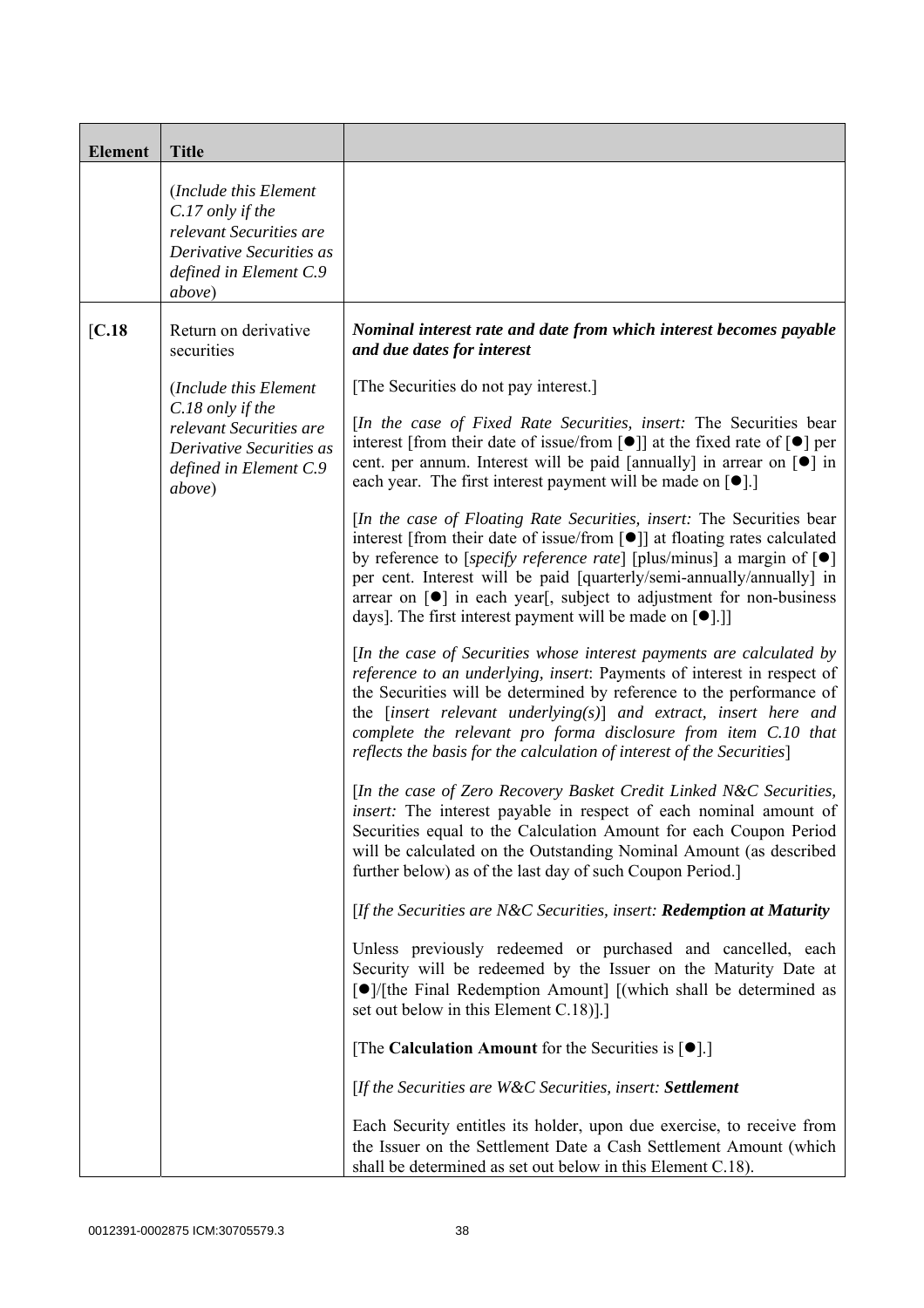| <b>Element</b> | <b>Title</b> |                                                                                                                                                                                                                                                                                                                                                                                                                                                                                                                                              |
|----------------|--------------|----------------------------------------------------------------------------------------------------------------------------------------------------------------------------------------------------------------------------------------------------------------------------------------------------------------------------------------------------------------------------------------------------------------------------------------------------------------------------------------------------------------------------------------------|
|                |              | The Notional Amount per W&C Security is $[•]$ .                                                                                                                                                                                                                                                                                                                                                                                                                                                                                              |
|                |              | The Calculation Agent is $[•]$ .                                                                                                                                                                                                                                                                                                                                                                                                                                                                                                             |
|                |              | [If the Securities are interest bearing, insert: Interest Provisions                                                                                                                                                                                                                                                                                                                                                                                                                                                                         |
|                |              | [If the Securities are not Fixed Rate or Floating Rate Securities,<br><i>insert</i> : Coupon Accrual Date means [ $\bullet$ ].                                                                                                                                                                                                                                                                                                                                                                                                               |
|                |              | Coupon Period means [insert coupon period].                                                                                                                                                                                                                                                                                                                                                                                                                                                                                                  |
|                |              | Coupon Payment Date means [ $\bullet$ ].                                                                                                                                                                                                                                                                                                                                                                                                                                                                                                     |
|                |              | [If the Securities are Fixed or Floating Rate Securities, insert: Day<br><b>Count Fraction means <math>[\bullet]</math>.</b> ]                                                                                                                                                                                                                                                                                                                                                                                                               |
|                |              | [Business Day Convention means [ $\bullet$ ].]                                                                                                                                                                                                                                                                                                                                                                                                                                                                                               |
|                |              | [If the Securities are N&C Securities, insert: Redemption at Maturity                                                                                                                                                                                                                                                                                                                                                                                                                                                                        |
|                |              | Unless previously redeemed or purchased and cancelled, each<br>Security will be redeemed by the Issuer on the Maturity Date at<br>[specify]/[the Final Redemption Amount (which shall be determined<br>as set out below in this Element $C.18$ ].                                                                                                                                                                                                                                                                                            |
|                |              | [The Calculation Amount for the Securities is $[•]$ .]                                                                                                                                                                                                                                                                                                                                                                                                                                                                                       |
|                |              | [Insert in the case of FX Redemption N&C Securities: The Final<br>Redemption Amount in respect of each nominal amount of N&C<br>Securities equal to the Calculation Amount shall be an amount in the<br>Settlement Currency (which, when the Floor is zero, will not be less<br>than, but may be equal to, zero) calculated by the Calculation Agent<br>equal to the Calculation Amount multiplied by the greater of (i) the<br>Floor and (ii) a percentage calculated by the Calculation Agent in<br>accordance with the following formula: |
|                |              | Leverage $\times$ Max $\left  0 \right\rangle_{i=1}^{N} W_t \times \frac{X_i - Y_i}{Z_t}$                                                                                                                                                                                                                                                                                                                                                                                                                                                    |
|                |              | Any amount determined pursuant to the above, if not an amount in the<br>Settlement Currency, will be converted into the Settlement Currency at<br>the Exchange Rate. The Final Redemption Amount will be rounded<br>to the nearest two decimal places (or, in the case of Japanese Yen, the<br>nearest whole unit) in the relevant Settlement Currency, 0.005 (or, in<br>the case of Japanese Yen, half a unit) being rounded upwards.                                                                                                       |
|                |              | Where:                                                                                                                                                                                                                                                                                                                                                                                                                                                                                                                                       |
|                |              | Alternate Currency Pair means [specify Alternate Currency Pairs in<br>form of [specify first currency]/[specify second currency]] (repeat in                                                                                                                                                                                                                                                                                                                                                                                                 |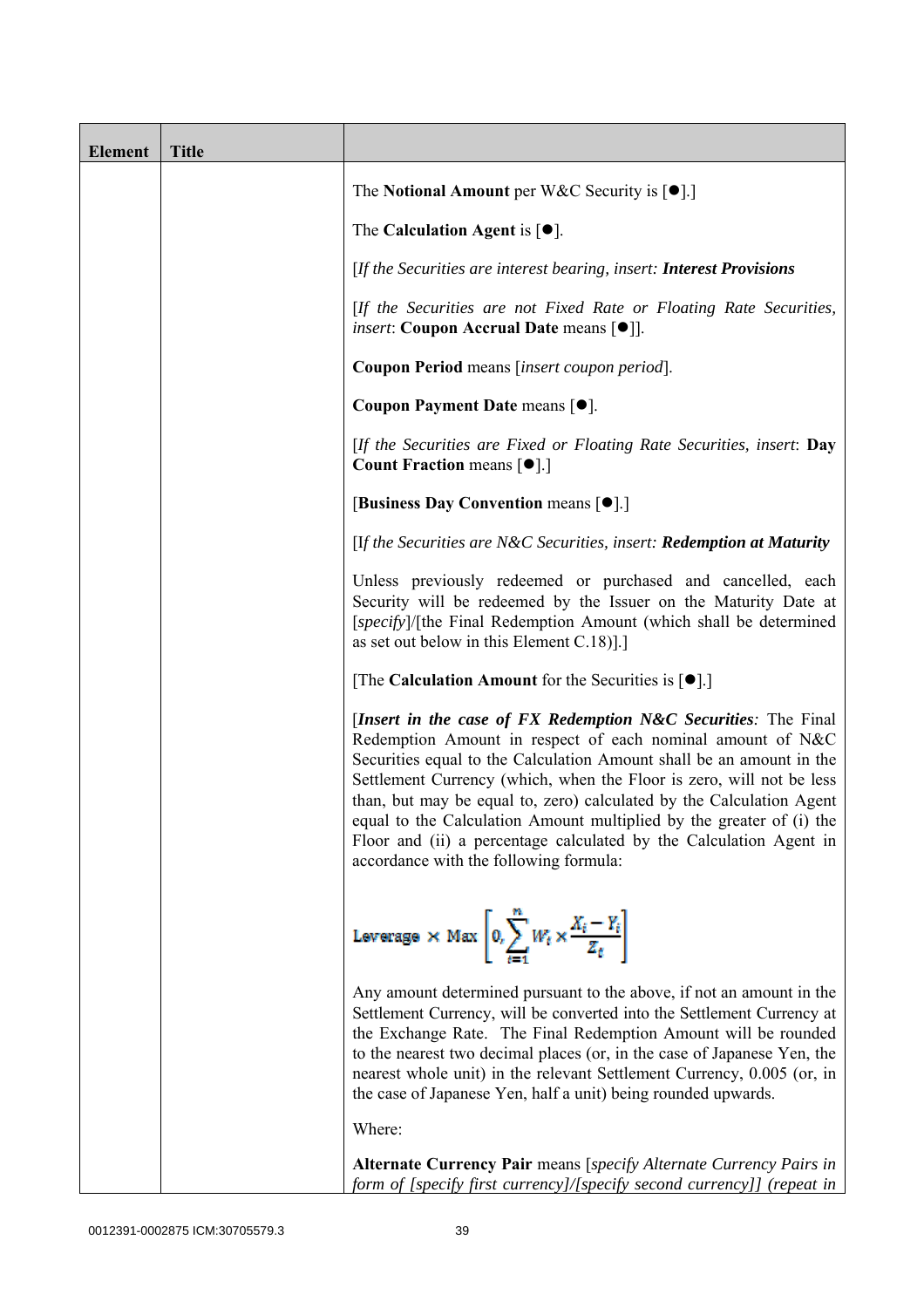| <b>Element</b> | <b>Title</b> |                                                                                                                                                                                                                                                                                                                                                                                                                                                                                                                                                                                                                                                                                                                                   |
|----------------|--------------|-----------------------------------------------------------------------------------------------------------------------------------------------------------------------------------------------------------------------------------------------------------------------------------------------------------------------------------------------------------------------------------------------------------------------------------------------------------------------------------------------------------------------------------------------------------------------------------------------------------------------------------------------------------------------------------------------------------------------------------|
|                |              | respect of each Alternate Currency Pair).                                                                                                                                                                                                                                                                                                                                                                                                                                                                                                                                                                                                                                                                                         |
|                |              | <b>Currency Pair</b> means [specify Currency Pairs in form of [specify first]<br>currency]/[specify second currency]] (repeat for each Currency Pair).                                                                                                                                                                                                                                                                                                                                                                                                                                                                                                                                                                            |
|                |              | Exchange Rate means the spot rate of exchange between the currency<br>in which the Calculation Amount is denominated (the Calculation<br>Amount Currency) and the Settlement Currency (expressed as the<br>number of units (or part units) of the relevant Calculation Amount<br>Currency for which one unit of the relevant Settlement Currency can<br>be exchanged) or on the basis of such other applicable market<br>convention as the Calculation Agent determines appropriate.                                                                                                                                                                                                                                              |
|                |              | First Relevant Currency means [ $\bullet$ ] (specify for each Currency<br>Pair).                                                                                                                                                                                                                                                                                                                                                                                                                                                                                                                                                                                                                                                  |
|                |              | Floor means $[•]$ .                                                                                                                                                                                                                                                                                                                                                                                                                                                                                                                                                                                                                                                                                                               |
|                |              | <b>FX Price Source</b> means $\lceil \bullet \rceil$ (specify for each Currency Pair and each<br>Alternate Currency Pair).                                                                                                                                                                                                                                                                                                                                                                                                                                                                                                                                                                                                        |
|                |              | i means each Currency Pair.                                                                                                                                                                                                                                                                                                                                                                                                                                                                                                                                                                                                                                                                                                       |
|                |              | Leverage means $\lceil \bullet \rceil$ per cent.                                                                                                                                                                                                                                                                                                                                                                                                                                                                                                                                                                                                                                                                                  |
|                |              | Max followed by a series of amounts inside brackets, means<br>whichever is the greater of the amounts separated by a comma inside<br>those brackets.                                                                                                                                                                                                                                                                                                                                                                                                                                                                                                                                                                              |
|                |              | <b>n</b> means the number of Currency Pairs to which the N&C Securities<br>relate.                                                                                                                                                                                                                                                                                                                                                                                                                                                                                                                                                                                                                                                |
|                |              | Reference Exchange Rate means, in respect of a Currency Pair, the<br>spot exchange rate for the First Relevant Currency quoted against the<br>Second Relevant Currency expressed as the number of units of the<br>First Relevant Currency quoted per one unit of the Second Relevant<br>Currency.                                                                                                                                                                                                                                                                                                                                                                                                                                 |
|                |              | <b>Relevant Currency</b> means each currency comprising a Currency Pair<br>and any references to the conversion of one Relevant Currency to<br>another shall be construed as applying in relation to a Currency Pair.                                                                                                                                                                                                                                                                                                                                                                                                                                                                                                             |
|                |              | Second Relevant Currency means [ $\bullet$ ] (specify for each Currency<br>Pair).                                                                                                                                                                                                                                                                                                                                                                                                                                                                                                                                                                                                                                                 |
|                |              | Settlement Rate means, in respect of a Currency Pair, the Reference<br>Exchange Rate for that Currency Pair on the Valuation Date at the<br>Valuation Time as determined by the Calculation Agent by reference to<br>the Settlement Rate Option for that Currency Pair (and such<br>determination may be made, without limitation, with such adjustments as<br>are, at the discretion of the Calculation Agent, necessary to the published<br>quoting conventions and/or implying the Reference Exchange Rate from<br>more than one Settlement Rate Option) unless any applicable disruption<br>event exists or occurs, in which case, the Settlement Rate for that<br>Currency Pair will be determined by the Calculation Agent. |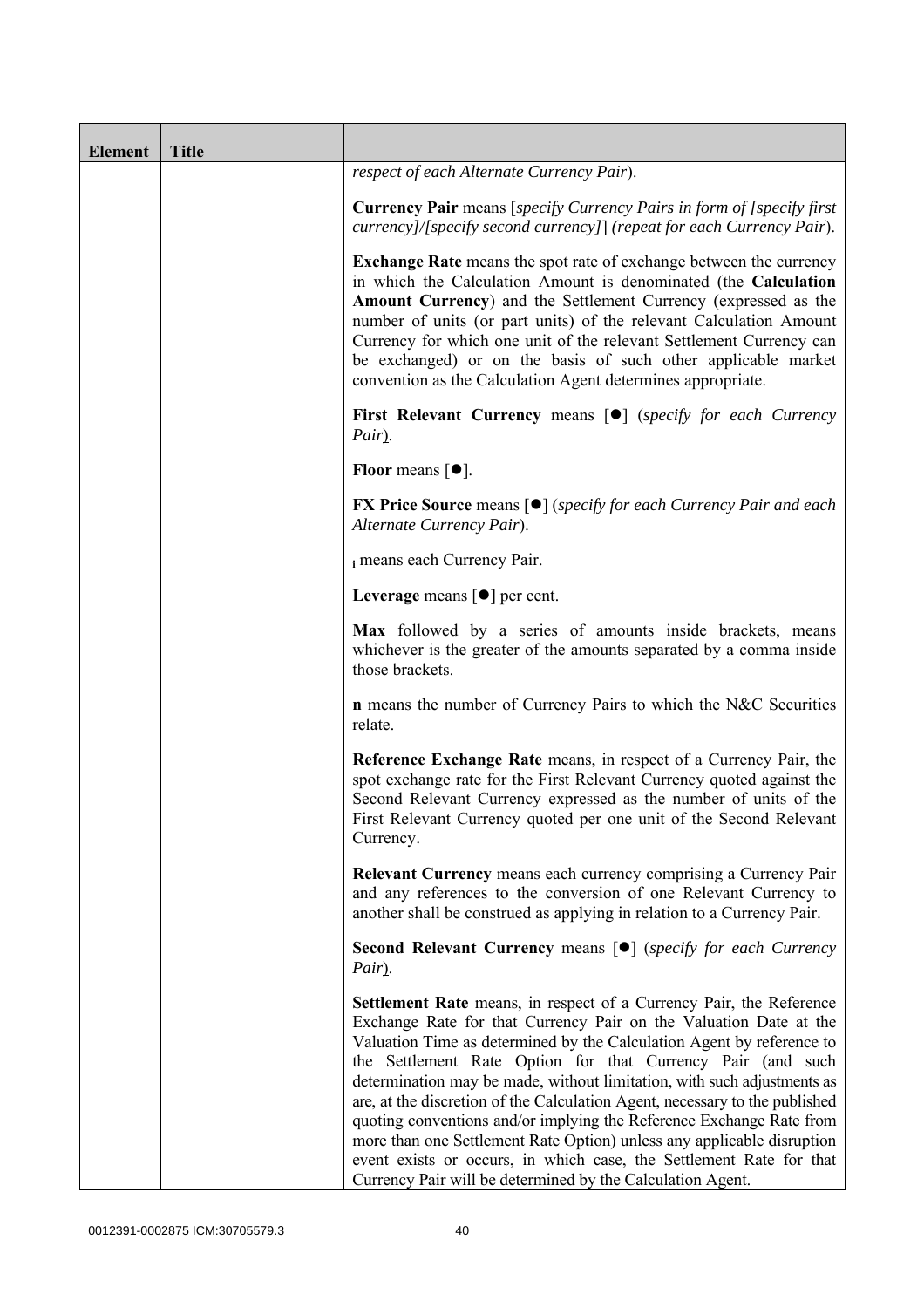| <b>Element</b> | <b>Title</b> |                                                                                                                                                                                                                                                                                                                                                                                                                                                                                                                                                                                                                                                                                 |
|----------------|--------------|---------------------------------------------------------------------------------------------------------------------------------------------------------------------------------------------------------------------------------------------------------------------------------------------------------------------------------------------------------------------------------------------------------------------------------------------------------------------------------------------------------------------------------------------------------------------------------------------------------------------------------------------------------------------------------|
|                |              | <b>Settlement Rate Option</b> means, in respect of a Currency Pair, the rate<br>published for the Currency Pair fixing rate on the FX Price Source for<br>that Currency Pair at or about the Valuation Time on the Valuation<br>Date or, if Alternate Currency Pairs are specified for the relevant<br>Currency Pair, the Reference Exchange Rate will be implied from<br>more than one Settlement Rate Option by determining the rate for<br>each Alternate Currency Pair for that Currency Pair, published for the<br>Alternate Currency Pair fixing rate on the FX Price Source for that<br>Alternate Currency Pair at or about the Valuation Time on the<br>Valuation Date. |
|                |              | <b>Strike Rate</b> means $\lceil \bullet \rceil$ ( <i>specify for each Currency Pair</i> ).                                                                                                                                                                                                                                                                                                                                                                                                                                                                                                                                                                                     |
|                |              | Valuation Date means $[•]$ .                                                                                                                                                                                                                                                                                                                                                                                                                                                                                                                                                                                                                                                    |
|                |              | Valuation Time means $[•]$ .                                                                                                                                                                                                                                                                                                                                                                                                                                                                                                                                                                                                                                                    |
|                |              | <b>w</b> <sub>i</sub> means [specify the weighting of each Currency Pair (being a<br>number less than or equal to 1)].                                                                                                                                                                                                                                                                                                                                                                                                                                                                                                                                                          |
|                |              | $X_i$ means, in respect of a Currency Pair, the [Settlement Rate in<br>respect of such Currency Pairl/[Strike Rate in respect of such<br>Currency Pair].                                                                                                                                                                                                                                                                                                                                                                                                                                                                                                                        |
|                |              | $Y_i$ means, in respect of a Currency Pair, the [Settlement Rate in<br>respect of such Currency Pair]/[Strike Rate in respect of such<br>Currency Pair].                                                                                                                                                                                                                                                                                                                                                                                                                                                                                                                        |
|                |              | $Z_i$ means, in respect of a Currency Pair, the [Settlement Rate in<br>respect of such Currency Pair]/[Strike Rate in respect of such<br>Currency Pair]/[1].]                                                                                                                                                                                                                                                                                                                                                                                                                                                                                                                   |
|                |              | [Insert in the case of Fixed Denomination FX Redemption $N&C$<br><b>Securities:</b> The Final Redemption Amount in respect of each unit or<br>nominal amount of N&C Securities equal to the Calculation Amount<br>shall be an amount in the Settlement Currency (which will not be less<br>than, but may be equal to, zero) calculated by the Calculation Agent<br>equal to the Base Final Redemption Amount divided by the<br>Settlement Rate.                                                                                                                                                                                                                                 |
|                |              | Where:                                                                                                                                                                                                                                                                                                                                                                                                                                                                                                                                                                                                                                                                          |
|                |              | <b>Base Final Redemption Amount means [O];</b>                                                                                                                                                                                                                                                                                                                                                                                                                                                                                                                                                                                                                                  |
|                |              | <b>FX Price Source</b> means, in respect of a Settlement Rate Option, $[•]$ ;                                                                                                                                                                                                                                                                                                                                                                                                                                                                                                                                                                                                   |
|                |              | Reference Exchange Rate means the spot exchange rate for the<br>Specified Currency quoted against the Settlement Currency expressed<br>as the number of units of the Specified Currency quoted per unit of the<br>Settlement Currency;                                                                                                                                                                                                                                                                                                                                                                                                                                          |
|                |              | Settlement Rate means the Reference Exchange Rate on the                                                                                                                                                                                                                                                                                                                                                                                                                                                                                                                                                                                                                        |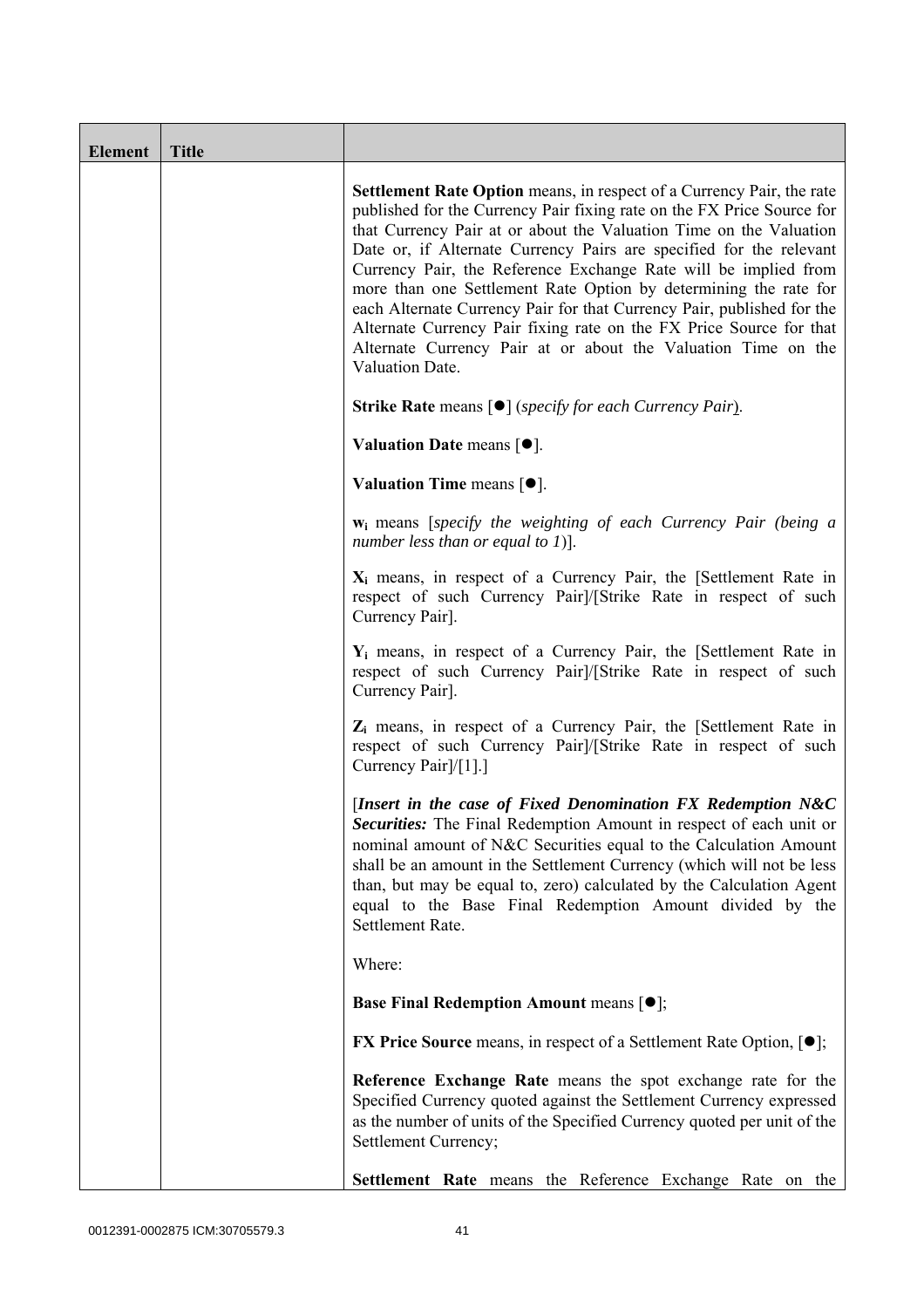| <b>Element</b> | <b>Title</b> |                                                                                                                                                                                                                                                                                                                                                                                                                                                                                                                                                                         |
|----------------|--------------|-------------------------------------------------------------------------------------------------------------------------------------------------------------------------------------------------------------------------------------------------------------------------------------------------------------------------------------------------------------------------------------------------------------------------------------------------------------------------------------------------------------------------------------------------------------------------|
|                |              | Valuation Date at the Valuation Time as determined by the<br>Calculation Agent by reference to the Settlement Rate Option(s) (and<br>such determination may be made, without limitation, with such<br>adjustments as are, at the discretion of the Calculation Agent,<br>necessary to the published quoting conventions and/or implying the<br>Reference Exchange Rate from more than one Settlement Rate<br>Option) unless any applicable disruption event exists or occurs, in<br>which case, the Settlement Rate will be determined by the Calculation<br>Agent; and |
|                |              | <b>Settlement Rate Option</b> means [the rate published for the Specified<br>Currency/Settlement Currency fixing rate on the FX Price Source at or<br>about the Valuation Time on the Valuation Date] [insert if the<br>Reference Exchange Rate will be implied from more than one<br>Settlement Rate Option and delete preceding option: the relevant<br>fixing rates on the FX Price Source(s) at or about the Valuation Time<br>on the Valuation Date.]]                                                                                                             |
|                |              | [Insert in the case of Equity Basket Knock-In N&C Securities: The<br>Final Redemption Amount in respect of each nominal amount of N&C<br>Securities equal to the Calculation Amount shall be an amount in the<br>Specified Currency (which will not be less than, but may be equal to,<br>zero) calculated by the Calculation Agent equal to:                                                                                                                                                                                                                           |
|                |              | if no Knock-In Event has occurred, the Calculation Amount;<br>(a)<br>0r                                                                                                                                                                                                                                                                                                                                                                                                                                                                                                 |
|                |              | (b)<br>if a Knock-In Event has occurred, the product of $(x)$ the<br>Calculation Amount and (y) the Final Reference Performance.                                                                                                                                                                                                                                                                                                                                                                                                                                        |
|                |              | Where:                                                                                                                                                                                                                                                                                                                                                                                                                                                                                                                                                                  |
|                |              | Final Reference Performance means a percentage determined by the<br>Calculation Agent equal to the Reference Performance of the Share<br>with the lowest Reference Performance.                                                                                                                                                                                                                                                                                                                                                                                         |
|                |              | Final Price means, in respect of a Share, an amount equal to the price<br>per share in respect of such Share quoted on the applicable exchange<br>at the Valuation Time on the Final Valuation Date.                                                                                                                                                                                                                                                                                                                                                                    |
|                |              | Final Valuation Date means $[•]$ .                                                                                                                                                                                                                                                                                                                                                                                                                                                                                                                                      |
|                |              | i means a Share.                                                                                                                                                                                                                                                                                                                                                                                                                                                                                                                                                        |
|                |              | Initial Valuation Date means $[•]$ .                                                                                                                                                                                                                                                                                                                                                                                                                                                                                                                                    |
|                |              | Knock-In Event means the price of any Share quoted on the<br>applicable exchange at the Valuation Time on the Final Valuation<br>Date is equal to or less than the Knock-In Level in respect of such<br>Share, as determined by the Calculation Agent.                                                                                                                                                                                                                                                                                                                  |
|                |              | Knock-In Level means, in respect of a Share, the Knock-In<br>Percentage multiplied by the Strike Price for such Share.                                                                                                                                                                                                                                                                                                                                                                                                                                                  |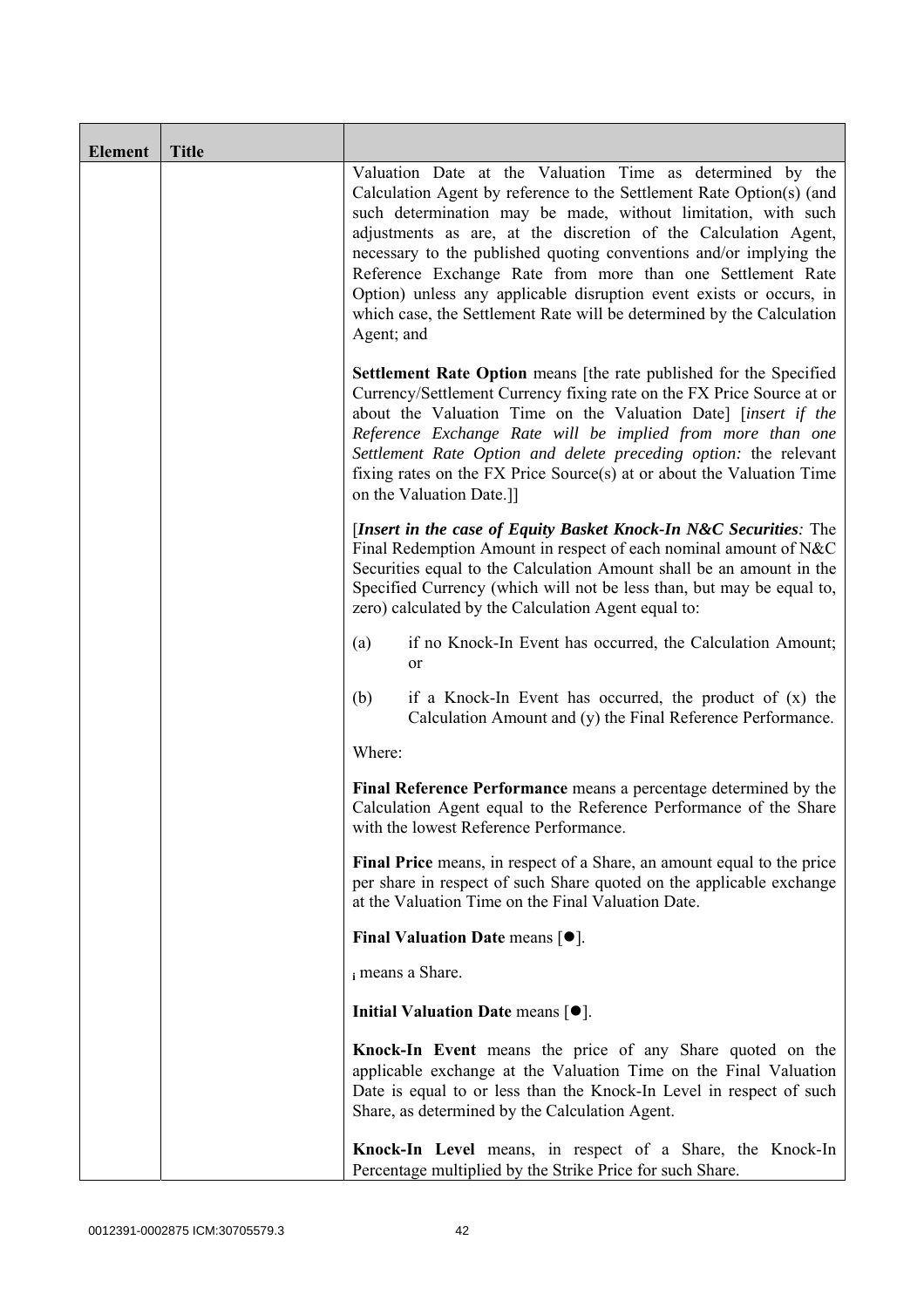| <b>Element</b> | <b>Title</b> |                                                               |                                                                                                                                                                                                             |
|----------------|--------------|---------------------------------------------------------------|-------------------------------------------------------------------------------------------------------------------------------------------------------------------------------------------------------------|
|                |              | Knock-In Percentage means $\lceil \bullet \rceil$ per cent.   |                                                                                                                                                                                                             |
|                |              | the following formula:                                        | Reference Performance means, in respect of a Share, a rate<br>expressed as a percentage (which will not be less than, but may be<br>equal to, zero) calculated by the Calculation Agent in accordance with  |
|                |              | <b>Final Price</b> ;<br>Strike Price,                         |                                                                                                                                                                                                             |
|                |              | <b>Share</b> means $\lceil \bullet \rceil$ .                  |                                                                                                                                                                                                             |
|                |              | Valuation Time on the Initial Valuation Date.                 | <b>Strike Price</b> means, in relation to a Share, the price per share in<br>respect of such Share quoted on the applicable exchange at the                                                                 |
|                |              | Valuation Time means [ $\bullet$ ].]                          |                                                                                                                                                                                                             |
|                |              | Securities:                                                   | [Insert in the case of Equity Basket Barrier Knock-In N&C                                                                                                                                                   |
|                |              | equal to, zero) calculated by the Calculation Agent equal to: | The Final Redemption Amount in respect of each nominal amount of<br>N&C Securities equal to the Calculation Amount shall be an amount<br>in the Specified Currency (which will not be less than, but may be |
|                |              | (a)<br>or                                                     | if no Knock-In Event has occurred, the Calculation Amount;                                                                                                                                                  |
|                |              | (b)<br>if a Knock-In Event has occurred:                      |                                                                                                                                                                                                             |
|                |              | (1)<br>Amount; or                                             | if the Final Reference Performance is equal to or<br>greater than the Barrier Level, the Calculation                                                                                                        |
|                |              | (ii)                                                          | if the Final Reference Performance is less than the<br>Barrier Level, the product of (x) the Calculation<br>Amount and (y) the Final Reference Performance.                                                 |
|                |              | Where:                                                        |                                                                                                                                                                                                             |
|                |              | <b>Barrier Level</b> means $\lceil \bullet \rceil$ per cent.  |                                                                                                                                                                                                             |
|                |              | the lowest Reference Performance.                             | Final Reference Performance means a percentage determined by the<br>Calculation Agent equal to the Reference Performance of the Share with                                                                  |
|                |              | the Valuation Time on the Final Valuation Date.               | Final Price means, in respect of a Share, an amount equal to the price<br>per share in respect of such Share quoted on the applicable exchange at                                                           |
|                |              | Final Valuation Date means $[•]$ .                            |                                                                                                                                                                                                             |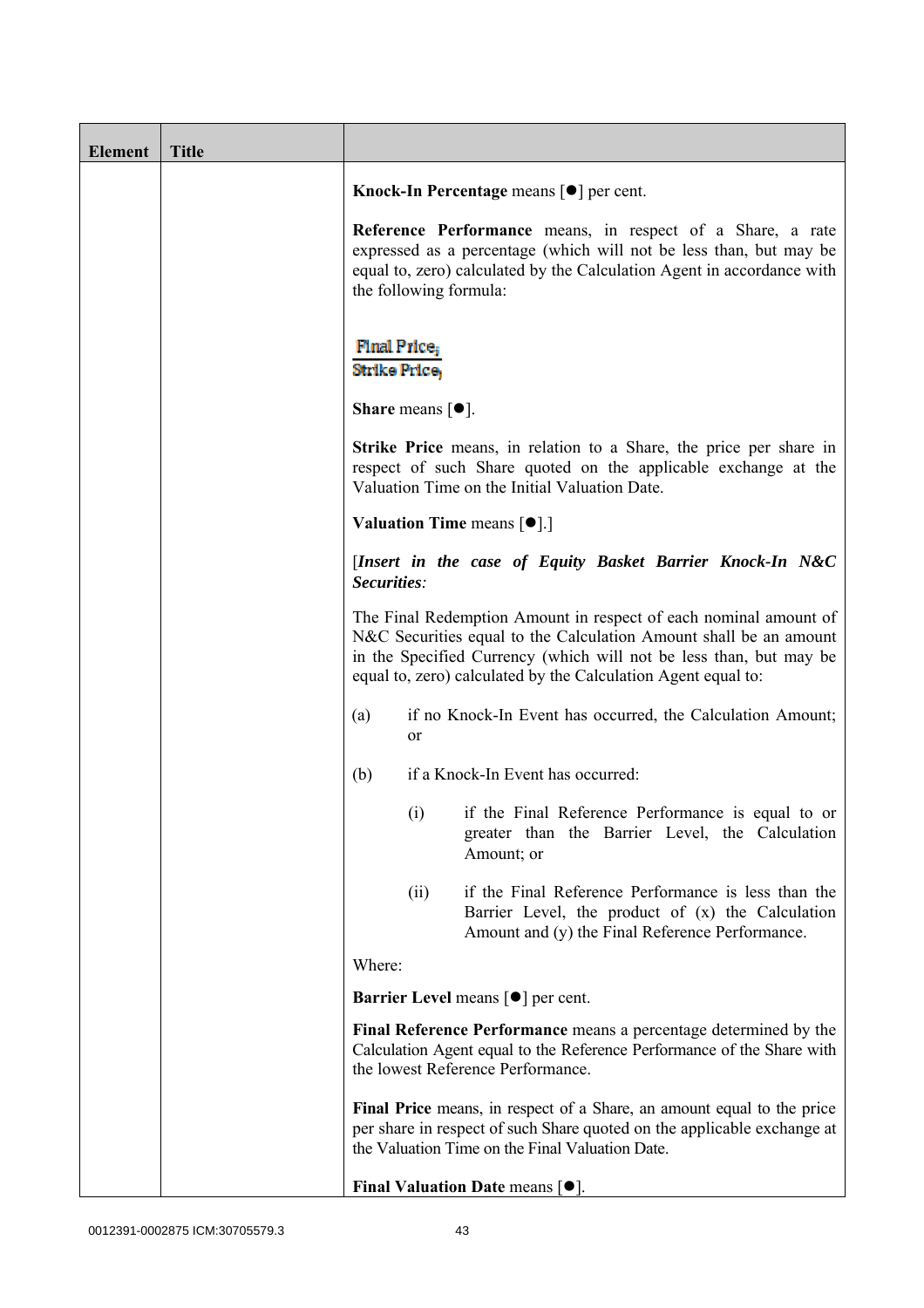| Element | <b>Title</b> |                                                                                                                                                                                                                                                                                                                                                                                                                                                                                                                                                                                                                                                                                                                                                                                                                                                                                                                                                                                                                                                                                                                                                                                                                                                                                                                                                                                                                                                       |
|---------|--------------|-------------------------------------------------------------------------------------------------------------------------------------------------------------------------------------------------------------------------------------------------------------------------------------------------------------------------------------------------------------------------------------------------------------------------------------------------------------------------------------------------------------------------------------------------------------------------------------------------------------------------------------------------------------------------------------------------------------------------------------------------------------------------------------------------------------------------------------------------------------------------------------------------------------------------------------------------------------------------------------------------------------------------------------------------------------------------------------------------------------------------------------------------------------------------------------------------------------------------------------------------------------------------------------------------------------------------------------------------------------------------------------------------------------------------------------------------------|
|         |              | i means a Share.                                                                                                                                                                                                                                                                                                                                                                                                                                                                                                                                                                                                                                                                                                                                                                                                                                                                                                                                                                                                                                                                                                                                                                                                                                                                                                                                                                                                                                      |
|         |              | Initial Valuation Date means $[•]$ .                                                                                                                                                                                                                                                                                                                                                                                                                                                                                                                                                                                                                                                                                                                                                                                                                                                                                                                                                                                                                                                                                                                                                                                                                                                                                                                                                                                                                  |
|         |              | Knock-In Determination Period means the period from but<br>excluding the Initial Valuation Date to and including the Knock-In<br>Period Ending Date.                                                                                                                                                                                                                                                                                                                                                                                                                                                                                                                                                                                                                                                                                                                                                                                                                                                                                                                                                                                                                                                                                                                                                                                                                                                                                                  |
|         |              | Knock-In Event means the price of any Share quoted on the<br>applicable Exchange at any time during the regular trading session<br>hours on that Exchange on any scheduled trading day in the Knock-In<br>Determination Period is equal to or less than the Knock-In Level in<br>respect of such Share, as determined by the Calculation Agent,<br>Provided That, if on any such day, as of any Knock-In Valuation<br>Time, a Knock-In Event has or would have occurred but the<br>conditions for a disrupted day having been satisfied at such time then<br>such Knock-In Valuation Time shall be ignored for purposes of<br>determining whether a Knock-In Event has occurred Provided Further<br>That if no Knock-In Event has occurred in the Knock-In<br>Determination Period and the conditions for a disrupted day are<br>satisfied as of the last occurring Knock-In Valuation Time on the<br>Knock-In Period Ending Date, then such day shall be treated as a<br>Valuation Date and the Calculation Agent shall determine a price of<br>the relevant Share(s) in respect of such day in accordance with such<br>provisions for purposes of determining whether a Knock-In Event<br>shall occur. For the purposes of determining under this paragraph<br>whether the conditions for a disrupted day have been satisfied at any<br>Knock-In Valuation Time, the relevant Valuation Time used shall be<br>the relevant Knock-In Valuation Time. |
|         |              | Knock-In Level means, in respect of a Share, the Knock-In<br>Percentage multiplied by the Strike Price for such Share.                                                                                                                                                                                                                                                                                                                                                                                                                                                                                                                                                                                                                                                                                                                                                                                                                                                                                                                                                                                                                                                                                                                                                                                                                                                                                                                                |
|         |              | Knock-In Percentage means [●] per cent.                                                                                                                                                                                                                                                                                                                                                                                                                                                                                                                                                                                                                                                                                                                                                                                                                                                                                                                                                                                                                                                                                                                                                                                                                                                                                                                                                                                                               |
|         |              | Knock-In Period Ending Date means the scheduled Final Valuation<br>Date.                                                                                                                                                                                                                                                                                                                                                                                                                                                                                                                                                                                                                                                                                                                                                                                                                                                                                                                                                                                                                                                                                                                                                                                                                                                                                                                                                                              |
|         |              | Knock-In Valuation Time means, in respect of a Share, any time<br>during the regular trading session hours on the applicable Exchange<br>for such Share on any scheduled trading day in the Knock-In<br>Determination Period.                                                                                                                                                                                                                                                                                                                                                                                                                                                                                                                                                                                                                                                                                                                                                                                                                                                                                                                                                                                                                                                                                                                                                                                                                         |
|         |              | Reference Performance means, in respect of a Share, a rate expressed<br>as a percentage (which will not be less than, but may be equal to, zero)<br>calculated by the Calculation Agent in accordance with the following<br>formula:                                                                                                                                                                                                                                                                                                                                                                                                                                                                                                                                                                                                                                                                                                                                                                                                                                                                                                                                                                                                                                                                                                                                                                                                                  |
|         |              | <b>Final Price</b><br>Strike Price,                                                                                                                                                                                                                                                                                                                                                                                                                                                                                                                                                                                                                                                                                                                                                                                                                                                                                                                                                                                                                                                                                                                                                                                                                                                                                                                                                                                                                   |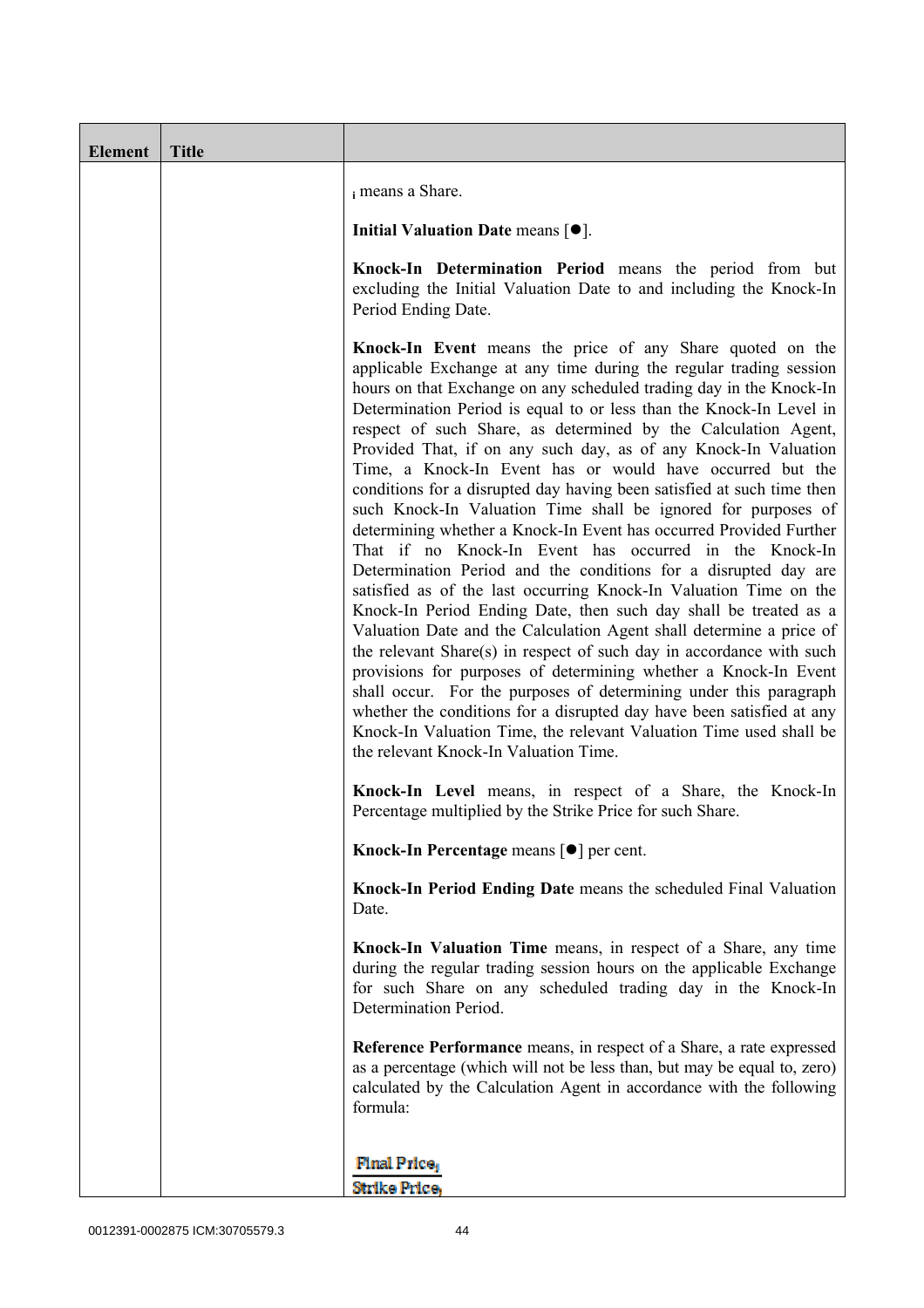| <b>Element</b> | <b>Title</b> |                                                                                                                                                                                                                                                                                                                                                             |                                                                 |                                                                                                                                                                                                      |  |
|----------------|--------------|-------------------------------------------------------------------------------------------------------------------------------------------------------------------------------------------------------------------------------------------------------------------------------------------------------------------------------------------------------------|-----------------------------------------------------------------|------------------------------------------------------------------------------------------------------------------------------------------------------------------------------------------------------|--|
|                |              |                                                                                                                                                                                                                                                                                                                                                             | <b>Share</b> means $[•]$ .                                      |                                                                                                                                                                                                      |  |
|                |              | Strike Price means, in relation to a Share, the price per share in<br>respect of such Share quoted on the applicable exchange at the<br>Valuation Time on the Initial Valuation Date.                                                                                                                                                                       |                                                                 |                                                                                                                                                                                                      |  |
|                |              |                                                                                                                                                                                                                                                                                                                                                             | <b>Valuation Time means <math>\lceil \bullet \rceil</math>.</b> |                                                                                                                                                                                                      |  |
|                |              | [Insert in the case of Equity Basket Bonus Barrier Knock-In N&C<br>Securities: The Final Redemption Amount in respect of each nominal<br>amount of N&C Securities equal to the Calculation Amount shall be<br>an amount in the Specified Currency (which will not be less than, but<br>may be equal to, zero) calculated by the Calculation Agent equal to: |                                                                 |                                                                                                                                                                                                      |  |
|                |              | (a)                                                                                                                                                                                                                                                                                                                                                         |                                                                 | if no Knock-In Event has occurred, the product of (i) the<br>Calculation Amount and (ii) 100 per cent. plus the<br>Participation Rate; or                                                            |  |
|                |              | (b)                                                                                                                                                                                                                                                                                                                                                         |                                                                 | if a Knock-In Event has occurred:                                                                                                                                                                    |  |
|                |              |                                                                                                                                                                                                                                                                                                                                                             | (i)                                                             | if the Final Reference Performance is equal to or<br>greater than the Barrier Level, the Calculation<br>Amount; or                                                                                   |  |
|                |              |                                                                                                                                                                                                                                                                                                                                                             | (ii)                                                            | if the Final Reference Performance is less than the<br>Barrier Level, the product of (x) the Calculation<br>Amount and (y) the Final Reference Performance.                                          |  |
|                |              | Where:                                                                                                                                                                                                                                                                                                                                                      |                                                                 |                                                                                                                                                                                                      |  |
|                |              |                                                                                                                                                                                                                                                                                                                                                             |                                                                 | <b>Barrier Level means [<math>\bullet</math>] per cent.</b>                                                                                                                                          |  |
|                |              |                                                                                                                                                                                                                                                                                                                                                             |                                                                 | Final Reference Performance means a percentage determined by the<br>Calculation Agent equal to the Reference Performance of the Share<br>with the lowest Reference Performance.                      |  |
|                |              |                                                                                                                                                                                                                                                                                                                                                             |                                                                 | Final Price means, in respect of a Share, an amount equal to the price<br>per share in respect of such Share quoted on the applicable exchange<br>at the Valuation Time on the Final Valuation Date. |  |
|                |              |                                                                                                                                                                                                                                                                                                                                                             |                                                                 | Final Valuation Date means $[•]$ .                                                                                                                                                                   |  |
|                |              |                                                                                                                                                                                                                                                                                                                                                             | i means a Share.                                                |                                                                                                                                                                                                      |  |
|                |              |                                                                                                                                                                                                                                                                                                                                                             |                                                                 | Initial Valuation Date means $[•]$ .                                                                                                                                                                 |  |
|                |              |                                                                                                                                                                                                                                                                                                                                                             | the Knock-In Level.                                             | Knock-In Event means the Final Reference Performance is less than                                                                                                                                    |  |
|                |              |                                                                                                                                                                                                                                                                                                                                                             |                                                                 | Knock-In Level means [ $\bullet$ ] per cent.                                                                                                                                                         |  |
|                |              |                                                                                                                                                                                                                                                                                                                                                             |                                                                 | Participation Rate means [ $\bullet$ ] per cent.                                                                                                                                                     |  |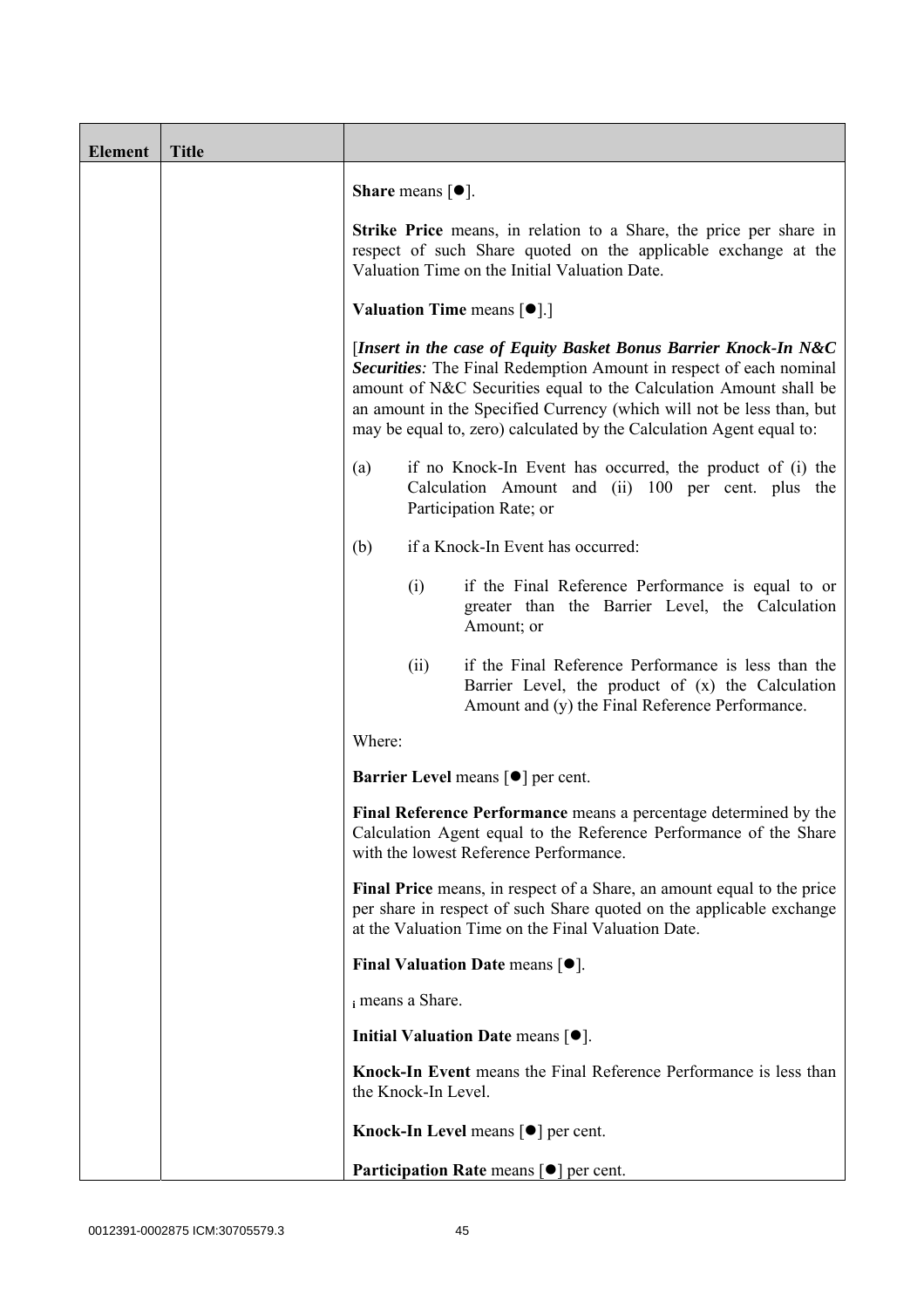| <b>Element</b> | <b>Title</b> |                                                                                                                                                                                                                                                                                                                                       |
|----------------|--------------|---------------------------------------------------------------------------------------------------------------------------------------------------------------------------------------------------------------------------------------------------------------------------------------------------------------------------------------|
|                |              | Reference Performance means, in respect of a Share, a rate<br>expressed as a percentage (which will not be less than, but may be<br>equal to, zero) calculated by the Calculation Agent in accordance with<br>the following formula:                                                                                                  |
|                |              | <b>Final Price</b><br>Strike Price,                                                                                                                                                                                                                                                                                                   |
|                |              | <b>Share</b> means $\lceil \bullet \rceil$ .                                                                                                                                                                                                                                                                                          |
|                |              | <b>Strike Price</b> means, in relation to a Share, the price per share in<br>respect of such Share quoted on the applicable exchange at the<br>Valuation Time on the Initial Valuation Date.                                                                                                                                          |
|                |              | <b>Valuation Time means <math>[\bullet]</math>.</b> ]                                                                                                                                                                                                                                                                                 |
|                |              | [In the case of Index Basket Knock-In N&C Securities: The Final<br>Redemption Amount in respect of each nominal amount of N&C<br>Securities equal to the Calculation Amount shall be an amount in the<br>Specified Currency (which will not be less than, but may be equal to,<br>zero) calculated by the Calculation Agent equal to: |
|                |              | if no Knock-In Event has occurred, the Calculation Amount;<br>(a)<br><sub>or</sub>                                                                                                                                                                                                                                                    |
|                |              | (b)<br>if a Knock-In Event has occurred, the product of (i) the<br>Calculation Amount and (ii) the Final Reference Performance.                                                                                                                                                                                                       |
|                |              | Where:                                                                                                                                                                                                                                                                                                                                |
|                |              | Final Reference Performance means a percentage determined by the<br>Calculation Agent equal to the Reference Performance of the Index<br>with the lowest Reference Performance.                                                                                                                                                       |
|                |              | Final Level means, in respect of an Index, an amount equal to the<br>closing level of such Index, as calculated and announced by the<br>relevant index sponsor, at the Valuation Time on the Final Valuation<br>Date.                                                                                                                 |
|                |              | Final Valuation Date means $[•]$ .                                                                                                                                                                                                                                                                                                    |
|                |              | i means an Index.                                                                                                                                                                                                                                                                                                                     |
|                |              | <b>Index</b> means $[•]$ .                                                                                                                                                                                                                                                                                                            |
|                |              | <b>Index Sponsor</b> means $[•]$ .                                                                                                                                                                                                                                                                                                    |
|                |              | Initial Valuation Date means $[•]$ .                                                                                                                                                                                                                                                                                                  |
|                |              | Knock-In Event means the closing level of the Index, as calculated and                                                                                                                                                                                                                                                                |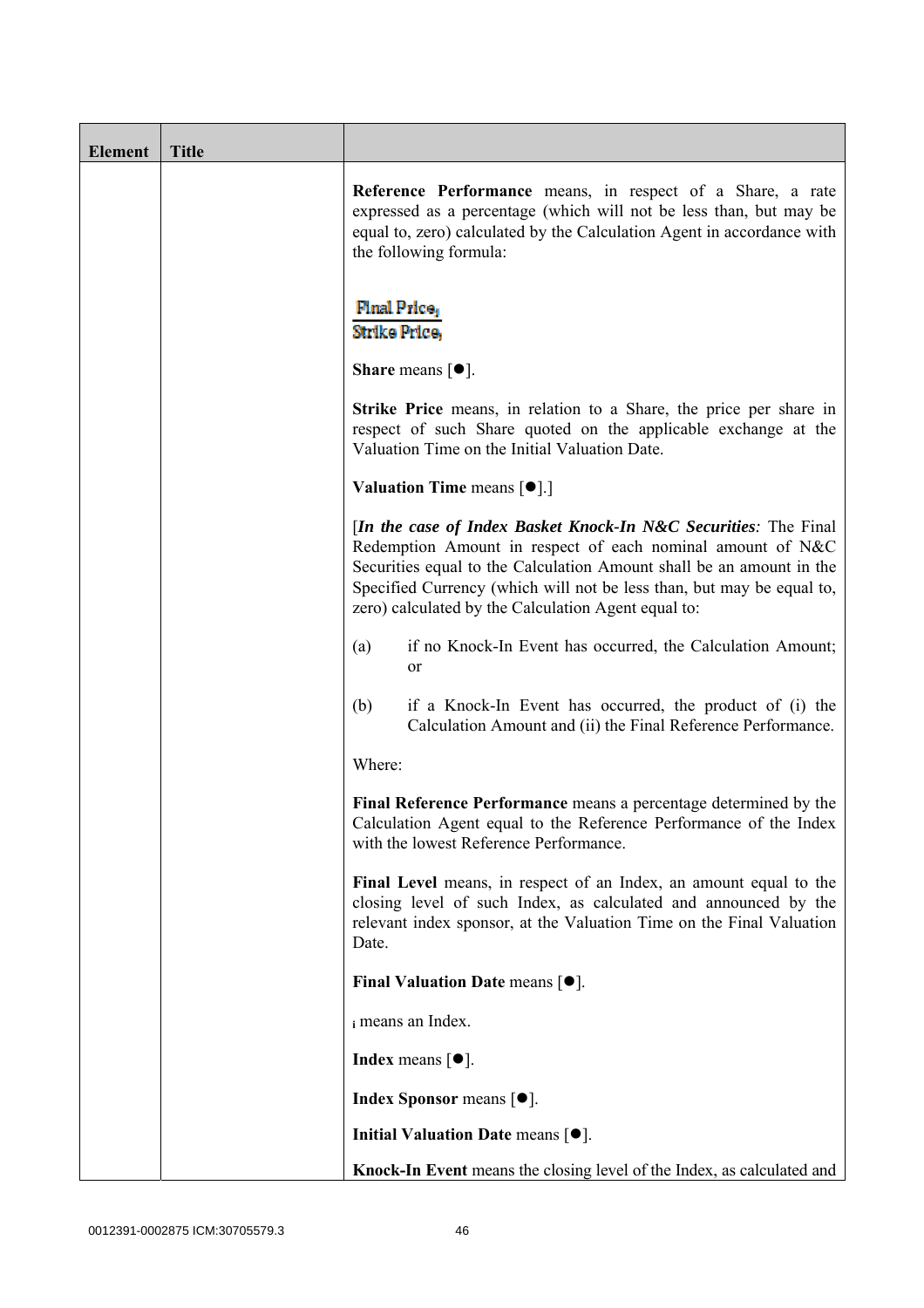| <b>Element</b> | <b>Title</b> |                                                              |                        |                                                                                                                                                                                                                                                                                                                                               |
|----------------|--------------|--------------------------------------------------------------|------------------------|-----------------------------------------------------------------------------------------------------------------------------------------------------------------------------------------------------------------------------------------------------------------------------------------------------------------------------------------------|
|                |              |                                                              |                        | announced by the relevant index sponsor, at the Valuation Time on the<br>Final Valuation Date is equal to or less than the Knock-In Level in<br>respect of such Index, as determined by the Calculation Agent.                                                                                                                                |
|                |              |                                                              |                        | Knock-In Level means, in respect of an Index, the Knock-In<br>Percentage multiplied by the Strike Level for such Index.                                                                                                                                                                                                                       |
|                |              |                                                              |                        | Knock-In Percentage means [ $\bullet$ ] per cent.                                                                                                                                                                                                                                                                                             |
|                |              |                                                              | the following formula: | Reference Performance means, in respect of an Index, a rate<br>expressed as a percentage (which will not be less than, but may be<br>equal to, zero) calculated by the Calculation Agent in accordance with                                                                                                                                   |
|                |              | <b>Final Level</b><br>Strike Level                           |                        |                                                                                                                                                                                                                                                                                                                                               |
|                |              |                                                              |                        | <b>Strike Level</b> means, in relation to an Index, the closing level of such<br>Index, as calculated and announced by the relevant index sponsor, at<br>the Valuation Time on the Initial Valuation Date.                                                                                                                                    |
|                |              |                                                              |                        | <b>Valuation Time means <math>\lceil \bullet \rceil</math>.</b>                                                                                                                                                                                                                                                                               |
|                |              |                                                              |                        | [In the case of Index Basket Barrier Knock-In N&C Securities: The<br>Final Redemption Amount in respect of each nominal amount of N&C<br>Securities equal to the Calculation Amount shall be an amount in the<br>Specified Currency (which will not be less than, but may be equal to,<br>zero) calculated by the Calculation Agent equal to: |
|                |              | (a)                                                          | or                     | if no Knock-In Event has occurred, the Calculation Amount;                                                                                                                                                                                                                                                                                    |
|                |              | (b)                                                          |                        | if a Knock-In Event has occurred:                                                                                                                                                                                                                                                                                                             |
|                |              |                                                              | (i)                    | if the Final Reference Performance is equal to or<br>greater than the Barrier Level, the Calculation<br>Amount; or                                                                                                                                                                                                                            |
|                |              |                                                              | (ii)                   | if the Final Reference Performance is less than the<br>Barrier Level, the product of (x) the Calculation<br>Amount and (y) the Final Reference Performance.                                                                                                                                                                                   |
|                |              | Where:                                                       |                        |                                                                                                                                                                                                                                                                                                                                               |
|                |              | <b>Barrier Level</b> means $\lceil \bullet \rceil$ per cent. |                        |                                                                                                                                                                                                                                                                                                                                               |
|                |              |                                                              |                        | Final Reference Performance means a percentage determined by the<br>Calculation Agent equal to the Reference Performance of the Index<br>with the lowest Reference Performance.                                                                                                                                                               |
|                |              |                                                              |                        | Final Level means, in respect of an Index, an amount equal to the<br>closing level of such Index, as calculated and announced by the                                                                                                                                                                                                          |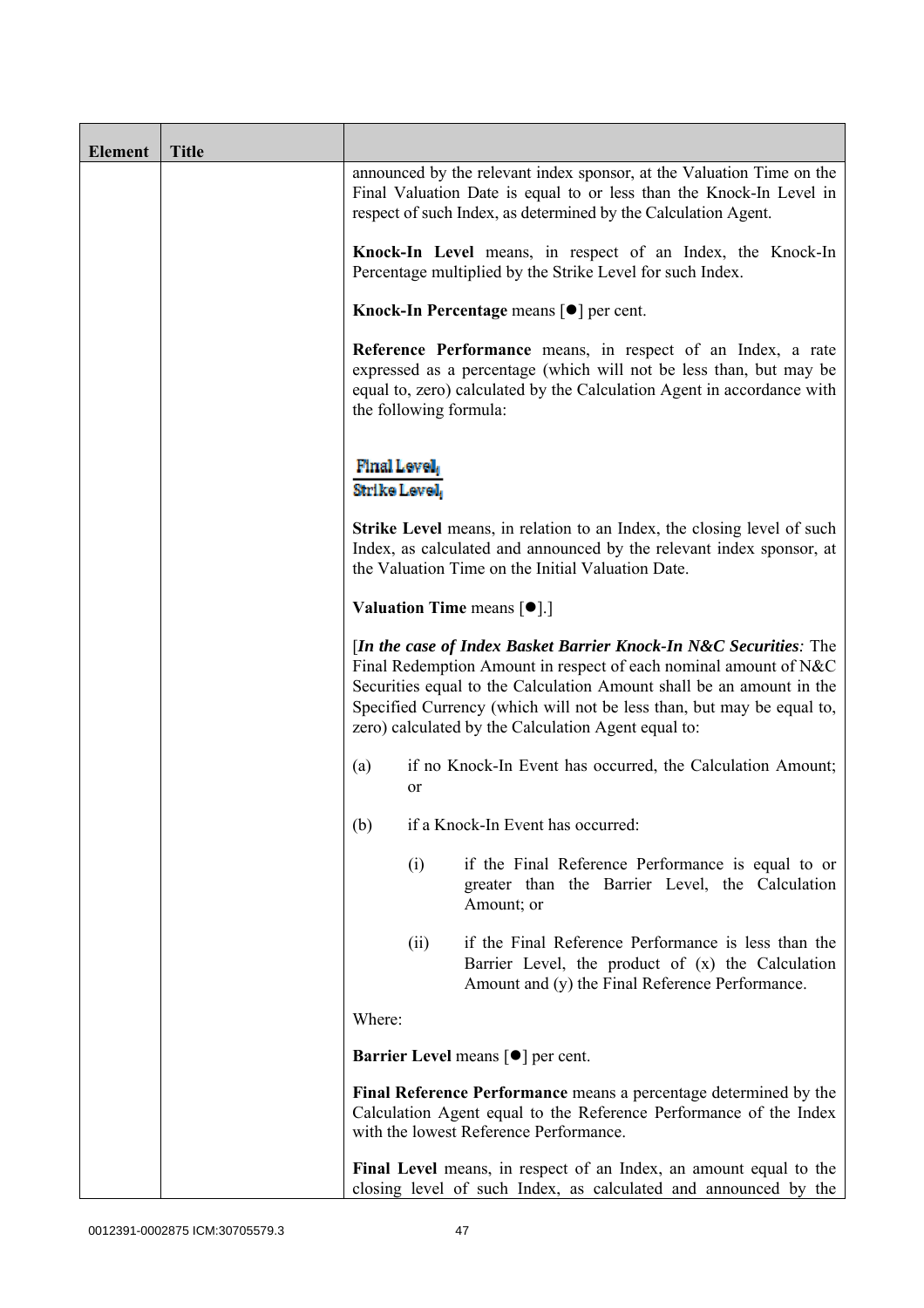| <b>Element</b> | <b>Title</b> |                                                                                                                                                                                                                                                                                                                                                     |
|----------------|--------------|-----------------------------------------------------------------------------------------------------------------------------------------------------------------------------------------------------------------------------------------------------------------------------------------------------------------------------------------------------|
|                |              | relevant index sponsor, at the Valuation Time on the Final Valuation<br>Date.                                                                                                                                                                                                                                                                       |
|                |              | Final Valuation Date means $[•]$ .                                                                                                                                                                                                                                                                                                                  |
|                |              | i means an Index.                                                                                                                                                                                                                                                                                                                                   |
|                |              | <b>Index</b> means $\lceil \bullet \rceil$ .                                                                                                                                                                                                                                                                                                        |
|                |              | <b>Index Sponsor means <math>[•]</math>.</b>                                                                                                                                                                                                                                                                                                        |
|                |              | Initial Valuation Date means $[•]$ .                                                                                                                                                                                                                                                                                                                |
|                |              | Knock-In Event means the closing level of any Index, as calculated<br>and announced by the relevant index sponsor at the Valuation Time on<br>the Final Valuation Date is equal to or less than the Knock-In Level in<br>respect of such Index, as determined by the Calculation Agent.                                                             |
|                |              | Knock-In Level means, in respect of an Index, the Knock-In<br>Percentage multiplied by the Strike Level for such Index.                                                                                                                                                                                                                             |
|                |              | Knock-In Percentage means [●] per cent.                                                                                                                                                                                                                                                                                                             |
|                |              | Reference Performance means, in respect of an Index, a rate<br>expressed as a percentage (which will not be less than, but may be<br>equal to, zero) calculated by the Calculation Agent in accordance with<br>the following formula:                                                                                                               |
|                |              | Final Level,<br>Strike Level.                                                                                                                                                                                                                                                                                                                       |
|                |              | <b>Strike Level</b> means, in relation to an Index, the closing level of such<br>Index, as calculated and announced by the relevant index sponsor, at<br>the Valuation Time on the Initial Valuation Date.                                                                                                                                          |
|                |              | <b>Valuation Time means <math>\lceil \bullet \rceil</math>.</b>                                                                                                                                                                                                                                                                                     |
|                |              | [In the case of Index Basket Bonus Barrier Knock-In N&C<br>Securities: The Final Redemption Amount in respect of each nominal<br>amount of N&C Securities equal to the Calculation Amount shall be<br>an amount in the Specified Currency (which will not be less than, but<br>may be equal to, zero) calculated by the Calculation Agent equal to: |
|                |              | if no Knock-In Event has occurred, the product of (i) the<br>(a)<br>Calculation Amount and (ii) 100 per cent. plus the<br>Participation Rate; or                                                                                                                                                                                                    |
|                |              | if a Knock-In Event has occurred:<br>(b)                                                                                                                                                                                                                                                                                                            |
|                |              | if the Final Reference Performance is equal to or<br>(i)<br>greater than the Barrier Level, the Calculation                                                                                                                                                                                                                                         |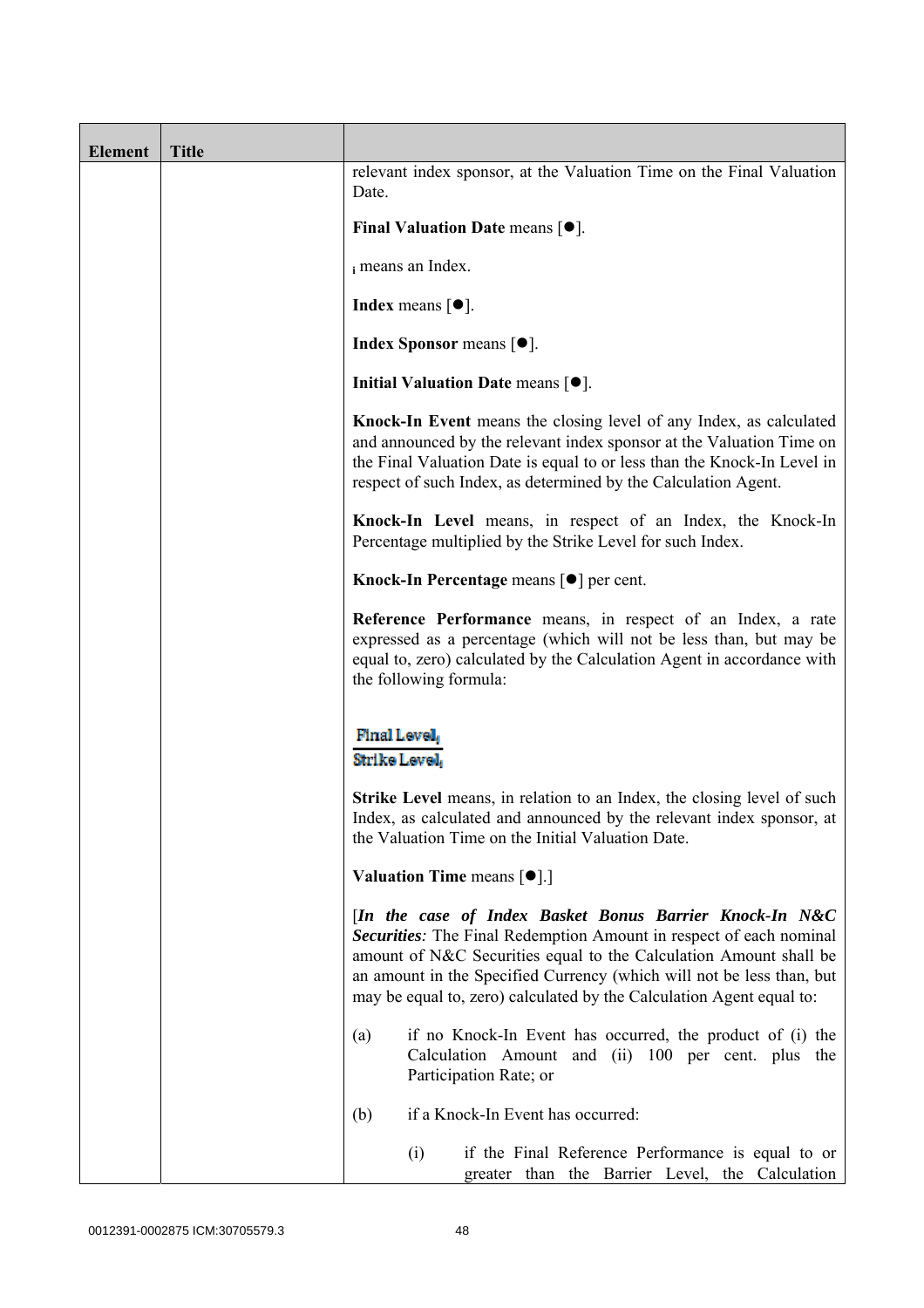| <b>Element</b> | <b>Title</b> |                                                                 |                                                                                                                                                                                                                      |
|----------------|--------------|-----------------------------------------------------------------|----------------------------------------------------------------------------------------------------------------------------------------------------------------------------------------------------------------------|
|                |              |                                                                 | Amount; or                                                                                                                                                                                                           |
|                |              | (ii)                                                            | if the Final Reference Performance is less than the<br>Barrier Level, the product of (x) the Calculation<br>Amount and (y) the Final Reference Performance.                                                          |
|                |              | Where:                                                          |                                                                                                                                                                                                                      |
|                |              |                                                                 | <b>Barrier Level means [<math>\bullet</math>] per cent.</b>                                                                                                                                                          |
|                |              |                                                                 | Final Reference Performance means a percentage determined by the<br>Calculation Agent equal to the Reference Performance of the Index<br>with the lowest Reference Performance.                                      |
|                |              | Date.                                                           | Final Level means, in respect of an Index, an amount equal to the<br>closing level of such Index, as calculated and announced by the<br>relevant index sponsor, at the Valuation Time on the Final Valuation         |
|                |              |                                                                 | <b>Final Valuation Date means <math>[•]</math>.</b>                                                                                                                                                                  |
|                |              | i means an Index.                                               |                                                                                                                                                                                                                      |
|                |              | <b>Index</b> means $\lceil \bullet \rceil$ .                    |                                                                                                                                                                                                                      |
|                |              |                                                                 | Initial Valuation Date means $[•]$ .                                                                                                                                                                                 |
|                |              | the Knock-In Level.                                             | Knock-In Event means the Final Reference Performance is less than                                                                                                                                                    |
|                |              |                                                                 | Knock-In Level means $\lceil \bullet \rceil$ per cent.                                                                                                                                                               |
|                |              |                                                                 | Participation Rate means [ $\bullet$ ] per cent.                                                                                                                                                                     |
|                |              | the following formula:                                          | Reference Performance means, in respect of an Index, a rate<br>expressed as a percentage (which will not be less than, but may be<br>equal to, zero) calculated by the Calculation Agent in accordance with          |
|                |              | Final Level,<br>Strike Level,                                   |                                                                                                                                                                                                                      |
|                |              |                                                                 | <b>Strike Level</b> means, in relation to an Index, the closing level of such<br>Index, as calculated and announced by the relevant index sponsor, at<br>the Valuation Time on the Initial Valuation Date.           |
|                |              | <b>Valuation Time means <math>\lceil \bullet \rceil</math>.</b> |                                                                                                                                                                                                                      |
|                |              |                                                                 | <i>In the case of Equity Basket Autocall N&amp;C Securities: Unless the</i><br>N&C Securities have been previously redeemed or cancelled, if on<br>any Observation Date an Autocall Event occurs the Issuer will, on |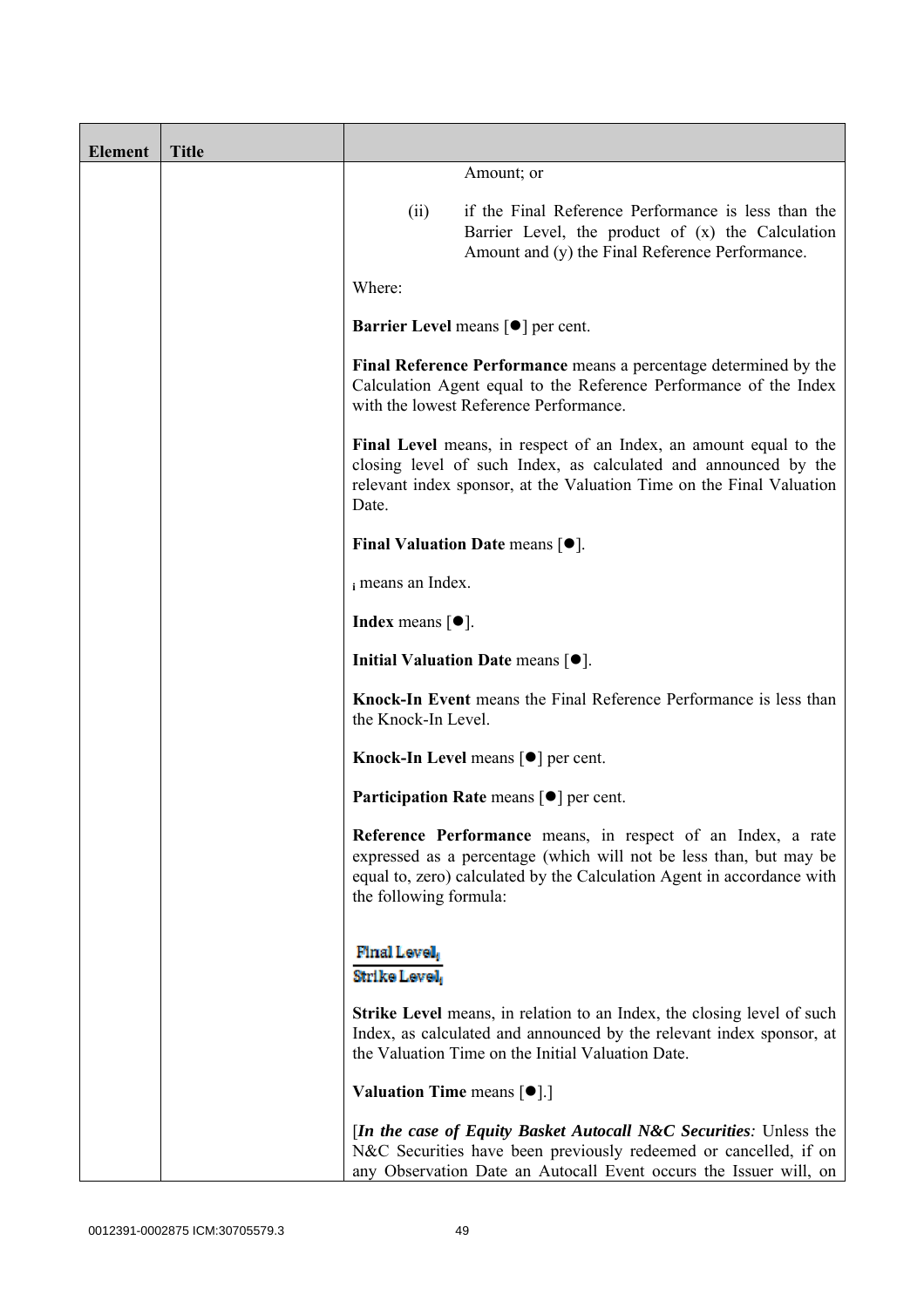| <b>Element</b> | <b>Title</b> |                                                                                                                                                                                                                                                                                                                                                                                                                                                                                                                                                      |
|----------------|--------------|------------------------------------------------------------------------------------------------------------------------------------------------------------------------------------------------------------------------------------------------------------------------------------------------------------------------------------------------------------------------------------------------------------------------------------------------------------------------------------------------------------------------------------------------------|
|                |              | giving notice to Securityholders, redeem all, but not some only, of the<br>Securities, each nominal amount of the Securities equal to the<br>Calculation Amount being redeemed on the Early Redemption Date at<br>the Early Redemption Amount specified below [If the Securities are<br>interest bearing and not Conditional Interest N&C Securities, insert,<br>together with interest accrued to (but excluding) the date of<br>redemption].                                                                                                       |
|                |              | Where:                                                                                                                                                                                                                                                                                                                                                                                                                                                                                                                                               |
|                |              | <b>Autocall Event</b> means the Autocall Reference Performance in respect<br>of an Observation Date (the Relevant Observation Date) is equal to<br>or greater than the Autocall Level in respect of such Observation Date.                                                                                                                                                                                                                                                                                                                           |
|                |              | Autocall Level means [specify % for each Observation Date].                                                                                                                                                                                                                                                                                                                                                                                                                                                                                          |
|                |              | Autocall Rate means [specify % for each Observation Date].                                                                                                                                                                                                                                                                                                                                                                                                                                                                                           |
|                |              | Autocall Reference Performance means, in respect of an<br>Observation Date, a percentage determined by the Calculation Agent<br>equal to the Reference Performance of the Share with the lowest<br>Reference Performance in respect of such Observation Date.                                                                                                                                                                                                                                                                                        |
|                |              | Early Redemption Amount means, in respect of each nominal<br>amount of the N&C Securities equal to the Calculation Amount, an<br>amount in the Specified Currency (which will not be less than, but<br>may be equal to, zero) calculated by the Calculation Agent equal to [in<br>the case of a Fixed Autocall N&C Security: the Calculation Amount]<br>[in the case of an Uplift Autocall N&C Security: the product of (i) the<br>Calculation Amount and (ii) 100 per cent. plus the Autocall Rate in<br>respect of the Relevant Observation Date]. |
|                |              | Early Redemption Date means the day falling the Number of<br>Autocall Business Days immediately succeeding the Relevant<br><b>Observation Date.</b>                                                                                                                                                                                                                                                                                                                                                                                                  |
|                |              | i means a Share.                                                                                                                                                                                                                                                                                                                                                                                                                                                                                                                                     |
|                |              | Initial Valuation Date means $[•]$ .                                                                                                                                                                                                                                                                                                                                                                                                                                                                                                                 |
|                |              | o means an Observation Date.                                                                                                                                                                                                                                                                                                                                                                                                                                                                                                                         |
|                |              | <b>Observation Date means <math>\lceil \bullet \rceil</math>.</b>                                                                                                                                                                                                                                                                                                                                                                                                                                                                                    |
|                |              | <b>Observation Price</b> means, in respect of an Observation Date and a<br>Share, an amount equal to the price per share in respect of such Share<br>quoted on the applicable exchange at the Valuation Time on such<br>Observation Date.                                                                                                                                                                                                                                                                                                            |
|                |              | Number of Autocall Business Days means [●].                                                                                                                                                                                                                                                                                                                                                                                                                                                                                                          |
|                |              | Reference Performance means, in respect of an Observation Date                                                                                                                                                                                                                                                                                                                                                                                                                                                                                       |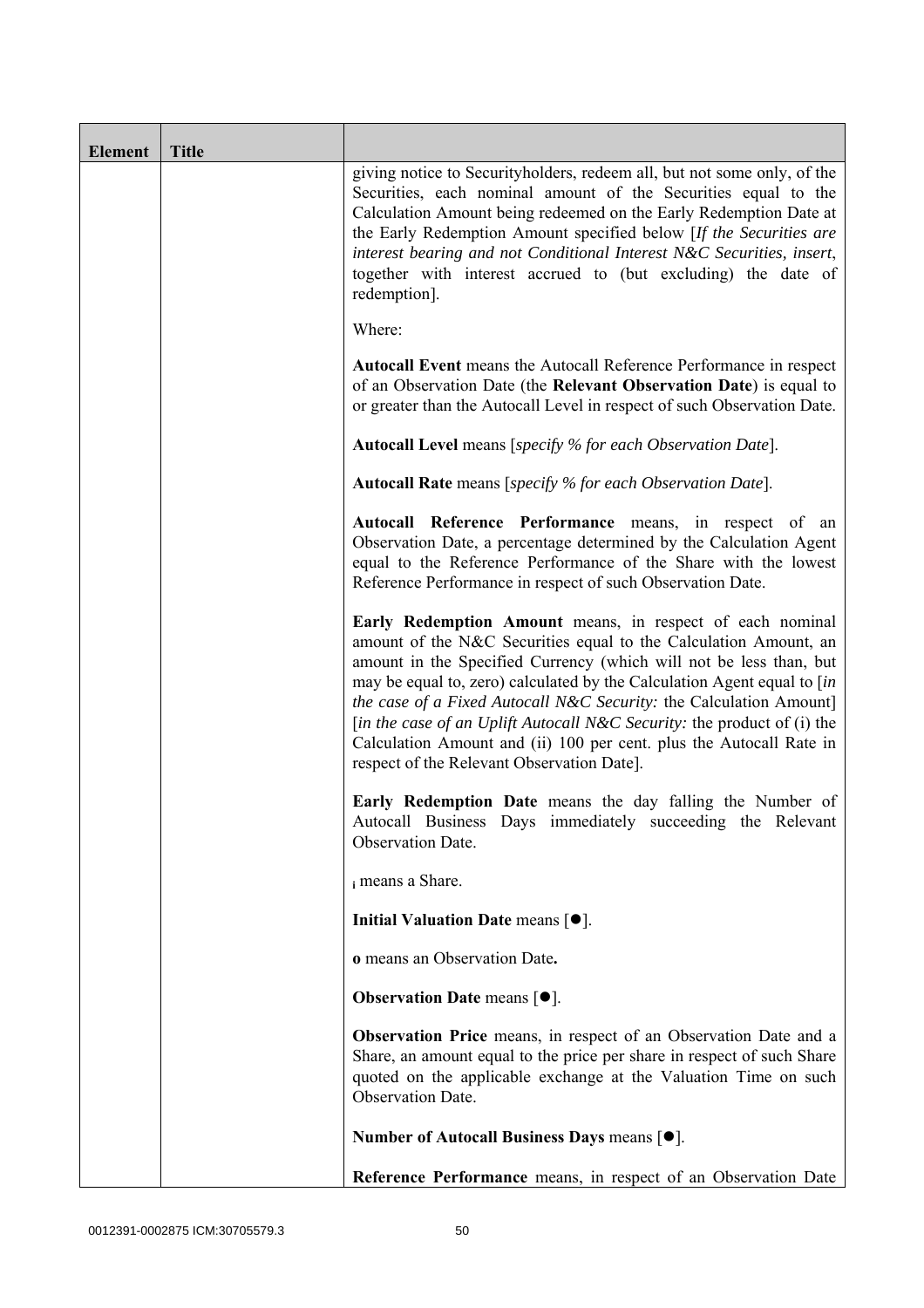| <b>Element</b> | <b>Title</b> |                                                                                                                                                                                                                                                                                                                                                                                                                                                                                                                                                                                                                                                                 |  |
|----------------|--------------|-----------------------------------------------------------------------------------------------------------------------------------------------------------------------------------------------------------------------------------------------------------------------------------------------------------------------------------------------------------------------------------------------------------------------------------------------------------------------------------------------------------------------------------------------------------------------------------------------------------------------------------------------------------------|--|
|                |              | and a Share, a rate expressed as a percentage (which will not be less<br>than, but may be equal to, zero) calculated by the Calculation Agent in<br>accordance with the following formula:                                                                                                                                                                                                                                                                                                                                                                                                                                                                      |  |
|                |              | Observation Level, o<br>Strike Level                                                                                                                                                                                                                                                                                                                                                                                                                                                                                                                                                                                                                            |  |
|                |              | <b>Share</b> means $\lceil \bullet \rceil$ .                                                                                                                                                                                                                                                                                                                                                                                                                                                                                                                                                                                                                    |  |
|                |              | <b>Strike Price</b> means, in relation to a Share, the price per share in<br>respect of such Share quoted on the applicable exchange at the<br>Valuation Time on the Initial Valuation Date.<br>Valuation Time means [ $\bullet$ ].]                                                                                                                                                                                                                                                                                                                                                                                                                            |  |
|                |              |                                                                                                                                                                                                                                                                                                                                                                                                                                                                                                                                                                                                                                                                 |  |
|                |              | [In the case of Index Basket Autocall N&C Securities: Unless the N&C<br>Securities have been previously redeemed or cancelled, if on any<br>Observation Date an Autocall Event occurs the Issuer will, on giving<br>notice to Securityholders, redeem all, but not some only, of the N&C<br>Securities, each nominal amount of N&C Securities equal to the<br>Calculation Amount being redeemed on the Early Redemption Date at<br>the Early Redemption Amount specified below[If the Securities are<br>interest bearing and not Conditional Interest N&C Securities, insert:,<br>together with interest accrued to (but excluding) the date of<br>redemption]. |  |
|                |              | Where:                                                                                                                                                                                                                                                                                                                                                                                                                                                                                                                                                                                                                                                          |  |
|                |              | <b>Autocall Event</b> means the Autocall Reference Performance in respect<br>of an Observation Date (the Relevant Observation Date) is equal to<br>or greater than the Autocall Level in respect of such Observation Date.                                                                                                                                                                                                                                                                                                                                                                                                                                      |  |
|                |              | Autocall Level means [specify % for each Observation Date].                                                                                                                                                                                                                                                                                                                                                                                                                                                                                                                                                                                                     |  |
|                |              | Autocall Rate means [specify % for each Observation Date].                                                                                                                                                                                                                                                                                                                                                                                                                                                                                                                                                                                                      |  |
|                |              | Autocall Reference Performance means, in respect of an<br>Observation Date, a percentage determined by the Calculation Agent<br>equal to the Reference Performance of the Index with the lowest<br>Reference Performance in respect of such Observation Date.                                                                                                                                                                                                                                                                                                                                                                                                   |  |
|                |              | Early Redemption Amount means, in respect of each nominal<br>amount of Securities equal to the Calculation Amount, an amount in<br>the Specified Currency (which will not be less than, but may be equal<br>to, zero) calculated by the Calculation Agent equal to $\int$ <i>in the case of a</i><br>Fixed Autocall N&C Security: the Calculation Amount] [in the case of<br>an Uplift Autocall N&C Security: the product of (i) the Calculation<br>Amount and (ii) 100 per cent. plus the Autocall Rate in respect of the<br>Relevant Observation Date].                                                                                                       |  |
|                |              | <b>Early Redemption Date</b> means the day falling the Number of                                                                                                                                                                                                                                                                                                                                                                                                                                                                                                                                                                                                |  |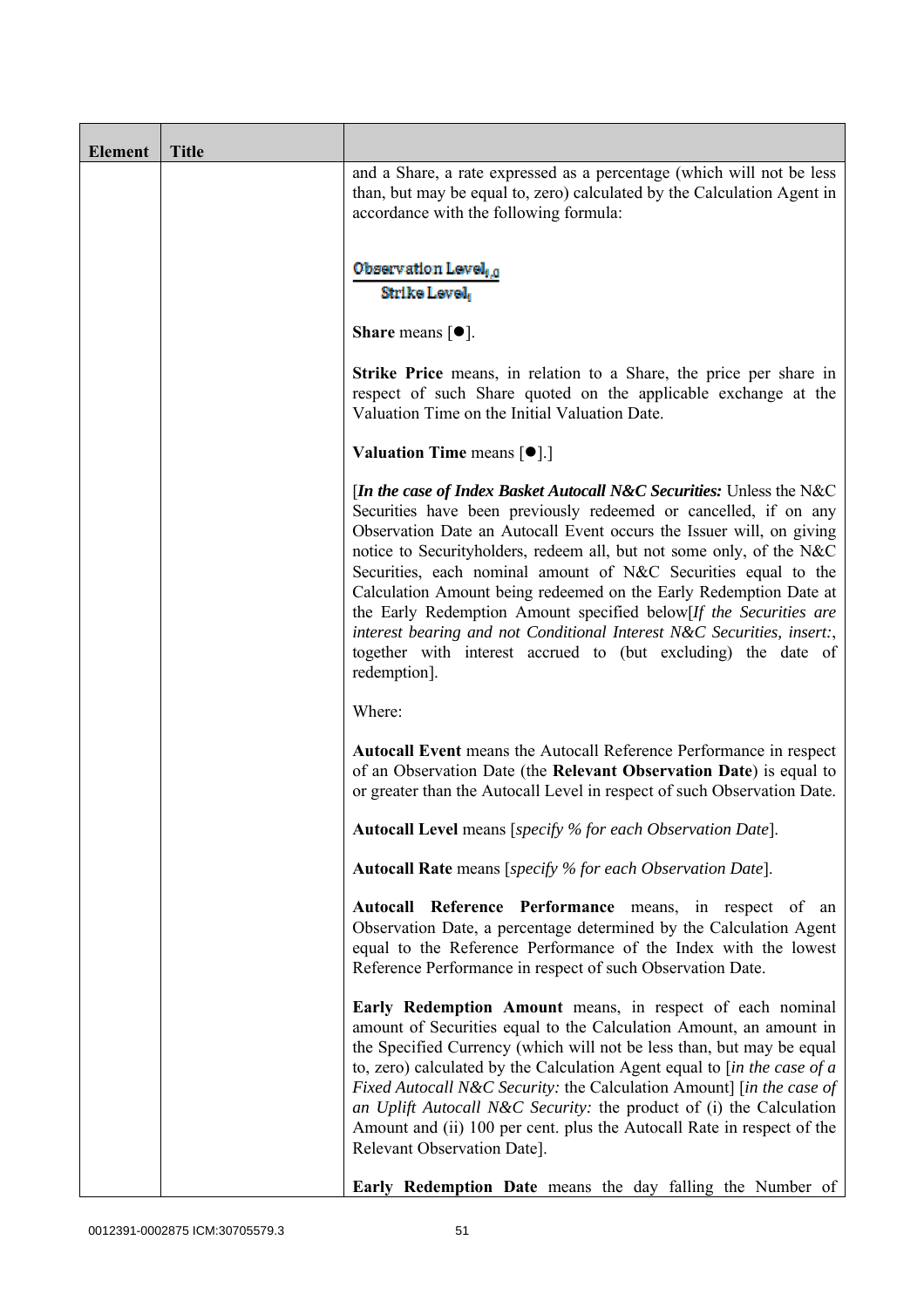| <b>Element</b> | <b>Title</b> |                                                                                                                                                                                                                                                                                                                                                                                                                                                                                    |
|----------------|--------------|------------------------------------------------------------------------------------------------------------------------------------------------------------------------------------------------------------------------------------------------------------------------------------------------------------------------------------------------------------------------------------------------------------------------------------------------------------------------------------|
|                |              | Autocall Business Days immediately succeeding the Relevant<br>Observation Date.                                                                                                                                                                                                                                                                                                                                                                                                    |
|                |              | i means an Index.                                                                                                                                                                                                                                                                                                                                                                                                                                                                  |
|                |              | Index means $\lceil \bullet \rceil$ .                                                                                                                                                                                                                                                                                                                                                                                                                                              |
|                |              | Initial Valuation Date means $[•]$ .                                                                                                                                                                                                                                                                                                                                                                                                                                               |
|                |              | <b>o</b> means an Observation Date.                                                                                                                                                                                                                                                                                                                                                                                                                                                |
|                |              | <b>Observation Date means <math>\lceil \bullet \rceil</math>.</b>                                                                                                                                                                                                                                                                                                                                                                                                                  |
|                |              | Observation Level means, in respect of an Observation Date and an<br>Index, an amount equal to the closing level of such Index, as<br>calculated and announced by the relevant index sponsor, at the<br>Valuation Time on such Observation Date.                                                                                                                                                                                                                                   |
|                |              | Number of Autocall Business Days means [ $\bullet$ ].                                                                                                                                                                                                                                                                                                                                                                                                                              |
|                |              | Reference Performance means, in respect of an Observation Date<br>and an Index, a rate expressed as a percentage (which will not be less<br>than, but may be equal to, zero) calculated by the Calculation Agent in<br>accordance with the following formula:                                                                                                                                                                                                                      |
|                |              | Observation Level, o<br>Strike Level                                                                                                                                                                                                                                                                                                                                                                                                                                               |
|                |              | <b>Strike Level</b> means, in relation to an Index, the closing level of such<br>Index, as calculated and announced by the relevant index sponsor, at<br>the Valuation Time on the Initial Valuation Date.                                                                                                                                                                                                                                                                         |
|                |              | Valuation Time means [ $\bullet$ ].]                                                                                                                                                                                                                                                                                                                                                                                                                                               |
|                |              | [In the case of Zero Recovery Single Name Credit Linked N&C<br>Securities, insert: Subject to any prior purchase and cancellation or<br>early redemption and the occurrence of a Credit Event Determination<br>Date as described below, each Security will be redeemed by the Issuer<br>at [insert Calculation Amount], being its Final Redemption Amount<br>on the Maturity Date.                                                                                                 |
|                |              | Discharge of the Issuer's obligations following a Credit Event                                                                                                                                                                                                                                                                                                                                                                                                                     |
|                |              | If a Credit Event (being a [bankruptcy[,]] [failure to pay[,]] [obligation<br>acceleration[,]] [obligation default[,]] [repudiation/moratorium[,]]<br>[governmental intervention[,]] [or] [restructuring] (include all that<br><i>apply</i> )), occurs in respect of the Reference Entity (being [specify<br><i>reference entity</i> ] or any successor(s)) (the Reference Entity), the<br>Calculation Agent may determine that a Credit Event Determination<br>Date has occurred. |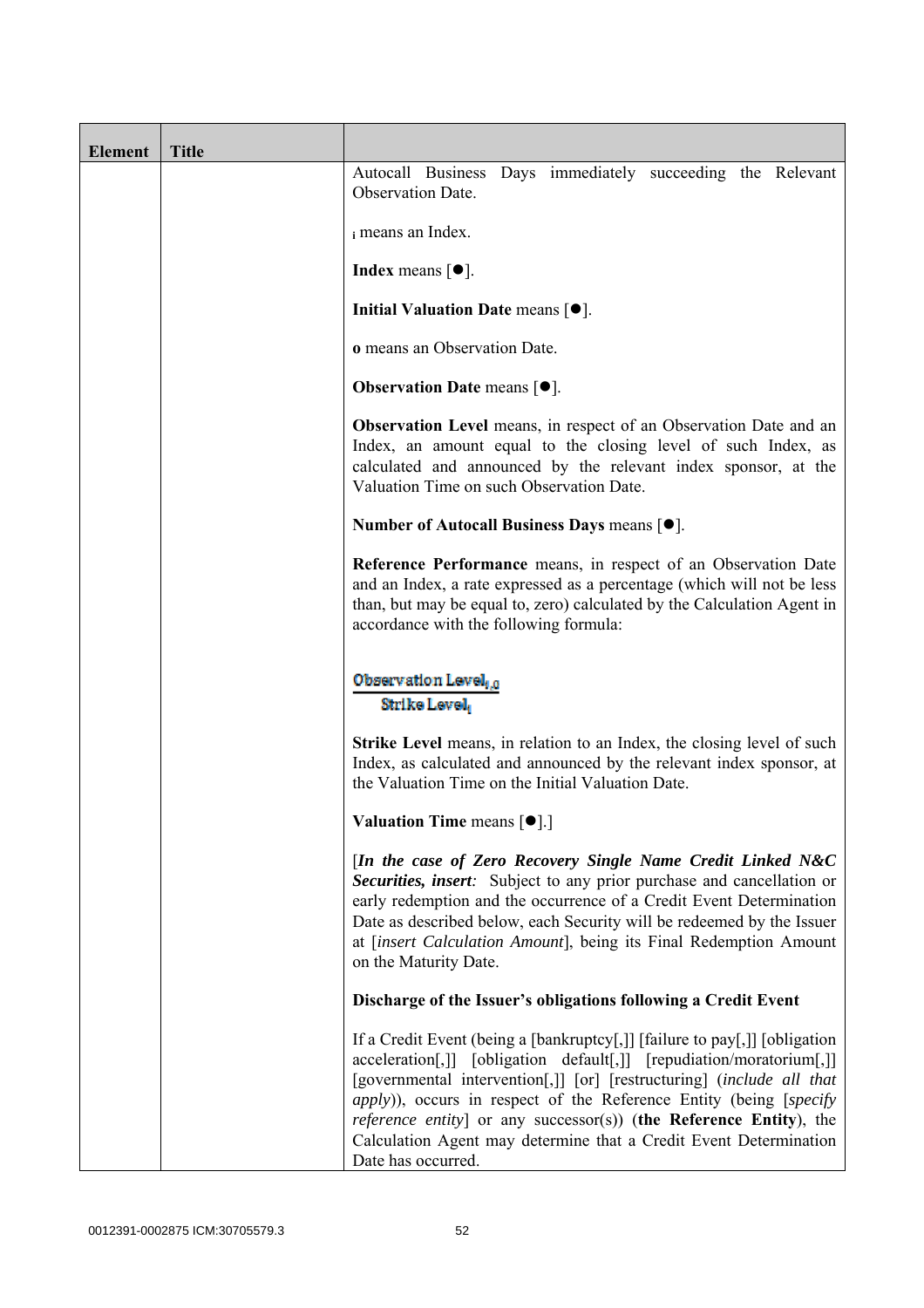| <b>Element</b> | <b>Title</b> |                                                                                                                                                                                                                                                                                                                                                                                                                                                                                                                                                                                                                                                                   |
|----------------|--------------|-------------------------------------------------------------------------------------------------------------------------------------------------------------------------------------------------------------------------------------------------------------------------------------------------------------------------------------------------------------------------------------------------------------------------------------------------------------------------------------------------------------------------------------------------------------------------------------------------------------------------------------------------------------------|
|                |              | If a Credit Event Determination Date occurs, the Issuer shall give<br>notice to the holders, and, subject to any adjustment and any prior<br>redemption, the Issuer's obligations in respect of the N&C Securities<br>will be discharged on the Credit Event Redemption Date and no<br>redemption or other amounts shall be payable in respect of such<br>discharge and the Issuer will have no further liability or obligation in<br>respect of the N&C Securities.                                                                                                                                                                                              |
|                |              | If the Calculation Agent determines that a Credit Event Determination<br>Date has occurred, [each Security shall cease to bear interest from<br>(and including) the Coupon Payment Date immediately preceding, or<br>if the Credit Event Determination Date is a Coupon Payment Date,<br>coinciding with the Credit Event Determination Date, or if the Credit<br>Event Determination Date falls on or prior to the first Coupon<br>Payment Date, no interest shall accrue on the Securities] [each<br>Security shall cease to bear interest from the Credit Event<br>Determination Date].                                                                        |
|                |              | Where:                                                                                                                                                                                                                                                                                                                                                                                                                                                                                                                                                                                                                                                            |
|                |              | Credit Event Determination Date means the date in respect of<br>which a Credit Event is determined to have occurred for the purposes<br>of the Securities.                                                                                                                                                                                                                                                                                                                                                                                                                                                                                                        |
|                |              | <b>Credit Event Redemption Date</b> means the day falling [specify] [ten]<br>business days following the latest of (i) the Credit Event<br>Determination Date and (ii) the date when the Credit Event Notice is<br>delivered.                                                                                                                                                                                                                                                                                                                                                                                                                                     |
|                |              | [If Restructuring is a Credit Event and either Restructuring Maturity<br>Limitation and Fully Transferable Obligation, Modified Restructuring<br>Maturity Limitation and Conditionally Transferable Obligation, Mod<br>R or Mod Mod R applies, insert:                                                                                                                                                                                                                                                                                                                                                                                                            |
|                |              | Partial Reduction on Restructuring Credit Event                                                                                                                                                                                                                                                                                                                                                                                                                                                                                                                                                                                                                   |
|                |              | If the type of Credit Event is a Restructuring, the Calculation Agent<br>may choose not to discharge the Issuer's obligations in respect of the<br>full nominal amount of the N&C Securities but may instead determine<br>that the Issuer's obligations shall be discharged in respect of a portion<br>of such nominal amount (the Partial Discharge Amount) only and,<br>subject to the occurrence of further Credit Events, leave the remaining<br>portion of the nominal amount of the N&C Securities outstanding (in<br>which case the terms and conditions of the Securities shall continue to<br>apply to such outstanding portion of the nominal amount).] |
|                |              | [In the case of Zero Recovery Basket Credit Linked N&C Securities,<br>insert: The Final Redemption Amount in respect of each nominal<br>amount of Securities equal to the Calculation Amount shall be an<br>amount in the Specified Currency equal to the Outstanding Nominal<br>Amount as of the Maturity Date. For the avoidance of doubt if the                                                                                                                                                                                                                                                                                                                |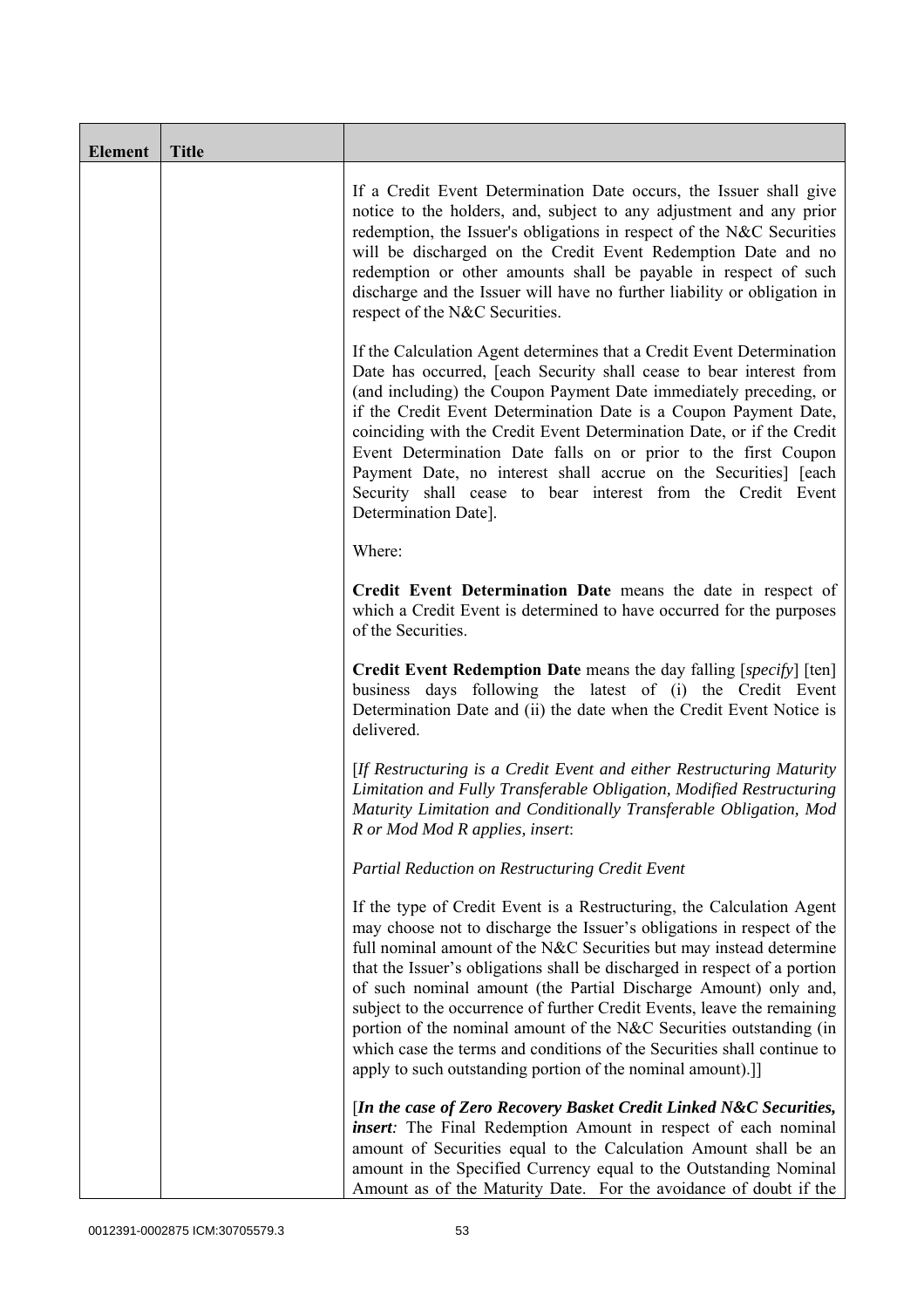| <b>Element</b> | <b>Title</b> |                                                                                                                                                                                                                                                                                                                                                                                                                                                                                                                                                                                                                                                                                                                                                                                                                                                                                                                                                           |
|----------------|--------------|-----------------------------------------------------------------------------------------------------------------------------------------------------------------------------------------------------------------------------------------------------------------------------------------------------------------------------------------------------------------------------------------------------------------------------------------------------------------------------------------------------------------------------------------------------------------------------------------------------------------------------------------------------------------------------------------------------------------------------------------------------------------------------------------------------------------------------------------------------------------------------------------------------------------------------------------------------------|
|                |              | Outstanding Nominal Amount as of the Maturity Date is zero, no<br>amounts will be payable on the Maturity Date.                                                                                                                                                                                                                                                                                                                                                                                                                                                                                                                                                                                                                                                                                                                                                                                                                                           |
|                |              | The Outstanding Nominal Amount is the Calculation Amount,<br>subject to reduction in accordance with the following paragraph.                                                                                                                                                                                                                                                                                                                                                                                                                                                                                                                                                                                                                                                                                                                                                                                                                             |
|                |              | If <i>[Insert if Annex 7 applies: Conditions to Settlement are</i><br>satisfied][Insert if Annex 15 applies: a Credit Event Determination<br>Date occurs] with respect to a Reference Entity, the Calculation Agent<br>will thereupon reduce the Outstanding Nominal Amount by an amount<br>equal to the Credit Event Reduction Amount in respect of such<br>Reference Entity, subject to the effective date of such reduction being<br>adjusted or such reduction being reversed in certain circumstances.                                                                                                                                                                                                                                                                                                                                                                                                                                               |
|                |              | If the Outstanding Nominal Amount is equal to zero, the Issuer's<br>obligations in respect of the Securities will be discharged and the<br>Issuer will have no further liability in respect thereof.                                                                                                                                                                                                                                                                                                                                                                                                                                                                                                                                                                                                                                                                                                                                                      |
|                |              | Where:                                                                                                                                                                                                                                                                                                                                                                                                                                                                                                                                                                                                                                                                                                                                                                                                                                                                                                                                                    |
|                |              | <i>[Insert if Annex 7 applies: Conditions to Settlement means [(a)] the</i><br>occurrence of a Credit Event Determination Date except where such is<br>reversed [and (b) either (i) the delivery by the Calculation Agent to<br>the Issuer of a notice of publicly available information confirming the<br>occurrence of the Credit Event that is effective during one of the<br>periods specified in paragraph (a) of the definition of Credit Event<br>Determination Date or (ii) the public announcement by the<br>International Swaps and Derivatives Association, Inc. (ISDA) on or<br>prior to the last day of a prescribed period that the relevant Credit<br>Derivatives Determinations Committee established by ISDA has<br>resolved that an event that constitutes a Credit Event has occurred<br>with respect to the relevant Reference Entity or obligation thereof]<br>[Include if Notice of Publicly Available Information is applicable].] |
|                |              | Credit Event Determination Date means the date in respect of<br>which a Credit Event is determined to have occurred for the purposes<br>of the Securities.                                                                                                                                                                                                                                                                                                                                                                                                                                                                                                                                                                                                                                                                                                                                                                                                |
|                |              | Credit Event Reduction Amount means, in respect of a Reference<br>Entity, the product of (a) the Calculation Amount and (b) the<br>Weighting in respect of such Reference Entity.                                                                                                                                                                                                                                                                                                                                                                                                                                                                                                                                                                                                                                                                                                                                                                         |
|                |              | Credit Event means [Bankruptcy, Failure to Pay, Obligation<br>Obligation<br>Default,<br>Repudiation/Moratorium,<br>Acceleration,<br>Restructuring or Governmental Intervention]. [Delete as applicable<br>and include brief description of each Credit Event]                                                                                                                                                                                                                                                                                                                                                                                                                                                                                                                                                                                                                                                                                             |
|                |              | Reference Entity means $[•]$ .                                                                                                                                                                                                                                                                                                                                                                                                                                                                                                                                                                                                                                                                                                                                                                                                                                                                                                                            |
|                |              | Weighting means, with respect to a Reference Entity, (a) the<br>Weighting Percentage for such Reference Entity or, if prior to [Insert]<br>if Annex 7 applies: the satisfaction of Conditions to Settlement with                                                                                                                                                                                                                                                                                                                                                                                                                                                                                                                                                                                                                                                                                                                                          |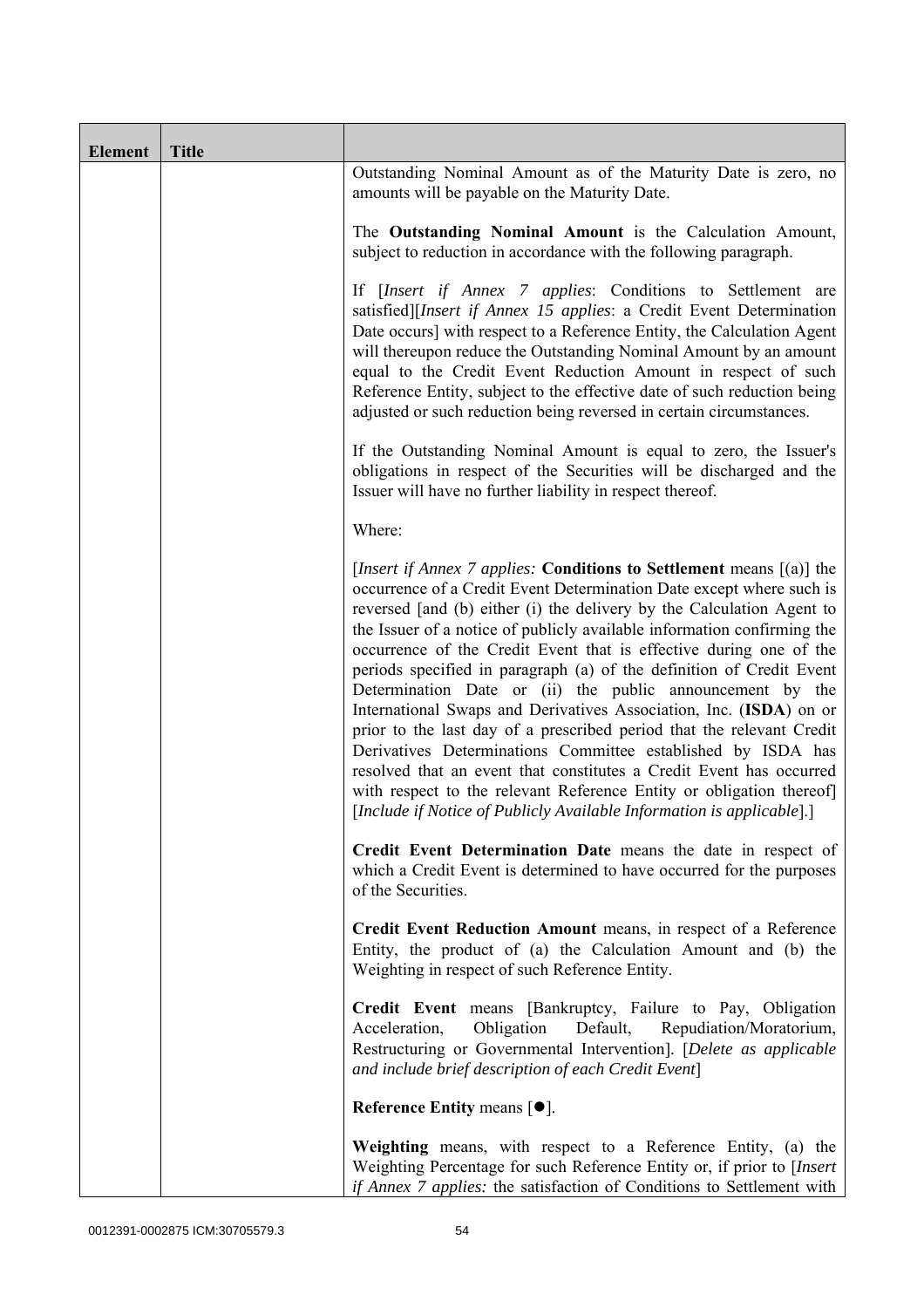| <b>Element</b> | <b>Title</b> |                                                                                                                                                                                                                                                                                                                                                                                                                                                                                                                                                                |
|----------------|--------------|----------------------------------------------------------------------------------------------------------------------------------------------------------------------------------------------------------------------------------------------------------------------------------------------------------------------------------------------------------------------------------------------------------------------------------------------------------------------------------------------------------------------------------------------------------------|
|                |              | respect to such Reference Entity] [Insert if Annex 15 applies: the<br>occurrence of a Credit Event Determination Date with respect to such<br>Reference Entity], such Reference Entity is a successor to another<br>Reference Entity, (b) the sum of $(x)$ the Weighting Percentage for<br>such Reference Entity and (y) the Weighting Percentage for each<br>Reference Entity in respect of which such Reference Entity is a<br>successor.                                                                                                                    |
|                |              | Weighting Percentage means [specify for each Reference Entity].                                                                                                                                                                                                                                                                                                                                                                                                                                                                                                |
|                |              | [If Restructuring is a Credit Event and either Restructuring Maturity<br>Limitation and Fully Transferable Obligation, Modified Restructuring<br>Maturity Limitation and Conditionally Transferable Obligation, Mod<br>R or Mod Mod R applies, insert:                                                                                                                                                                                                                                                                                                         |
|                |              | Partial Reduction on Restructuring Credit Event                                                                                                                                                                                                                                                                                                                                                                                                                                                                                                                |
|                |              | If the type of Credit Event is a Restructuring, the Calculation Agent<br>may choose not to reduce the Outstanding Nominal Amount by the<br>full Credit Event Reduction Amount in respect of the relevant<br>Reference Entity, but may choose to apply a reduction of part of the<br>relevant Credit Event Reduction Amount and, subject to the<br>occurrence of further Credit Events, leave the remaining Credit Event<br>Reduction Amount outstanding (in which case the terms and<br>conditions of the Securities shall continue to apply to such amount).] |
|                |              | [In the case of Auction to Cash Settled Credit Linked N&C<br>Securities, insert: Subject to any prior purchase and cancellation or<br>early redemption and the occurrence of a Credit Event Determination<br>Date as described below, each Security will be redeemed by the Issuer<br>at [insert Calculation Amount], being its Final Redemption Amount<br>on the Maturity Date.                                                                                                                                                                               |
|                |              | <b>Redemption following a Credit Event</b>                                                                                                                                                                                                                                                                                                                                                                                                                                                                                                                     |
|                |              | If a Credit Event (being a [bankruptcy[,]] [failure to pay[,]] [obligation<br>acceleration[,]] [obligation default[,]] [repudiation/moratorium[,]]<br>[governmental intervention[,]] [or] [restructuring] (include all that<br><i>apply</i> )), occurs in respect of the Reference Entity (being [specify<br><i>reference entity</i> ] or any successor(s)) (the Reference Entity), the<br>Calculation Agent may determine that a Credit Event Determination<br>Date has occurred.                                                                             |
|                |              | If a Credit Event Determination Date occurs, the Issuer shall give<br>notice to the holders, and, subject to any adjustment and any prior<br>redemption, redeem all but not some only of the Securities and pay in<br>respect of each Security the Credit Event Redemption Amount on the<br>Credit Event Redemption Date.                                                                                                                                                                                                                                      |
|                |              | If the Calculation Agent determines that a Credit Event Determination<br>Date has occurred, [each Security shall cease to bear interest from<br>(and including) the Coupon Payment Date immediately preceding, or                                                                                                                                                                                                                                                                                                                                              |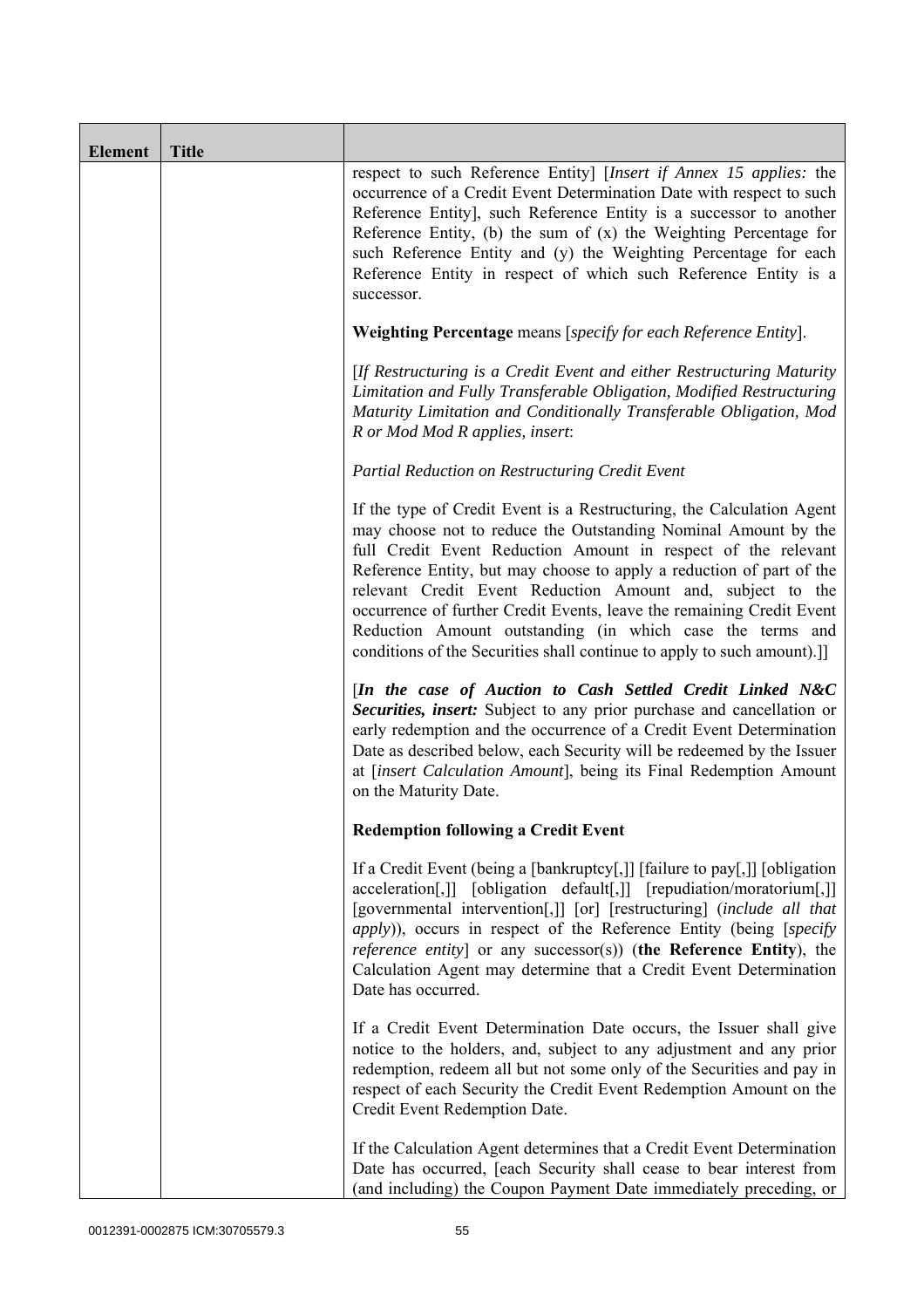| <b>Element</b> | <b>Title</b> |                                                                                                                                                                                                                                                                                                                                                                       |
|----------------|--------------|-----------------------------------------------------------------------------------------------------------------------------------------------------------------------------------------------------------------------------------------------------------------------------------------------------------------------------------------------------------------------|
|                |              | if the Credit Event Determination Date is a Coupon Payment Date,<br>coinciding with the Credit Event Determination Date, or if the Credit<br>Event Determination Date falls on or prior to the first Coupon<br>Payment Date, no interest shall accrue on the Securities] [each<br>Security shall cease to bear interest from the Credit Event<br>Determination Date]. |
|                |              | Where:                                                                                                                                                                                                                                                                                                                                                                |
|                |              | Auction Final Price means the recovery amount (expressed as a<br>percentage) determined by the Calculation Agent by reference to the<br>price determined for obligations of the relevant Reference Entity by<br>the relevant auction procedure.                                                                                                                       |
|                |              | Credit Event Determination Date means the date in respect of<br>which a Credit Event is determined to have occurred for the purposes<br>of the Securities.                                                                                                                                                                                                            |
|                |              | Credit Event Redemption Date means the day falling [specify] [ten]<br>business days following the latest of (i) the [auction settlement date]<br>[or] [the calculation of the Final Price] and (ii) the Credit Event<br>Determination Date.                                                                                                                           |
|                |              | Credit Event Redemption Amount means: [[specify] per Calculation<br>Amount] / [an amount calculated by the Calculation Agent equal to (A<br>$\times$ B) – C, where                                                                                                                                                                                                    |
|                |              | A is the Calculation Amount;                                                                                                                                                                                                                                                                                                                                          |
|                |              | <b>B</b> is the Auction Final Price or, if the Auction Final Price is not to be<br>determined following the occurrence of certain events, the Final Price;<br>and                                                                                                                                                                                                     |
|                |              | C is relevant unwind costs].]                                                                                                                                                                                                                                                                                                                                         |
|                |              | The Credit Event Redemption Amount shall not be less than zero.]]                                                                                                                                                                                                                                                                                                     |
|                |              | Final Price means the recovery amount (expressed as a percentage)<br>determined by the Calculation Agent in respect of obligations of the<br>relevant Reference Entity.                                                                                                                                                                                               |
|                |              | [If Restructuring is a Credit Event, insert:                                                                                                                                                                                                                                                                                                                          |
|                |              | Partial reduction on restructuring credit event                                                                                                                                                                                                                                                                                                                       |
|                |              | If the type of credit event is a restructuring, the Calculation Agent<br>may choose not to redeem the Securities in full, but may choose to<br>pay a partial Credit Event Redemption Amount and, subject to the<br>occurrence of further credit events, the terms and conditions of the<br>Securities shall continue to apply.]                                       |
|                |              | [In the case of Equity Delta One Redemption N&C Securities: The                                                                                                                                                                                                                                                                                                       |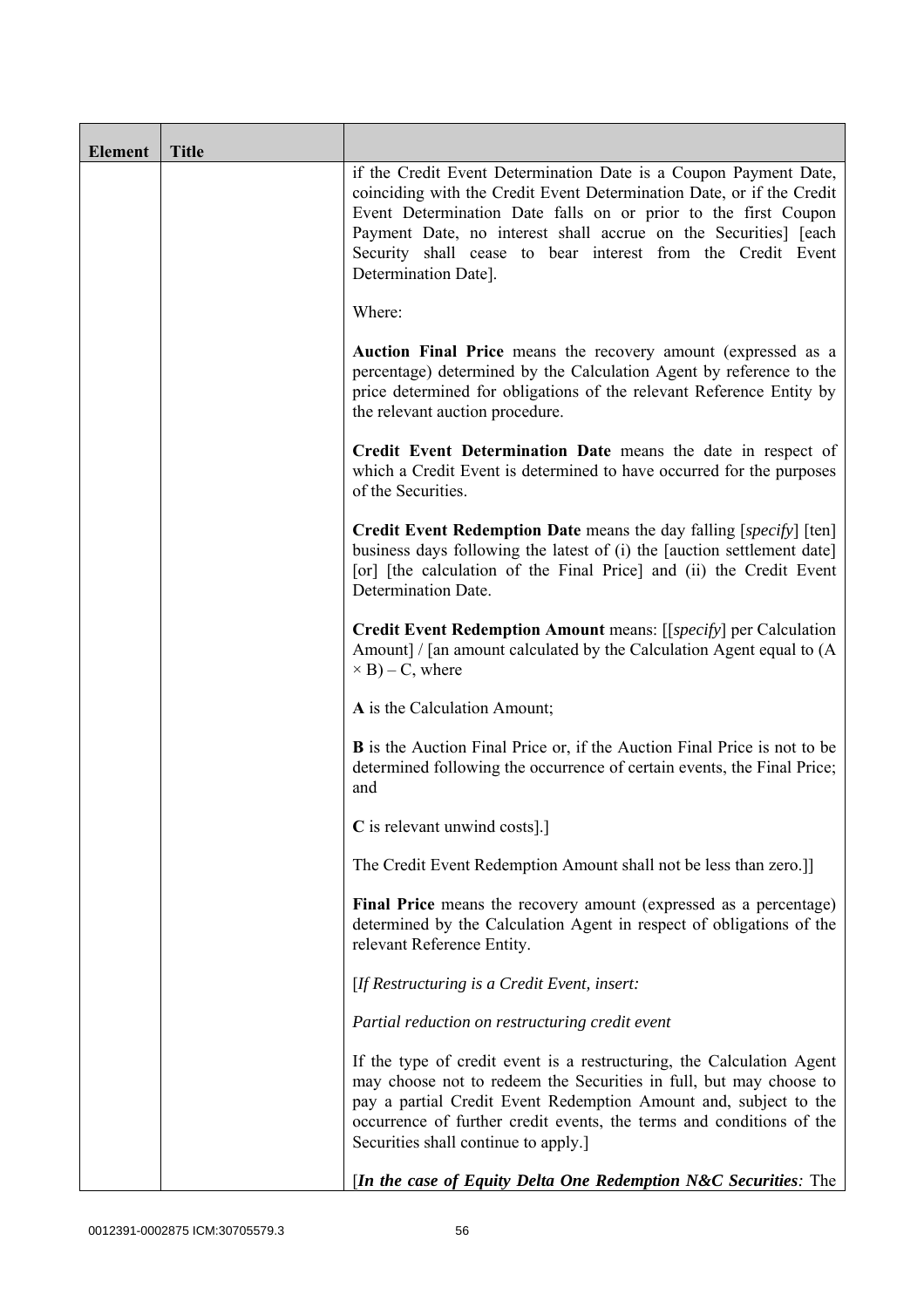| <b>Element</b> | <b>Title</b> |                                                                                                                                                                                                                                                                                                                                                                                                                                                                                                                                                                                                                                                                                                                                                                                           |
|----------------|--------------|-------------------------------------------------------------------------------------------------------------------------------------------------------------------------------------------------------------------------------------------------------------------------------------------------------------------------------------------------------------------------------------------------------------------------------------------------------------------------------------------------------------------------------------------------------------------------------------------------------------------------------------------------------------------------------------------------------------------------------------------------------------------------------------------|
|                |              | Final Redemption Amount in respect of each nominal amount of<br>Securities equal to the Calculation Amount shall be an amount in the<br>Specified Currency (which will not be less than, but may be equal to,<br>zero) calculated by the Calculation Agent equal to:                                                                                                                                                                                                                                                                                                                                                                                                                                                                                                                      |
|                |              | $[V_F \times Exchange Rate] - C$                                                                                                                                                                                                                                                                                                                                                                                                                                                                                                                                                                                                                                                                                                                                                          |
|                |              | Any such amount will be rounded to the nearest sub-unit of the<br>relevant Specified Currency, half of any such sub-unit being rounded<br>upwards or otherwise in accordance with applicable market<br>convention.                                                                                                                                                                                                                                                                                                                                                                                                                                                                                                                                                                        |
|                |              | Where:                                                                                                                                                                                                                                                                                                                                                                                                                                                                                                                                                                                                                                                                                                                                                                                    |
|                |              | $V_F$ means the Final Price.                                                                                                                                                                                                                                                                                                                                                                                                                                                                                                                                                                                                                                                                                                                                                              |
|                |              | C means the Specified Currency equivalent of the Costs as determined<br>by the Calculation Agent using such foreign exchange rate as the<br>Calculation Agent deems appropriate with respect to the relevant<br>$time(s)$ the Costs arise or may arise.                                                                                                                                                                                                                                                                                                                                                                                                                                                                                                                                   |
|                |              | Costs means, in respect of each nominal amount of Securities equal to<br>the Calculation Amount, such Securities' pro rata share of the total<br>amount of any commissions, costs, expenses, duties, taxes (including<br>but not limited to any capital gains tax or withholding tax), levies,<br>registration fees, custodial fees or other charges which may be<br>required to be made, paid, withheld or deducted by the Issuer and/or<br>any of its affiliates and/or any of their respective nominees as a result<br>of, or in connection with, the Issuer and/or any of its affiliates and/or<br>any of their respective nominees (a) being a direct holder of any<br>Hedging Shares and/or selling and/or realising any Hedging Shares<br>and/or (b) unwinding any Hedge Position. |
|                |              | Equity Currency means [ $\bullet$ ].                                                                                                                                                                                                                                                                                                                                                                                                                                                                                                                                                                                                                                                                                                                                                      |
|                |              | <b>Exchange Rate</b> means (i) the rate of exchange between the Equity<br>Currency and the Specified Currency (expressed as a number of units of<br>the Specified Currency for which a unit of the Equity Currency can be<br>exchanged) determined at or around the Final Valuation Date which the<br>Calculation Agent determines appropriate in its sole discretion, or (ii)<br>where the Equity Currency is the same as the Specified Currency, one.                                                                                                                                                                                                                                                                                                                                   |
|                |              | Final Valuation Date means $\lceil \bullet \rceil$ .                                                                                                                                                                                                                                                                                                                                                                                                                                                                                                                                                                                                                                                                                                                                      |
|                |              | Hedge Position means any Product that the Issuer and/or any of its<br>Affiliates and/or any of their respective nominees (a) enters into as a<br>result of being the direct holder of the Hedging Shares and/or selling<br>and/or realising the Hedging Shares or (b) would have entered into if<br>they were to fully hedge the market, equity or other price risk of the<br>Issuer entering into and performing its obligations with respect to the<br>Securities, using such Products as may be determined by the<br>Calculation Agent.                                                                                                                                                                                                                                                |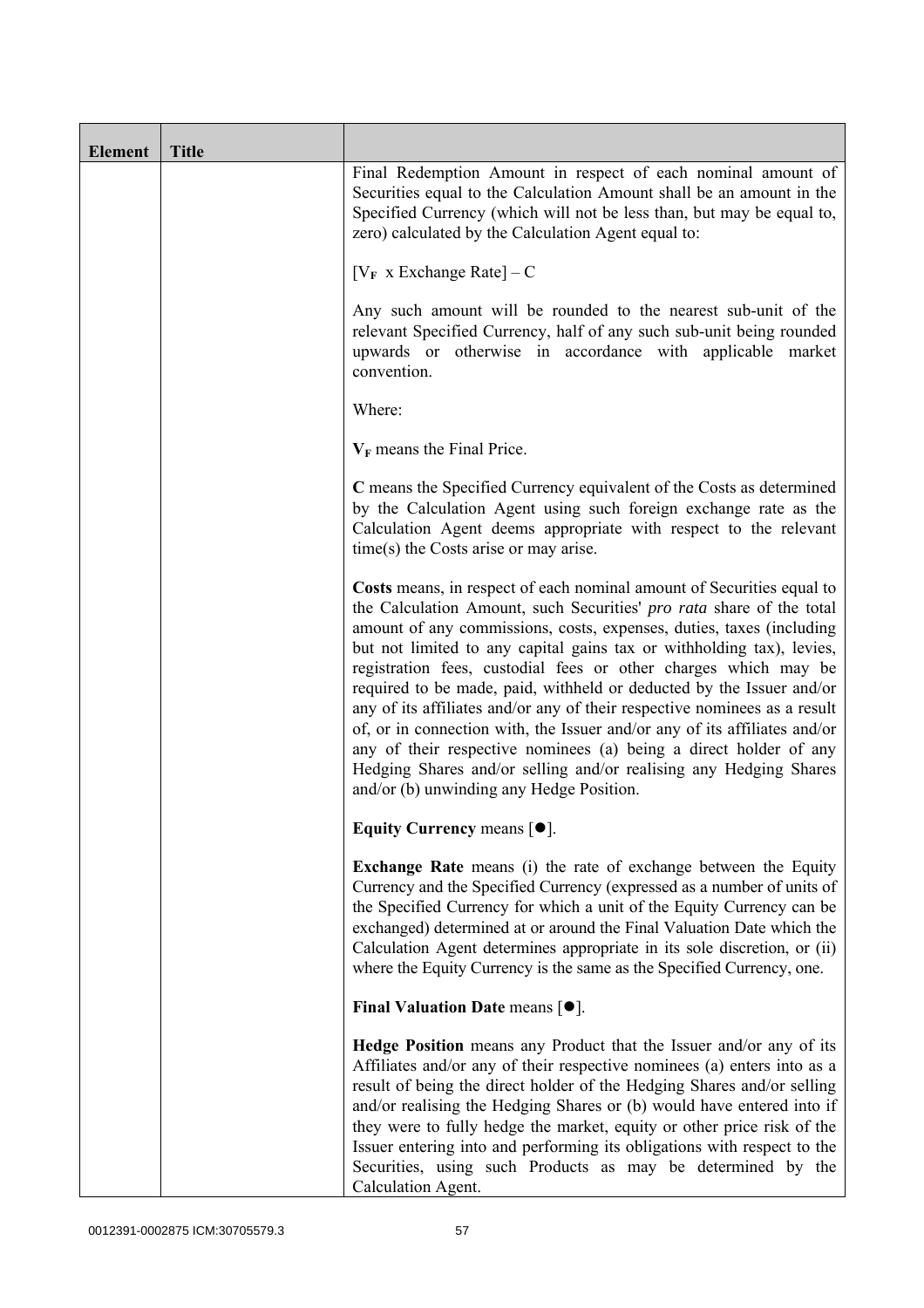| <b>Element</b> | <b>Title</b> |                                                                                                                                                                                                                                                                                                                                                                                                                                                                                                                                                                                                                                                                                                                                                                                                                                                                                                                                                                                                                                                                                                                                                                                                                                                                  |
|----------------|--------------|------------------------------------------------------------------------------------------------------------------------------------------------------------------------------------------------------------------------------------------------------------------------------------------------------------------------------------------------------------------------------------------------------------------------------------------------------------------------------------------------------------------------------------------------------------------------------------------------------------------------------------------------------------------------------------------------------------------------------------------------------------------------------------------------------------------------------------------------------------------------------------------------------------------------------------------------------------------------------------------------------------------------------------------------------------------------------------------------------------------------------------------------------------------------------------------------------------------------------------------------------------------|
|                |              | <b>Hedging Shares</b> means the number of shares that the Calculation<br>Agent deems necessary to hedge the equity or other price risk of the<br>Issuer entering into and performing its obligations with respect to the<br>relevant Securities.<br><b>Product</b> means an exchange traded fund, share, an instrument<br>representing such exchange traded fund or share (including, without<br>limitation, participation notes), futures contracts or exchange-traded                                                                                                                                                                                                                                                                                                                                                                                                                                                                                                                                                                                                                                                                                                                                                                                          |
|                |              | options commonly used to hedge the issuance or sale of a security that<br>is linked to the Hedging Shares.                                                                                                                                                                                                                                                                                                                                                                                                                                                                                                                                                                                                                                                                                                                                                                                                                                                                                                                                                                                                                                                                                                                                                       |
|                |              | <b>Cash Dividends</b>                                                                                                                                                                                                                                                                                                                                                                                                                                                                                                                                                                                                                                                                                                                                                                                                                                                                                                                                                                                                                                                                                                                                                                                                                                            |
|                |              | (i)<br>Following the declaration by a share issuer of a cash dividend<br>(other than any dividend or portion thereof that the<br>Calculation Agent determines to be an extraordinary<br>dividend) (each a Cash Dividend) in respect of which the In-<br>dividend Date (as defined below) falls in the period from and<br>including the Trade Date to but excluding the originally<br>scheduled Final Valuation Date without regard to any<br>scheduled trading day or disrupted day adjustment (the<br>Dividend Period), the Issuer will pay a Coupon Amount in<br>respect of each Security on the related Coupon Payment Date<br>(as defined below). Each such Coupon Amount will equal<br>the amount of such Cash Dividend declared in relation to one<br>share (less (a) all withholding taxes, if any, including, but<br>without limitation, those that would have been withheld in<br>relation to the payment of such cash dividend to a foreign<br>investor and (b) any other expenses or deductions which<br>would apply to or be made in relation to the payment of such<br>cash dividend to a foreign investor all determined in the<br>Equity Currency and on a per share basis, <i>multiplied by</i> the<br>Dividend Exchange Rate as defined below). |
|                |              | Dividend Exchange Rate means, in relation to a Cash<br>Dividend, (i) the rate of exchange between the Equity<br>Currency and the Specified Currency (expressed as a number<br>of units of the Specified Currency for which a unit of the<br>Equity Currency can be exchanged) at or around the Dividend<br>Receipt Date, as determined by the Calculation Agent, or (ii)<br>where the Equity Currency is the same as the Specified<br>Currency, one.                                                                                                                                                                                                                                                                                                                                                                                                                                                                                                                                                                                                                                                                                                                                                                                                             |
|                |              | Dividend Receipt Date means the date upon which a holder<br>of shares entitled to the relevant Cash Dividend would have<br>received such Cash Dividend according to prevailing market<br>practice, as determined by the Calculation Agent.                                                                                                                                                                                                                                                                                                                                                                                                                                                                                                                                                                                                                                                                                                                                                                                                                                                                                                                                                                                                                       |
|                |              | In-dividend Date means, in relation to a Cash Dividend, the<br>final date upon which a purchaser of shares on the exchange<br>would, according to prevailing market practice, be entitled to                                                                                                                                                                                                                                                                                                                                                                                                                                                                                                                                                                                                                                                                                                                                                                                                                                                                                                                                                                                                                                                                     |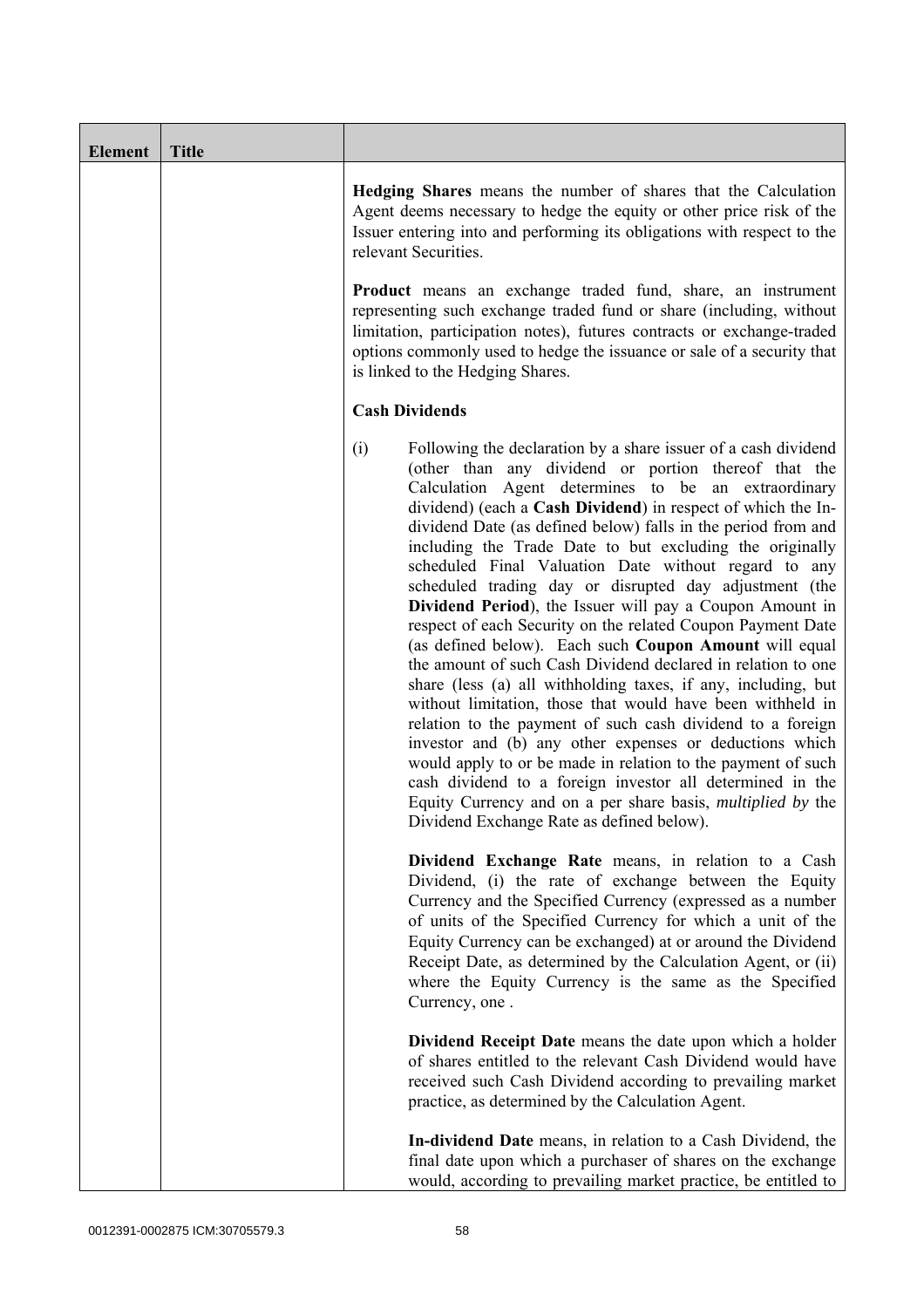| <b>Element</b> | <b>Title</b> |                |                                                                                                                                                                                                                                                                                                                                                                                                                                                                                                                                                                                                                  |
|----------------|--------------|----------------|------------------------------------------------------------------------------------------------------------------------------------------------------------------------------------------------------------------------------------------------------------------------------------------------------------------------------------------------------------------------------------------------------------------------------------------------------------------------------------------------------------------------------------------------------------------------------------------------------------------|
|                |              |                | receive the Cash Dividend.                                                                                                                                                                                                                                                                                                                                                                                                                                                                                                                                                                                       |
|                |              | (ii)           | Coupon Amounts (if any) will only be payable on the<br>Securities in the <b>circumstances</b> set out in paragraph (i) above<br>and subject to the provisions of paragraphs (iii) and (iv) below<br>and will be deemed only to have accrued on the Securities as<br>of the relevant Coupon Payment Date. No interest will accrue<br>or be payable in any other circumstance.                                                                                                                                                                                                                                     |
|                |              | (iii)          | In the event any Coupon Payment Date would fall after the<br>Maturity Date the Issuer will give notice to the<br>Securityholders of procedures for payment of such Coupon<br>Amount(s) which may be made outside of DTC or Euroclear<br>Luxembourg<br>and<br>Clearstream,<br>and<br>may<br>require<br>Security holders as of a record date selected by the Issuer in its<br>sole discretion to provide a notice to the Issuer giving all<br>necessary details required by the Issuer in its sole discretion to<br>make such payments.                                                                            |
|                |              | (iv)           | Following any Cash Dividend declaration, the Calculation<br>Agent shall as soon as is reasonably practicable under the<br>circumstances procure that the Issuer will give notice to the<br>Securityholders stating the occurrence of the Cash Dividend,<br>giving details thereof and setting out the method and<br>anticipated date of the related Coupon Payment Date provided<br>that any failure to give, or non-receipt of, such notice will not<br>affect the validity of any such Coupon Amount payment and<br>the Calculation Agent will determine the basis on which the<br>Coupon Amount will be paid. |
|                |              |                | <b>Coupon Payment Date</b> means the date that is three (3)<br>Business Days following the relevant Dividend Receipt Date.]                                                                                                                                                                                                                                                                                                                                                                                                                                                                                      |
|                |              | Securities:    | [In the case of Reverse Convertible Swap Rate Redemption N&C                                                                                                                                                                                                                                                                                                                                                                                                                                                                                                                                                     |
|                |              | rata share of: | The Final Redemption Amount in respect of each nominal amount of<br>N&C Securities equal to the Calculation Amount shall be an amount<br>in the Specified Currency (which will not be less than, but may be<br>equal to, zero) calculated by the Calculation Agent equal to its <i>pro</i>                                                                                                                                                                                                                                                                                                                       |
|                |              | (i)            | If Swap Rate $_{\text{FINAL}}$ < Barrier:                                                                                                                                                                                                                                                                                                                                                                                                                                                                                                                                                                        |
|                |              |                | $Max[0, Swap Rate_{FINAL} / Swap Rate_{INITIAL}] \times Aggregate$<br>Nominal Amount                                                                                                                                                                                                                                                                                                                                                                                                                                                                                                                             |
|                |              | (ii)           | otherwise:                                                                                                                                                                                                                                                                                                                                                                                                                                                                                                                                                                                                       |
|                |              |                | Redemption Factor × Aggregate Nominal Amount                                                                                                                                                                                                                                                                                                                                                                                                                                                                                                                                                                     |
|                |              |                | Any such amount will be rounded to the nearest sub-unit of the                                                                                                                                                                                                                                                                                                                                                                                                                                                                                                                                                   |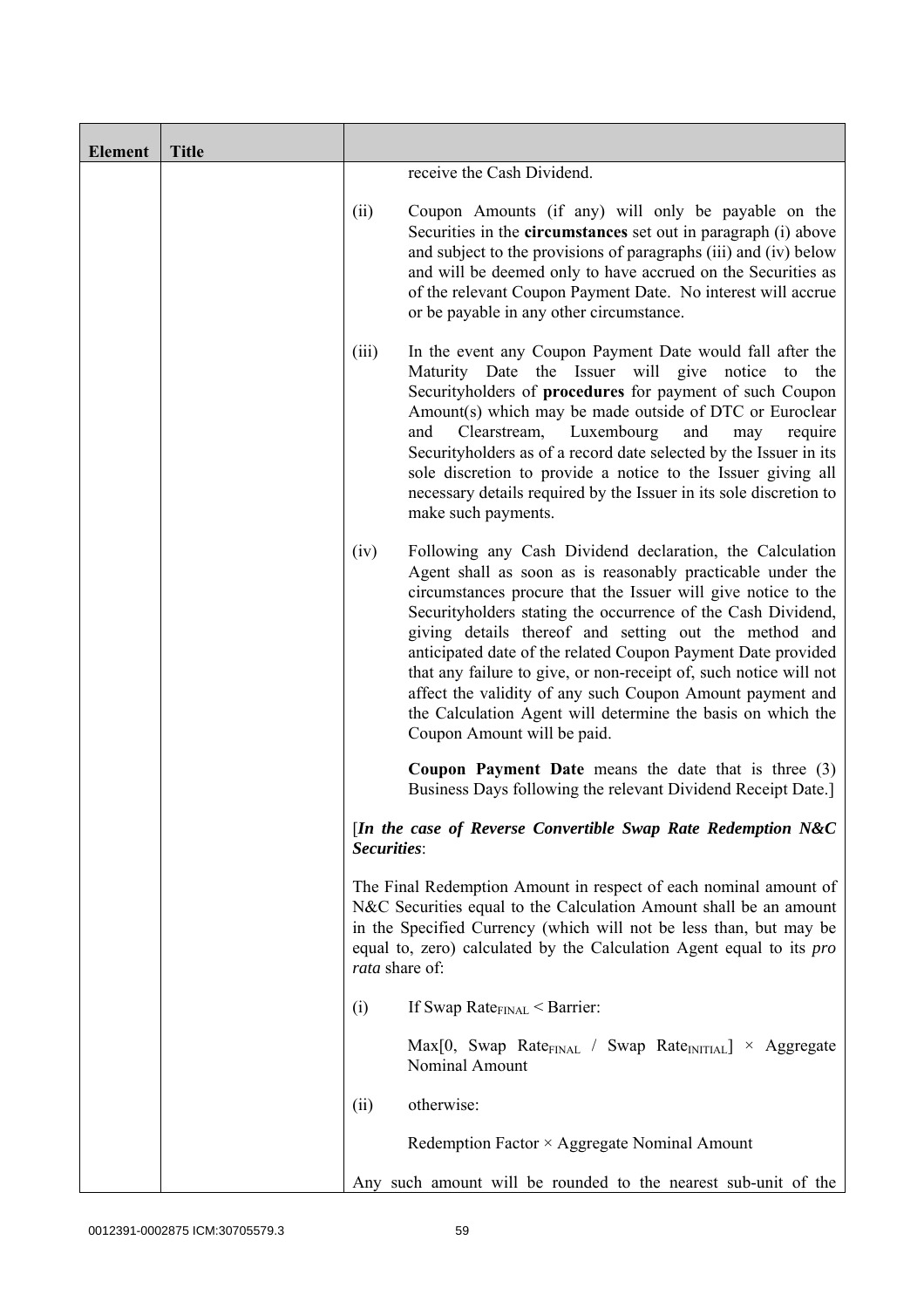| <b>Element</b> | <b>Title</b> |                                                                                                                                                                                                                                                                                                                                                      |
|----------------|--------------|------------------------------------------------------------------------------------------------------------------------------------------------------------------------------------------------------------------------------------------------------------------------------------------------------------------------------------------------------|
|                |              | relevant Specified Currency, half of any such sub-unit being rounded<br>upwards or otherwise in accordance with applicable market<br>convention.                                                                                                                                                                                                     |
|                |              | Where:                                                                                                                                                                                                                                                                                                                                               |
|                |              | <b>Barrier</b> means $\lceil \bullet \rceil$ per cent.;                                                                                                                                                                                                                                                                                              |
|                |              | <b>Designated Maturity means, in respect of the Reference Swap Rate,</b><br>$\lceil \bullet \rceil;$                                                                                                                                                                                                                                                 |
|                |              | Floating Rate Option means, in respect of the Reference Swap Rate,<br>$[\bullet]$ ;                                                                                                                                                                                                                                                                  |
|                |              | Redemption Factor means [ $\bullet$ ] per cent.;                                                                                                                                                                                                                                                                                                     |
|                |              | <b>Reference Swap Rate</b> means the [specify relevant swap rate];                                                                                                                                                                                                                                                                                   |
|                |              | <b>Reset Date</b> means, in respect of the Reference Swap Rate, $[•]$ ;                                                                                                                                                                                                                                                                              |
|                |              | Swap Rate <sub>FINAL</sub> means the rate determined under the floating rate<br>N&C Security provisions as though the Reference Swap Rate was a<br>floating rate to which ISDA Determination applied and on the basis of<br>the Floating Rate Option, the Designated Maturity and the Reset Date<br>specified in respect of the Reference Swap Rate; |
|                |              | <b>Swap Rate</b> <sub>INITIAL</sub> means $\lceil \bullet \rceil$ ; and                                                                                                                                                                                                                                                                              |
|                |              | <b>Valuation Date</b> means $[\bullet]$ , provided that, if such Valuation Date<br>would fall on a day which is not a Business Day, then such Valuation<br>Date shall be postponed to the next day which is a Business Day.]                                                                                                                         |
|                |              | [In the case of Geared Put Swap Rate Redemption N&C Securities:                                                                                                                                                                                                                                                                                      |
|                |              | The Final Redemption Amount in respect of each nominal amount of<br>N&C Securities equal to the Calculation Amount shall be an amount<br>in the Specified Currency (which will not be less than, but may be<br>equal to, zero) calculated by the Calculation Agent equal to its pro<br>rata share of:                                                |
|                |              | (i)<br>If Swap Rate $_{\text{FINAL}}$ < Barrier:                                                                                                                                                                                                                                                                                                     |
|                |              | Max[0, Swap Rate <sub>FINAL</sub> / Gearing Factor $\times$ Swap Rate <sub>INITIAL</sub> ] $\times$<br><b>Aggregate Nominal Amount</b>                                                                                                                                                                                                               |
|                |              | otherwise:<br>(ii)                                                                                                                                                                                                                                                                                                                                   |
|                |              | Redemption Factor × Aggregate Nominal Amount                                                                                                                                                                                                                                                                                                         |
|                |              | Any such amount will be rounded to the nearest sub-unit of the<br>relevant Specified Currency, half of any such sub-unit being rounded<br>otherwise in<br>accordance with applicable market<br>upwards or                                                                                                                                            |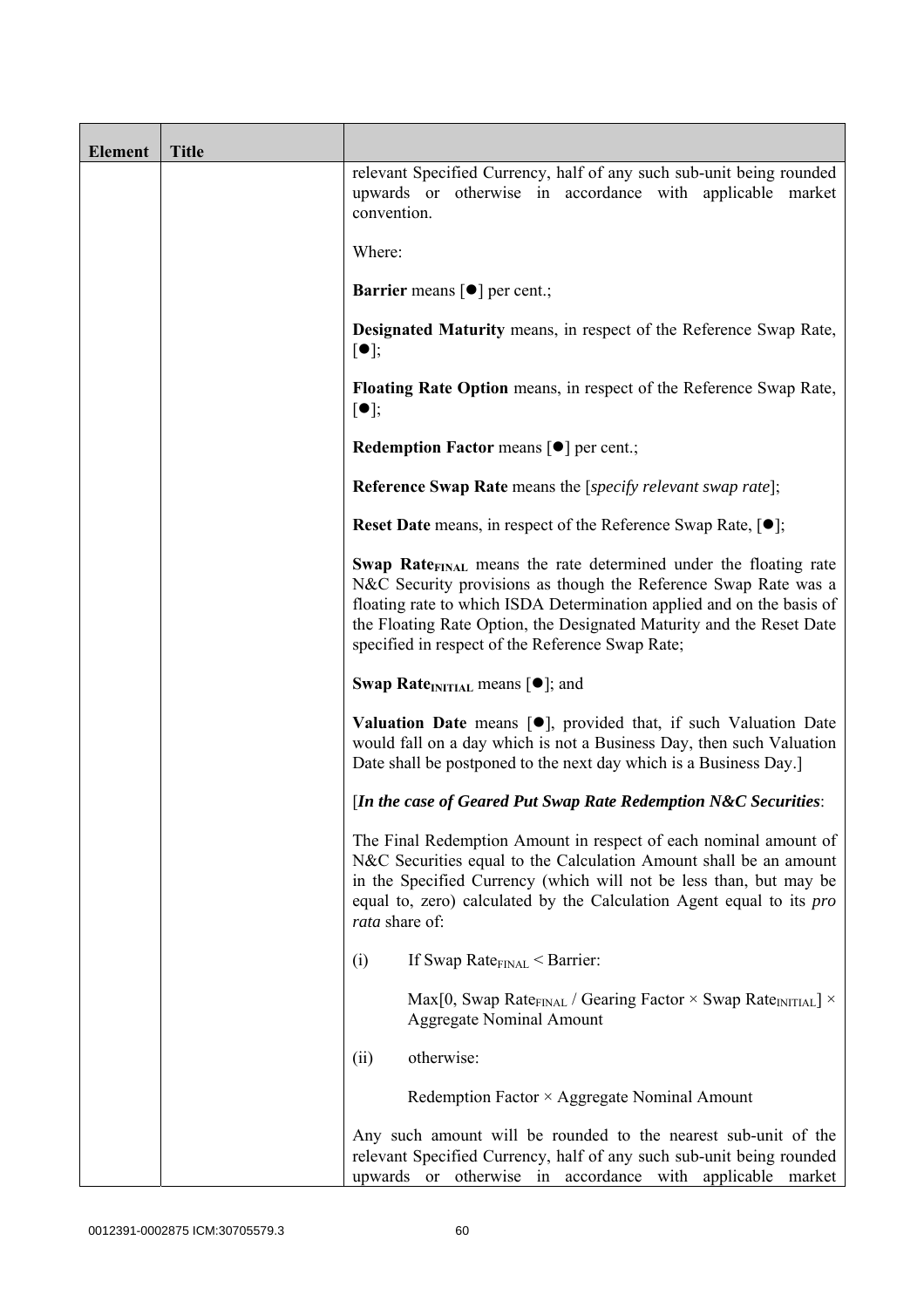| <b>Element</b> | <b>Title</b> |                                                                                                                                                                                                                                                                                                                                                      |
|----------------|--------------|------------------------------------------------------------------------------------------------------------------------------------------------------------------------------------------------------------------------------------------------------------------------------------------------------------------------------------------------------|
|                |              | convention.                                                                                                                                                                                                                                                                                                                                          |
|                |              | Where:                                                                                                                                                                                                                                                                                                                                               |
|                |              | <b>Barrier</b> means the rate calculated by the Calculation Agent equal to<br>the product of (a) the Barrier Factor and (b) Swap Rate $_{\text{INITIAL}}$ ;                                                                                                                                                                                          |
|                |              | <b>Barrier Factor means [<math>\bullet</math>] per cent.;</b>                                                                                                                                                                                                                                                                                        |
|                |              | Designated Maturity means, in respect of the Reference Swap Rate,<br>$[\bullet]$ ;                                                                                                                                                                                                                                                                   |
|                |              | Floating Rate Option means, in respect of the Reference Swap Rate,<br>$[\bullet]$ ;                                                                                                                                                                                                                                                                  |
|                |              | Gearing Factor means [ $\bullet$ ] per cent.;                                                                                                                                                                                                                                                                                                        |
|                |              | Redemption Factor means [ $\bullet$ ] per cent.;                                                                                                                                                                                                                                                                                                     |
|                |              | <b>Reference Swap Rate</b> means the [specify relevant swap rate];                                                                                                                                                                                                                                                                                   |
|                |              | <b>Reset Date</b> means, in respect of the Reference Swap Rate, $[•]$ ;                                                                                                                                                                                                                                                                              |
|                |              | Swap Rate <sub>FINAL</sub> means the rate determined under the floating rate<br>N&C Security provisions as though the Reference Swap Rate was a<br>floating rate to which ISDA Determination applied and on the basis of<br>the Floating Rate Option, the Designated Maturity and the Reset Date<br>specified in respect of the Reference Swap Rate; |
|                |              | <b>Swap Rate</b> <sub>INITIAL</sub> means $[\bullet]$ ; and                                                                                                                                                                                                                                                                                          |
|                |              | <b>Valuation Date</b> means $[\bullet]$ , provided that, if such Valuation Date<br>would fall on a day which is not a Business Day, then such Valuation<br>Date shall be postponed to the next day which is a Business Day.]                                                                                                                         |
|                |              | [In the case of FX Basket Knock-Out W&C Securities: Each<br>Security entitles its holder in respect of an actual exercise date, upon<br>due exercise, to receive from the Issuer on the Settlement Date a Cash<br>Settlement Amount calculated by the Calculation Agent (which shall<br>not be less than zero) equal to:                             |
|                |              | if the Continuous Knock-Out Condition has been met, zero; or<br>(a)                                                                                                                                                                                                                                                                                  |
|                |              | (b)<br>if the Continuous Knock-Out Condition has not been met, the<br>Notional Amount per W&C Security multiplied by a<br>percentage calculated by the Calculation Agent in accordance<br>with the following formula:                                                                                                                                |
|                |              | Leverage $\times$ Max $\left 0_i\sum_{i=1}^{n} w_i \times \frac{X_i - Y_i}{Z_i}\right $                                                                                                                                                                                                                                                              |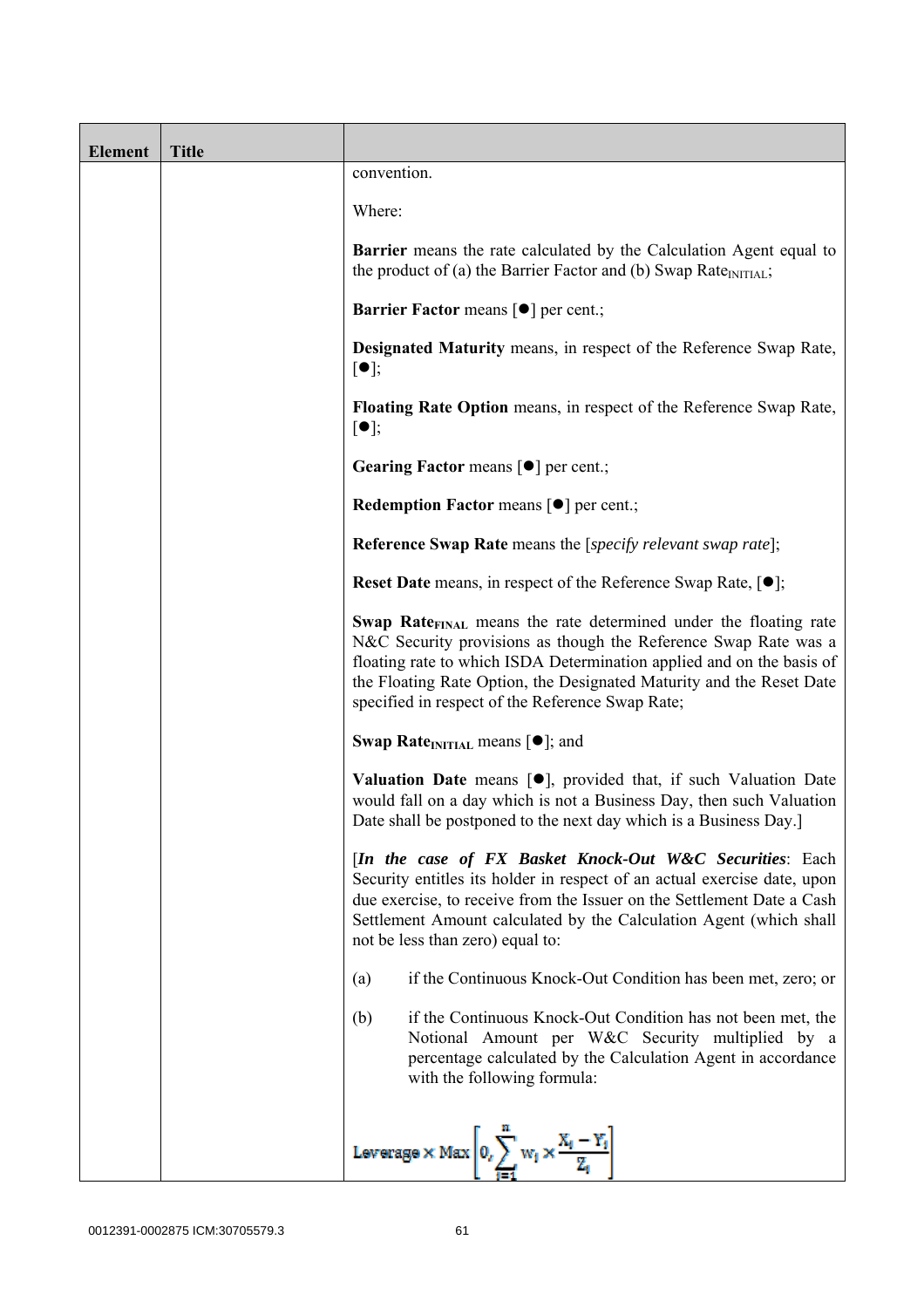| <b>Element</b> | <b>Title</b> |                                                                                                                                                                                                                                                                                                                                                                                                                                                                                                                                                                                                                                                       |
|----------------|--------------|-------------------------------------------------------------------------------------------------------------------------------------------------------------------------------------------------------------------------------------------------------------------------------------------------------------------------------------------------------------------------------------------------------------------------------------------------------------------------------------------------------------------------------------------------------------------------------------------------------------------------------------------------------|
|                |              | Any amount determined pursuant to the above, if not an amount in the<br>Specified Currency, will be converted into the Specified Currency at<br>the Exchange Rate. The Cash Settlement Amount will be rounded to<br>the nearest two decimal places (or, in the case of Japanese Yen, the<br>nearest whole unit) in the relevant Specified Currency, 0.005 (or, in<br>the case of Japanese Yen, half a unit) being rounded upwards, with<br>W&C Securities exercised at the same time by the same<br>Securityholder being aggregated for the purpose of determining the<br>aggregate Cash Settlement Amounts payable in respect of such<br>Securities. |
|                |              | Where:                                                                                                                                                                                                                                                                                                                                                                                                                                                                                                                                                                                                                                                |
|                |              | Alternate Currency Pair means [specify Alternate Currency Pairs in<br>form of [insert first currency]/[insert second currency]] (repeat in<br>respect of each Alternate Currency Pair).                                                                                                                                                                                                                                                                                                                                                                                                                                                               |
|                |              | Barrier Start Date means [ $\bullet$ ].                                                                                                                                                                                                                                                                                                                                                                                                                                                                                                                                                                                                               |
|                |              | Continuous Knock-Out Condition means at any time on any<br>Observation Date during any Weekly Observation Interval falling<br>within the period commencing on and including 7:00 am London time<br>on the Barrier Start Date and ending on and including 4:00 pm<br>London time on the Observation Cut-off Date, any Settlement Rate in<br>respect of any Currency Pair is equal to or less than the Knock-Out<br>Level in respect of such Currency Pair, as determined by the<br>Calculation Agent.                                                                                                                                                  |
|                |              | <b>Currency Pair</b> means [specify Currency Pairs in form of [insert first]<br>currency]/[insert second currency]] (repeat for each Currency Pair).                                                                                                                                                                                                                                                                                                                                                                                                                                                                                                  |
|                |              | <b>Exchange Rate</b> means the spot rate of exchange between the currency<br>in which the Notional Amount is denominated (the Notional Amount<br>Currency) and the Settlement Currency expressed as the number of<br>units (or part units) of the relevant Notional Amount Currency for<br>which one unit of the relevant Settlement Currency can be exchanged)<br>or on the basis of such other applicable market convention as the<br>Calculation Agent determines appropriate.                                                                                                                                                                     |
|                |              | <b>Exercise Price</b> means $\lceil \bullet \rceil$ ( <i>specify for each Currency Pair</i> ).                                                                                                                                                                                                                                                                                                                                                                                                                                                                                                                                                        |
|                |              | First Relevant Currency means [ $\bullet$ ] (specify for each Currency<br>Pair).                                                                                                                                                                                                                                                                                                                                                                                                                                                                                                                                                                      |
|                |              | <b>FX Price Source</b> means $\lceil \bullet \rceil$ (specify for each Currency Pair and each<br>Alternate Currency Pair).                                                                                                                                                                                                                                                                                                                                                                                                                                                                                                                            |
|                |              | i means each Currency Pair.                                                                                                                                                                                                                                                                                                                                                                                                                                                                                                                                                                                                                           |
|                |              | Knock-Out Level means (specify for each Currency Pair).                                                                                                                                                                                                                                                                                                                                                                                                                                                                                                                                                                                               |
|                |              | Leverage means $\lceil \bullet \rceil$ .                                                                                                                                                                                                                                                                                                                                                                                                                                                                                                                                                                                                              |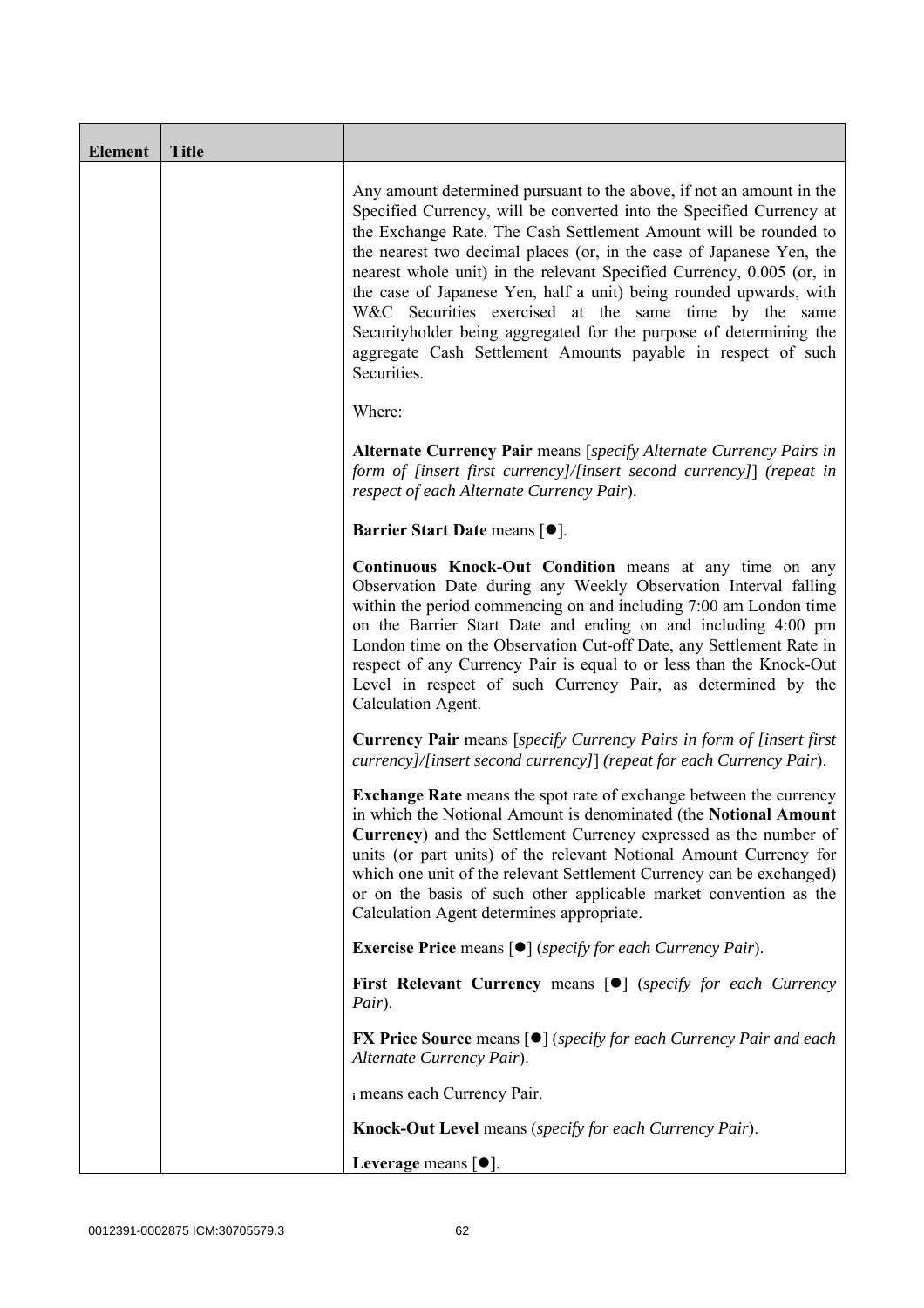| <b>Element</b> | <b>Title</b> |                                                                                                                                                                                                                                                                                                                                                                                                                                                                                                                                                                                                                                                                                                                                                                                                                                                   |
|----------------|--------------|---------------------------------------------------------------------------------------------------------------------------------------------------------------------------------------------------------------------------------------------------------------------------------------------------------------------------------------------------------------------------------------------------------------------------------------------------------------------------------------------------------------------------------------------------------------------------------------------------------------------------------------------------------------------------------------------------------------------------------------------------------------------------------------------------------------------------------------------------|
|                |              | Max followed by a series of amounts inside brackets, means<br>whichever is the greater of the amounts separated by a comma inside<br>those brackets.                                                                                                                                                                                                                                                                                                                                                                                                                                                                                                                                                                                                                                                                                              |
|                |              | n means the number of Currency Pairs to which the W&C Securities<br>relate.                                                                                                                                                                                                                                                                                                                                                                                                                                                                                                                                                                                                                                                                                                                                                                       |
|                |              | <b>Observation Cut-Off Date means <math>[•]</math>.</b>                                                                                                                                                                                                                                                                                                                                                                                                                                                                                                                                                                                                                                                                                                                                                                                           |
|                |              | <b>Observation Date means <math>\lceil \bullet \rceil</math>.</b>                                                                                                                                                                                                                                                                                                                                                                                                                                                                                                                                                                                                                                                                                                                                                                                 |
|                |              | Reference Exchange Rate means, in respect of a Currency Pair, the<br>spot exchange rate for the First Relevant Currency quoted against the<br>Second Relevant Currency expressed as the number of units of the<br>First Relevant Currency quoted per one unit of the Second Relevant<br>Currency.                                                                                                                                                                                                                                                                                                                                                                                                                                                                                                                                                 |
|                |              | <b>Relevant Currency</b> means each currency comprising a Currency Pair<br>and any references to the conversion of one Relevant Currency to<br>another shall be construed as applying in relation to a Currency Pair.                                                                                                                                                                                                                                                                                                                                                                                                                                                                                                                                                                                                                             |
|                |              | Relevant Time means the time at which the relevant Settlement Rate is<br>determined.                                                                                                                                                                                                                                                                                                                                                                                                                                                                                                                                                                                                                                                                                                                                                              |
|                |              | Second Relevant Currency means [ $\bullet$ ] (specify for each Currency<br>Pair).                                                                                                                                                                                                                                                                                                                                                                                                                                                                                                                                                                                                                                                                                                                                                                 |
|                |              | Settlement Rate means, in respect of a Currency Pair and an<br>Observation Date or the Valuation Date, the Reference Exchange Rate<br>for that Currency Pair on such Observation Date or Valuation Date at<br>the Relevant Time or Valuation Time respectively as determined by<br>the Calculation Agent by reference to the Settlement Rate Option for<br>that Currency Pair (and such determination may be made, without<br>limitation, with such adjustments as are, at the discretion of the<br>Calculation Agent, necessary to the published quoting conventions<br>and/or implying the Reference Exchange Rate from more than one<br>Settlement Rate Option) unless any applicable disruption event exists<br>or occurs, in which case, the relevant Settlement Rate for that<br>Currency Pair will be determined by the Calculation Agent. |
|                |              | Settlement Rate Option means, in respect of a Currency Pair and an<br>Observation Date or the Valuation Date, the rate published for the<br>Currency Pair fixing rate on the FX Price Source for that Currency<br>Pair at or about (i) the Relevant Time on such Observation Date or,<br>(ii) the Valuation Time on the Valuation Date or, if Alternate<br>Currency Pairs are specified for the relevant Currency Pair, the<br>Reference Exchange Rate will be implied from more than one<br>Settlement Rate Option by determining the rate for each Alternate<br>Currency Pair for that Currency Pair, published for the Alternate<br>Currency Pair fixing rate on the FX Price Source for that Alternate<br>Currency Pair at or about (i) the Relevant Time on such Observation<br>Date or (ii) the Valuation Time on the Valuation Date.       |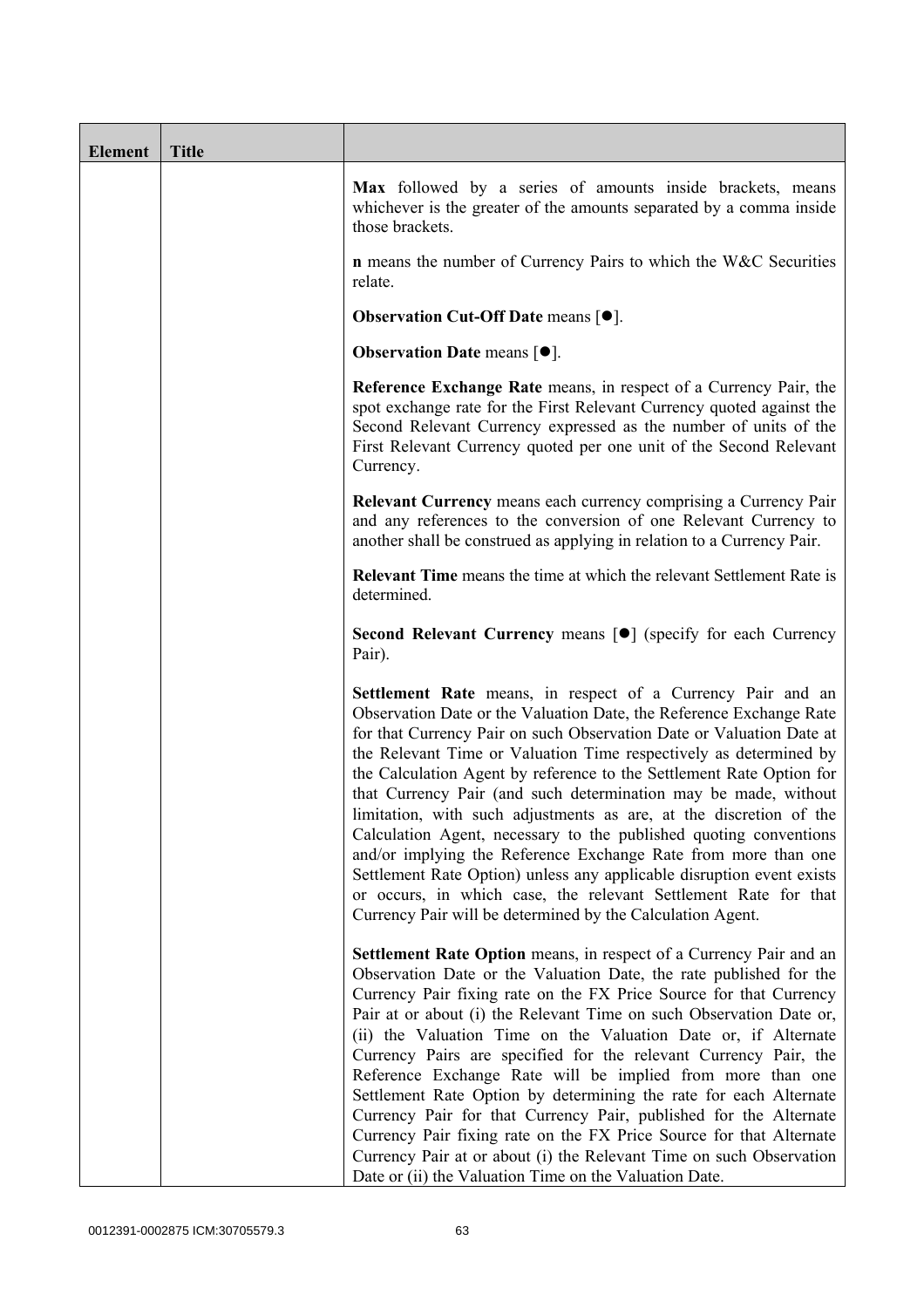| <b>Element</b> | <b>Title</b> |                                                                                                                                                                                                                                                                                                                                                                                                                                                                                                  |
|----------------|--------------|--------------------------------------------------------------------------------------------------------------------------------------------------------------------------------------------------------------------------------------------------------------------------------------------------------------------------------------------------------------------------------------------------------------------------------------------------------------------------------------------------|
|                |              | <b>Trade Date means <math>\lceil \bullet \rceil</math>.</b>                                                                                                                                                                                                                                                                                                                                                                                                                                      |
|                |              | Valuation Date means $[•]$ .                                                                                                                                                                                                                                                                                                                                                                                                                                                                     |
|                |              | Valuation Time means $[•]$ .                                                                                                                                                                                                                                                                                                                                                                                                                                                                     |
|                |              | Weekly Observation Interval means the period between 5:00 am<br>Sydney time on each Monday and 5:00 pm New York City time on<br>the immediately succeeding Friday (inclusive).                                                                                                                                                                                                                                                                                                                   |
|                |              | $w_i$ means [specify the weighting of each Currency Pair (being a<br>number less than or equal to 1)].                                                                                                                                                                                                                                                                                                                                                                                           |
|                |              | $X_i$ means, in respect of a Currency Pair, the [Exercise Price in respect]<br>of such Currency Pair]/[Settlement Rate in respect of such Currency<br>Pair and the Valuation Date].                                                                                                                                                                                                                                                                                                              |
|                |              | $Y_i$ means, in respect of a Currency Pair, the [Exercise Price in respect]<br>of such Currency Pair]/[Settlement Rate in respect of such Currency<br>Pair and the Valuation Date].                                                                                                                                                                                                                                                                                                              |
|                |              | Z <sub>i</sub> means, in respect of a Currency Pair, the [Exercise Price in respect<br>of such Currency Pair]/[Settlement Rate in respect of such Currency<br>Pair and the Valuation Date]/[1].]                                                                                                                                                                                                                                                                                                 |
|                |              | [In the case of FX Basket Knock-In W&C Securities:                                                                                                                                                                                                                                                                                                                                                                                                                                               |
|                |              | Each Security entitles its holder in respect of an actual exercise date,<br>upon due exercise, to receive from the Issuer on the Settlement Date a<br>Cash Settlement Amount calculated by the Calculation Agent (which<br>shall not be less than zero) equal to:                                                                                                                                                                                                                                |
|                |              | if the Continuous Knock-In Condition has been met, zero; or<br>(a)                                                                                                                                                                                                                                                                                                                                                                                                                               |
|                |              | (b)<br>if the Continuous Knock-In Condition has not been met, the<br>Notional Amount per Security multiplied by an amount<br>calculated by the Calculation Agent in accordance with the<br>following formula:                                                                                                                                                                                                                                                                                    |
|                |              | Leverage $\times$ Max $\left  0, \sum_{i=1}^{m} w_i \times \frac{X_i - Y_i}{Z_i} \right $                                                                                                                                                                                                                                                                                                                                                                                                        |
|                |              | Any amount determined pursuant to the above, if not an amount in the<br>Specified Currency, will be converted into the Specified Currency at<br>the Exchange Rate. The Cash Settlement Amount will be rounded to<br>the nearest two decimal places (or, in the case of Japanese Yen, the<br>nearest whole unit) in the relevant Specified Currency, 0.005 (or, in<br>the case of Japanese Yen, half a unit) being rounded upwards, with<br>W&C Securities exercised at the same time by the same |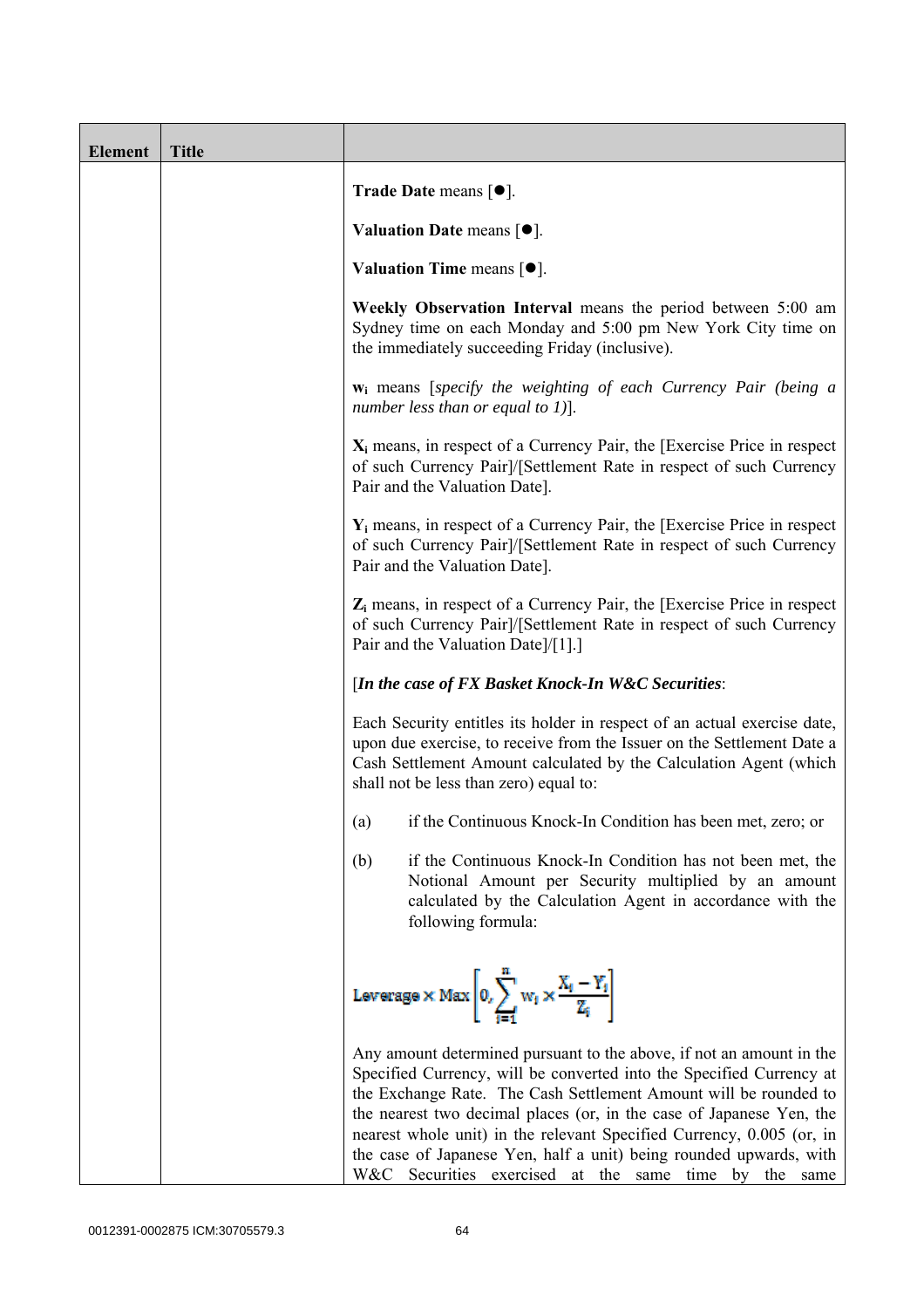| <b>Element</b> | <b>Title</b> |                                                                                                                                                                                                                                                                                                                                                                                                                                                                                               |
|----------------|--------------|-----------------------------------------------------------------------------------------------------------------------------------------------------------------------------------------------------------------------------------------------------------------------------------------------------------------------------------------------------------------------------------------------------------------------------------------------------------------------------------------------|
|                |              | Securityholder being aggregated for the purpose of determining the<br>aggregate Cash Settlement Amounts payable in respect of such<br>Securities.                                                                                                                                                                                                                                                                                                                                             |
|                |              | Where:                                                                                                                                                                                                                                                                                                                                                                                                                                                                                        |
|                |              | Alternate Currency Pair means [specify Alternate Currency Pairs in<br>form of [specify first currency]/[specify second currency]] (repeat in<br>respect of each Alternate Currency Pair).                                                                                                                                                                                                                                                                                                     |
|                |              | Continuous Knock-In Condition means at any time on any<br>Observation Date during any Weekly Observation Interval falling<br>within the period commencing on and including 7:00 am London time<br>on the Trade Date and ending on and including 4:00 pm London time<br>on the Observation Cut-Off Date, the Settlement Rate in respect of<br>any Currency Pair is equal to or greater than the Knock-In Level in<br>respect of such Currency Pair, as determined by the Calculation<br>Agent. |
|                |              | <b>Currency Pair</b> means [specify Currency Pairs in form of [insert first<br>currency]/[insert second currency]] (repeat for each Currency Pair).                                                                                                                                                                                                                                                                                                                                           |
|                |              | <b>Exchange Rate</b> means the spot rate of exchange between the currency<br>in which the Notional Amount is denominated (the Notional Amount<br>Currency) and the Settlement Currency expressed as the number of<br>units (or part units) of the relevant Notional Amount Currency for<br>which one unit of the relevant Settlement Currency can be exchanged)<br>or on the basis of such other applicable market convention as the<br>Calculation Agent determines appropriate.             |
|                |              | <b>Exercise Price</b> means: $\lceil \bullet \rceil$ ( <i>specify for each Currency Pair</i> ).                                                                                                                                                                                                                                                                                                                                                                                               |
|                |              | First Relevant Currency means [ $\bullet$ ] (specify for each Currency Pair).                                                                                                                                                                                                                                                                                                                                                                                                                 |
|                |              | <b>FX Price Source</b> means $\lceil \bullet \rceil$ (specify for each Currency Pair and each<br>Alternate Currency Pair).                                                                                                                                                                                                                                                                                                                                                                    |
|                |              | i means each Currency Pair.                                                                                                                                                                                                                                                                                                                                                                                                                                                                   |
|                |              | <b>Knock-In Level means <math>\lceil \bullet \rceil</math> (specify for each Currency Pair).</b>                                                                                                                                                                                                                                                                                                                                                                                              |
|                |              | Leverage means $[•]$ .                                                                                                                                                                                                                                                                                                                                                                                                                                                                        |
|                |              | Max followed by a series of amounts inside brackets, means<br>whichever is the greater of the amounts separated by a comma inside<br>those brackets.                                                                                                                                                                                                                                                                                                                                          |
|                |              | <b>n</b> means the number of Currency Pairs to which the W&C Securities<br>relate.                                                                                                                                                                                                                                                                                                                                                                                                            |
|                |              | <b>Observation Cut-Off Date means [<math>\bullet</math>].</b>                                                                                                                                                                                                                                                                                                                                                                                                                                 |
|                |              | Observation Date means [ $\bullet$ ].                                                                                                                                                                                                                                                                                                                                                                                                                                                         |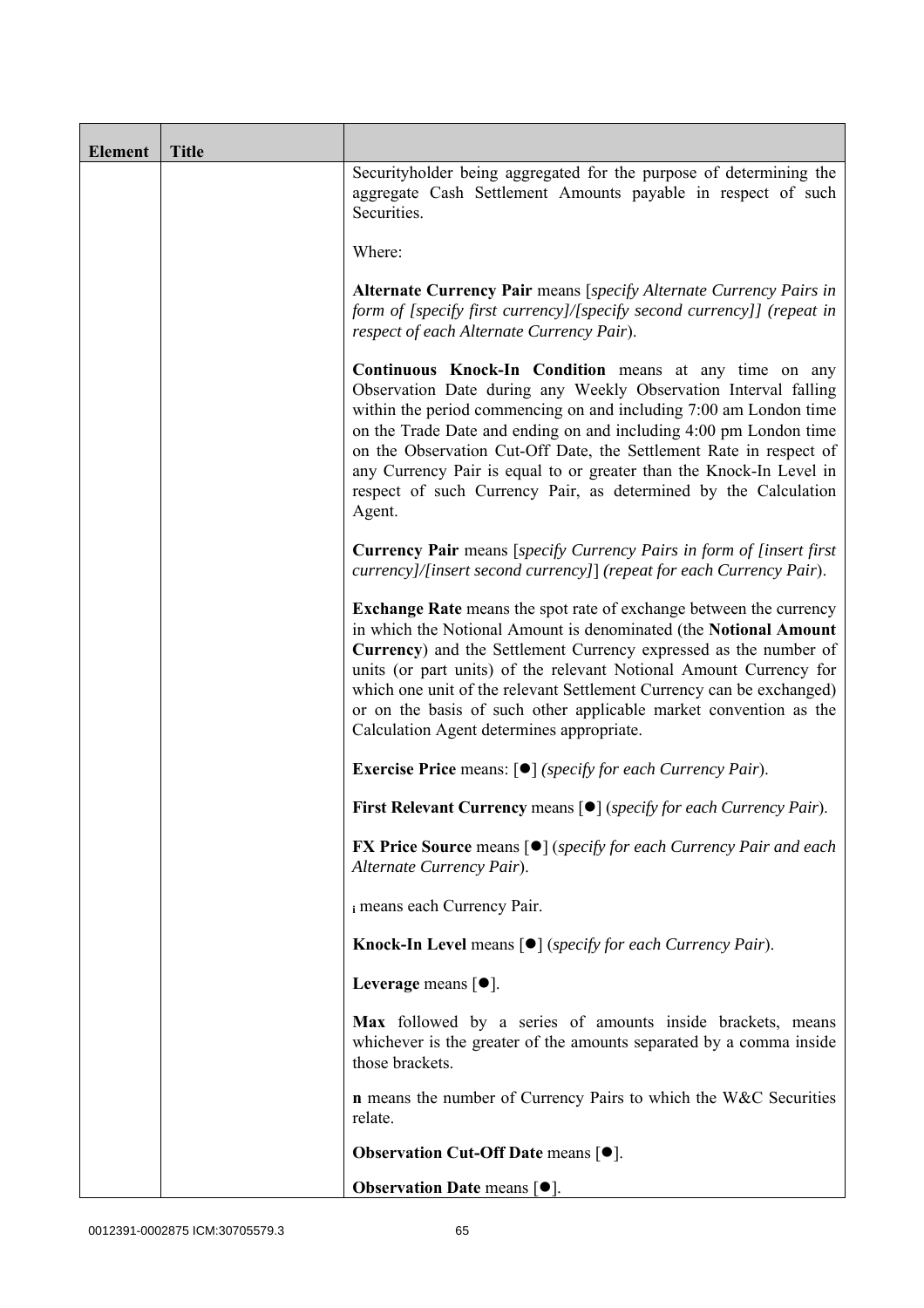| <b>Element</b> | <b>Title</b> |                                                                                                                                                                                                                                                                                                                                                                                                                                                                                                                                                                                                                                                                                                                                                                                                                                                   |
|----------------|--------------|---------------------------------------------------------------------------------------------------------------------------------------------------------------------------------------------------------------------------------------------------------------------------------------------------------------------------------------------------------------------------------------------------------------------------------------------------------------------------------------------------------------------------------------------------------------------------------------------------------------------------------------------------------------------------------------------------------------------------------------------------------------------------------------------------------------------------------------------------|
|                |              | Reference Exchange Rate means, in respect of a Currency Pair, the<br>spot exchange rate for the First Relevant Currency quoted against the<br>Second Relevant Currency expressed as the number of units of the<br>First Relevant Currency quoted per one unit of the Second Relevant<br>Currency.                                                                                                                                                                                                                                                                                                                                                                                                                                                                                                                                                 |
|                |              | <b>Relevant Currency</b> means each currency comprising a Currency Pair<br>and any references to the conversion of one Relevant Currency to<br>another shall be construed as applying in relation to a Currency Pair.                                                                                                                                                                                                                                                                                                                                                                                                                                                                                                                                                                                                                             |
|                |              | <b>Relevant Time</b> means the time at which the relevant Settlement Rate<br>is determined.                                                                                                                                                                                                                                                                                                                                                                                                                                                                                                                                                                                                                                                                                                                                                       |
|                |              | Second Relevant Currency means [ $\bullet$ ] (specify for each Currency<br>Pair).                                                                                                                                                                                                                                                                                                                                                                                                                                                                                                                                                                                                                                                                                                                                                                 |
|                |              | Settlement Rate means, in respect of a Currency Pair and an<br>Observation Date or the Valuation Date, the Reference Exchange Rate<br>for that Currency Pair on such Observation Date or Valuation Date at<br>the Relevant Time or Valuation Time respectively as determined by<br>the Calculation Agent by reference to the Settlement Rate Option for<br>that Currency Pair (and such determination may be made, without<br>limitation, with such adjustments as are, at the discretion of the<br>Calculation Agent, necessary to the published quoting conventions<br>and/or implying the Reference Exchange Rate from more than one<br>Settlement Rate Option) unless any applicable disruption event exists<br>or occurs, in which case, the relevant Settlement Rate for that<br>Currency Pair will be determined by the Calculation Agent. |
|                |              | Settlement Rate Option means, in respect of a Currency Pair and an<br>Observation Date or the Valuation Date, the rate published for the<br>Currency Pair fixing rate on the FX Price Source for that Currency Pair<br>at or about (i) the Relevant Time on such Observation Date or, (ii) the<br>Valuation Time on the Valuation Date or, if Alternate Currency Pairs are<br>specified for the relevant Currency Pair, the Reference Exchange Rate<br>will be implied from more than one Settlement Rate Option by<br>determining the rate for each Alternate Currency Pair for that Currency<br>Pair, published for the Alternate Currency Pair fixing rate on the FX<br>Price Source for that Alternate Currency Pair at or about (i) the<br>Relevant Time on such Observation Date or (ii) the Valuation Time on<br>the Valuation Date.       |
|                |              | Trade Date means $[•]$ .                                                                                                                                                                                                                                                                                                                                                                                                                                                                                                                                                                                                                                                                                                                                                                                                                          |
|                |              | Valuation Date means $[•]$ .                                                                                                                                                                                                                                                                                                                                                                                                                                                                                                                                                                                                                                                                                                                                                                                                                      |
|                |              | <b>Valuation Time means <math>[•]</math>.</b>                                                                                                                                                                                                                                                                                                                                                                                                                                                                                                                                                                                                                                                                                                                                                                                                     |
|                |              | Weekly Observation Interval means the period between 5:00 am<br>Sydney time on each Monday and 5:00 pm New York City time on<br>the immediately succeeding Friday (inclusive).                                                                                                                                                                                                                                                                                                                                                                                                                                                                                                                                                                                                                                                                    |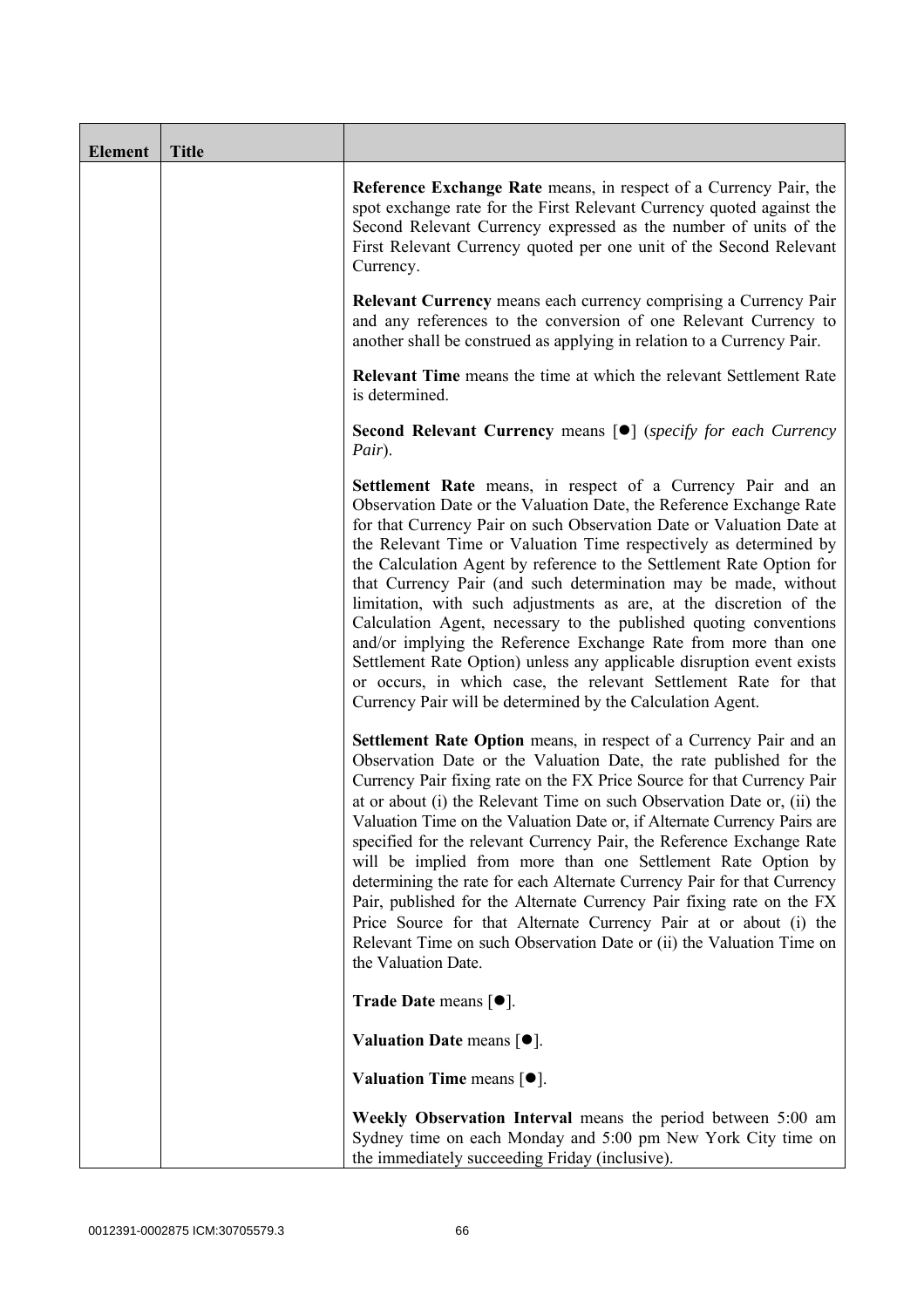| <b>Element</b> | <b>Title</b> |                                                                                                                                                                                                                                                                                                                                                                                                                                                                                                                                                                                                                                                                                    |
|----------------|--------------|------------------------------------------------------------------------------------------------------------------------------------------------------------------------------------------------------------------------------------------------------------------------------------------------------------------------------------------------------------------------------------------------------------------------------------------------------------------------------------------------------------------------------------------------------------------------------------------------------------------------------------------------------------------------------------|
|                |              | <b>w</b> <sub>i</sub> means [specify the weighting of each Currency Pair (being a<br>number less than or equal to $1$ ]                                                                                                                                                                                                                                                                                                                                                                                                                                                                                                                                                            |
|                |              | $X_i$ means, in respect of a Currency Pair, the [Exercise Price in respect<br>of such Currency Pair]/[Settlement Rate in respect of such Currency<br>Pair and the Valuation Date].                                                                                                                                                                                                                                                                                                                                                                                                                                                                                                 |
|                |              | $Y_i$ means, in respect of a Currency Pair, the [Exercise Price in respect<br>of such Currency Pair]/[Settlement Rate in respect of such Currency<br>Pair and the Valuation Date].                                                                                                                                                                                                                                                                                                                                                                                                                                                                                                 |
|                |              | $Z_i$ means, in respect of a Currency Pair, the [Exercise Price in respect<br>of such Currency Pair]/[Settlement Rate in respect of such Currency<br>Pair and the Valuation Date]/[1].]                                                                                                                                                                                                                                                                                                                                                                                                                                                                                            |
|                |              | [In the case of Equity Delta One W&C Securities:                                                                                                                                                                                                                                                                                                                                                                                                                                                                                                                                                                                                                                   |
|                |              | Each Security entitles its holder in respect of an Actual Exercise Date,<br>upon due exercise, to receive from the Issuer on the Settlement Date a<br>Cash Settlement Amount calculated by the Calculation Agent (which<br>shall not be less than zero) equal to:                                                                                                                                                                                                                                                                                                                                                                                                                  |
|                |              | $[V_F x]$ Exchange Rate $]-C$                                                                                                                                                                                                                                                                                                                                                                                                                                                                                                                                                                                                                                                      |
|                |              | The Cash Settlement Amount will be rounded to the nearest two<br>decimal places (or, in the case of Japanese Yen, the nearest whole<br>unit) in the relevant Specified Currency, 0.005 (or, in the case of<br>Japanese Yen, half a unit) being rounded upwards, with Securities<br>exercised at the same time by the same Securityholder being<br>aggregated for the purpose of determining the aggregate Cash<br>Settlement Amounts payable in respect of such Securities.                                                                                                                                                                                                        |
|                |              | Where:                                                                                                                                                                                                                                                                                                                                                                                                                                                                                                                                                                                                                                                                             |
|                |              | $V_F$ means the Final Price.                                                                                                                                                                                                                                                                                                                                                                                                                                                                                                                                                                                                                                                       |
|                |              | C means the Specified Currency equivalent of the Costs as determined<br>by the Calculation Agent using such foreign exchange rate as the<br>Calculation Agent deems appropriate with respect to the relevant<br>$time(s)$ the Costs arise or may arise.                                                                                                                                                                                                                                                                                                                                                                                                                            |
|                |              | Costs means, in respect of a Security, such Security's pro rata share<br>of the total amount of any commissions, costs, expenses, duties, taxes<br>(including but not limited to any capital gains tax or withholding tax),<br>levies, registration fees, custodial fees or other charges which may be<br>required to be made, paid, withheld or deducted by the Issuer and/or<br>any of its affiliates and/or any of their respective nominees as a result<br>of, or in connection with, the Issuer and/or any of its affiliates and/or<br>any of their respective nominees (a) being a direct holder of any<br>Hedging Shares and/or selling and/or realising any Hedging Shares |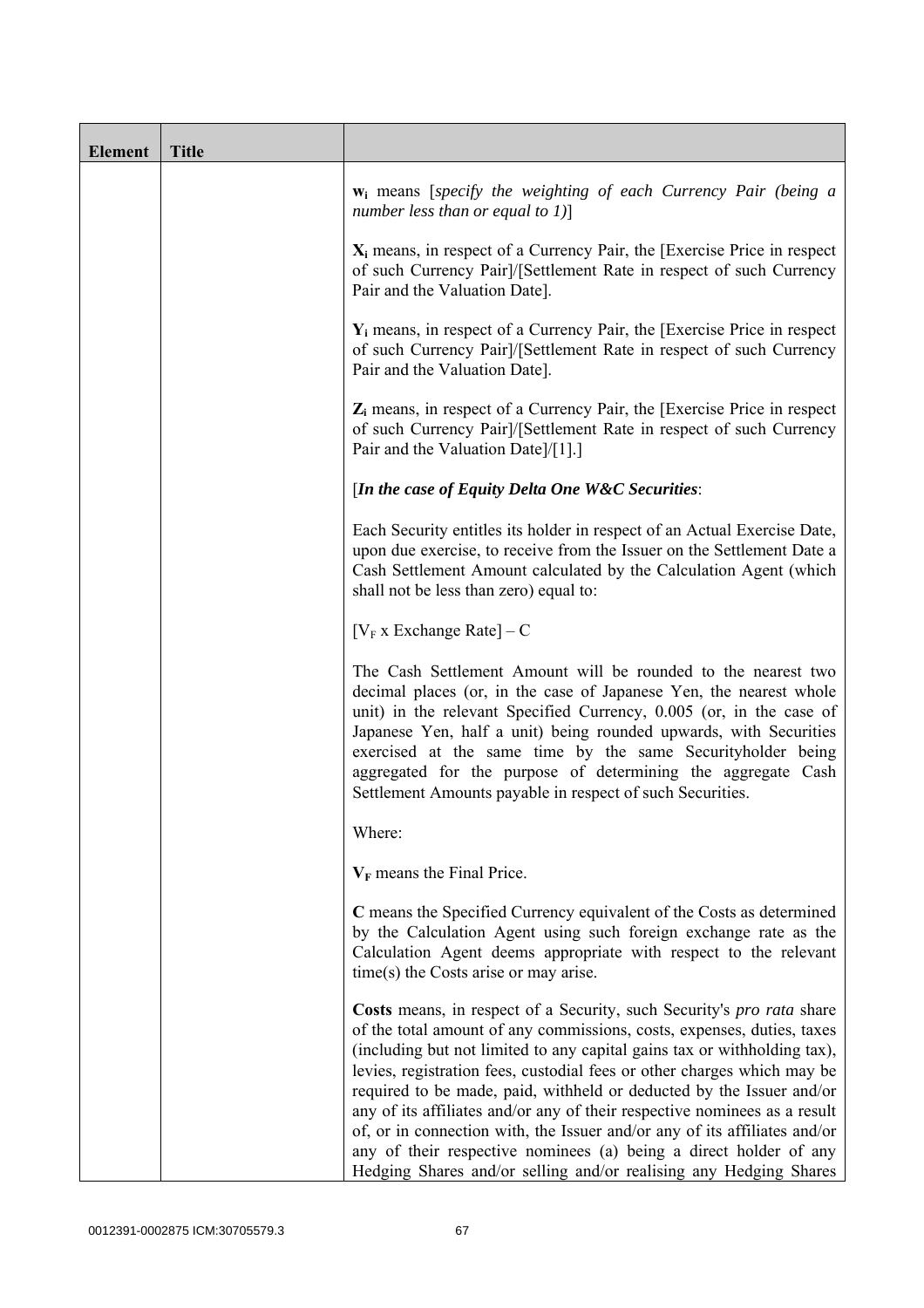| <b>Element</b> | <b>Title</b> |                                                                                                                                                                                                                                                                                                                                                                                                                                                                                                                                                                                                                                                                                                                                                                                                                                                                                                                                                                                                        |
|----------------|--------------|--------------------------------------------------------------------------------------------------------------------------------------------------------------------------------------------------------------------------------------------------------------------------------------------------------------------------------------------------------------------------------------------------------------------------------------------------------------------------------------------------------------------------------------------------------------------------------------------------------------------------------------------------------------------------------------------------------------------------------------------------------------------------------------------------------------------------------------------------------------------------------------------------------------------------------------------------------------------------------------------------------|
|                |              | and/or (b) unwinding any Hedge Position.                                                                                                                                                                                                                                                                                                                                                                                                                                                                                                                                                                                                                                                                                                                                                                                                                                                                                                                                                               |
|                |              | Equity Currency means $[\bullet].$                                                                                                                                                                                                                                                                                                                                                                                                                                                                                                                                                                                                                                                                                                                                                                                                                                                                                                                                                                     |
|                |              | <b>Exchange Rate</b> means (i) the rate of exchange between the Equity<br>Currency and the Specified Currency (expressed as a number of units<br>of the Specified Currency for which a unit of the Equity Currency can<br>be exchanged) determined at or around the Final Valuation Date<br>which the Calculation Agent determines appropriate in its sole<br>discretion, or (ii) where the Equity Currency is the same as the<br>Specified Currency, one.                                                                                                                                                                                                                                                                                                                                                                                                                                                                                                                                             |
|                |              | <b>Final Valuation Date means <math>\lceil \bullet \rceil</math>.</b>                                                                                                                                                                                                                                                                                                                                                                                                                                                                                                                                                                                                                                                                                                                                                                                                                                                                                                                                  |
|                |              | <b>Hedge Position</b> means any Product that the Issuer and/or any of its<br>Affiliates and/or any of their respective nominees (a) enters into as a<br>result of being the direct holder of the Hedging Shares and/or selling<br>and/or realising the Hedging Shares, or (b) would have entered into if<br>they were to fully hedge the market, equity or other price risk of the<br>Issuer entering into and performing its obligations with respect to the<br>W&C Securities, using such Products as may be determined by the<br>Calculation Agent.                                                                                                                                                                                                                                                                                                                                                                                                                                                 |
|                |              | Hedging Shares means the number of shares that the Calculation<br>Agent deems necessary to hedge the equity or other price risk of the<br>Issuer entering into and performing its obligations with respect to the<br>relevant Securities.                                                                                                                                                                                                                                                                                                                                                                                                                                                                                                                                                                                                                                                                                                                                                              |
|                |              | Product means an exchange traded fund, share, an instrument<br>representing such exchange traded fund or share (including, without<br>limitation, participation notes), futures contracts or exchange-traded<br>options commonly used to hedge the issuance or sale of a security that<br>is linked to the Hedging Shares.                                                                                                                                                                                                                                                                                                                                                                                                                                                                                                                                                                                                                                                                             |
|                |              | Valuation Date means the Final Valuation Date.                                                                                                                                                                                                                                                                                                                                                                                                                                                                                                                                                                                                                                                                                                                                                                                                                                                                                                                                                         |
|                |              | <b>Cash Dividends</b>                                                                                                                                                                                                                                                                                                                                                                                                                                                                                                                                                                                                                                                                                                                                                                                                                                                                                                                                                                                  |
|                |              | Following the declaration by a share issuer of a cash dividend<br>(i)<br>(other than any dividend or portion thereof that the Calculation<br>Agent determines to be an extraordinary dividend) (each a<br>Cash Dividend) in respect of which the In-dividend Date (as<br>defined below) falls in the period from and including the Trade<br>Date to but excluding the originally scheduled Final Valuation<br>Date without regard to any scheduled trading day or disrupted<br>day adjustment (the Dividend Period), the Issuer will pay a<br>Coupon Amount in respect of each Security on the related Coupon<br>Payment Date (as defined below). Each such Coupon Amount<br>will equal the amount of such Cash Dividend declared in<br>relation to one share (less (a) all withholding taxes, if any,<br>including, but without limitation, those that would have been<br>withheld in relation to the payment of such cash dividend to a<br>foreign investor and (b) any other expenses or deductions |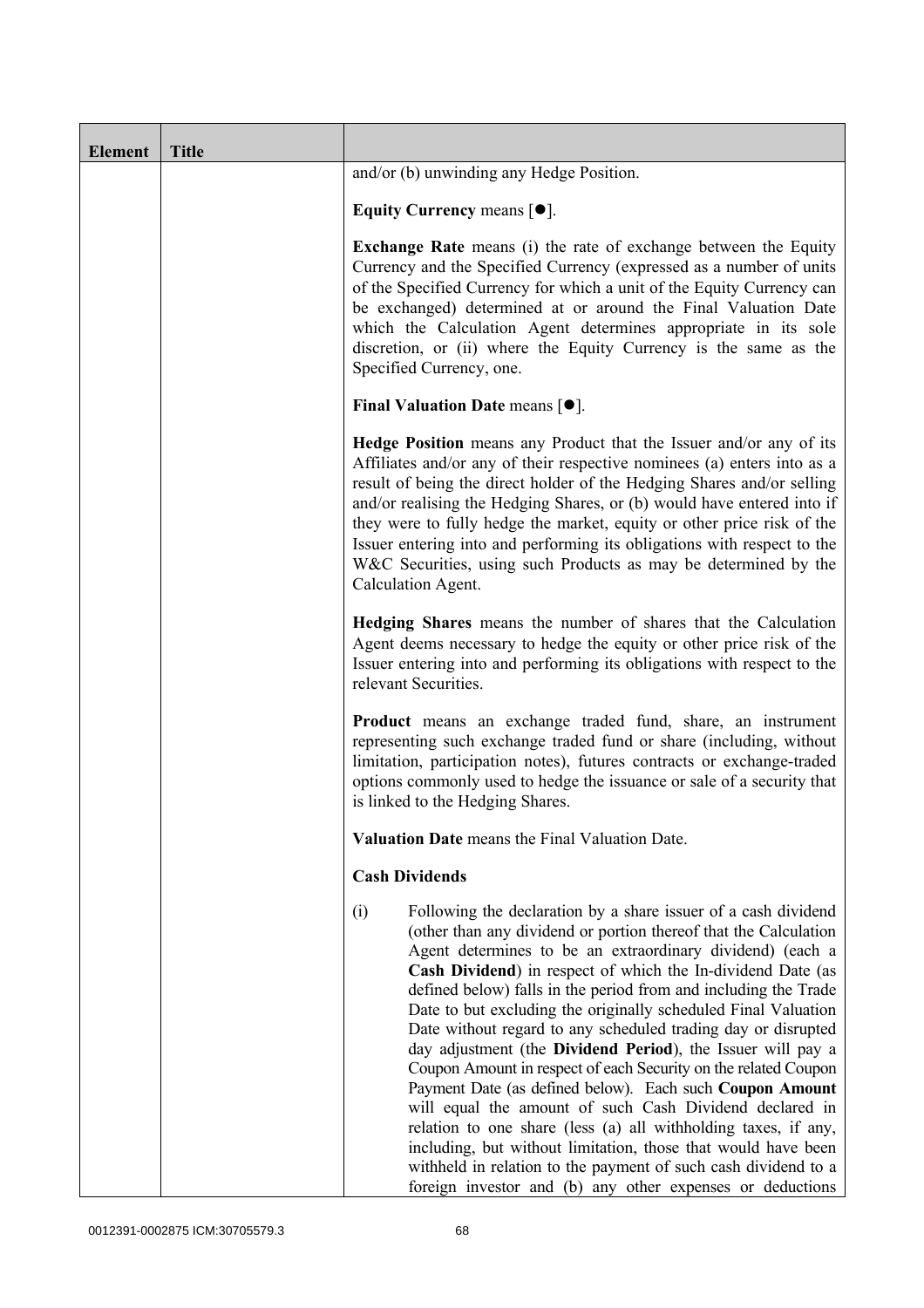| <b>Element</b> | <b>Title</b> |       |                                                                                                                                                                                                                                                                                                                                                                                                                                                                                                                                                                                                                  |
|----------------|--------------|-------|------------------------------------------------------------------------------------------------------------------------------------------------------------------------------------------------------------------------------------------------------------------------------------------------------------------------------------------------------------------------------------------------------------------------------------------------------------------------------------------------------------------------------------------------------------------------------------------------------------------|
|                |              |       | which would apply to or be made in relation to the payment of<br>such cash dividend to a foreign investor all determined in the<br>Equity Currency and on a per share basis, <i>multiplied by</i> the<br>Dividend Exchange Rate as defined below).                                                                                                                                                                                                                                                                                                                                                               |
|                |              |       | Dividend Exchange Rate means, in relation to a Cash<br>Dividend, (i) the rate of exchange between the Equity<br>Currency and the Specified Currency (expressed as a number<br>of units of the Specified Currency for which a unit of the<br>Equity Currency can be exchanged) at or around the Dividend<br>Receipt Date, as determined by the Calculation Agent or, (ii)<br>where the Equity Currency is the same as the Specified<br>Currency, one.                                                                                                                                                             |
|                |              |       | Dividend Receipt Date means the date upon which a holder<br>of shares entitled to the relevant Cash Dividend would have<br>received such Cash Dividend according to prevailing market<br>practice, as determined by the Calculation Agent.                                                                                                                                                                                                                                                                                                                                                                       |
|                |              |       | In-dividend Date means, in relation to a Cash Dividend, the<br>final date upon which a purchaser of shares on the exchange<br>would, according to prevailing market practice, be entitled to<br>receive the Cash Dividend.                                                                                                                                                                                                                                                                                                                                                                                       |
|                |              | (ii)  | Coupon Amounts (if any) will only be payable on the<br>Securities in the circumstances set out in paragraph (i) above<br>and subject to the provisions of paragraphs (iii) and (iv) below<br>and will be deemed only to have accrued on the Securities as<br>of the relevant Coupon Payment Date. No interest will accrue<br>or be payable in any other circumstance.                                                                                                                                                                                                                                            |
|                |              | (iii) | In the event any Coupon Payment Date would fall after the<br>Maturity Date the Issuer will give notice to the<br>Security holders of procedures for payment of such Coupon<br>Amount(s) which may be made outside of DTC or Euroclear<br>Luxembourg<br>and<br>Clearstream,<br>and<br>may<br>require<br>Securityholders as of a record date selected by the Issuer in its<br>sole discretion to provide a notice to the Issuer giving all<br>necessary details required by the Issuer in its sole discretion to<br>make such payments.                                                                            |
|                |              | (iv)  | Following any Cash Dividend declaration, the Calculation<br>Agent shall as soon as is reasonably practicable under the<br>circumstances procure that the Issuer will give notice to the<br>Securityholders stating the occurrence of the Cash Dividend,<br>giving details thereof and setting out the method and<br>anticipated date of the related Coupon Payment Date provided<br>that any failure to give, or non-receipt of, such notice will not<br>affect the validity of any such Coupon Amount payment and<br>the Calculation Agent will determine the basis on which the<br>Coupon Amount will be paid. |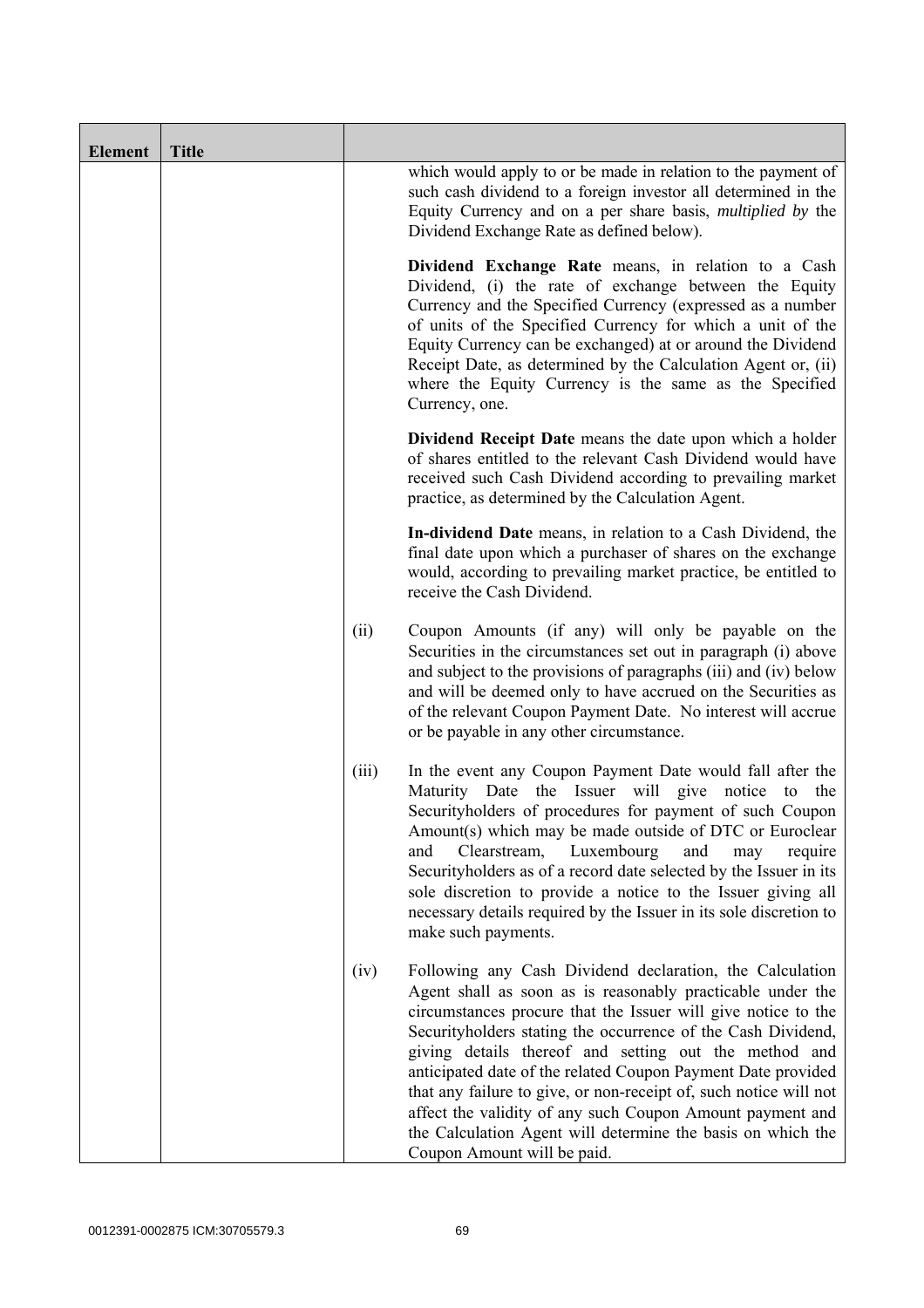| <b>Element</b> | <b>Title</b> |                                                                                                                                                                                                                                                                                                                                                                                                                                                                                                                                                                                                                                                                                                                                                                                                                                                                                                                                                                                                                                                                                                                                                                                                                                                                 |
|----------------|--------------|-----------------------------------------------------------------------------------------------------------------------------------------------------------------------------------------------------------------------------------------------------------------------------------------------------------------------------------------------------------------------------------------------------------------------------------------------------------------------------------------------------------------------------------------------------------------------------------------------------------------------------------------------------------------------------------------------------------------------------------------------------------------------------------------------------------------------------------------------------------------------------------------------------------------------------------------------------------------------------------------------------------------------------------------------------------------------------------------------------------------------------------------------------------------------------------------------------------------------------------------------------------------|
|                |              | <b>Coupon Payment Date</b> means the date that is three $(3)$<br>(v)<br>Business Days following the relevant Dividend Receipt Date.]                                                                                                                                                                                                                                                                                                                                                                                                                                                                                                                                                                                                                                                                                                                                                                                                                                                                                                                                                                                                                                                                                                                            |
|                |              | [In the case of Equity Linked Securities, insert:                                                                                                                                                                                                                                                                                                                                                                                                                                                                                                                                                                                                                                                                                                                                                                                                                                                                                                                                                                                                                                                                                                                                                                                                               |
|                |              | <b>Adjustment and Disruption Events</b>                                                                                                                                                                                                                                                                                                                                                                                                                                                                                                                                                                                                                                                                                                                                                                                                                                                                                                                                                                                                                                                                                                                                                                                                                         |
|                |              | The Securities may be subject to cancellation or early redemption or<br>adjustment (including as to valuation and in certain circumstances<br>share substitutions) if certain corporate events (such as events<br>affecting the value of a Share (including Share divisions or<br>consolidations, extraordinary dividends and capital calls); de-listing of<br>a Share; insolvency, merger or nationalisation of a Share issuer; a<br>tender offer or redenomination of a Share) occur, if certain events<br>(such as illegality, disruptions or cost increases) occur with respect to<br>the Issuer's or any of its affiliates' hedging arrangements, or if<br>insolvency filings are made with respect to the issuer of a share [Insert]<br>if the relevant Securities are Equity Delta One Redemption N&C<br>Securities or Equity Delta One W&C Securities: or, where the relevant<br>event is a potential adjustment event which has a dilutive effect on the<br>theoretical value of the relevant shares and the Calculation Agent<br>considers it appropriate, the distribution of further Securities].<br>If certain disruption events occur with respect to valuation of a Share<br>such valuation will be postponed and may be made by the Calculation |
|                |              | Agent. Payments may also be postponed.]                                                                                                                                                                                                                                                                                                                                                                                                                                                                                                                                                                                                                                                                                                                                                                                                                                                                                                                                                                                                                                                                                                                                                                                                                         |
|                |              | [In the case of Index Linked Securities, insert:                                                                                                                                                                                                                                                                                                                                                                                                                                                                                                                                                                                                                                                                                                                                                                                                                                                                                                                                                                                                                                                                                                                                                                                                                |
|                |              | <b>Adjustment and Disruption Events</b>                                                                                                                                                                                                                                                                                                                                                                                                                                                                                                                                                                                                                                                                                                                                                                                                                                                                                                                                                                                                                                                                                                                                                                                                                         |
|                |              | The Securities may be subject to cancellation or early redemption or<br>adjustment if an Index is modified or cancelled and there is no<br>successor Index acceptable to the Calculation Agent, if an Index's<br>sponsor fails to calculate and announce such Index, or certain events<br>(such as illegality, disruptions or cost increases) occur with respect to<br>the Issuer's or any of its affiliates' hedging arrangements.                                                                                                                                                                                                                                                                                                                                                                                                                                                                                                                                                                                                                                                                                                                                                                                                                             |
|                |              | If certain disruption events occur with respect to valuation of an Index<br>such valuation will be postponed and may be made by the Calculation<br>Agent. Payments may also be postponed.]                                                                                                                                                                                                                                                                                                                                                                                                                                                                                                                                                                                                                                                                                                                                                                                                                                                                                                                                                                                                                                                                      |
|                |              | [In the case of Inflation Linked Securities, insert:                                                                                                                                                                                                                                                                                                                                                                                                                                                                                                                                                                                                                                                                                                                                                                                                                                                                                                                                                                                                                                                                                                                                                                                                            |
|                |              | <b>Adjustment Events</b>                                                                                                                                                                                                                                                                                                                                                                                                                                                                                                                                                                                                                                                                                                                                                                                                                                                                                                                                                                                                                                                                                                                                                                                                                                        |
|                |              | The Securities may be subject to adjustment if the Index is not<br>published or announced, there is a successor Index, an Index level is<br>corrected or the Index is rebased and may be subject to early<br>redemption or cancellation if the Index ceases to be published and<br>there is no appropriate alternative index acceptable to the Calculation                                                                                                                                                                                                                                                                                                                                                                                                                                                                                                                                                                                                                                                                                                                                                                                                                                                                                                      |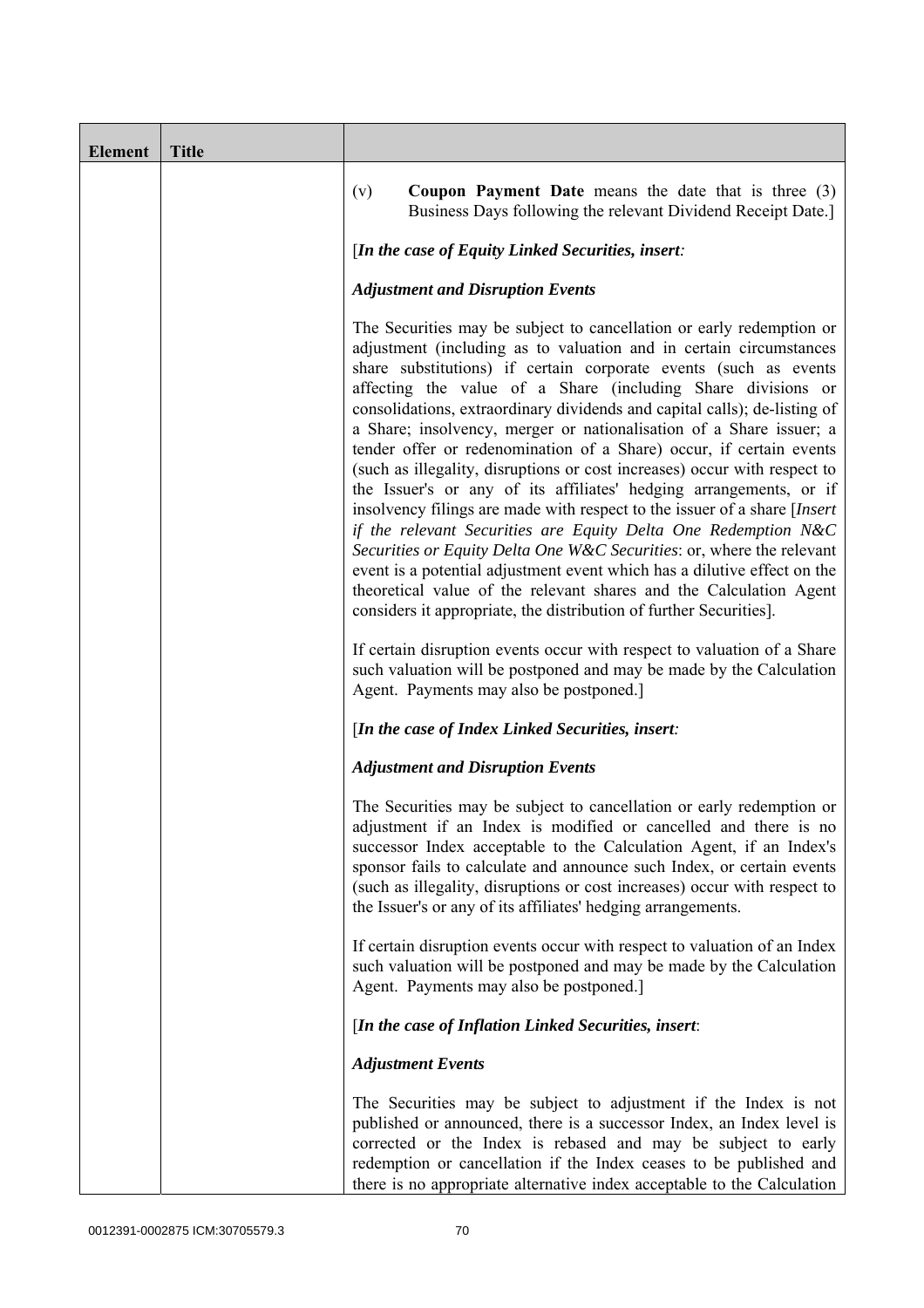| <b>Element</b> | <b>Title</b>                                                                                                                                                                                                                 |                                                                                                                                                                                                                                                                                                                                                                                                                                                                                                                                                                                                                                                                                                     |
|----------------|------------------------------------------------------------------------------------------------------------------------------------------------------------------------------------------------------------------------------|-----------------------------------------------------------------------------------------------------------------------------------------------------------------------------------------------------------------------------------------------------------------------------------------------------------------------------------------------------------------------------------------------------------------------------------------------------------------------------------------------------------------------------------------------------------------------------------------------------------------------------------------------------------------------------------------------------|
|                |                                                                                                                                                                                                                              | Agent. In certain circumstances the Calculation Agent may calculate<br>the Index level itself.]                                                                                                                                                                                                                                                                                                                                                                                                                                                                                                                                                                                                     |
|                |                                                                                                                                                                                                                              | [In the case of $FX$ Linked Securities, insert:                                                                                                                                                                                                                                                                                                                                                                                                                                                                                                                                                                                                                                                     |
|                |                                                                                                                                                                                                                              | <b>Disruption Events</b>                                                                                                                                                                                                                                                                                                                                                                                                                                                                                                                                                                                                                                                                            |
|                |                                                                                                                                                                                                                              | If certain disruption events occur with respect to valuation of a Currency<br>Pair, [an alternative valuation method may be used, valuation may be<br>made by the Calculation Agent, valuation may be postponed or the<br>Securities may be subject to early redemption or cancellation].]                                                                                                                                                                                                                                                                                                                                                                                                          |
|                |                                                                                                                                                                                                                              | [In the case of Zero Recovery Single Name Credit Linked N&C<br>Securities and Zero Recovery Basket Credit Linked N&C Securities,<br><i>insert:</i>                                                                                                                                                                                                                                                                                                                                                                                                                                                                                                                                                  |
|                |                                                                                                                                                                                                                              | <b>Merger Event</b>                                                                                                                                                                                                                                                                                                                                                                                                                                                                                                                                                                                                                                                                                 |
|                |                                                                                                                                                                                                                              | A merger event may occur, <i>inter alia</i> , if the Issuer[, the Guarantor] or<br>the Reference Entity consolidates or amalgamates with, or merges<br>into, or transfers all or substantially all of its assets to, the Reference<br>Entity or the Issuer [or the Guarantor], as applicable, or the Issuer [or<br>the Guarantor] and the Reference Entity become affiliates.]                                                                                                                                                                                                                                                                                                                      |
| [C.19]         | Final reference price of<br>the Underlying                                                                                                                                                                                   | [Not applicable, there is no final reference price of the underlying.]                                                                                                                                                                                                                                                                                                                                                                                                                                                                                                                                                                                                                              |
|                | (Include this Element<br>C.19<br>only<br>if<br>the<br>relevant Securities are<br>Derivative Securities as<br>defined in Element C.9<br><i>above</i> )                                                                        | The final reference price of the underlying will be determined in<br>accordance with the valuation mechanics set out in item C.18 above]]                                                                                                                                                                                                                                                                                                                                                                                                                                                                                                                                                           |
| C.20           | Underlying and where<br>the information on the<br>underlying can be<br>found<br>(Include this Element<br>C.20 only if the<br>relevant Securities are<br>Derivative Securities as<br>defined in Element C.9<br><i>above</i> ) | [Not applicable, there is no underlying] [The underlying [index/basket]<br>of indices/share[s]/reference entit[y][ies]/FX rate[s], interest rate[s]]<br>specified in item C.18 above] [insert details of relevant underlying(s)]<br>[If the Securities are Zero Recovery Single Name Credit Linked N&C<br>Securities or Zero Recovery Basket Credit Linked N&C Securities,<br>insert: The "Credit Events" are [insert relevant Credit Events].]<br>[Insert details of where information on the underlying can be found.<br>Where relevant this may include references to the respective<br>Bloomberg and/or Reuters screen pages on which information<br>relating to each underlying can be found]] |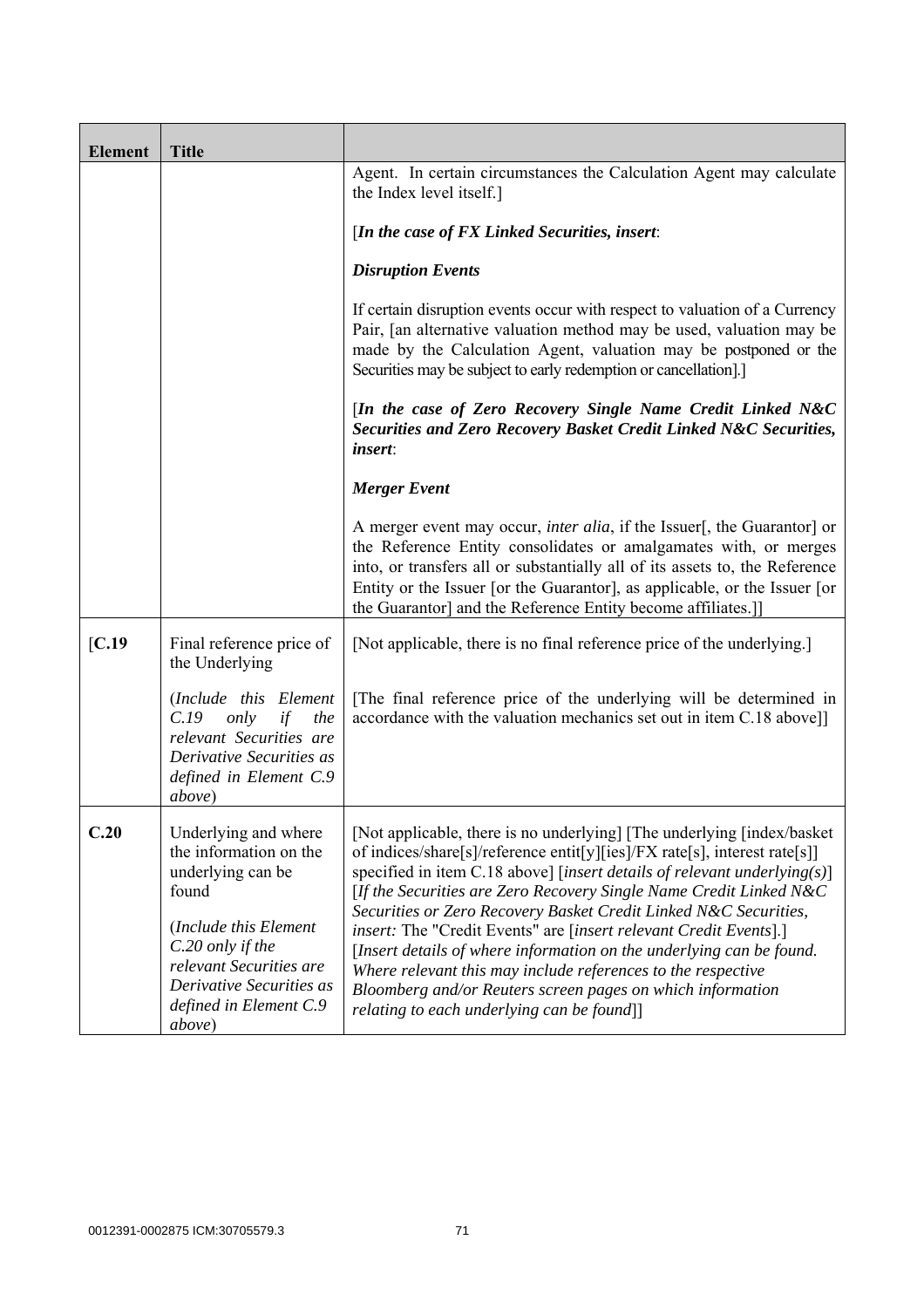## **Section D - Risks**

| <b>Element</b> | <b>Title</b>                                             |                                                                                                                                                                                                                                                                                                                                                                                                                                                                                                                                                                                                                                                                                                                                                                                                                                                                                                                                                                                                                                                                                                                                                                                                                                           |
|----------------|----------------------------------------------------------|-------------------------------------------------------------------------------------------------------------------------------------------------------------------------------------------------------------------------------------------------------------------------------------------------------------------------------------------------------------------------------------------------------------------------------------------------------------------------------------------------------------------------------------------------------------------------------------------------------------------------------------------------------------------------------------------------------------------------------------------------------------------------------------------------------------------------------------------------------------------------------------------------------------------------------------------------------------------------------------------------------------------------------------------------------------------------------------------------------------------------------------------------------------------------------------------------------------------------------------------|
| D.2            | Key risks regarding<br>the Issuer [and the<br>Guarantor] | In purchasing Securities, investors assume the risk that the Issuer [and<br>the Guarantor] may become insolvent or otherwise be unable to<br>perform [its/their] obligations (including, where relevant, payment<br>obligations) in respect of the Securities [or under the Guarantee<br>(respectively)]. There is a wide range of factors which individually or<br>together could result in the Issuer [and the Guarantor] becoming<br>unable to perform [its/their] obligations under the Securities [or<br>Guarantee (respectively). It is not possible to identify all such factors<br>or to determine which factors are most likely to occur, as the Issuer<br>[and the Guarantor] may not be aware of all relevant factors and<br>certain factors which [it/they] currently deem not to be material may<br>become material as a result of the occurrence of events outside the<br>Issuer's [and the Guarantor's] control. The Issuer [and the Guarantor]<br>[has/have] identified a number of factors which could materially<br>adversely affect [its/their] business[es] and ability to perform<br>obligations<br>[its/their]<br>under<br>the<br>Guarantee<br>Securities<br>$\lceil$ or<br>(respectively)]. These factors include: |
|                |                                                          | Issuer:<br>(i) the Issuer is an indirectly owned, wholly owned subsidiary of Nomura<br>Holdings, Inc. and there are substantial inter-relationships between the<br>Issuer and other Nomura Group companies. Accordingly, if the financial<br>condition of the Nomura Group were to deteriorate, the Issuer and its<br>investors may suffer direct and materially adverse consequences, (ii)<br>changes in market prices affecting asset values may adversely affect the<br>performance of assets in which the Issuer holds positions and therefore<br>would adversely affect the Issuer's financial situation and its profits (iii)<br>strategies for hedging against market risk may prove to be ineffective,<br>(iv) changes in interest rates, (v) foreign exchange risk, (vi) liquidity risk,<br>(vii) credit risk of third parties with whom the Issuer does business (viii)<br>increased regulation of the financial services industry, (ix) competition<br>risk, (x) reputational risk, and (xi) operational risk (including as a result<br>of the United Kingdom's potential exit from the European Union).                                                                                                                       |
|                |                                                          | Guarantor:                                                                                                                                                                                                                                                                                                                                                                                                                                                                                                                                                                                                                                                                                                                                                                                                                                                                                                                                                                                                                                                                                                                                                                                                                                |
|                |                                                          | If the financial condition of the Guarantor were to deteriorate, the<br>Issuer and investors in the Securities may suffer direct and materially<br>adverse consequences. The Guarantor is the holding company for the<br>Nomura Group and its ability to fulfil its obligations under the<br>Guarantee may therefore be affected by certain factors affecting the<br>Guarantor directly or other entities within the Nomura Group,<br>including: (i) a sustained market/economic or other downturn,<br>changes in financial or economic conditions and/or market volatility,<br>(ii) liquidity risk, (iii) unpredictable events causing large unexpected<br>market price movements ("event risk") (iv) credit risk of third parties<br>with whom the Guarantor does business, (v) competition risk, (vi)                                                                                                                                                                                                                                                                                                                                                                                                                                  |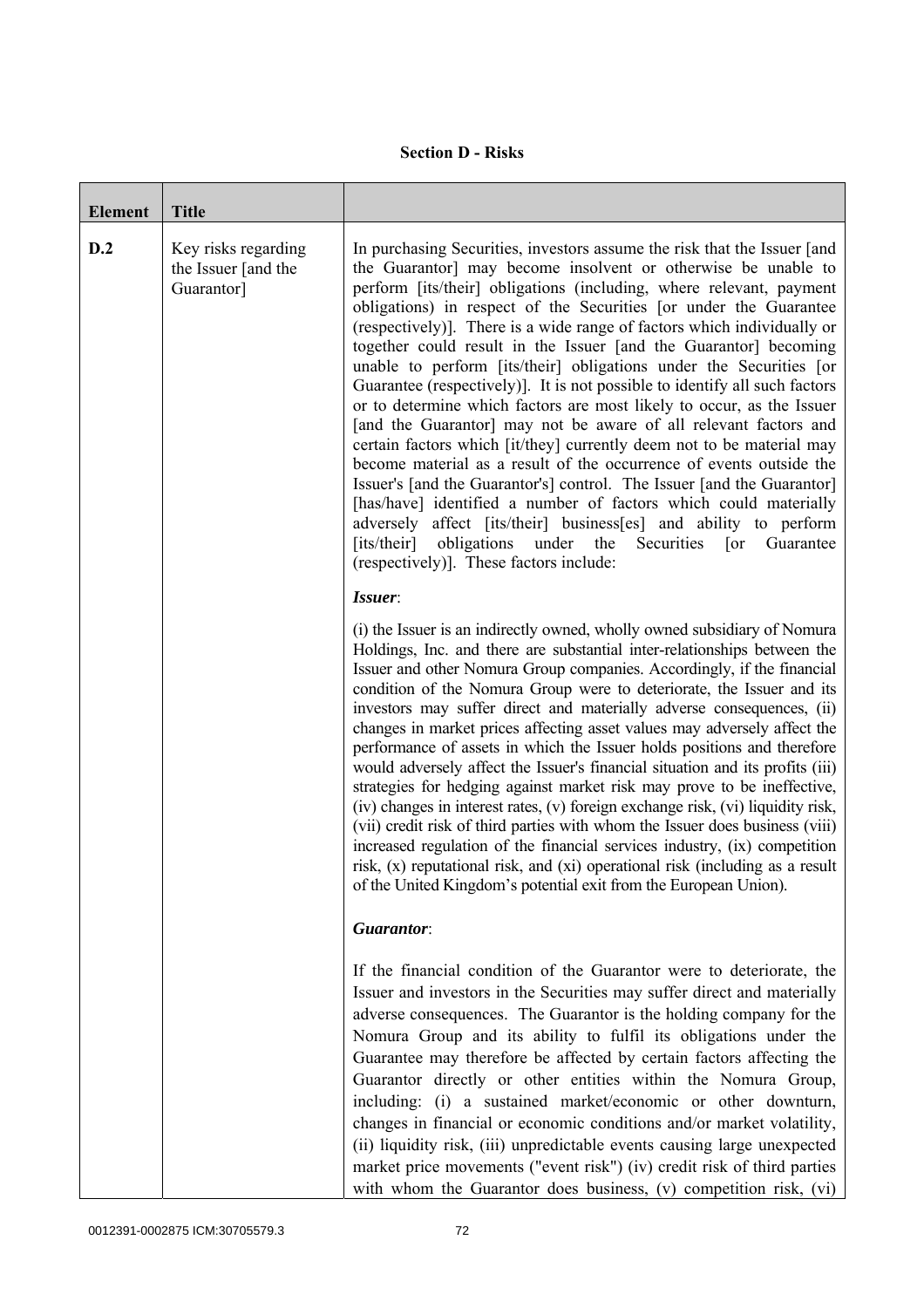| <b>Element</b> | <b>Title</b>                                                                                                                                                                                          |                                                                                                                                                                                                                                                                                                                                                                                                                                                                                                                                                                                                                                                                                                                                                                                                                                                                                                                                                                                                                                                                                                                                                                                                                                                                                                                                                                                                                                                                                                                                                                                                                                                                                                                                                                                                                                                                                                                                                                                                                                                                                                                                                                                                                                                                                                                                                                                                                                                                                                                                                                                                                                                                                                                                                                                                                                                                                                                                                                                                                                                                                                                                                                                                                                                                                                                                                                                                                                                                                                                                                                                                      |
|----------------|-------------------------------------------------------------------------------------------------------------------------------------------------------------------------------------------------------|------------------------------------------------------------------------------------------------------------------------------------------------------------------------------------------------------------------------------------------------------------------------------------------------------------------------------------------------------------------------------------------------------------------------------------------------------------------------------------------------------------------------------------------------------------------------------------------------------------------------------------------------------------------------------------------------------------------------------------------------------------------------------------------------------------------------------------------------------------------------------------------------------------------------------------------------------------------------------------------------------------------------------------------------------------------------------------------------------------------------------------------------------------------------------------------------------------------------------------------------------------------------------------------------------------------------------------------------------------------------------------------------------------------------------------------------------------------------------------------------------------------------------------------------------------------------------------------------------------------------------------------------------------------------------------------------------------------------------------------------------------------------------------------------------------------------------------------------------------------------------------------------------------------------------------------------------------------------------------------------------------------------------------------------------------------------------------------------------------------------------------------------------------------------------------------------------------------------------------------------------------------------------------------------------------------------------------------------------------------------------------------------------------------------------------------------------------------------------------------------------------------------------------------------------------------------------------------------------------------------------------------------------------------------------------------------------------------------------------------------------------------------------------------------------------------------------------------------------------------------------------------------------------------------------------------------------------------------------------------------------------------------------------------------------------------------------------------------------------------------------------------------------------------------------------------------------------------------------------------------------------------------------------------------------------------------------------------------------------------------------------------------------------------------------------------------------------------------------------------------------------------------------------------------------------------------------------------------------|
|                |                                                                                                                                                                                                       | substantial legal, regulatory, operational and reputational risks<br>(including regulatory and operational risk as a result of the United<br>Kingdom's potential exit from the European Union).                                                                                                                                                                                                                                                                                                                                                                                                                                                                                                                                                                                                                                                                                                                                                                                                                                                                                                                                                                                                                                                                                                                                                                                                                                                                                                                                                                                                                                                                                                                                                                                                                                                                                                                                                                                                                                                                                                                                                                                                                                                                                                                                                                                                                                                                                                                                                                                                                                                                                                                                                                                                                                                                                                                                                                                                                                                                                                                                                                                                                                                                                                                                                                                                                                                                                                                                                                                                      |
| [D.3]          | Key risks regarding the<br>Securities<br>(Include this Element<br>D.3 only if the relevant<br><b>Securities</b><br>are<br>not<br>Derivative Securities as<br>defined in Element C.9<br><i>above</i> ) | There are also certain factors which are material for the purpose of<br>assessing the risks associated with investing in any issue of Securities,<br>which include, without limitation, (i) risks relating to current market<br>conditions including sovereign debt concerns in certain countries in<br>Europe, (ii) Rule 144A Securities Transfer Restrictions, (iii) risks relating<br>to the fact that the Securities are unsecured obligations of the Issuer, (iv)<br>the possibility that holders may receive payments subject to withholding<br>or other deductions imposed on the Securities, (v) there may be no, or a<br>limited, secondary market for the Securities and this would adversely<br>affect the value at which an investor could sell his Securities, (vi) risks<br>relating to postponement of valuation dates, following the occurrence of a<br>disruption event which may adversely affect the value of the Securities,<br>(vii) adjustments to the terms and conditions of the Securities being made<br>by the Calculation Agent following the occurrence of certain events and<br>any early redemption or cancellation (as applicable) of the Securities by<br>the Issuer, (viii) modification of the terms and conditions of the Securities<br>and/or the Agency Agreement by the Issuer and the relevant Agent<br>without the consent of Securityholders, (ix) modification of the terms and<br>conditions of the Securities by majority votes binding all holders, $(x)$ the<br>existence, where specified, of any right of the Issuer to redeem the<br>Securities at its option and the effect this may have on the market value of<br>the Securities, which will mean that an investor may not be able to<br>reinvest the redemption proceeds to achieve a similar effective return,<br>(xi) hedging activities and conflicts of interest of the Issuer, the Guarantor<br>(where applicable) and/or any of its/their affiliates and Securityholders,<br>(xii) where the Securities are linked to a Reference Item, risks relating to<br>the value and liquidity of such Reference Item and the markets in which<br>such Reference Item is traded, (xiii) movements in interest rates, which<br>may affect the value of Securities which bear interest at a fixed rate and<br>(where the Securities are not denominated in an investor's own currency)<br>exchange rates may affect the value of the Securities, (xiv) any credit<br>rating assigned to the Securities may not adequately reflect all risks<br>associated with an investment in the Securities, is not a recommendation<br>to buy, sell or hold securities and may be subject to suspension,<br>reduction or withdrawal at any time by the assigning rating agency,<br>(xv) Investors who purchase Securities in denominations that are not an<br>integral multiple of the specified denomination may be adversely affected<br>if definitive Securities are subsequently required to be issued, (xvi) fees<br>and commissions not being taken into account when determining<br>secondary market prices of Securities, (xvii) illegality of securities, (xviii)<br>change in law and/or regulatory reform and (xix) where payments in<br>respect of the Securities are payable in Renminbi, risks associated with<br>the illiquidity, inconvertibility or non-transferability of Renminbi,<br>exchange rate and interest rate risks and, if CNY Currency Event is<br>applicable, the option for the Issuer to make payments in U.S. dollars if<br>Renminbi is not available in certain circumstances.] |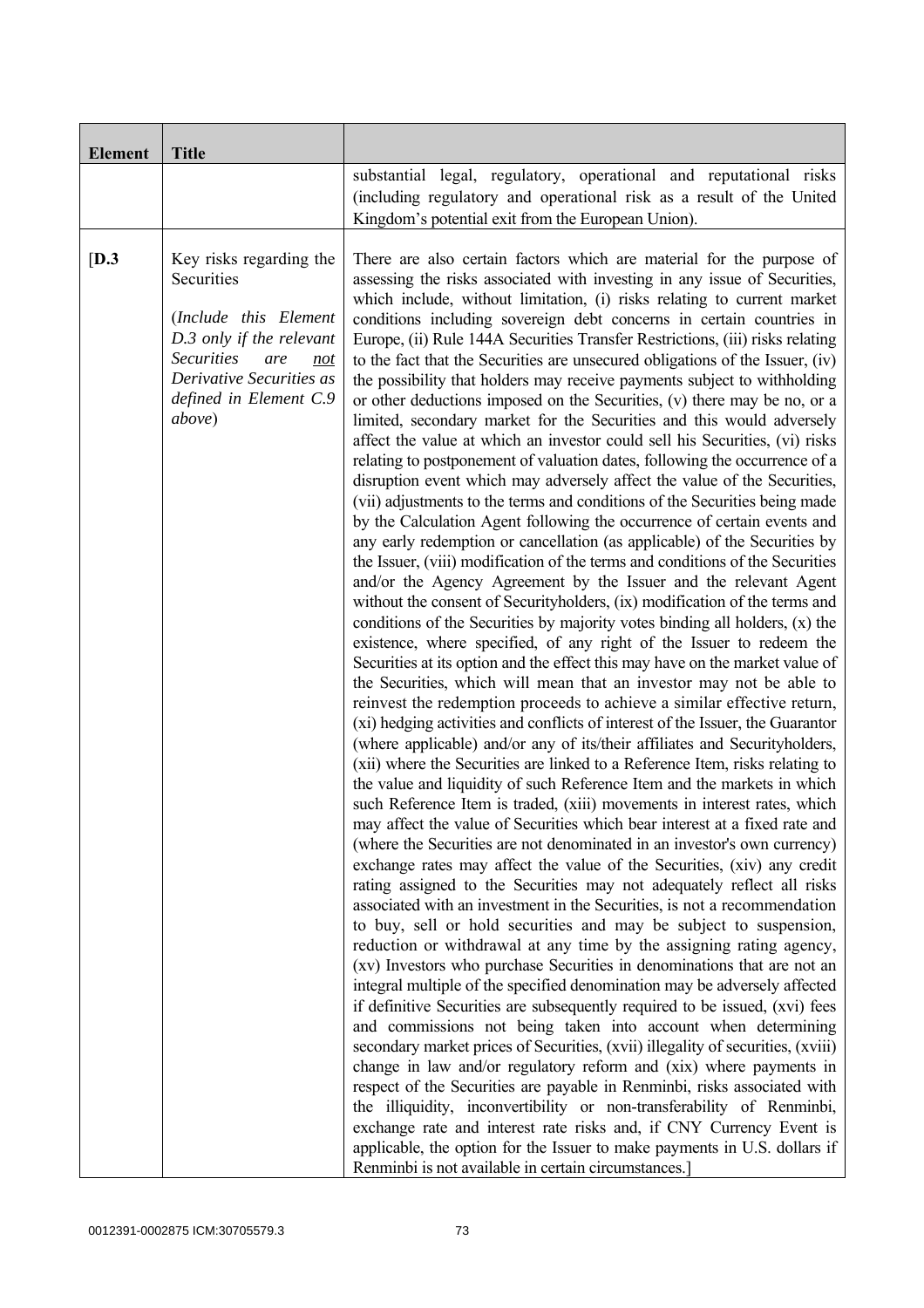| Element          | <b>Title</b>                                                                                                                              |                                                                                                                                                                                                 |
|------------------|-------------------------------------------------------------------------------------------------------------------------------------------|-------------------------------------------------------------------------------------------------------------------------------------------------------------------------------------------------|
| $\overline{D.6}$ | Risk warning<br>(Include this Element<br><b>Securities</b><br>are<br>Derivative Securities as<br>defined in Element C.9<br><i>above</i> ) | [Copy and paste the information from Element D.3 above and insert<br>here]<br>D.6 only if the relevant   In addition, investors may lose all or part of their investment in the<br>Securities.] |

## **Section E - Offer**

| <b>Element</b> | <b>Title</b>                                 |                                                                                                                                                                                                                                                                                                                                                                                                                                                                                                                                                                                                                                     |
|----------------|----------------------------------------------|-------------------------------------------------------------------------------------------------------------------------------------------------------------------------------------------------------------------------------------------------------------------------------------------------------------------------------------------------------------------------------------------------------------------------------------------------------------------------------------------------------------------------------------------------------------------------------------------------------------------------------------|
| E.2b           | Reasons for the offer<br>and use of proceeds | The net proceeds from the issue of the Securities will be applied by<br>the Issuer for general corporate purposes, which include making a<br>profit. A substantial portion of the proceeds from the issue of the<br>Securities may be used to hedge market risk with respect to such<br>Securities.                                                                                                                                                                                                                                                                                                                                 |
|                |                                              | Issue specific summary                                                                                                                                                                                                                                                                                                                                                                                                                                                                                                                                                                                                              |
|                |                                              | The net proceeds from the issue of Securities will be applied by the<br>Issuer for its general corporate purposes, which include making a<br>profit [and [specify any other relevant corporate purposes of the<br>$ Issuer $ ].]                                                                                                                                                                                                                                                                                                                                                                                                    |
| E.3            | Terms and conditions<br>of the offer         | Under the programme, the Securities may be offered to the public in a<br>Non-Exempt Offer in Austria, Belgium, Denmark, France, Germany,<br>Hungary, Italy, Ireland, Luxembourg, Poland, Portugal, Spain,<br>Sweden, The Netherlands and the United Kingdom.                                                                                                                                                                                                                                                                                                                                                                        |
|                |                                              | The terms and conditions of each offer of Securities will be<br>determined by agreement between the Issuer and the relevant Dealer<br>at the time of issue and specified in the applicable Final Terms. An<br>Investor intending to acquire or acquiring any Securities in a Non-<br>Exempt Offer from an Authorised Offeror will do so, and offers and<br>sales of such Securities to an Investor by such Authorised Offeror<br>will be made, in accordance with any terms and other arrangements in<br>place between such Authorised Offeror and such Investor including<br>as to price, allocations and settlement arrangements. |
|                |                                              | Issue specific summary:                                                                                                                                                                                                                                                                                                                                                                                                                                                                                                                                                                                                             |
|                |                                              | [Not applicable, the Securities are not being offered to the public as<br>part of a Non-Exempt Offer.]                                                                                                                                                                                                                                                                                                                                                                                                                                                                                                                              |
|                |                                              | [This issue of Securities is being offered in a Non-Exempt Offer in<br>[specify particular country/ies].                                                                                                                                                                                                                                                                                                                                                                                                                                                                                                                            |
|                |                                              | The issue price of the Securities is $\lceil \bullet \rceil \lceil \cdot \rceil$ per cent. of their nominal<br>amount].                                                                                                                                                                                                                                                                                                                                                                                                                                                                                                             |